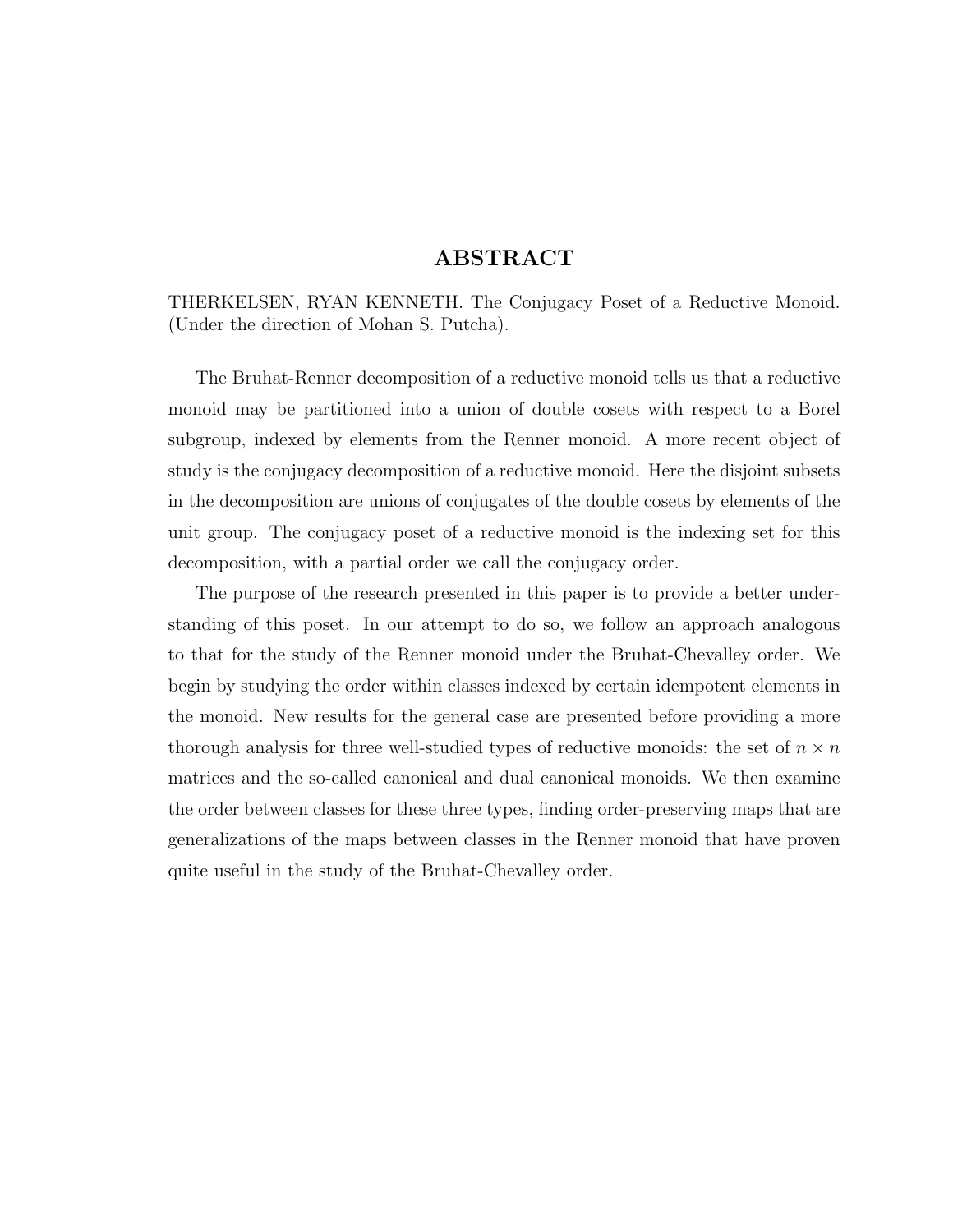The Conjugacy Poset of a Reductive Monoid

by Ryan K. Therkelsen

A dissertation submitted to the Graduate Faculty of North Carolina State University in partial fullfillment of the requirements for the Degree of Doctor of Philosophy

Mathematics

Raleigh, North Carolina 2010

APPROVED BY:

Dr. Nathan Reading Dr. Ernest Stitzinger

Dr. Mohan Putcha Dr. Kailash Misra Chair of Advisory Committee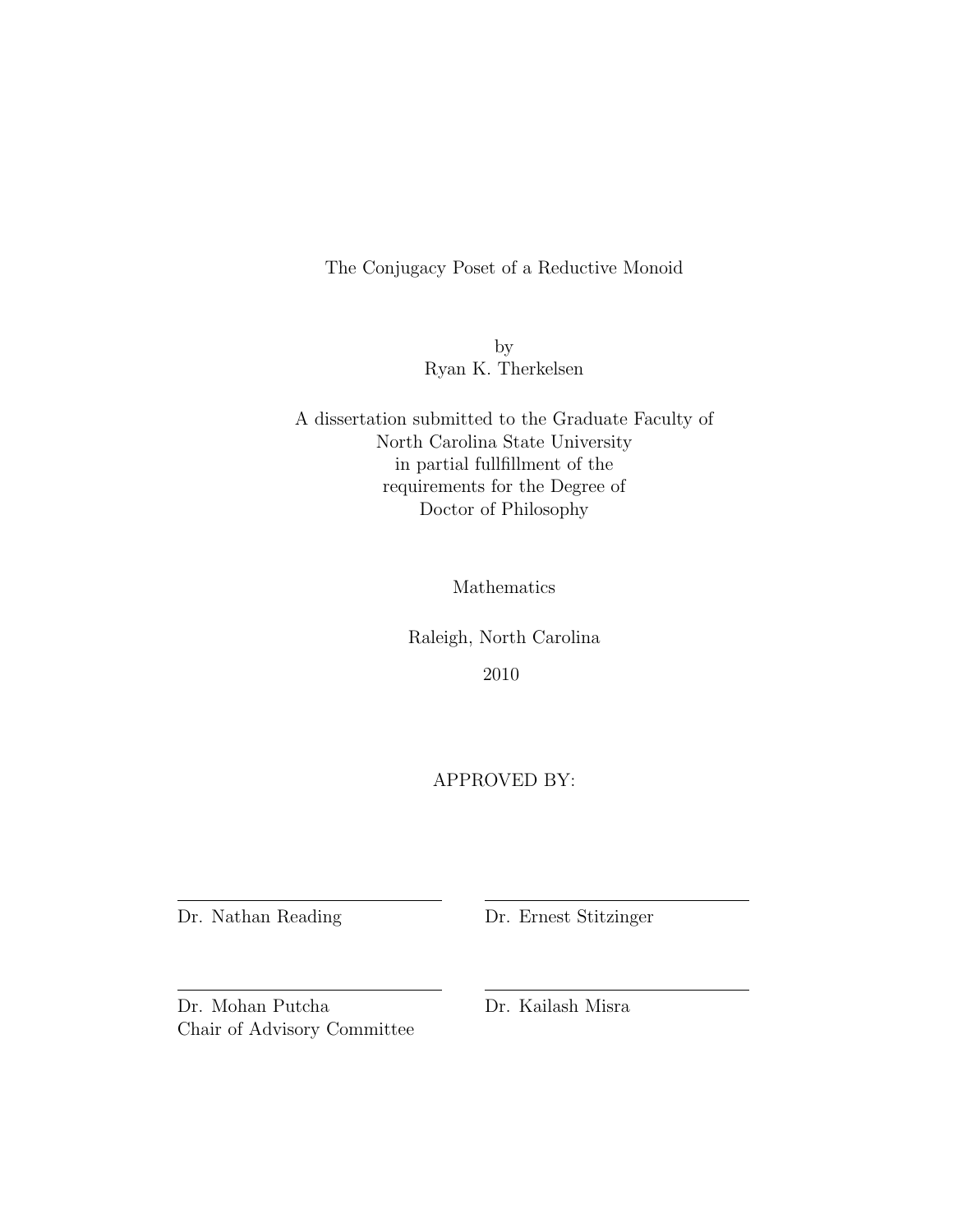### DEDICATION

For K. Larry Nelson, March 22, 1950 – December 13, 2007

"The clergy know that I know that they know that they do not know."

-Robert G. Ingersoll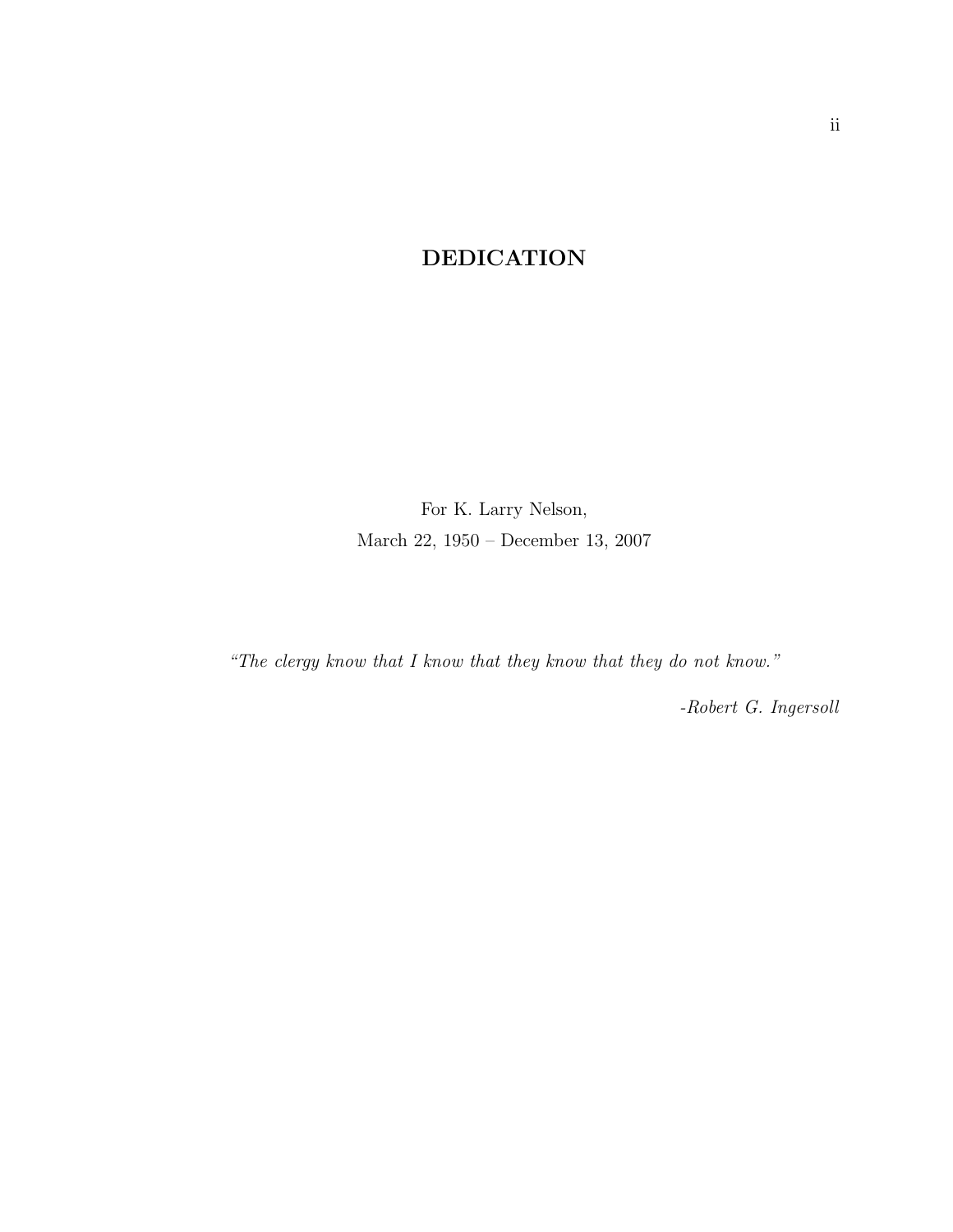#### BIOGRAPHY

Ryan Therkelsen was born in Iowa, in the late 1970s. He remained in that state for approximately two decades and still considers it home, though it is unlikely that he will ever live there again. Ryan has attended many schools, receiving degrees from the University of Iowa in 2001 (B.A., Mathematics) and San Diego State University in 2004 (M.A., Mathematics). In whatever spare time he finds, he enjoys watching and playing soccer, traveling, attending music concerts, and trying to figure it all out.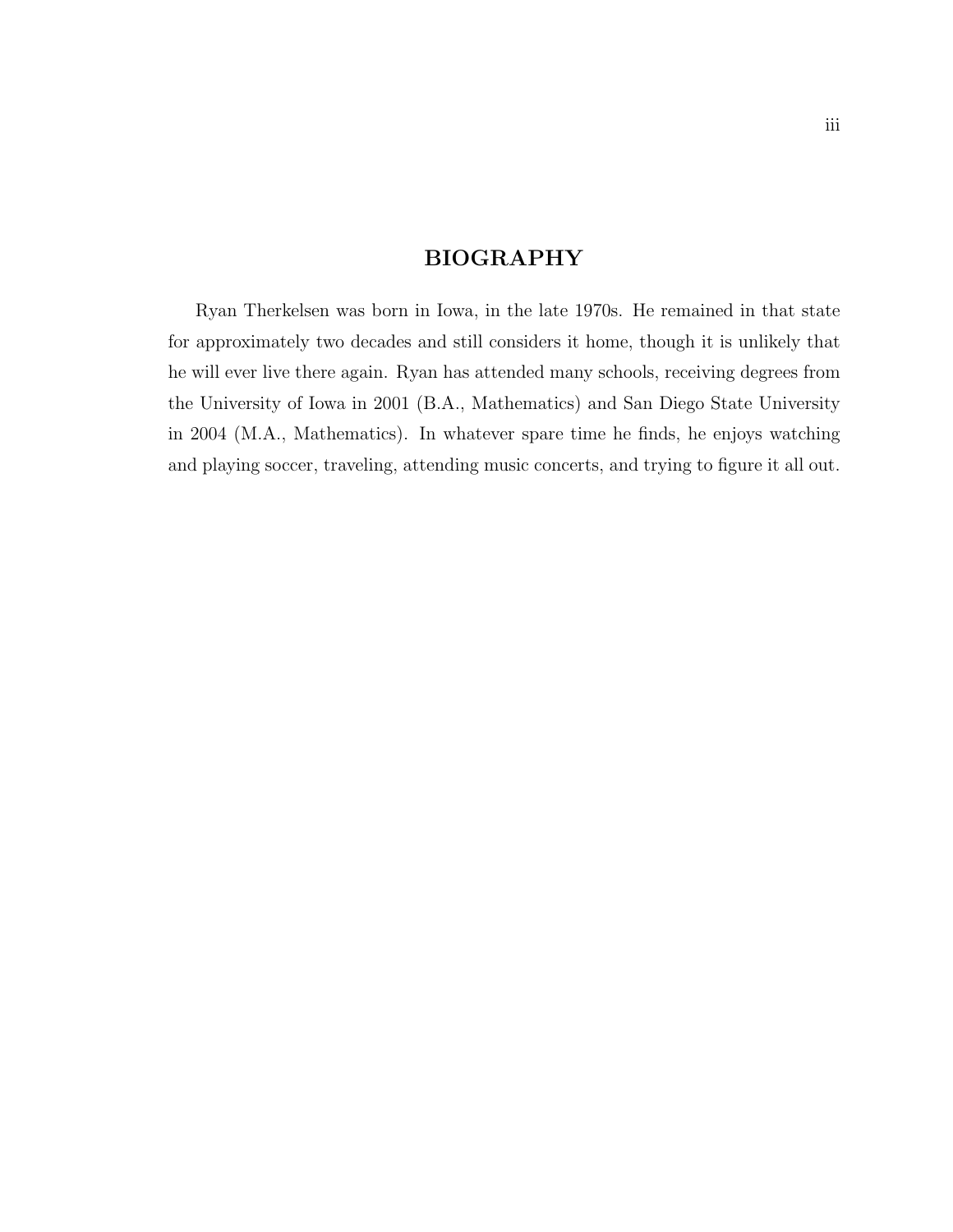#### ACKNOWLEDGMENTS

To begin, I must thank my family for their support and encouragement throughout this process. They never doubted me (or, if so, at least they hid it well) and I am fortunate to have them in my life.

I would like to thank my advisor, Mohan Putcha, for taking me on as a student and introducing me to such a fantastic area of research. Dr. Putcha gave me the space to pursue my research ideas (even those that drifted away from the topic) though he was always prepared to discuss any ideas when I stopped by (usually with no advance notice). I am appreciative of both his patience and guidance.

Thanks are also extended to the members of my committee: Dr. Misra, Dr. Reading, and Dr. Stitzinger. I have taken multiple classes from all three and hope I may bring the knowledge and enthusiasm to my future classes that they bring to theirs. I would also like to thank Dr. Reading for generously sharing his time with me in many discussions ranging from combinatorics to Maple codes to general academic life.

I offer many thanks as well to Denise Seabrooks, Carolyn Gunton, Di Bucklad, and the additional members of the administrative staff of the Mathematics Department. Your patience with me did not go unnoticed nor unappreciated, though I surely did not thank you enough.

I have had many positive mathematical influences in my pre-NCSU life, both as a student and teacher. In particular, I would like to acknowledge and thank Charlie Frohman and Walter Seaman at the University of Iowa, Bill Kantor at the University of Oregon, and the entire Mathematics and Statistics Department at Finger Lakes Community College in Canandaigua, NY. Lastly, I thank my M.A. advisor from San Diego State University, Marcus Greferath (now at University College Dublin). His belief in my abilities was a major factor in my decision to return to academics. I am proud to have Marcus as a mentor, co-author, and friend.

I would also like to thank Lex Renner and Mahir Can. Both have an enthusiasm for this subject that is without bound and the discussions we have shared (whether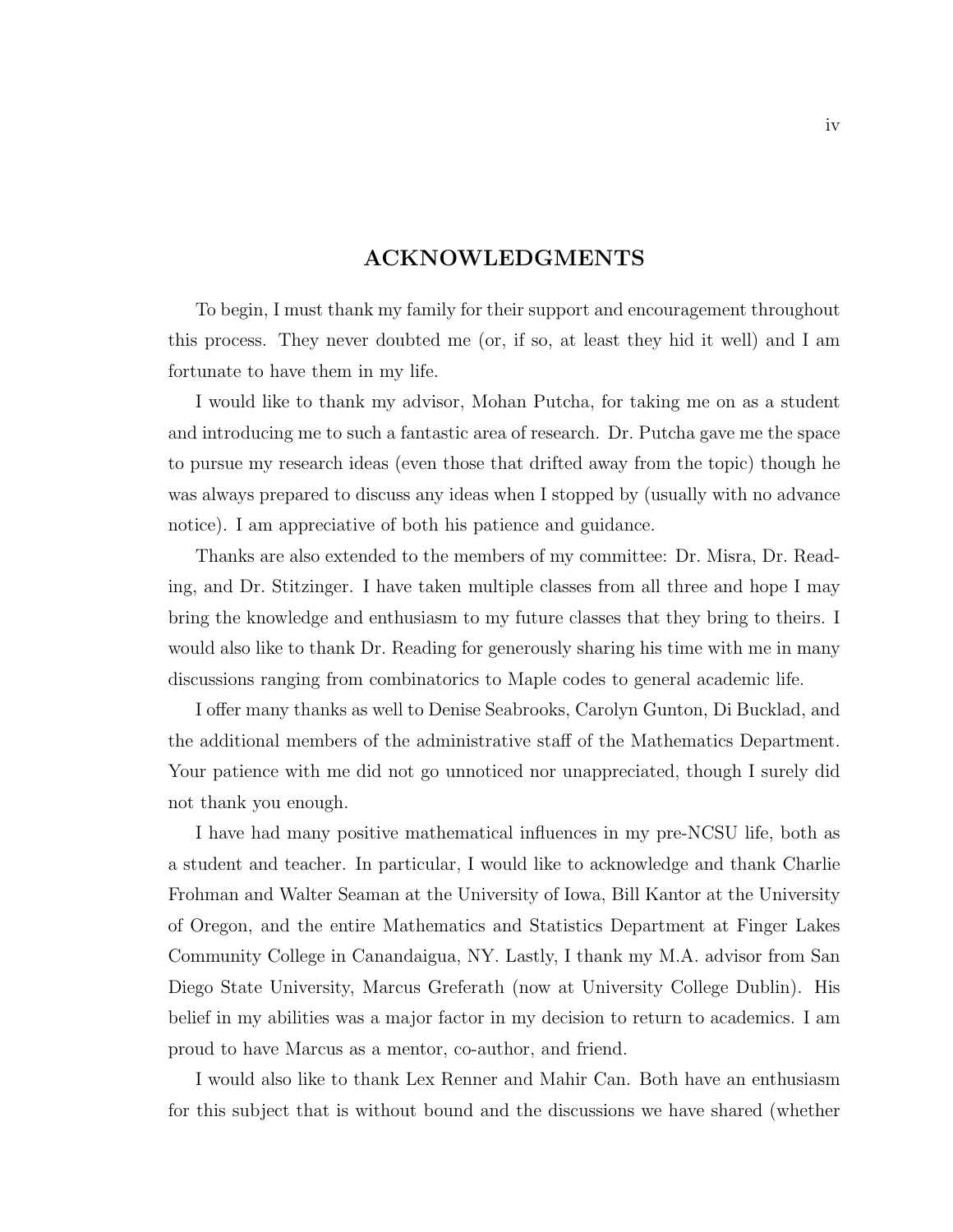electronically or in-person) have been helpful as well as motivating. Additionally, I must note that all diagrams presented in this paper were created using modifications of the Maple packages originally written by John Stembridge. I was able to create them by building upon initial modifications made by Mahir Can — without Mahir's generosity in sharing his code, most of these diagrams would simply not exist.

Thank you . . .

- to the Real Numbers indoor soccer team, for the exercise (and laughs) when I needed to put the pen down,
- to Jon, Mike, Page, and Trey, for the soundtrack to my research life,
- to Ophelia, for the continuing example of an authentic existence,
- to Daniel and Cora Bauer, for the incomparable friendship,
- to the many fellow graduate students whom I will not list here, only out of fear of omitting someone, for the fun and frustrating times we have enjoyed together these last few years.

Finally, Christina. Thank you for making every day better than the last. :-\*!!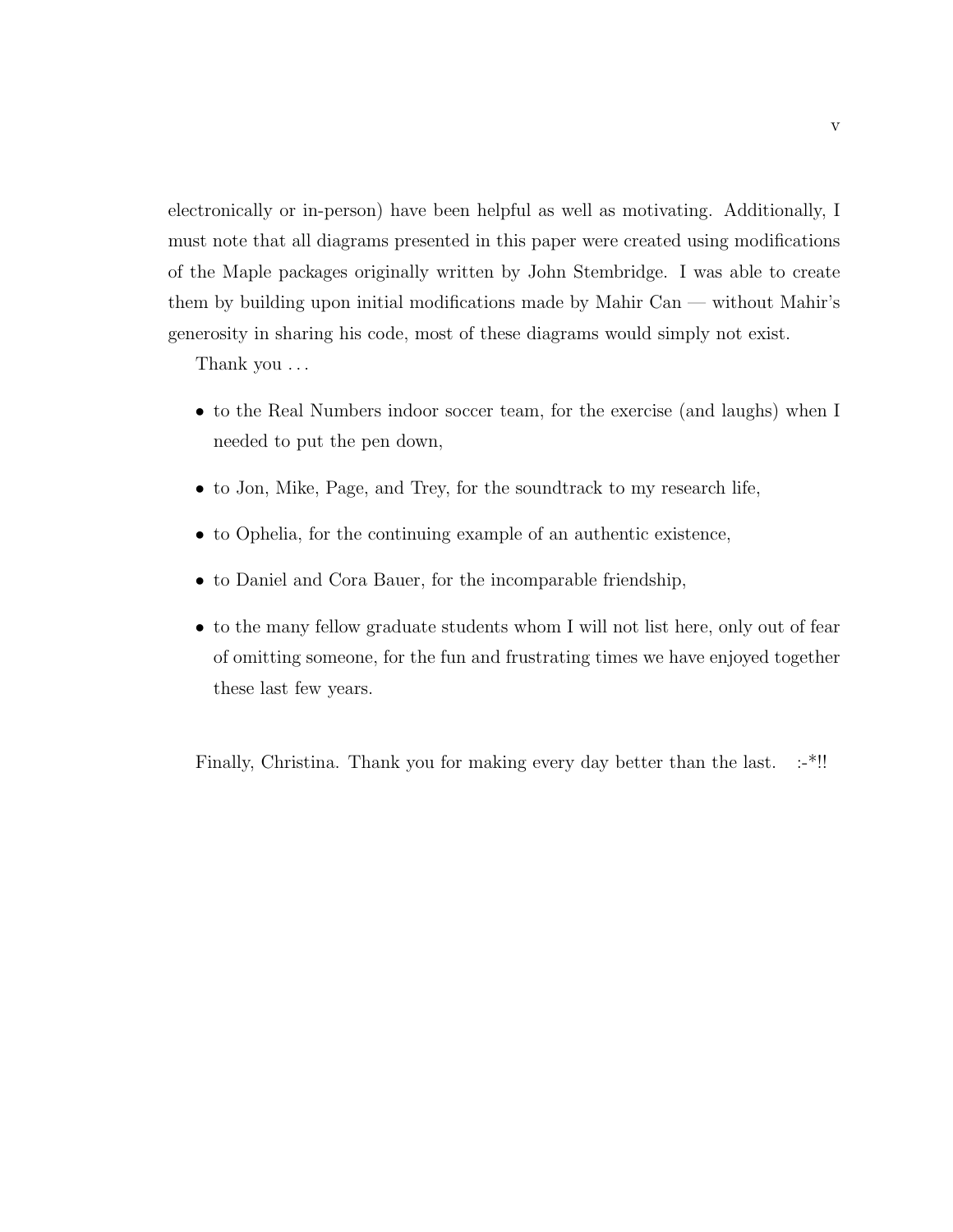## TABLE OF CONTENTS

|           |                                                                                          | ix                      |
|-----------|------------------------------------------------------------------------------------------|-------------------------|
| Chapter 1 |                                                                                          | $\mathbf{1}$            |
|           |                                                                                          | $\overline{\mathbf{4}}$ |
| 2.1       |                                                                                          | $\overline{4}$          |
| 2.2       |                                                                                          | 8                       |
| 2.3       | Algebraic Geometry                                                                       | 10                      |
| 2.4       |                                                                                          | 13                      |
| 2.5       |                                                                                          | 18                      |
| 2.6       |                                                                                          | 22                      |
|           |                                                                                          | 26                      |
| 3.1       |                                                                                          | 26                      |
|           | 3.1.1                                                                                    | 27                      |
|           | 3.1.2<br>The Renner Monoid and Bruhat-Renner Decomposition                               | 28                      |
|           | The Type Map and Parabolic Subgroups of $W \dots \dots \dots$<br>3.1.3                   | 31                      |
|           | 3.1.4                                                                                    | 34                      |
|           | Canonical and Dual Canonical Monoids<br>3.1.5                                            | 35                      |
| 3.2       | The Bruhat-Chevalley Order in a Reductive Monoid                                         | 39                      |
|           | The Structure of $W \times W$ -orbits<br>3.2.1                                           | 42                      |
|           | 3.2.2                                                                                    | 42                      |
|           | 3.2.3                                                                                    | 44                      |
| 3.3       | An Alternate Description of $W \times W$ Projections for $M_n(k)$                        | 47                      |
|           | The $k$ -insertion Algorithm $\ldots \ldots \ldots \ldots \ldots \ldots \ldots$<br>3.3.1 | 47                      |
|           | Verifying the Alternate Description<br>3.3.2                                             | 48                      |
| Chapter 4 |                                                                                          | 63                      |
| 4.1       |                                                                                          | 64                      |
| 4.2       |                                                                                          | 64                      |
|           | The Conjugacy Decomposition of $M$<br>4.2.1                                              | 65                      |
|           | 4.2.2                                                                                    | 66                      |
|           | A Second Description of the Conjugacy Order<br>4.2.3                                     | 67                      |
| 4.3       |                                                                                          | 70                      |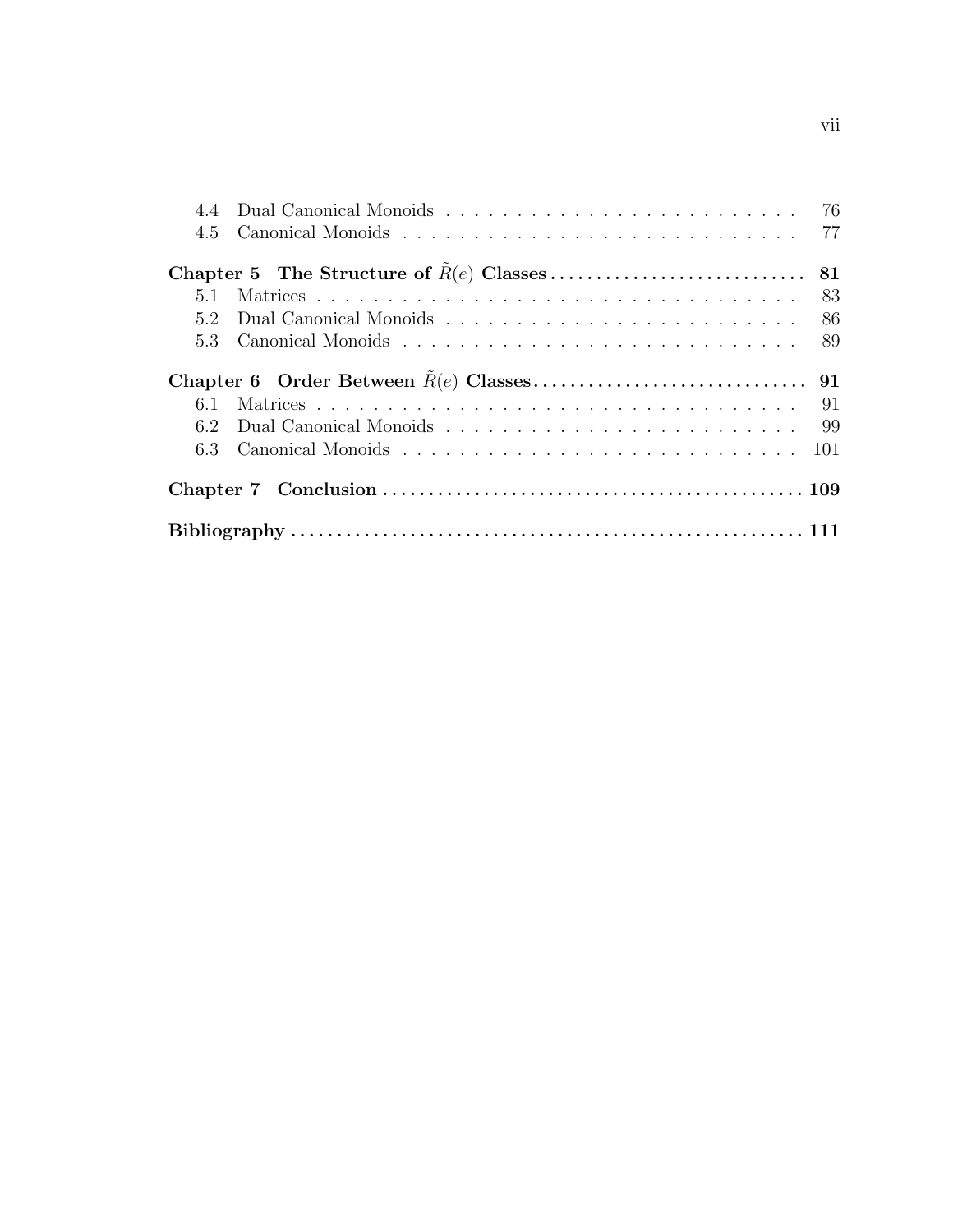## LIST OF TABLES

| Table 4.1 Elements of $R^*$ for the dual canonical monoid M with $W = S_3$ 77 |  |
|-------------------------------------------------------------------------------|--|
|                                                                               |  |
|                                                                               |  |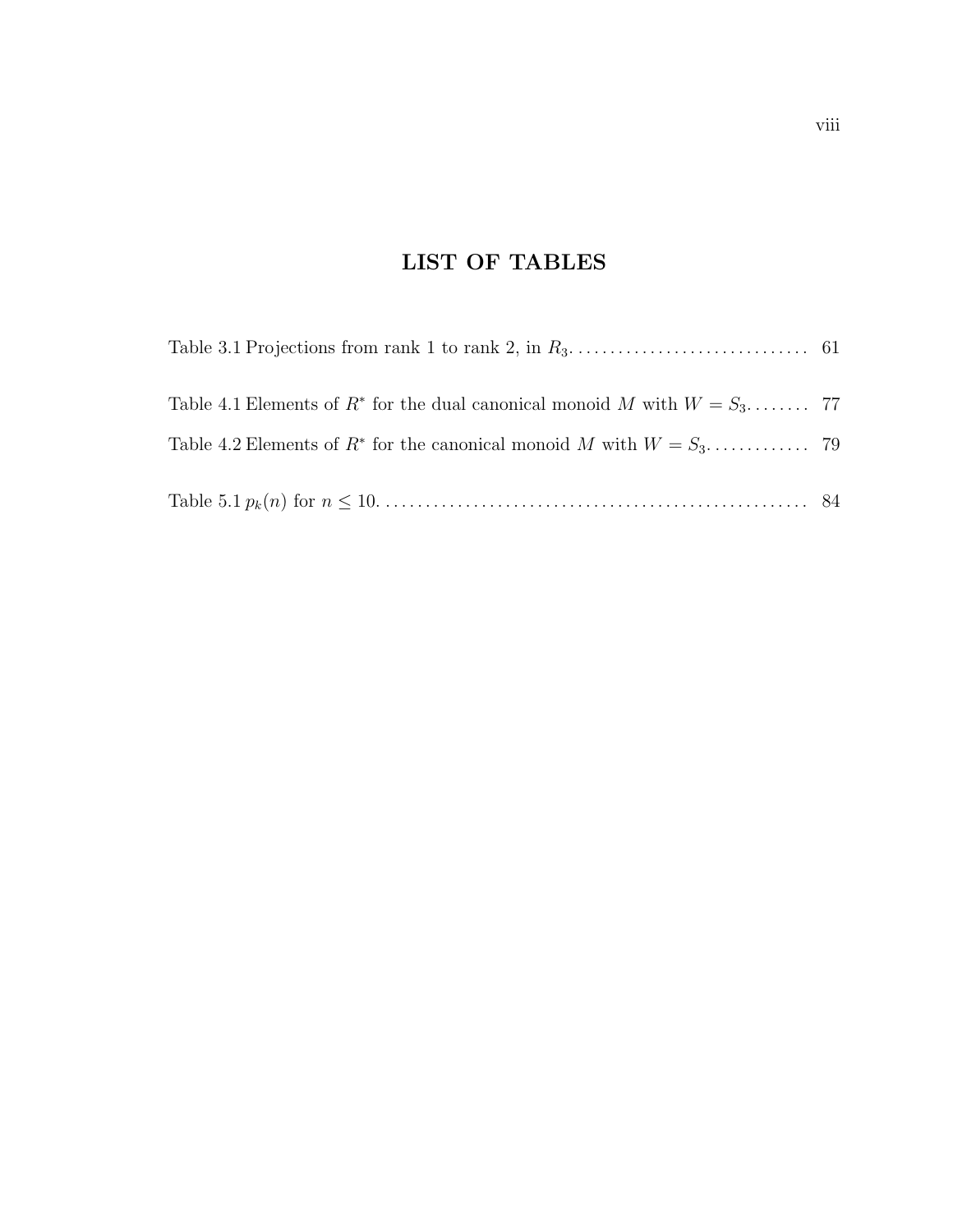## LIST OF FIGURES

|                                                                                                       | 30 |
|-------------------------------------------------------------------------------------------------------|----|
| Figure 3.2 The cross-section lattice for the canonical monoid with $W = S_3$                          | 38 |
| Figure 3.3 The cross-section lattice for the dual canonical monoid with $W = S_3$ .                   | 38 |
|                                                                                                       | 46 |
|                                                                                                       | 62 |
| Figure 4.1 The interval $[(1\ 0\ 2\ 0\ 3\ 0\ 4\ 5), (1\ 0\ 2\ 3\ 0\ 4\ 5\ 0)]$ in $\mathcal{GI}_8$    | 74 |
|                                                                                                       |    |
|                                                                                                       | 80 |
| Figure 5.1 The conjugacy poset of rank 5 elements in $R_8$ , labeled by Jordan par-                   |    |
| Figure 5.2 $\tilde{R}(e)$ for the dual canonical monoid with $\lambda(e) = \{(12), (34)\}\$ for $W =$ |    |
| Figure 5.3 $R(e)$ for the canonical monoid with $\lambda(e) = \{B\}$ for $S : A - B - C \dots$        | 90 |
| Figure 6.1 The conjugacy poset of nilpotent elements in $R_7$ , labeled by rank sig-                  | 95 |
| Figure 6.2 The conjugacy poset of nilpotent elements in $R_7$ , labeled by partitions. 98             |    |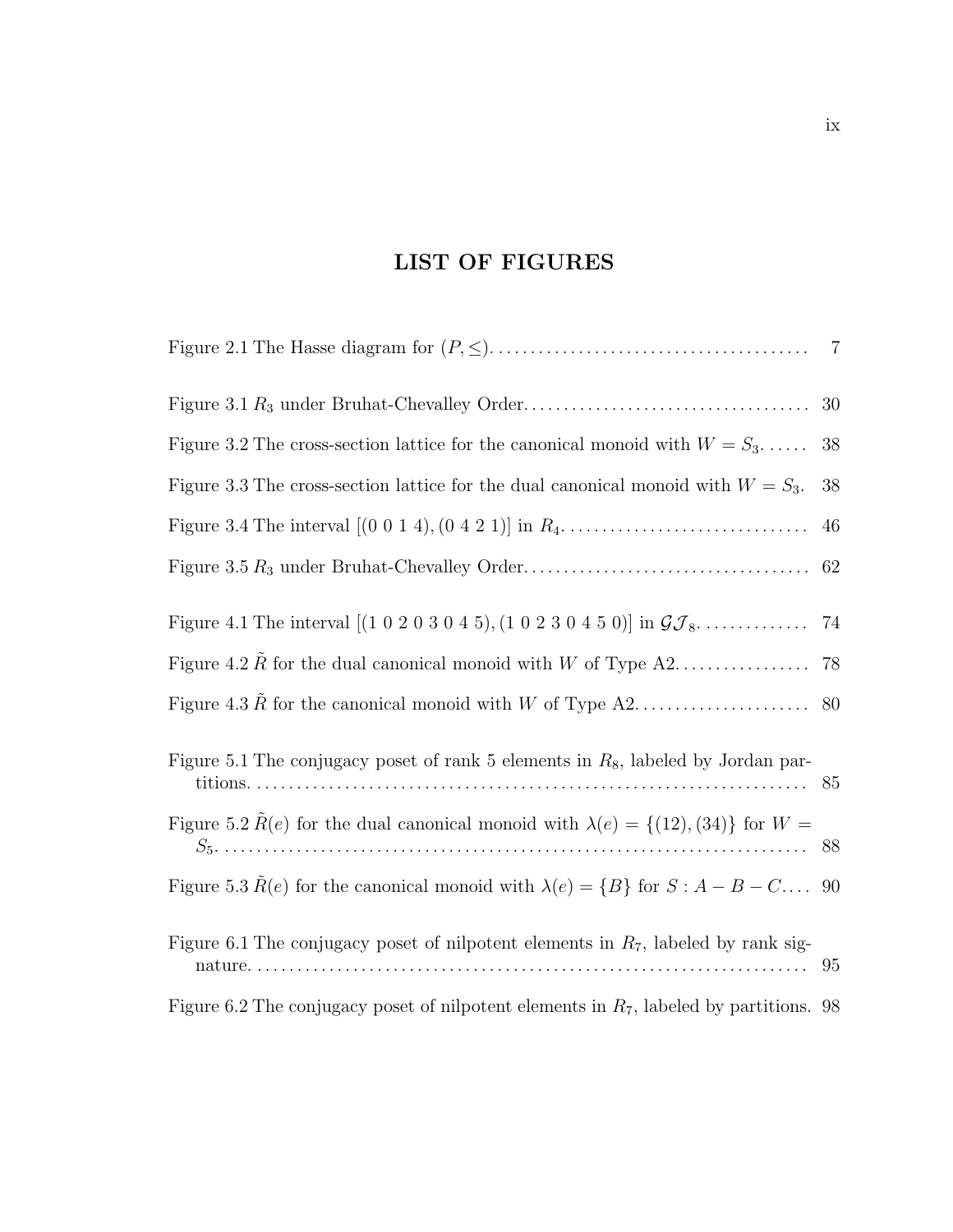# Chapter 1

# Introduction

The study of linear algebraic monoids began about 30 years ago, independently, by Mohan Putcha and Lex Renner. The theory is a blend of topics from semigroups, algebraic geometry, and algebraic groups. The linear algebraic monoids we consider in this dissertation are reductive monoids. Reductive monoids are to the theory of linear algebraic monoids what reductive groups are to linear algebraic groups. Namely, they are the most important and well-studied objects, with the nicest structure. Like reductive groups, reductive monoids are important in several areas, such as representation theory and embedding theory, though they also have a beautiful structure that makes them worthwhile objects of study on their own.

The first major result on reductive monoids concerned their structure: reductive monoids are regular. A property of semigroups, regular here means that the monoid is determined by its unit group and set of idempotents. With this result, the theory really began to develop. We will summarize several of the bigger results relating to the structure theory in greater detail in an upcoming chapter. For now, we provide just enough background information to motivate the dissertation topic.

#### Motivation

It is well known that for a reductive group, the Weyl group plays a decisive role in the structure theory. For reductive monoids, the analogous object is the Renner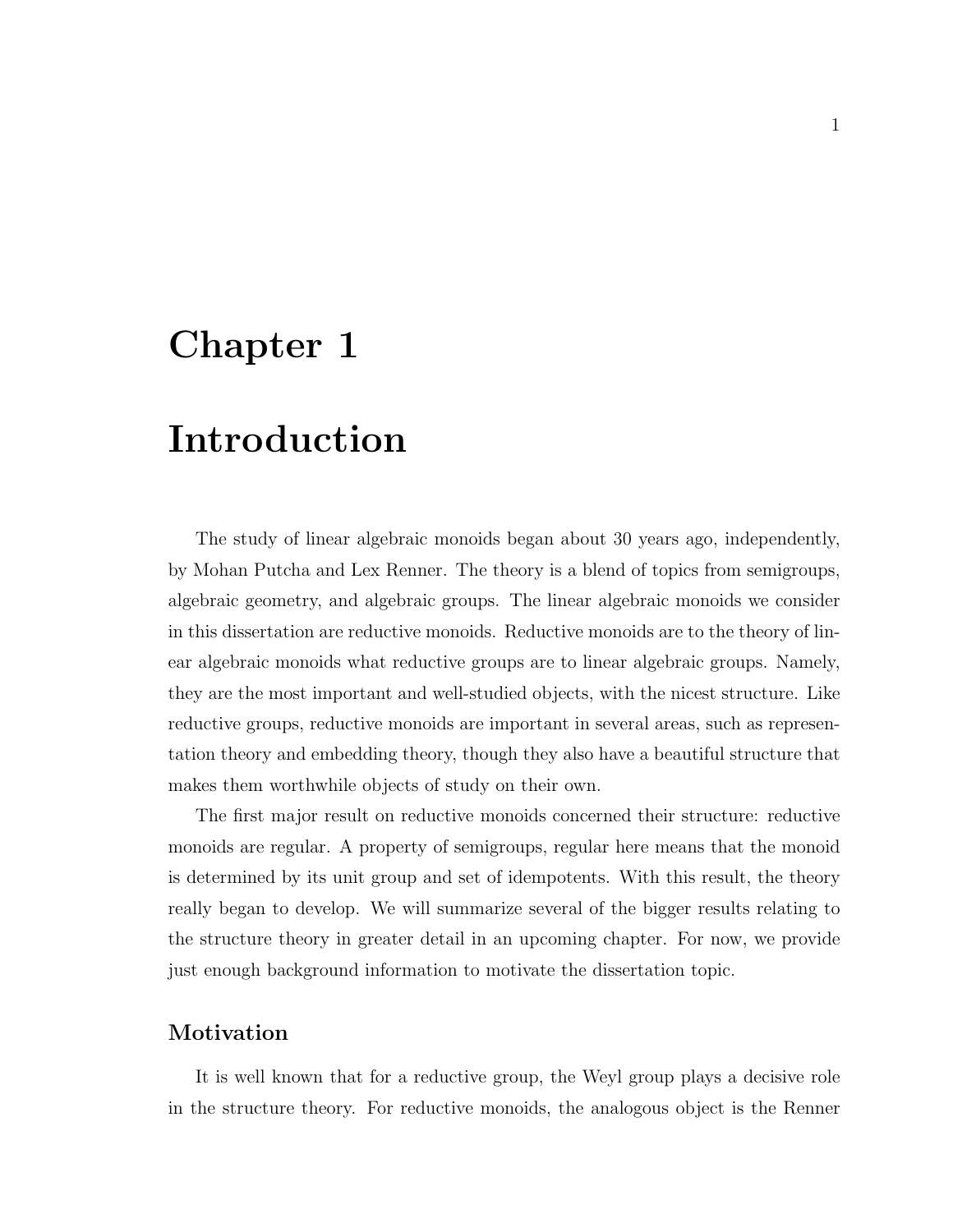monoid. This monoid decomposes nicely into classes defined in terms of its unit group and a certain subset of its idempotents. In semigroup jargon, these are called the  $J$ classes of the Renner monoid (from Green's relations, in semigroup theory). In more algebraic terms, these are the double cosets of the idempotent set by the unit group of the Renner monoid. In [23], the structure of these classes is studied in detail. In [24], the order between these classes is examined. In particular, an order-preserving map is defined giving a precise description of the order between elements of two classes.

While the ideas above were being developed, the study of conjugacy classes in reductive monoids was proceeding, having been inititated by Putcha in [17]. Theorem 4.1 of [17] shows there is an analogue of the Fitting decomposition for reductive monoids. After the proof of the theorem, we find the following remark:

 $\dots$  thus the conjugacy problem in M reduces to the following three problems:

- (A) Conjugacy problem for idempotents.
- (B) Conjugacy problem within a reductive group.
- (C) Conjugacy problem for nilpotent elements.

Much is known about  $(A)$  and  $(B)$ . So we are left with problem  $(C)$ .

The "attack" on problem (C) began with [18], followed by [21]. These contributions laid the groundwork for a decomposition of a reductive monoid in terms of unions of certain conjugacy classes, called the conjugacy decomposition. In [22], this decomposition was formally defined and with it an associated partial order, the conjugacy order. This decomposition proved useful in the study of the variety consisting of nilpotent elements of a reductive monoid (that is, the so-called nilpotent variety). For example, it is used to obtain the irreducible components of the nilpotent variety for certain classes of reductive monoids in [22], [26].

#### Chapter Outline

Chapter 2 is a brief summary of the background material necessary for the study of reductive monoids. In addition to the basics from semigroups, algebraic geometry,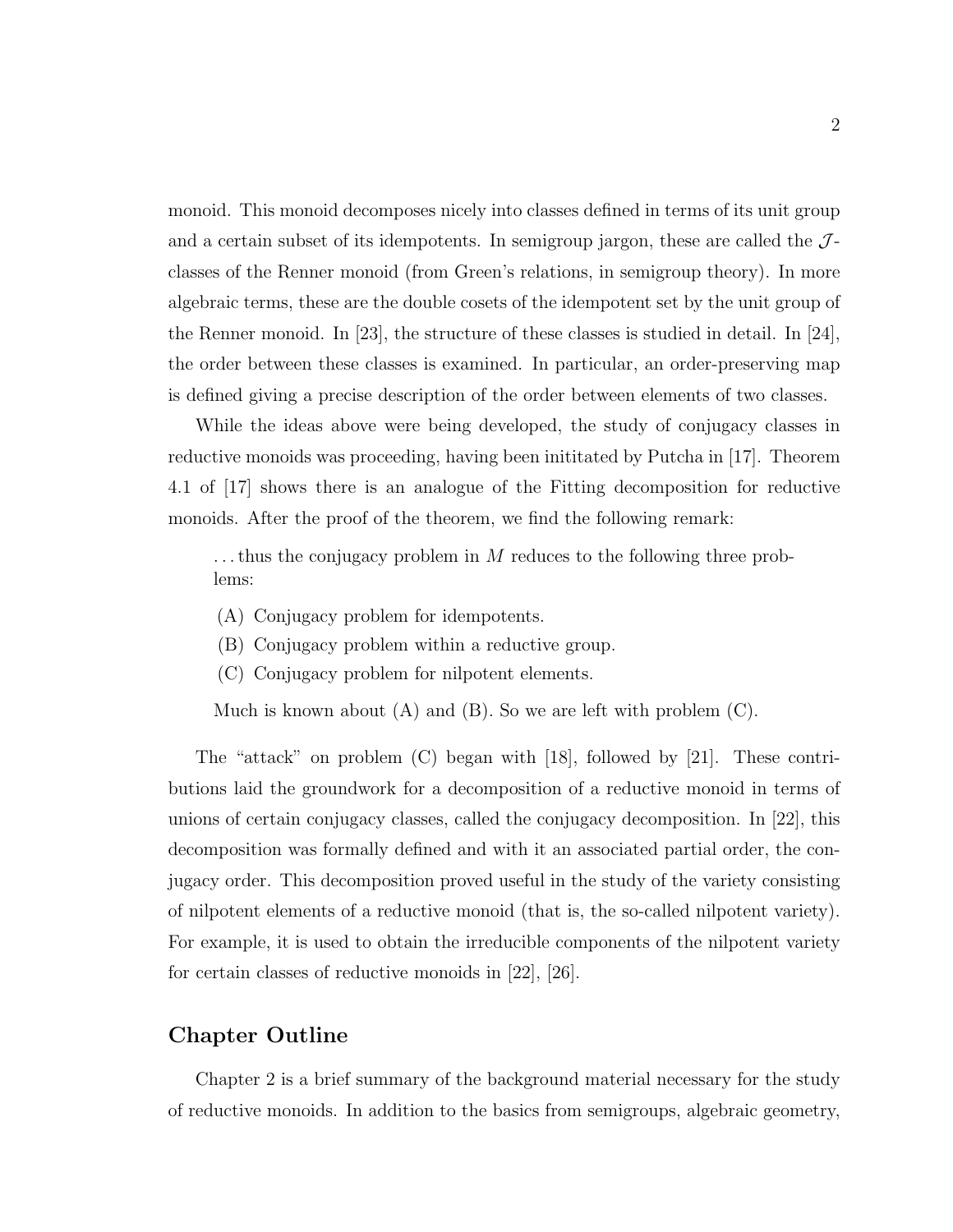and algebraic group theory, we cover the necessities regarding posets and Coxeter groups, as well as an introduction to linear algebraic monoids. Chapter 3 continues the background, with a more detailed description of the theory of reductive monoids. In the final section of the chapter, we introduce a new description of the maps from [24] for matrices.

The focus of this dissertation is on the poset associated with the conjugacy decomposition of a reductive monoid. Chapter 4 provides an introduction to this topic. We summarize the theory up to this point and provide a few new general results. The two chapters that follow contain the bulk of the new results. The classes in the decomposition from Chapter 4 are indexed by certain idempotent elements of the reductive monoid. In Chapter 5, we examine the order within these classes, beginning with a result for general reductive monoids and following with a more complete description for three types of reductive monoids. Chapter 6 follows a similar approach to Chapter 5, though we now examine the order between the classes. Our primary results occur here, where for three types of reductive monoids we provide a definitive answer to a conjecture from [25], regarding the generalization of the maps from [24]. The final chapter is Chapter 7, in which we summarize the results obtained and address the next steps to undertake in the theory.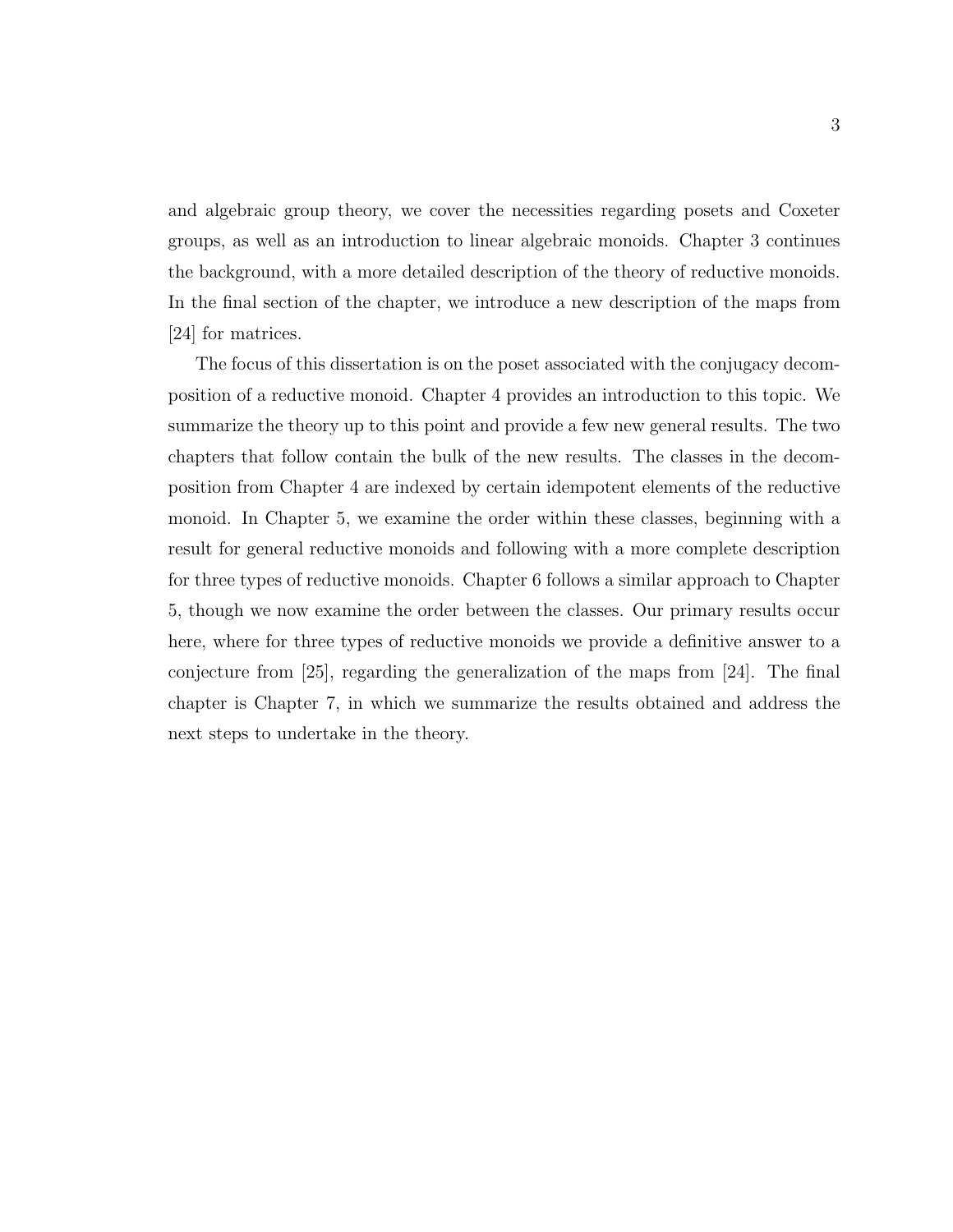# Chapter 2

# Preliminaries

This chapter outlines the basic background material necessary in the study of reductive monoids. We begin with a review of posets. The material presented here can be found in [33]. The general theory of linear algebraic monoids is a blend of ideas from semigroup theory, algebraic geometry, and algebraic group theory. These topics are the next to be reviewed. For semigroups, we rely heavily on [8] and [12]. For algebraic geometry, we use a number of sources, including [9], [11], and [29]. For algebraic groups, we use  $[3]$ ,  $[6]$ ,  $[9]$ , and  $[32]$ . Coxeter groups play an important role in the theory of reductive monoids, and so we briefly review ideas central to that theory, drawing largely from [1] and [10]. Finally, we close with a brief introduction to linear algebraic monoids, using [19] and [32], in preparation for a more thorough description of reductive monoids in the following chapter.

### 2.1 Posets

A partially ordered set (or poset) is a pair  $(P, \leq)$  where P is a set and  $\leq$  is a *partial order.* That is,  $\leq$  satisfies the following conditions:

- 1. For all  $x \in P$ ,  $x \leq x$ . (Reflexive)
- 2. For all  $x, y \in P$ , if  $x \leq y$  and  $y \leq x$ , then  $x = y$ . (Antisymmetric)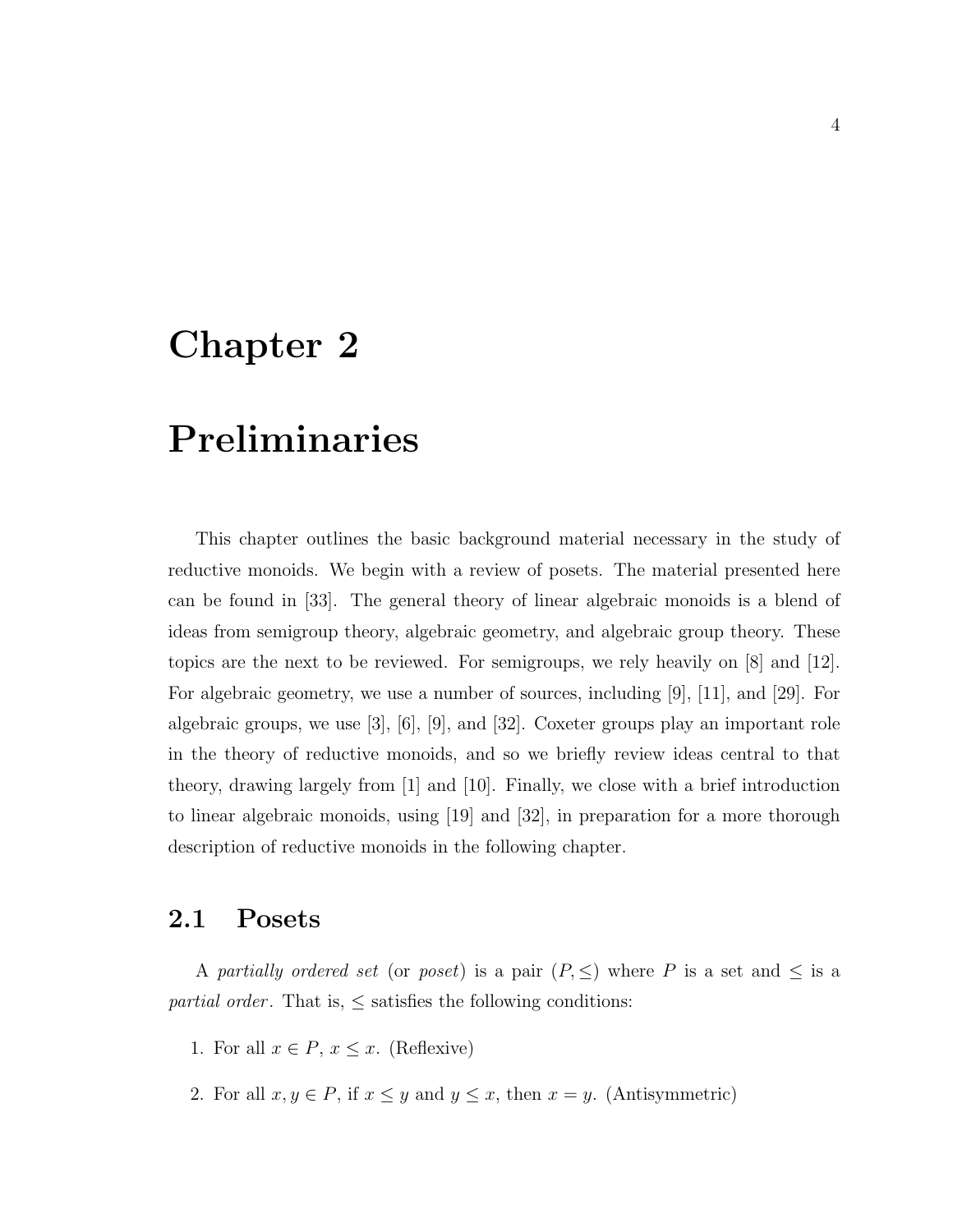3. For all  $x, y, z \in P$ , if  $x \leq y$  and  $y \leq z$ , then  $x \leq z$ . (Transitive)

Usually, we will refer to  $(P, \leq)$  simply as P, as in most cases the partial order  $\leq$  is understood. If ambiguities arise, we will denote the partial order on P by  $\leq_P$ . Additionally, by  $x \ge y$  we mean  $y \le x$ , by  $x < y$  we mean  $x \le y$  and  $x \ne y$ , and so on. The elements x and y in P are said to be *comparable* if either  $x \leq y$  or  $y \leq x$ , otherwise they are called *incomparable*. If every pair of elements in  $P$  are comparable, we say  $\leq$  is a *total order* and  $(P, \leq)$  is a *totally ordered set*, or *chain*. Throughout this dissertation, by "order" we will mean partial order (not total order).

If  $x \in P$  is such that  $y \in P$  with  $y \leq x$  implies  $y = x$ , then x is called a minimal element of P. Reversing the inequality gives the definition of maximal element. An element  $x \in P$  is a minimum if  $x \leq y$  for all  $y \in P$ . Likewise, x is a maximum if  $y \leq x$  for all  $y \in P$ . We denote the minimum and maximum elements of a poset by ˆ0 and ˆ1, respectively, or just 0 and 1 if the context is clear.

**Example 2.1.1.** The natural numbers  $\mathbb{N} = \{1, 2, 3, ...\}$  form a partially ordered set, under the usual order for integers. N is a chain with minimum element 1 and no maximal elements.

A partition of  $n \in \mathbb{N}$  is a sequence  $\alpha = (\alpha_1, \dots, \alpha_k) \in \mathbb{Z}_{\geq 0}^k$  such that  $\sum \alpha_i = n$ and  $\alpha_1 \geq \ldots \geq \alpha_k$ . We consider two partitions to be the same if they differ only in the number of terminal 0's. If  $\alpha$  is a partition of n we write  $\alpha \vdash n$  and we denote the set of all partitions of n by  $Par(n)$ .

**Example 2.1.2.** Given  $\alpha, \beta \in Par(n)$ , define  $\alpha \leq \beta$  if either  $\alpha = \beta$  or for the smallest i such that  $\alpha_i \neq \beta_i$ ,  $\alpha_i < \beta_i$ . This order is called the lexicographic order.  $Par(n)$  with this partial order is a chain for all n.

**Example 2.1.3.** Given  $\alpha, \beta \in Par(n)$ , define  $\alpha \leq \beta$  if  $\alpha_1 + \cdots + \alpha_i \leq \beta_1 + \cdots + \beta_i$  for  $1 \leq i \leq n$ . This order is called the dominance order. Par(n) with this partial order is a chain if and only if  $n \leq 5$ . A generalization of this order will appear later in the examination of the conjugacy poset of  $M_n(k)$ .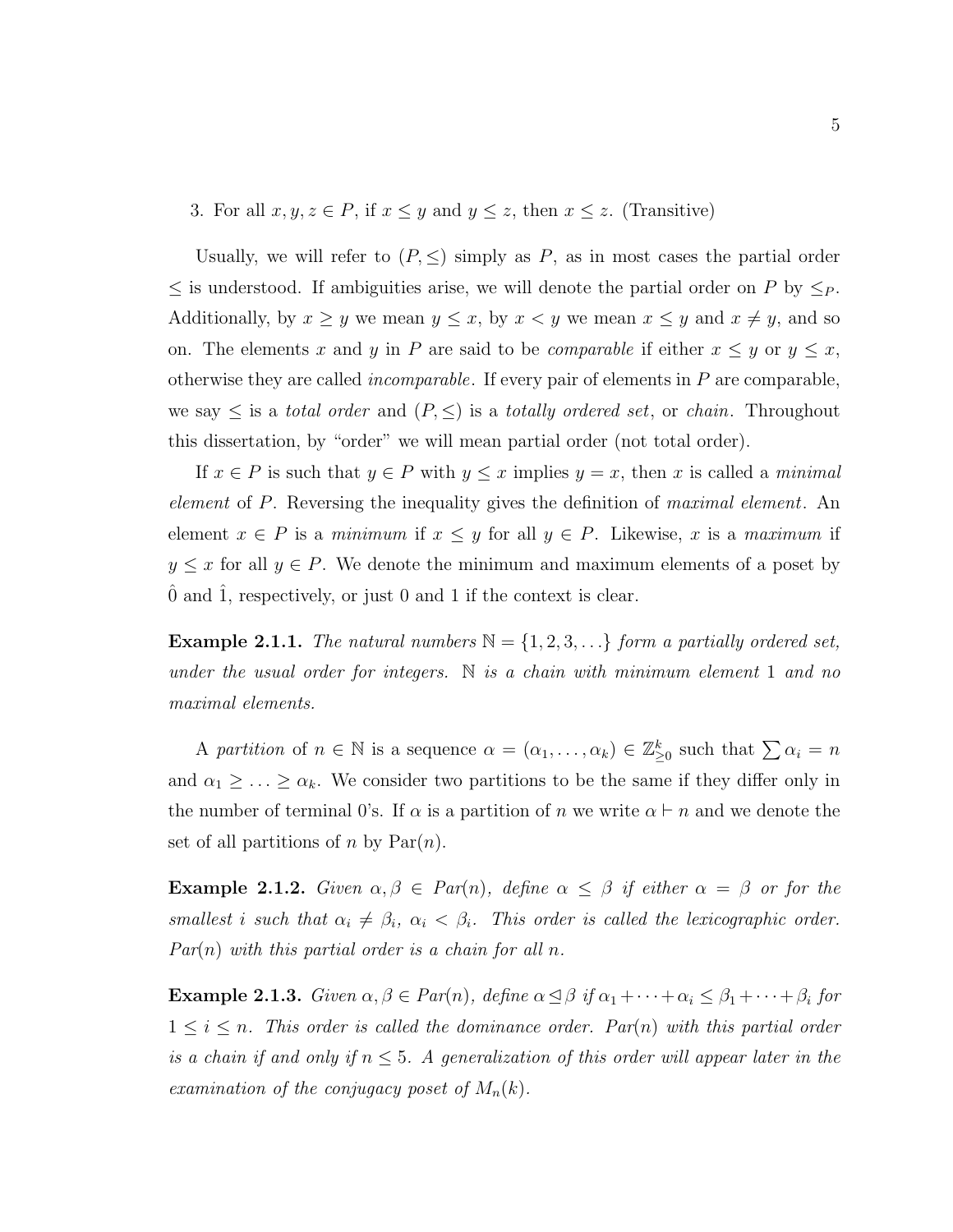A map  $\varphi : P \to Q$  of posets is *order-preserving* if  $x \leq_P y$  implies  $\varphi(x) \leq_Q \varphi(y)$ and order-reversing if  $x \leq_P y$  implies  $\varphi(y) \leq_Q \varphi(x)$ . An isomorphism of posets is an order-preserving bijection whose inverse is also order-preserving. A bijection  $\varphi : P \to$ P is an automorphism if  $\varphi$  and  $\varphi^{-1}$  are order-preserving and an antiautomorphism if  $\varphi$  and  $\varphi^{-1}$  are order-reversing. Given a poset P, let P<sup>\*</sup> be the poset such that  $P^* = P$  as sets and  $x \leq y$  in  $P^*$  if and only if  $y \leq x$  in P. We then call  $P^*$  the *dual* of  $P$ . If  $P$  and  $P^*$  are isomorphic,  $P$  is called self-dual.

An *induced subposet* of a poset  $P$  is a subset  $Q$  of  $P$  with the ordering on  $Q$  such that  $x \leq y$  in Q if and only if  $x \leq y$  in P. The order on Q is called the *induced order*. There is another notion of subposet, called a *weak subposet*. In this dissertation, by "subposet" we will mean induced subposet. For  $x, y \in P$  with  $x \leq y$ , we have an important type of subposet, the closed interval  $[x, y] = \{z \in P \mid x \le z \le y\}$ . For  $x, y \in P$ , we say that y covers x if  $x < y$  and  $[x, y] = \{x, y\}$ , and write  $x \le y$ .

The length of a chain C is defined to be  $\ell(C) = |C| - 1$ . For a (finite) poset P, we define the length to be  $\ell(P) = \max{\{\ell(C) | C \text{ is a chain}\}}$ . The length of a finite interval is denoted  $\ell(x, y)$ . If every maximal chain in P has the same length, then we say P is graded. If P is graded, then there exists a unique rank function  $\rho: P \to \mathbb{Z}$ such that  $\rho(x) = 0$  if x is a minimal element of P and  $\rho(y) = \rho(x) + 1$  if y covers x. In a graded poset,  $\ell(x, y) = \rho(y) - \rho(x)$ .

**Example 2.1.4.** Let X be a finite set, say  $|X| = n$ , and consider its power set  $2^X = \{ Y \mid Y \subseteq X \}$ .  $2^X$  is a poset, with order given by set inclusion. This poset has a minimum element,  $\emptyset$ , as well as a maximum element, X itself. Additionally,  $2^X$  is graded, as the length of every maximal chain is n.

It is often useful to represent a (finite) poset via a Hasse diagram. This is a graph whose vertices are the elements of the poset and whose edges are the cover relations, following the rule that if y covers x then y is drawn "above" x.

Example 2.1.5. Let  $P = \{1, A, B, AB, BA, ABA\}$  with the partial order  $\leq$  given by the rule that  $x \leq y$  if we may remove letters in y to obtain x, with the understanding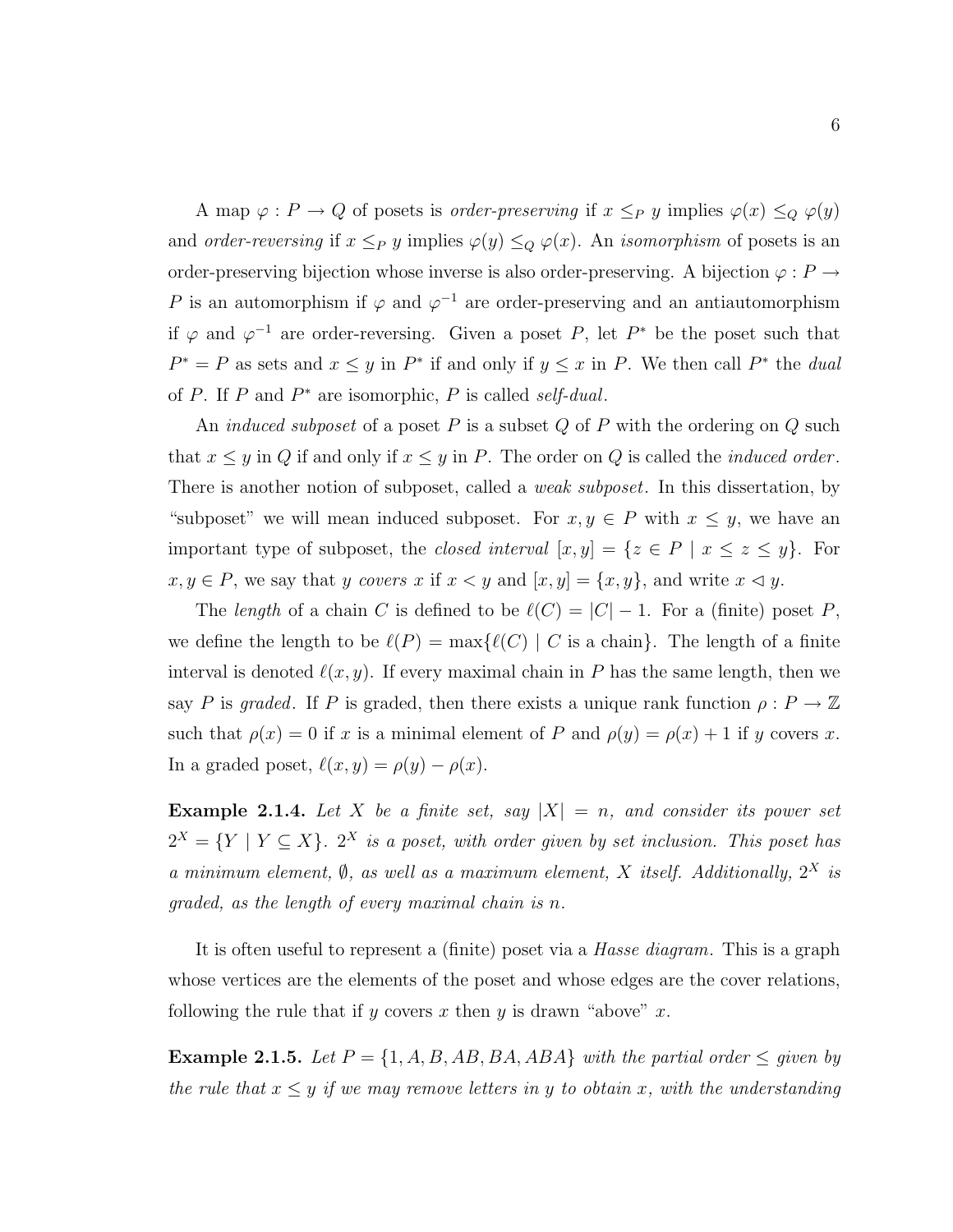that "no letters" is represented by 1. The Hasse diagram for  $(P, \leq)$  is given in Figure 2.1.



Figure 2.1: The Hasse diagram for  $(P, \leq)$ .

Let P be a poset and  $x, y \in P$ . If  $z \in P$  is such that  $x \leq z$  and  $y \leq z$ , then z is called an *upper bound* of x and y. If there is an upper bound z of x and y such that every other upper bound w of x and y satisfies  $z \leq w$ , z is called a *least upper* bound, or join, of x and y, denoted  $x \vee y$ . If the join of x and y exists, it is unique. Reversing the inequalities defines a *lower bound* and *greatest lower bound*, or meet, denoted  $x \wedge y$ . If the meet of x and y exists, it is unique. A *lattice* is a poset such that every pair of elements has a join and meet. All lattices we will consider will be finite lattices (that is,  $|P| < \infty$ ). Note that all finite lattices have a  $\hat{0}$  and  $\hat{1}$ .

Example 2.1.6.  $(Par(n), \leq)$ , from Example 2.1.3, is a self-dual lattice. It is graded if and only if  $n \leq 6$ . See [34] for details.

**Example 2.1.7.** The poset from Example 2.1.4 is a lattice. For  $U, V \in 2^X$ ,  $U \vee V =$  $U\cup V$  and  $U\wedge V = U\cap V$ . Since AB and BA both cover A and B and are incomparable, the poset from Example 2.1.5 is not a lattice.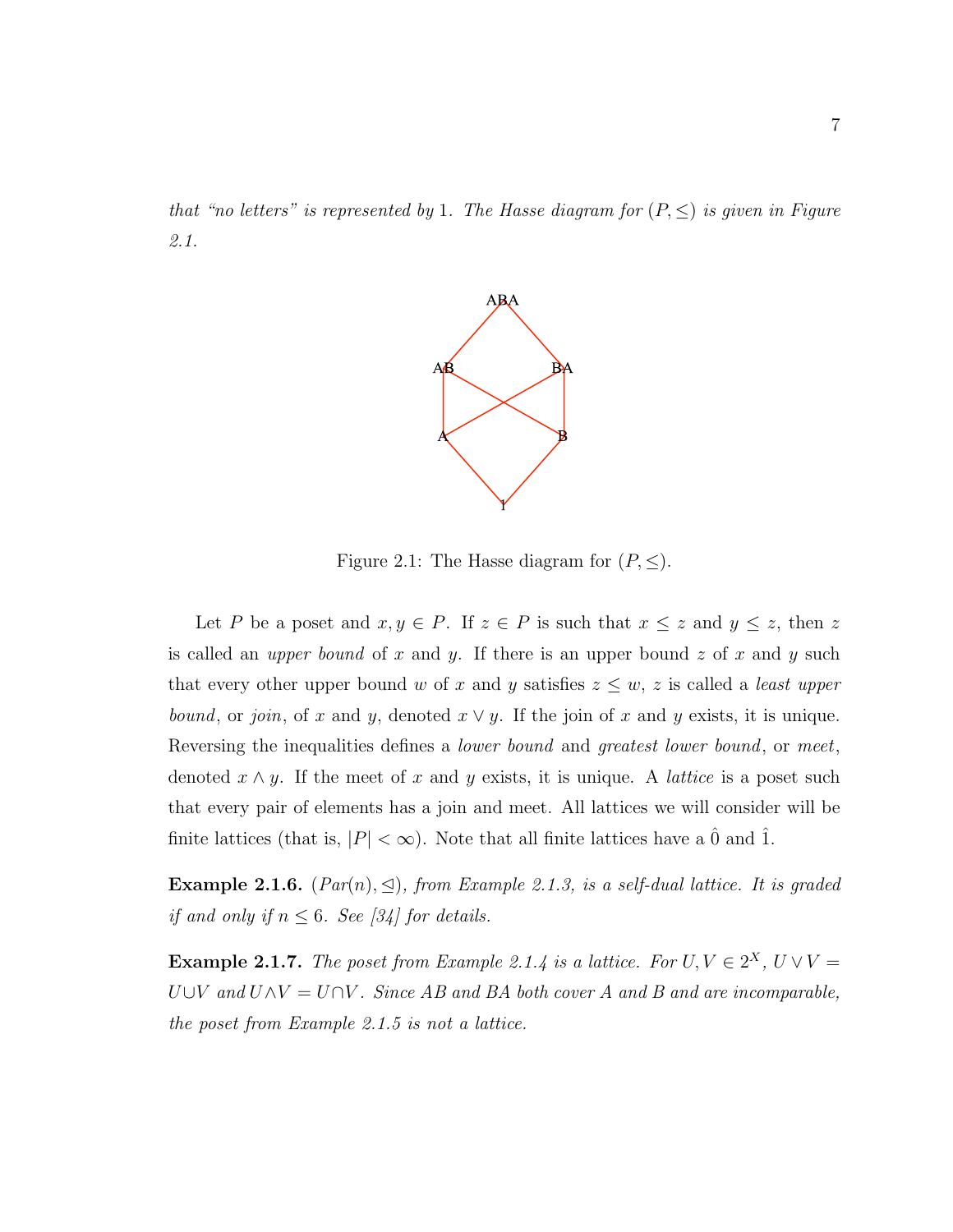### 2.2 Semigroups

A semigroup is a pair  $(S, \cdot)$ , consisting of a non-empty set S and an associative operation, . Unless otherwise noted, we will write  $a \cdot b$  as ab and  $(S, \cdot)$  as S, since it is usually clear how the operation is defined. If there exists  $1 \in S$  such that  $1x = x1 = x$ for all  $x \in S$ , then 1 is called an *identity element* of S and S is called a *monoid*. If S has no identity element, then we may adjoin an element 1 to S, defining  $1s = s1 = s$ for all  $s \in S$  and  $11 = 1$ . Now  $S \cup \{1\}$ , usually denoted  $S^1$ , is a monoid. If a semigroup S with  $|S| > 1$  has an element 0 such that  $0x = x0 = 0$  for all  $x \in S$ , then 0 is called a zero element of S and S is called a *semigroup with* 0. As with identity elements, if S has no zero element, we can adjoin a zero to S to make it a semigroup with 0, with multiplication defined as  $0s = s0 = 0$  for all  $s \in S$  and  $00 = 0$ . Identity elements and zero elements are unique and, since  $|S| > 1$  for S to have a zero element, a zero element is not an identity element.

Example 2.2.1.  $S = \{ \ldots, -2, 0, 2, 4, \ldots \}$ , under multiplication, is a semigroup. It has a zero element but no identity element.  $S \cup \{1\}$ , where  $1 \in \mathbb{Z}$ , is a monoid.

If A and B are non-empty subsets of a semigroup S, then by AB we mean  ${ab \mid a \in \mathbb{R}^n}$  $A, b \in B$ . If  $A = \{a\}$ , we'll write aB instead of  $\{a\}$  and likewise for  $B = \{b\}$ . If T is a non-empty subset of a semigroup S such that for all  $x, y \in T$  we have  $xy \in T$ , then T is called a *subsemigroup*. Equivalently, T is a subsemigroup if  $T^2 \subseteq T$ . Note that a subsemigroup T is itself a semigroup. If  $e \in S$  is such that  $e^2 = e$ , then e is called an *idempotent*. Let  $E(S)$  denote the set of all idempotent elements of S and note that  $E(S)$  is a subsemigroup of S. There is a natural partial order on  $E(S)$ , defined for  $e, f \in E(S)$  as:

$$
e \le f \iff ef = e = fe \tag{2.1}
$$

If A is a non-empty subset of S, we call A a left ideal if  $SA \subseteq A$ , a right ideal if  $AS \subseteq A$ , and a two-sided ideal (or just ideal) if A is both a left and right ideal. If A is an ideal such that  $\{0\} \subset A \subset S$ , it is called a *proper* ideal.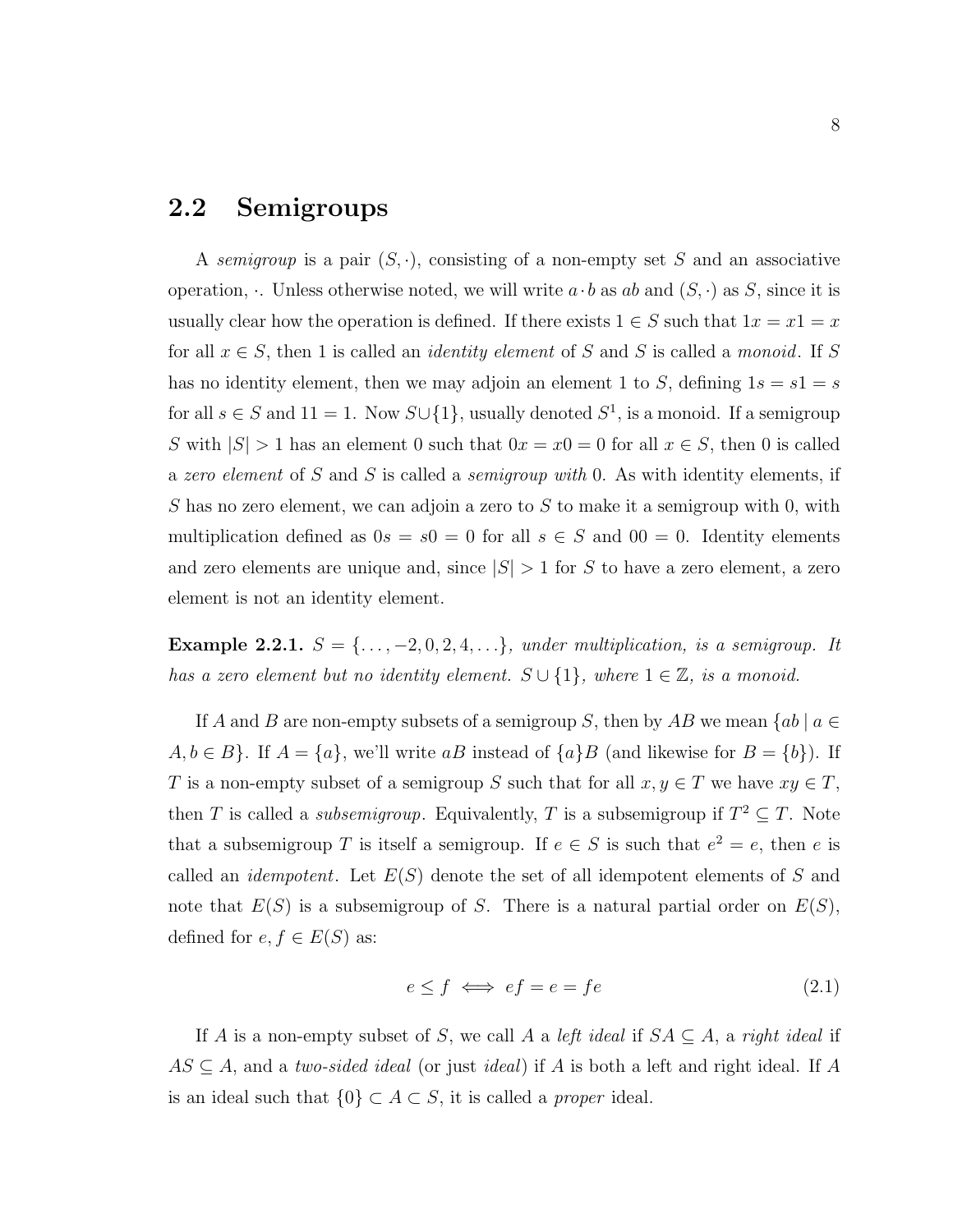Let S be a semigroup with  $x, y \in S$ . The study of ideals in S leads naturally to the following equivalence relations, called Green's relations:

- 1.  $x \mathcal{L}y$  if  $S^1x = S^1y$ .
- 2.  $x \mathcal{R} y$  if  $xS^1 = yS^1$ .
- 3.  $xJy$  if  $S^1xS^1 = S^1yS^1$ .
- 4.  $x\mathcal{H}y$  if  $x\mathcal{R}y$  and  $x\mathcal{L}y$ .
- 5.  $x\mathcal{D}y$  if  $x\mathcal{R}z$  and  $z\mathcal{L}y$ , for some  $z \in S^1$ .

We denote the L-class of x by  $L_x$ , and likewise for  $\mathcal{R}, \mathcal{J}, \mathcal{H}$ , and  $\mathcal{D}$ . Additionally, we note that there is a partial order on the set of  $\mathcal{J}$ -classes of  $S^1$ , defined by

$$
\mathcal{J}_a \le \mathcal{J}_b \iff a \in S^1 b S^1. \tag{2.2}
$$

**Example 2.2.2.** Let  $M = M_n(k)$ . Then  $x \mathcal{L}y$  if and only if x and y are row equivalent,  $x\mathcal{R}y$  if and only if x and y are column equivalent, and  $x\mathcal{J}y$  if and only if  $\text{rk}(x) =$  $rk(y).$ 

Green's relations were first studied by J. A. Green in [7] and are of great importance in the theory of semigroups. In the structure theory of reductive monoids, presented in the next chaper, the  $\mathcal{J}$ -classes will play a crucial role.

Let S be a semigroup. An element  $s \in S$  is said to have an *inverse* if there exists an  $x \in S$  such that  $s = sxs$  and  $x = ssx$ . In contrast to the group setting, inverses need not be unique. However, if every element  $s \in S$  has a unique inverse, denoted  $s^{-1}$ , then S is called an *inverse semigroup*.

Example 2.2.3. Let  $N \subseteq M_n(k)$  be the set of  $n \times n$  matrices over k having at most one non-zero entry in each row or column. N is an inverse semigroup, under multiplication.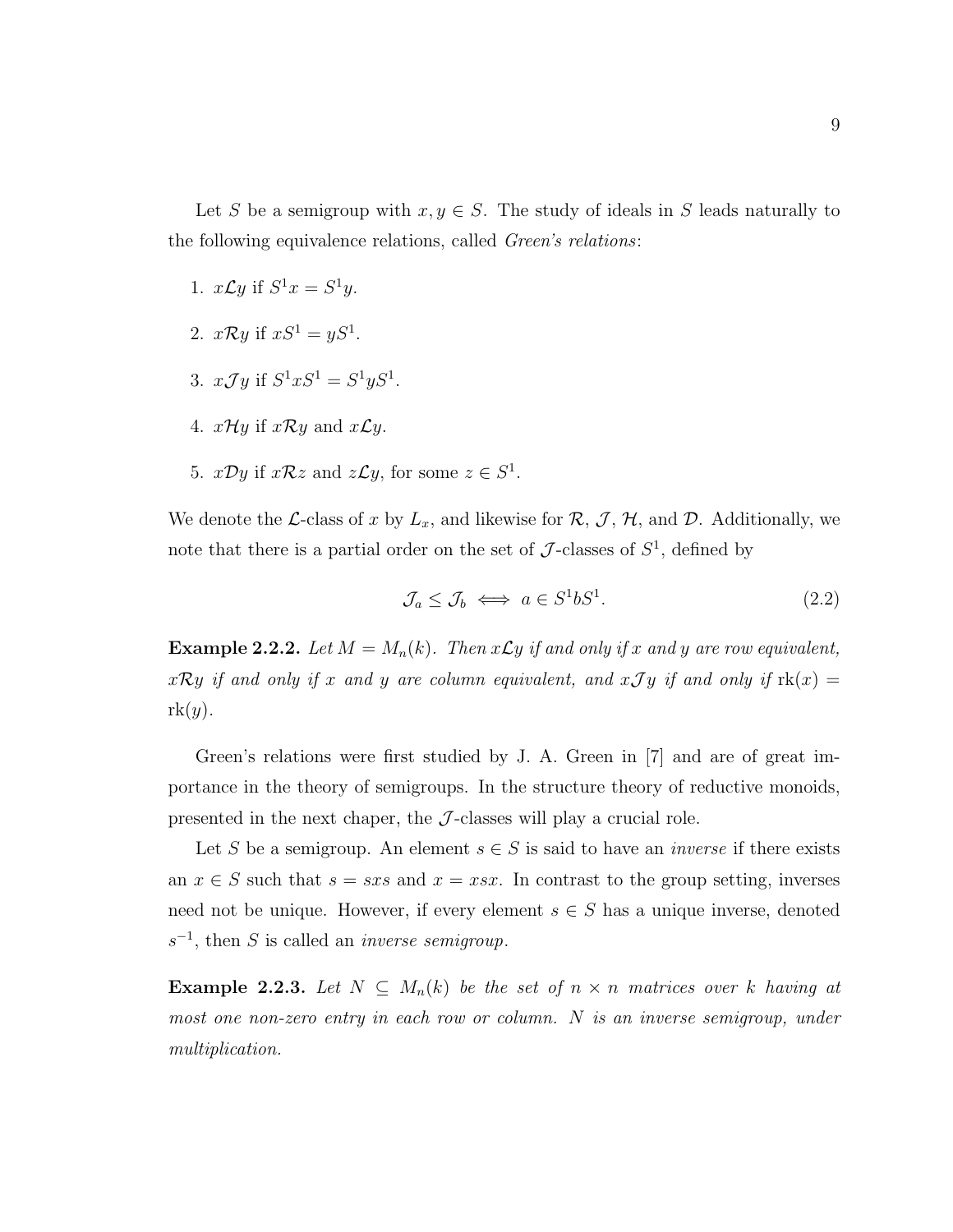### 2.3 Algebraic Geometry

For this paper, we will always assume that the fields we consider are algebraically closed and that all rings are commutative with identity.

A ring R satisfies the ascending chain condition (ACC) on ideals if for every chain  $I_1 \subseteq I_2 \subseteq \cdots$  of ideals there is an n such that  $I_j = I_n$  for all  $j \geq n$ . Such a ring is called noetherian. A proof for the following can be found in [11].

Proposition 2.3.1. The following are equivalent.

- 1. R is noetherian.
- 2. For every ideal I of R, I and  $R/I$  are noetherian.
- 3. Every ideal of R is finitely generated.
- 4. Every non-empty collection of ideals has a maximal element (with respect to set inclusion).

The following important result is also not proved here, though a proof can be found in any book on algebraic geometry.

**Theorem 2.3.2** (Hilbert Basis Theorem). If R is a commutative noetherian ring with identity, then so is  $R[x_1, \ldots, x_n]$ .

Let  $I \subseteq k[x_1, \ldots, x_n]$  be an ideal. Since k is noetherian,  $k[x_1, \ldots, x_n]$  is noetherian and hence I is finitely generated, say  $I = (f_1, \ldots, f_m)$ . Define the zero set of I, denoted  $V(I)$ , as:

$$
\mathcal{V}(I) = \{a = (a_1, \dots, a_n) \in k^n \mid f(a) = 0, \ \forall f \in I\}.
$$

Since I is finitely generated,  $V(I)$  is therefore the set of points  $a \in k^n$  such that  $f_1(a) = f_2(a) = \cdots = f_m(a) = 0.$ 

An affine variety is a set  $V \subseteq k^n$  that is the zero set of an ideal of  $k[x_1, \ldots, x_n]$ . Let X and Y be affine varieties and  $k[X] = k[x_1, \ldots, x_n]/I$ , where  $I = \{f \in$  $k[x_1, \ldots, x_n] | f(X) = 0$ . A morphism is a mapping  $\varphi : X \to Y$ , with  $\varphi(x) =$  $\varphi(x_1,\ldots,x_n)=(\psi_1(x),\ldots,\psi_m(x)),$  where each  $\psi_i\in k[X]$ .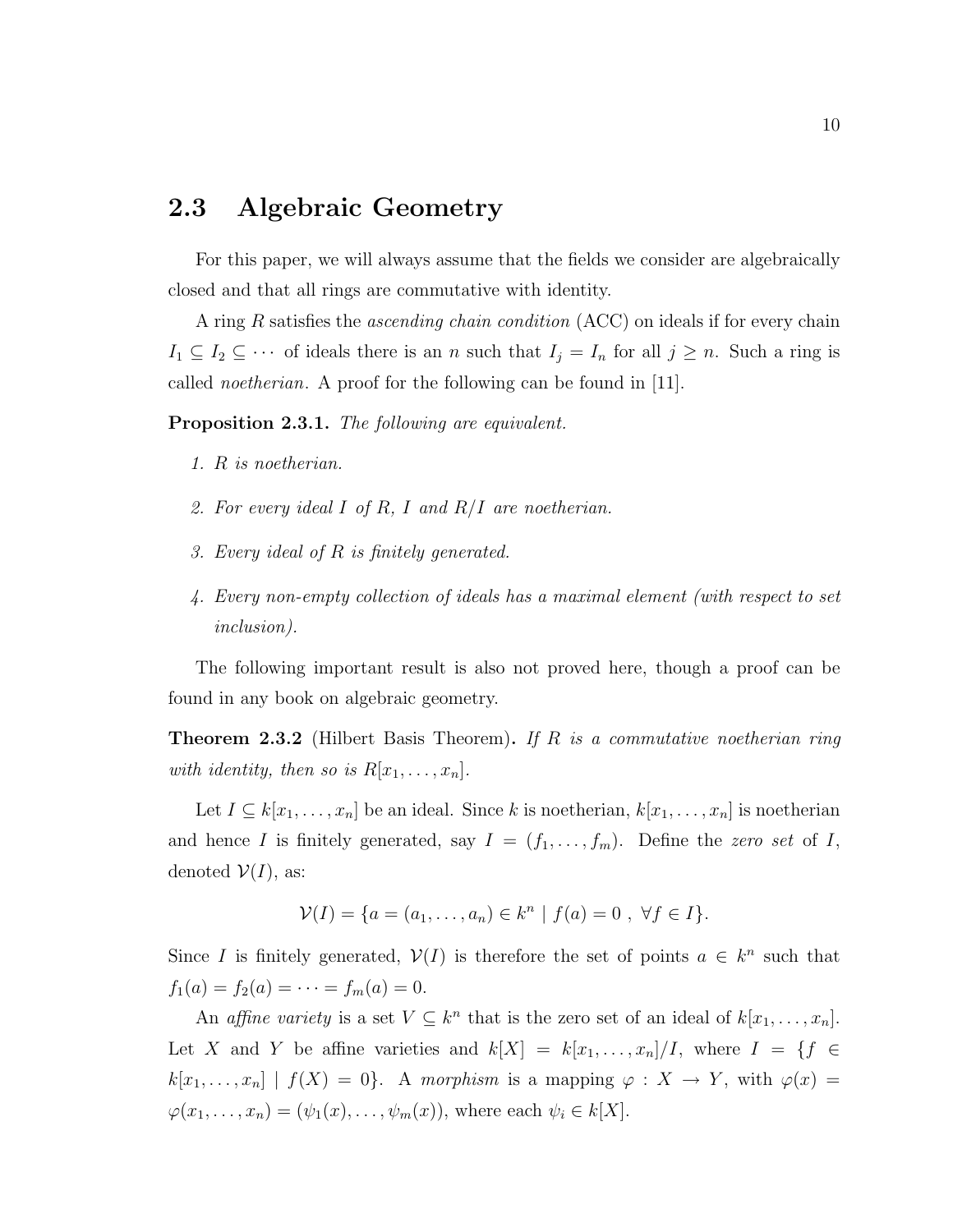**Example 2.3.3.** Let  $f \in k[x]$ . Then either  $f = 0$  or f has finitely many zeros. That is, either  $f(x) = 0$  for all x or  $f(x) = \prod_{n=1}^{\infty}$  $i=1$  $(x - c_i)$  with  $c_i \in k$ . Thus k and all finite sets of k are affine varieties.

**Example 2.3.4.** Let  $X = \{(x, y) | xy = 0\} \subseteq k^2$ . X is the zero set of  $f(x, y) = xy$ and so it is an affine variety.

**Example 2.3.5.** The special linear group  $SL_n(k) = \{(a_{ij}) \in k^{n^2} \mid \det(a_{ij}) = 1\}$  is an affine variety, as we see by this definition that it is the set of zeros of a single polynomial equation.

**Example 2.3.6.** The general linear group  $GL_n(k) = \{(a_{ij}) \in k^{n^2} \mid \det(a_{ij}) \neq 0\}$  is an affine variety. To see this, we observe that  $GL_n(k) \cong \{(a_{ij},b) \in k^{n^2+1} \mid b \det(a_{ij}) = 1\}$ and so it is (isomorphic to) the set of zeros of a single polynomial equation.

Suppose that  $X \in k^n$ . Let  $\mathcal{I}(X)$  be the set of all polynomials in  $k[x_1, \ldots, x_n]$ having X as its zero set. Both V and T are reverse inclusion maps. That is, if  $I \subseteq I'$ then  $V(I) \supseteq V(I')$  and if  $X \subseteq X'$  then  $\mathcal{I}(X) \supseteq \mathcal{I}(X')$ . Additionally,  $\mathcal{I}(X)$  is an ideal of  $k[x_1, \ldots, x_n]$  and so we have the following set inclusions:

$$
X \subseteq \mathcal{V}(\mathcal{I}(X)),
$$
  

$$
I \subseteq \mathcal{I}(\mathcal{V}(I)).
$$

We have equality in the first case if and only if  $X$  is a variety. The conditions for equality in the second case are given by Hilbert's Nullstellensatz. Before stating this result, we first note that the *radical* of an ideal I in R, denoted  $\sqrt{I}$ , is the set

$$
\sqrt{I} = \{ r \in R \mid r^n \in I \text{ for some } n \in \mathbb{N} \}.
$$

This brings us to the aforementioned result:

**Theorem 2.3.7** (Hilbert's Nullstellensatz). If I is any ideal in  $k[x_1, \ldots, x_n]$ , then

$$
\sqrt{I} = \mathcal{I}(\mathcal{V}(I)).
$$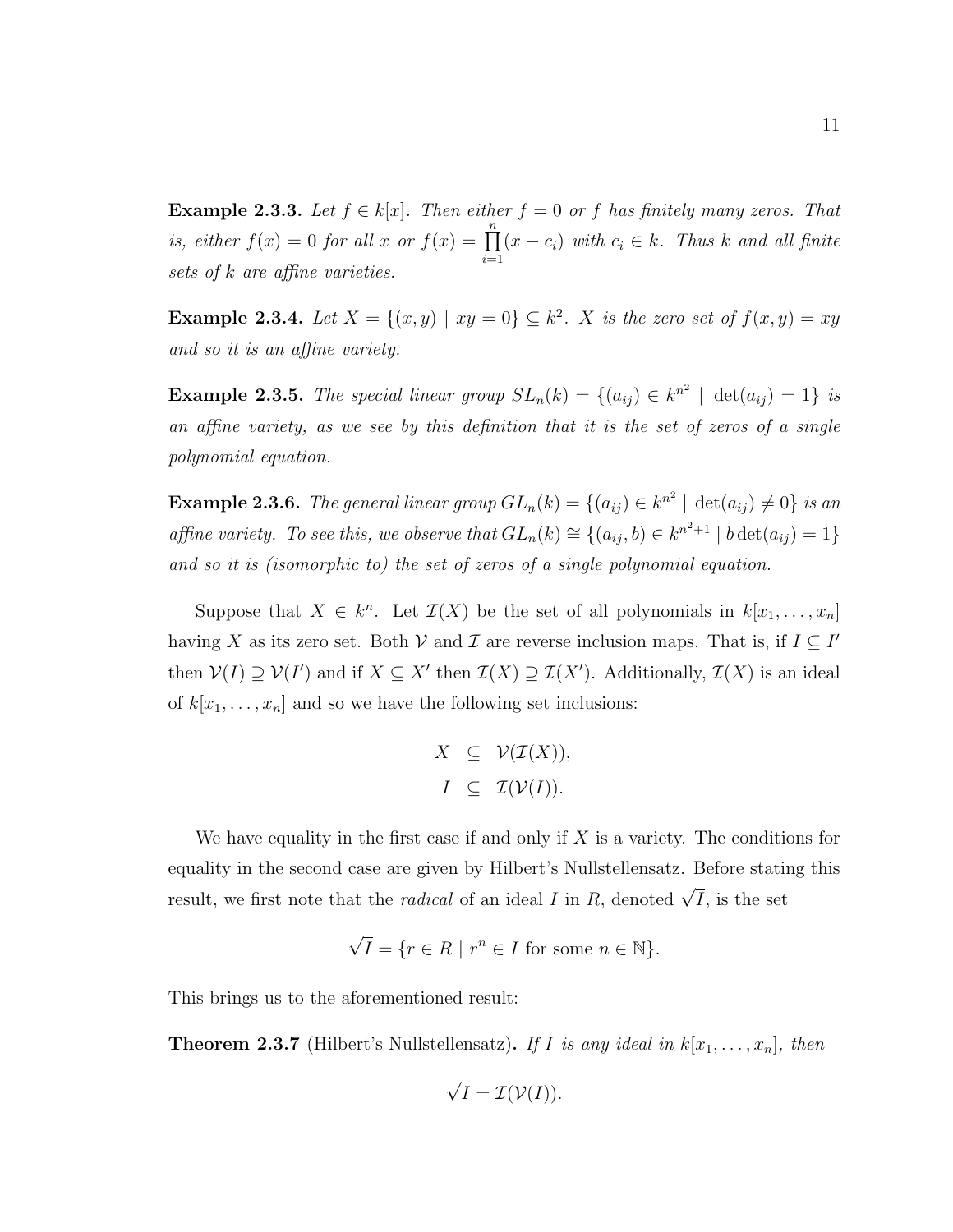*I* is called a *radical ideal* if  $\sqrt{I} = I$ . So, there is a one-to-one correspondence between the set of radical ideals of  $k(x_1, \ldots, x_n)$  and the affine varieties in  $k^n$ .

The next step is to define a suitable topology on  $k<sup>n</sup>$ . We do so by defining the closed sets to be exactly the affine varieties of  $k<sup>n</sup>$ . It is a straight-forward matter to check that the axioms for a topology are satisfied, [9]. This is called the  $Zariski$ topology. In this topology, points are closed and every open cover contains a finite subcover. However, all open sets of  $k^n$  are dense, so any two non-empty open sets intersect and thus this space is not Hausdorff. A topological space is *noetherian* if it satisfies the descending chain condition on closed sets. While  $k<sup>n</sup>$  is not Hausdorff, as noted, we do have the following:

#### **Proposition 2.3.8.**  $k^n$ , with the Zariski topology, is a noetherian topological space.

A topological space is irreducible if it is not the union of two proper, non-empty, closed sets. Hence a space  $X$  is irreducible if and only if any two non-empty open sets in X have non-empty intersection, or equivalently, if any non-empty open set is dense. A variety is therefore *irreducible* if it is non-empty and not the union of two proper subvarieties.

**Example 2.3.9.**  $X = \{(x, y) | xy = 0\} \subseteq k^2$ , from Example 2.3.4 above, is not irreducible. Let  $X_1 = \{(x, y) \mid x = 0\} \subseteq k^2$  and  $X_2 = \{(x, y) \mid y = 0\} \subseteq k^2$ . Both  $X_1$ and  $X_2$  are proper subvarieties of X, and  $X = X_1 \cup X_2$ .

The following can be found in [9]:

**Proposition 2.3.10.** A noetherian topological space X has only finitely many maximal irreducible subspaces. These subspaces are closed and their union is X.

These maximal irreducible subspaces are called the *irreducible components* of X.

An ideal I of a ring R is called *prime* if  $fg \in I$  implies  $f \in I$  or  $g \in I$ . The following is shown in [9]:

**Proposition 2.3.11.** A closed set X in  $k^n$  is irreducible if and only if its ideal  $\mathcal{I}(X)$ is prime. In particular, this means  $k^n$  itself is irreducible.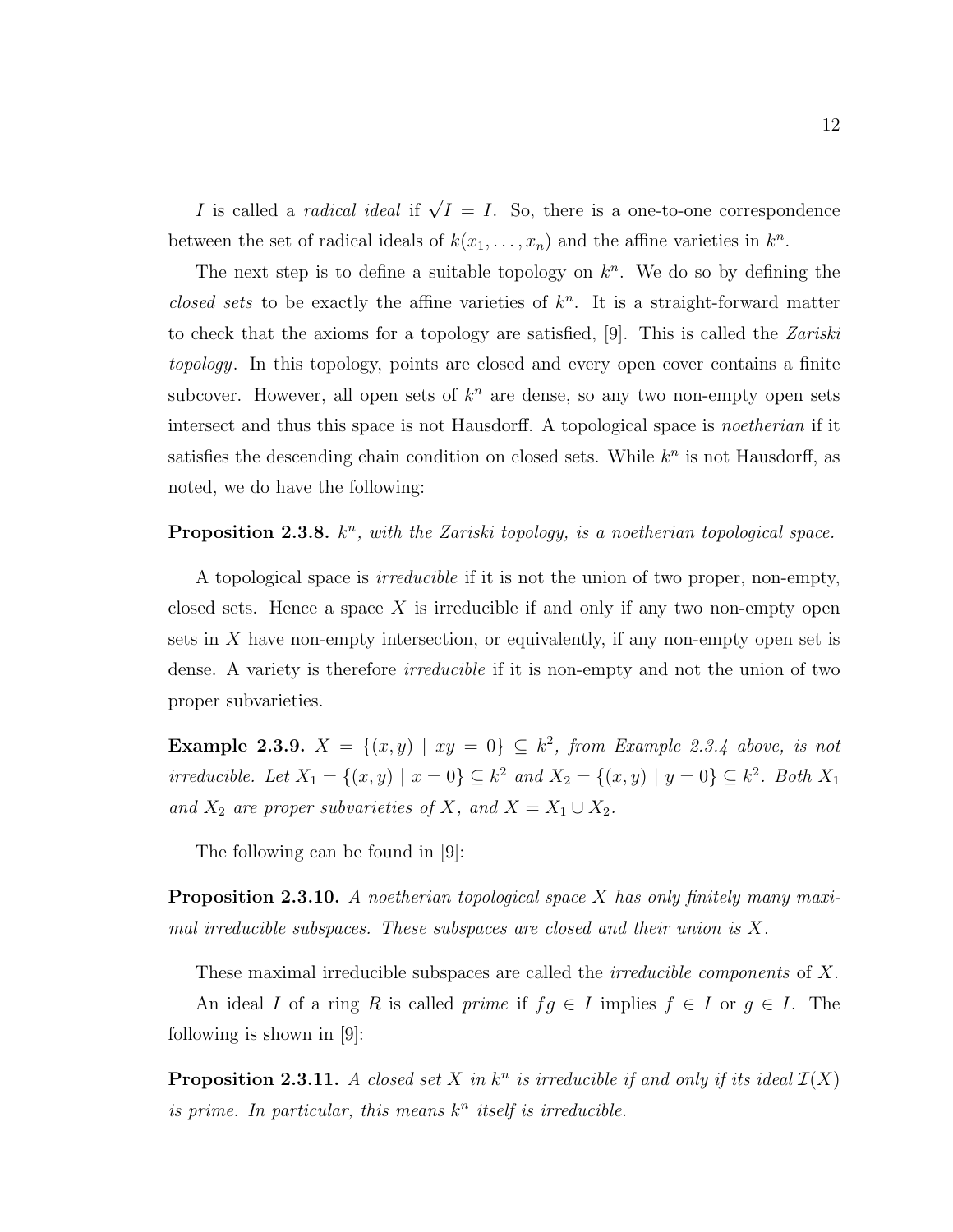**Example 2.3.12.** Let  $I = (x^2) \subset k[x]$ .  $X = V(I) = \{0\}$  and so X is clearly a closed set and since it consists of a single point it must be irreducible. Now, I is clearly not a prime ideal (as  $x^2 = xx \in I$  though  $x \notin I$ ), however  $\mathcal{I}(X) = (x) \neq (x^2) = I$  and  $(x)$  is prime, so  $\{0\}$  is indeed irreducible.

Finally, we note that since  $k^n$  is irreducible any open set X in  $k^n$  is dense. That is,  $\overline{X} = k^n$ . This fact will be useful to keep in mind in the discussion of linear algebraic monoids a few sections ahead.

### 2.4 Algebraic Groups

Let k be an algebraically closed field. An *affine algebraic group* over k is a set G which is both an affine variety and a group such that the maps  $\mu: G \times G \to G$ , defined as  $\mu(x, y) = xy$ , and  $\iota : G \to G$ , defined as  $\iota(x) = x^{-1}$ , are morphisms of varieties. A map  $\varphi: G_1 \to G_2$  is a *homomorphism* of affine algebraic groups if it is a morphism of varieties and a homomorphism of groups.  $\varphi$  is an *isomorphism* of affine algebraic groups if it is a bijection such that  $\varphi$  and  $\varphi^{-1}$  are homomorphisms of affine algebraic groups.

**Example 2.4.1.** In the previous section, we observed that  $SL_n(k)$  and  $GL_n(k)$  are both affine varieties. The usual multiplication and inverse maps applied to elements of these sets are morphisms and so both are affine algebraic groups.

A linear algebraic group is a closed subgroup of  $GL_n(k)$ , for some n. Every linear algebraic group is therefore an affine algebraic group. On the other hand, it turns out that every affine algebraic group is isomorphic to a linear algebraic group (for a particularly nice proof of this, see Section 2 in MacDonald's part of [4]). The terms linear and affine are therefore interchangeable.

A linear algebraic group G, considered as an affine variety, is a union of irreducible components. This union forms a nice structure, as we see in the following, from [4]:

**Theorem 2.4.2.** Let  $G$  be a linear algebraic group. Then  $G$  has a unique irreducible component  $G^{\circ}$  containing the identity element 1, and  $G^{\circ}$  is a closed normal subgroup of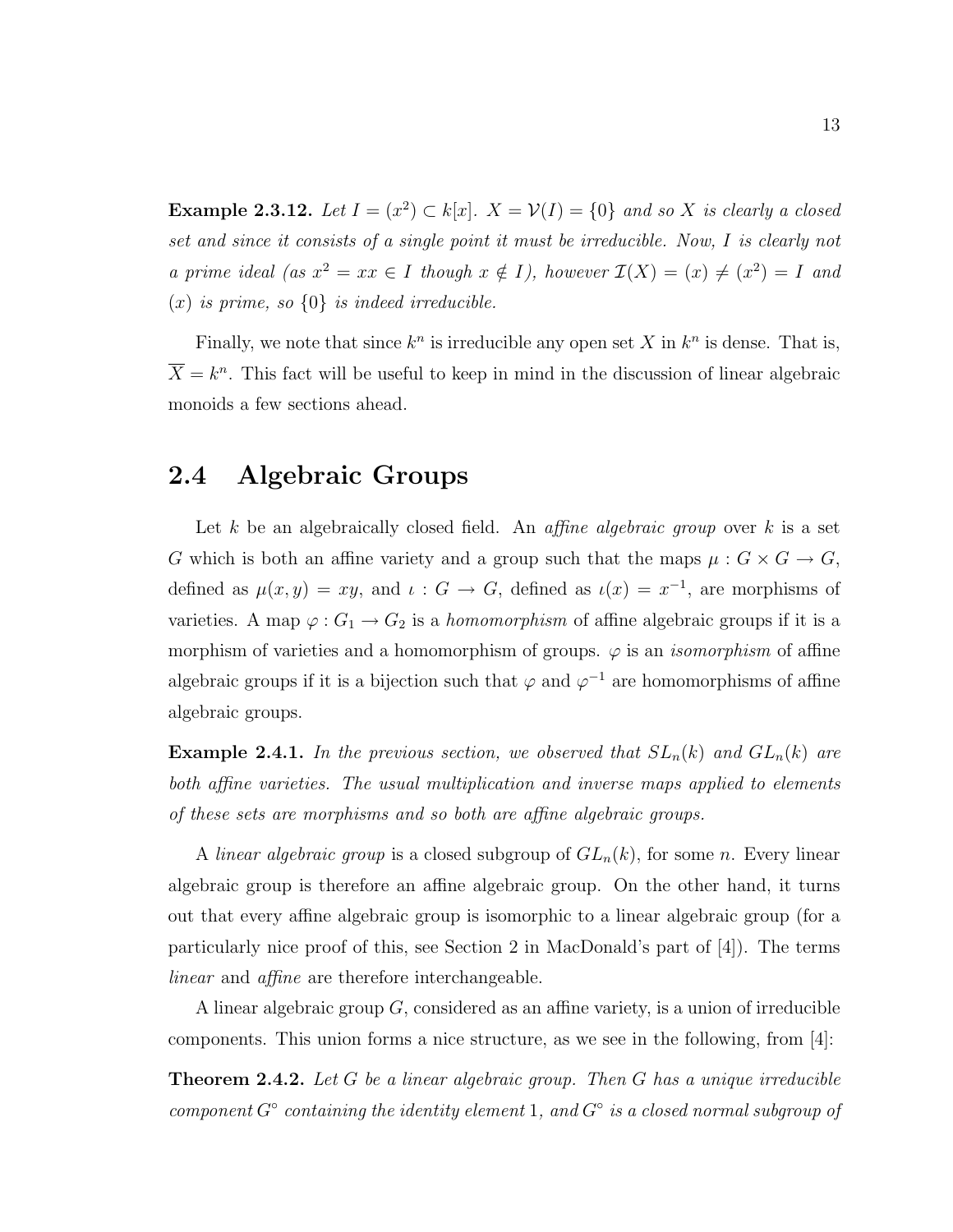finite index in  $G$ . The irreducible components of  $G$  are also the connected components of  $G$ , and are the cosets of  $G^{\circ}$  in  $G$ .

Thus for linear algebraic groups, irreducible and connected components are identical (this is not the case for linear algebraic monoids, as we will see). If  $G = G^{\circ}$ , we say G is *connected* (instead of irreducible). Unless otherwise noted, we will always assume a linear algebraic group G is connected.

The subgroups of a linear algebraic group that we are interested in are closed subgroups. By this we mean that the subgroup is a closed set, with respect to the Zariski topology. Any closed subgroup of a linear algebraic group is itself a linear algebraic group.

**Example 2.4.3.** The following examples are important subgroups of  $GL_n(k)$ . All are connected.

1. The group of diagonal matrices:

$$
D_n(k) = \{(x_{ij}) \in GL_n(k) \mid x_{ij} = 0 \text{ if } i \neq j\}.
$$

2. The group of upper triangular matrices:

$$
B_n(k) = \{(x_{ij}) \in GL_n(k) \mid x_{ij} = 0 \text{ if } i > j\}.
$$

3. The group of upper unipotent matrices:

$$
U_n(k) = \{(x_{ij}) \in GL_n(k) \mid x_{ij} = 0 \text{ if } i > j; x_{ii} = 1\}.
$$

Example 2.4.4. The classical matrix groups are linear algebraic groups. In addition to  $GL_n(k)$  and  $SL_n(k)$ , these include:

1. The symplectic group:

$$
Sp_{2n}(k) = \{ x \in GL_{2n}(k) \mid x^T J x = J \},\
$$

where 
$$
J = \begin{pmatrix} 0 & I_n \\ -I_n & 0 \end{pmatrix}
$$
 with  $I_n$  the  $n \times n$  identity matrix.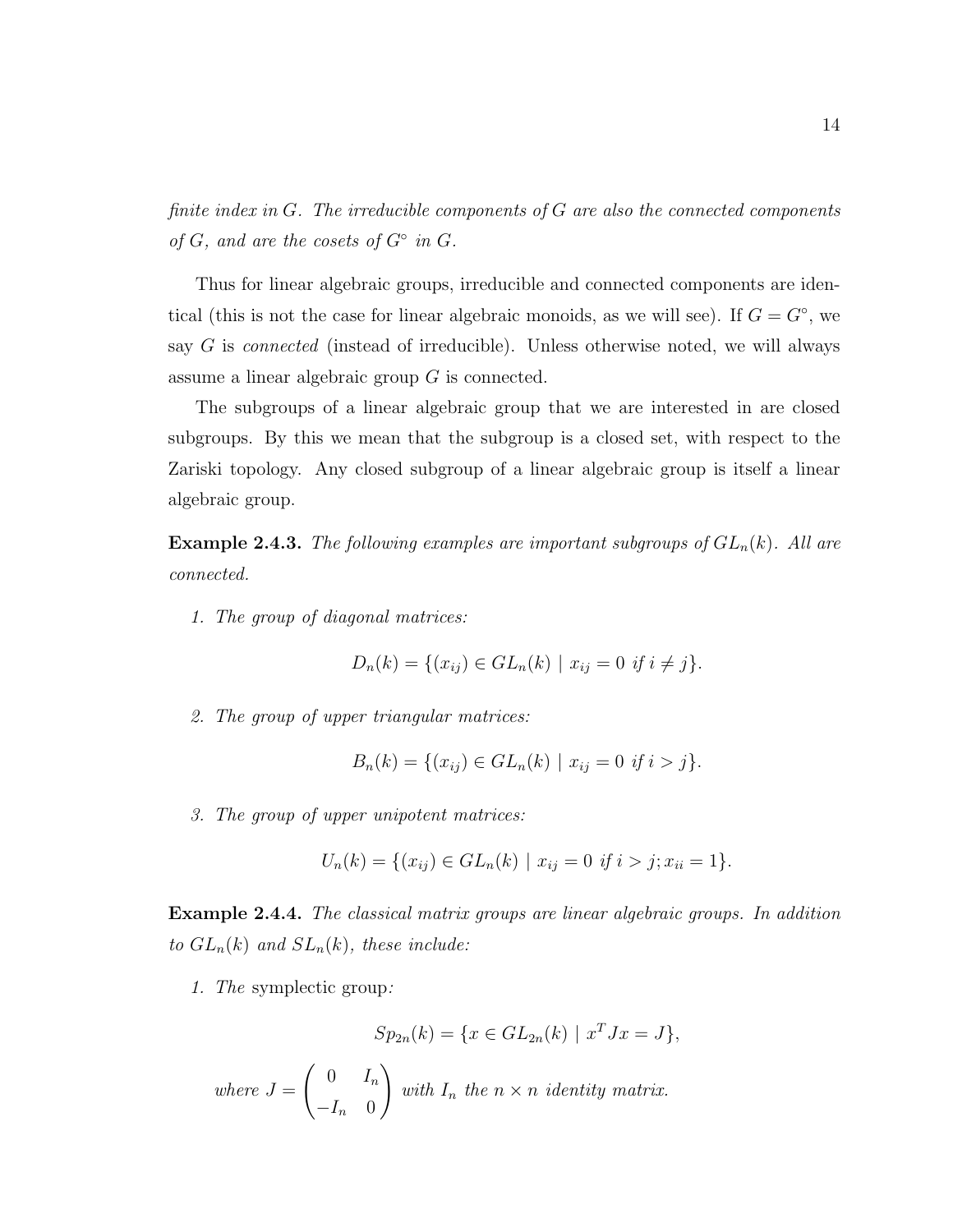2. The special orthogonal group, for char  $k \neq 2$ :

$$
SO_{2n+1}(k) = \{x \in SL_{2n+1}(k) \mid x^T s x = s\},\
$$
  
where  $s = \begin{pmatrix} 1 & 0 & 0 \\ 0 & 0 & J \\ 0 & J & 0 \end{pmatrix}.$ 

3. The special orthogonal group, for char  $k \neq 2$ :

 $where$ 

$$
SO_{2n}(k) = \{x \in SL_{2n}(k) \mid x^T s x = s\},\
$$
  
now 
$$
s = \begin{pmatrix} 0 & J \\ J & 0 \end{pmatrix}.
$$

All examples here are connected, though this fact is not immediate (see [9]).

Let G be a connected linear algebraic group. G contains a unique maximal connected solvable normal subgroup  $R(G)$ , called the *radical* of G. An element x of G is called *unipotent* if the only eigenvalue of x is 1. The set of all unipotent elements of  $R(G)$  is a subgroup of G. This subgroup, denoted  $R_u(G)$ , is the unique maximal connected normal unipotent subgroup of G, and is called the unipotent radical of G. If  $G \neq \{1\}$ , then G is called *semisimple* if  $R(G) = \{1\}$  and *reductive* if  $R_u(G) = \{1\}$ . Hence any semisimple group is reductive, though not conversely.

**Example 2.4.5.** Both  $GL_n(k)$  and  $SL_n(k)$  are reductive groups.

**Example 2.4.6.** The set of invertible  $n \times n$  upper triangular matrices,  $B_n(k)$  from Example 2.4.3, is not a reductive group for  $n \geq 2$ . The unipotent radical is the set of  $n \times n$  upper unipotent matrices,  $U_n(k)$  from Example 2.4.3, which contains more than one element for  $n \geq 2$ .

An algebraic group isomorphic to  $k^* \times \cdots \times k^*$  is called a *torus*. As a linear group, this means it is isomorphic to a subgroup of  $D_n(k)$ , for some n. A maximal torus is a torus not properly contained in a larger torus. A Borel subgroup is a maximal connected solvable subgroup of  $G$  (such a subgroup is closed). As a linear group, this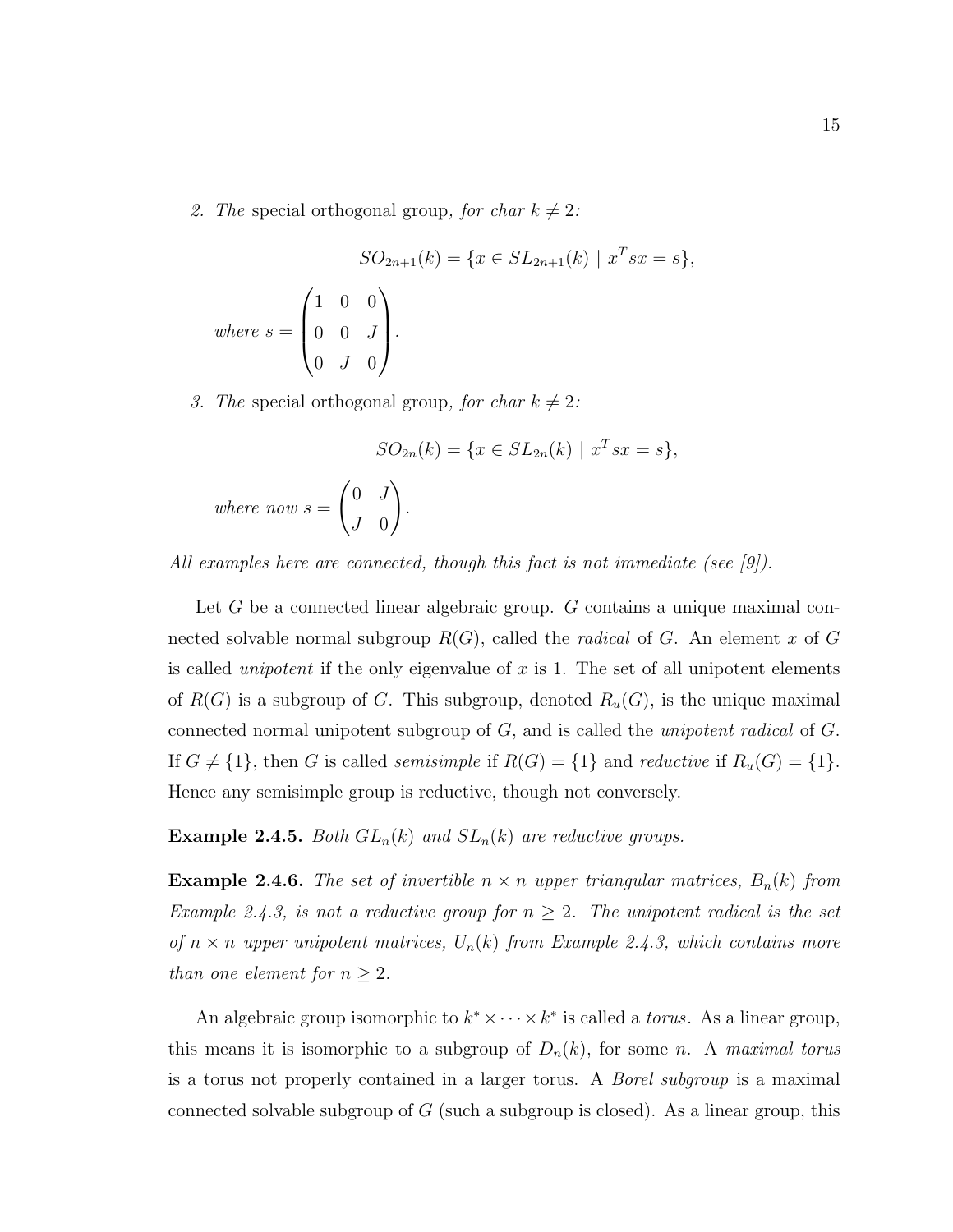means it is isomorphic to a subgroup of  $B_n(k)$ , for some n. The following results are proven in [9]:

**Theorem 2.4.7.** Let B be any Borel subgroup of G. Then all other Borel subgroups are conjugate to B.

**Corollary 2.4.8.** The maximal tori of G are those of the Borel subgroups of  $G$ , and are all conjugate.

If B and B<sup>-</sup> are Borel subgroups of G such that  $B \cap B^- = T$  is a torus, then B<sup>-</sup> is called the *opposite Borel subgroup of B relative to T*. The following is from [9]:

**Proposition 2.4.9.** Let G be a reductive group and T a torus in G. Then every Borel subgroup containing T has a unique opposite Borel subgroup, relative to T.

**Example 2.4.10.** Let  $G = GL_n(k)$ . As noted in Example 2.4.5, G is reductive.  $B = B_n(k)$  is a Borel subgroup of G containing maximal torus  $T = D_n(k)$ . For this choice of B and T, the opposite Borel subgroup  $B^-$  is the set of lower triangular matrices:  $B_n^{-}(k) = \{(x_{ij}) \in GL_n(k) \mid x_{ij} = 0 \text{ if } i < j\}$ . Clearly, the intersection of  $B_n(k)$  and  $B_n^-(k)$  is  $D_n(k)$ .

Given a group G with  $X \subseteq G$ , we next recall two important subgroups of G:

$$
N_G(X) = \{ g \in G \mid g^{-1}Xg = X \},
$$
  
\n
$$
C_G(X) = \{ g \in G \mid gx = xg \text{ for all } x \in X \}.
$$

 $N_G(X)$  is called the *normalizer* of X in G and  $C_G(X)$  is called the *centralizer* of X in G. The center of G is  $C_G(G)$ , denoted  $C(G)$ . If  $x, y \in G$ , then x is conjugate to y, denoted  $x \sim y$ , if  $y = x^g = g^{-1}xg$  for some  $g \in G$ . If  $X, Y \subseteq G$ , then X is conjugate to Y, denoted  $X \sim Y$ , if every element of X is conjugate to an element of Y, and vice versa.

To close this section, we describe the notion of a group with a BN-pair and state important properties of such groups.

Let G be a group. G is called a *group with a BN-pair* if there are subgroups  $B, N \subseteq G$  such that the following conditions hold: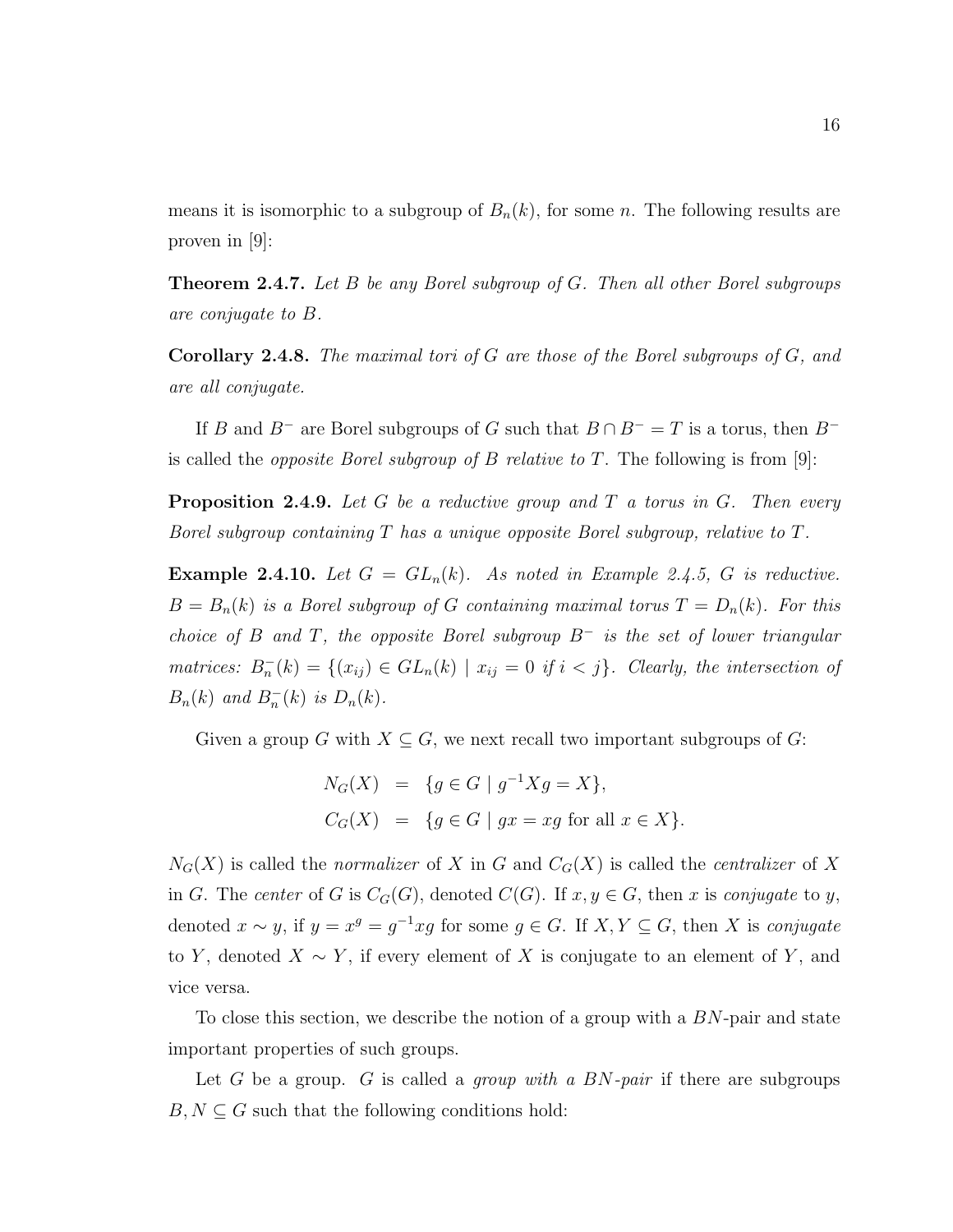- **(BN1)** G is generated by B and N.
- (BN2)  $T = B \cap N$  is normal in N, and the quotient group  $W = N/T$  is a finite group generated by a set S of elements of order 2.
- (BN3)  $n_s B n_s \neq B$  if  $s \in S$  and  $n_s$  is a representative of s in N.
- (BN4)  $n_s B n \subseteq B n_s n B \cup B n B$  for any  $s \in S$  and  $n \in N$ .
- $(BN5)$   $\bigcap$ n∈N  $nBn^{-1} = T.$

The description given here is that of [6]. The condition (BN5) is sometimes omitted from the definition of a  $BN$ -pair (for example, it is not included in [9]).

W is called the *Weyl group* of G. We will have more to say regarding these groups in the subsequent section. The important fact for us to note is that every reductive group G has a BN-pair, where B is a Borel subgroup of G with  $N = N<sub>G</sub>(T)$  for T a maximal torus contained in B.

**Example 2.4.11.** Let  $G = GL_n(k)$ , with  $B = B_n(k)$  and  $T = D_n(k)$ . The normalizer of  $T$  in  $G$  is the set of monomial matrices in  $G$  (that is, the set of invertible matrices having exactly one nonzero entry in each row and column). The Weyl group  $W =$  $N_G(T)/T$  is isomorphic to the symmetric group on n elements,  $S_n$ .

Any reductive group G, as a group with a  $BN$ -pair, can be written as  $G =$ BNB. One of the most important properties of a reductive group is that it can be decomposed into a disjoint union of double cosets, indexed by elements from the Weyl group  $W = N/T$ . This is called the *Bruhat decomposition*. Formally, we have:

**Theorem 2.4.12.** Let G be a reductive group, with Borel subgroup B containing a maximal torus T and Weyl group  $W = N_G(T)/T$ . Then

$$
G = \bigsqcup_{w \in W} BwB \tag{2.3}
$$

with  $BwB = Bw'B$  if and only if  $w = w'$  in W.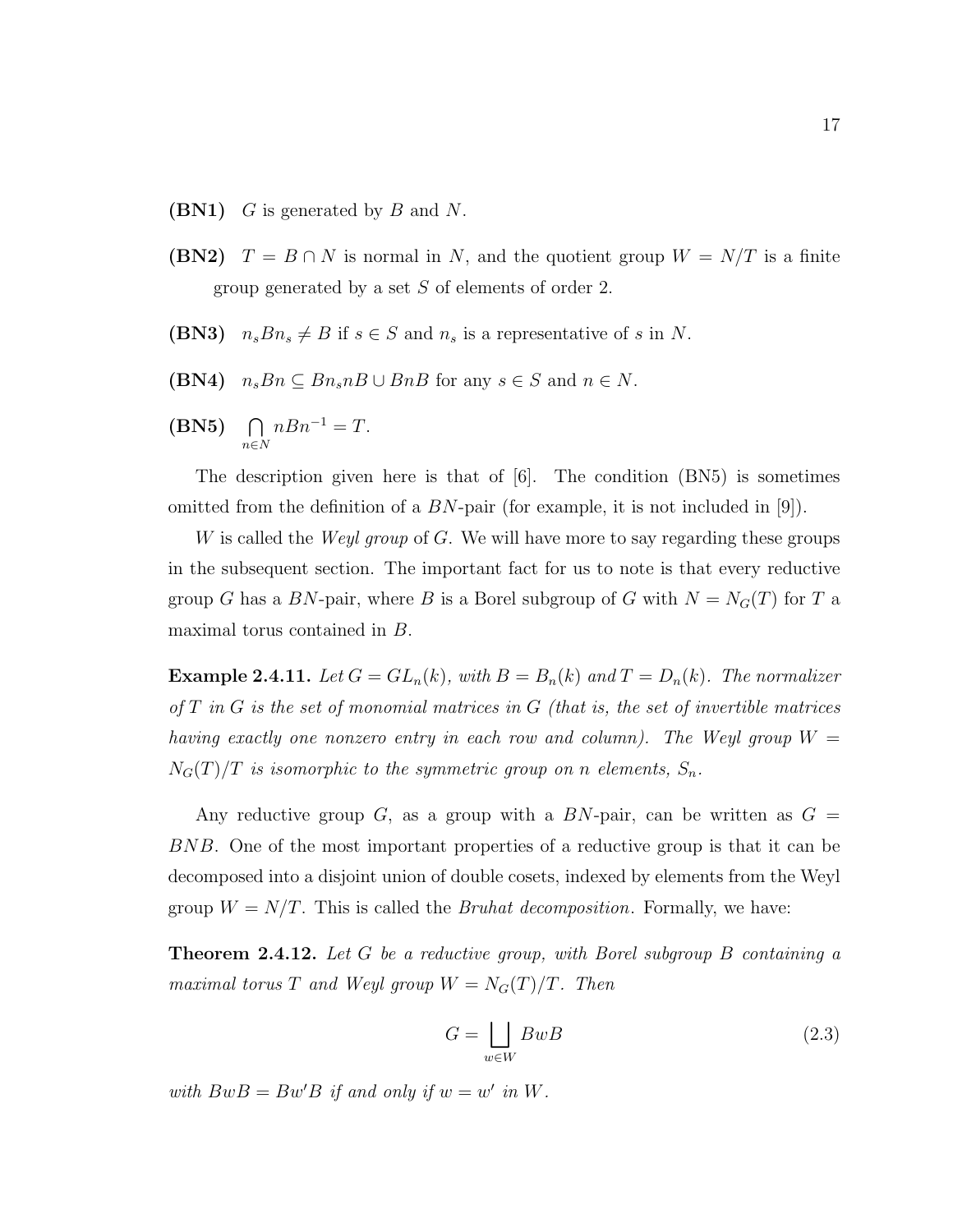There is a partial order on W, the Bruhat-Chevalley order, described in terms of these  $B \times B$ -orbits as follows:

$$
x \le y \iff BxB \subseteq \overline{ByB} \tag{2.4}
$$

where  $x, y \in W$ , and closure is with respect to the Zariski topology. We present an alternate description, of a more combinatorial flavor, in the subsequent section.

Let G be a group with BN-pair with S the generating set of W. Let  $W_I$  denote the subgroup of W generated by  $I \subseteq S$  and let  $P_I = B W_I B$  (so  $P_\emptyset = B$  and  $P_S = G$ ). A subgroup of G is called parabolic if it contains a Borel subgroup. The following is from [9]:

- **Theorem 2.4.13.** 1. The only subgroups of G containing B are those of the form  $P_I$ , with  $I \subseteq S$ .
	- 2. If  $P_I$  is conjugate to  $P_J$ , then  $P_I = P_J$ .
	- 3.  $N_G(P_I) = P_I$ .
	- 4. If  $P_I \subseteq P_J$ , then  $I \subseteq J$ .

According to the theorem, every parabolic subgroup of  $G$  is conjugate to  $P_I$  for some  $I \subseteq S$ . Additionally, given a Borel subgroup B of G, the subgroups of G containing B form a lattice, isomorphic to  $2<sup>S</sup>$  (ordered by set inclusion).

### 2.5 Coxeter Groups

Let S be a set and W the group generated by S, subject only to relations of the form  $(ss')^{m(s,s')} = 1$ , for all  $s, s' \in S$ , where  $m(s, s) = 1$  and  $m(s, s') = m(s', s) \ge 2$  for  $s \neq s'$ . If no relation occurs for s, s', we write  $m(s, s') = \infty$ . The pair  $(W, S)$  is called a Coxeter system.  $|S|$  is called the rank of  $(W, S)$  and we call W a Coxeter group when the presentation given by  $S$  and  $m$  is understood. Unless otherwise noted, the Coxeter systems we will consider will be such that  $|S| < \infty$  and  $m(s, s') < \infty$  for all  $s, s' \in S$ . By [10], we have the following: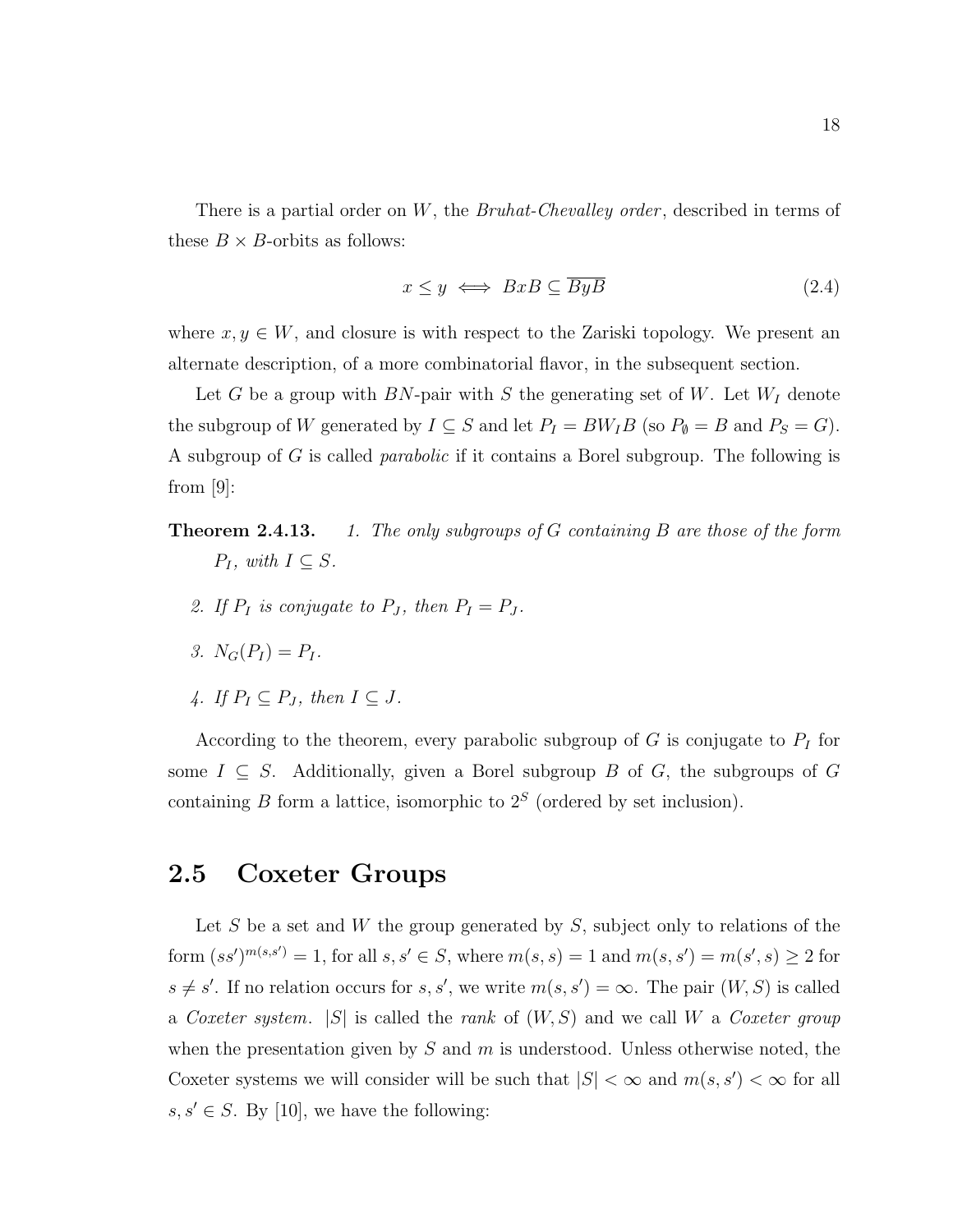**Proposition 2.5.1.** Let  $(W, S)$  be a Coxeter system.

- 1. If  $s \in S$ , then s has order 2 in W.
- 2. If  $s, s' \in S$ , then ss' has order  $m(s, s')$  in W.

**Example 2.5.2.** The example to keep in mind throughout any discussion of Coxeter groups is the symmetric group,  $S_n$ . This group forms a Coxeter system with S the set of adjacent transpositions  $S = \{s_i = (i, i + 1) \mid 1 \le i \le n - 1\}$ . For  $n = 4$ , we have  $W = S_4$  with  $S = \{(12), (23), (34)\}.$ 

Associated with a Coxeter system is the Coxeter graph. This is an undirected graph having vertex set S with an edge connecting s and s' if  $m(s, s') \geq 3$ . The edges are labeled  $m(s, s')$  with the convention that the label is omitted for  $m(s, s') = 3$ . A Coxeter system is called *irreducible* if its Coxeter graph is connected. As noted in the example above, the Coxeter group we want to generally keep in mind is the symmetric group,  $S_n$ . The Coxeter graph for  $S_n$  is a chain of  $n-1$  vertices, corresponding to the  $n-1$  adjacent transpositions that form S. In the classification of irreducible Coxeter systems, this corresponds to Type  $A_{n-1}$ .

The finite Coxeter groups for which  $m(s, s') \in \{2, 3, 4, 6\}$  for all distinct s, s' in S are called Weyl groups. If  $m(s, s') \in \{2, 3\}$  for distinct s, s' the Coxeter group is said to be *simply-laced*. All Coxeter groups considered in this paper will be Weyl groups and all examples will, in addition, be simply-laced.

Let  $(W, S)$  be a Coxeter system. Any element  $w \in W$  can be written as a product of generators,  $w = s_1 s_2 \cdots s_k$  for some  $s_i \in S$ . If k is as small as possible we say the length of w is k, written  $\ell(w) = k$ , and say  $s_1s_2 \cdots s_k$  is a reduced expression for  $w$ . Reduced expressions are, generally, not unique. The following properties of the length function can be found in both [1] and [10]:

- 1.  $\ell(w) = \ell(w^{-1})$ .
- 2.  $\ell(sw) = \ell(w) \pm 1$ .
- 3.  $\ell(ww') \equiv \ell(w) + \ell(w') \pmod{2}$ .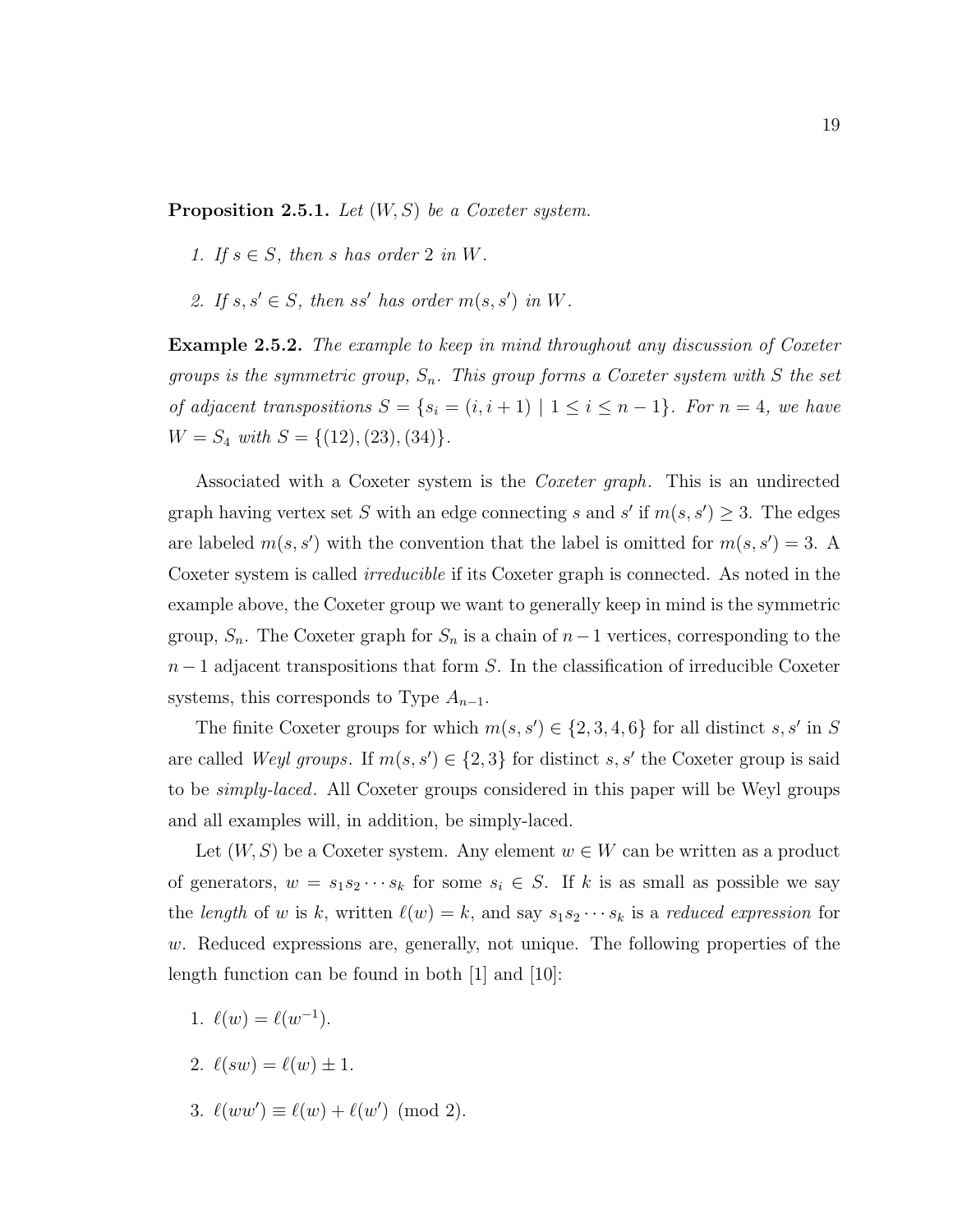4.  $\ell(ww') \leq \ell(w) + \ell(w')$ .

We emphasize that equality does not hold for the last property above, in general.

Assume now that W is an arbitrary group and that  $S \subseteq W$  is a generating subset of W such that all elements of S have order 2. For  $w \in W$ , define length and reduced expression as above and let  $\hat{s}_i$  denote the omission of  $s_i$  from an expression. We now describe two important properties that  $(W, S)$  may have.

- **Exchange Property:** Let  $w = s_1 s_2 \cdots s_k$  be a reduced expression for w and  $s \in S$ . If  $\ell(sw) < \ell(w)$  implies  $sw = s_1 \cdots \hat{s}_i \cdots s_k$  for some  $1 \leq i \leq k$ , we say that  $(W, S)$  has the *Exchange Property*.
- **Deletion Property:** Let  $w = s_1 s_2 \cdots s_k$  be an expression for w. If  $\ell(w) < k$  implies  $w = s_1 \cdots \hat{s}_i \cdots \hat{s}_j \cdots s_k$  for some  $1 \leq i < j \leq k$ , we say that  $(W, S)$  has the Deletion Property.

These properties are fundamental in the theory of Coxeter groups, in the sense that they (each) characterize Coxeter groups. We make this explicit in the following theorem. For additional details, see [1] or [10].

**Theorem 2.5.3.** Let  $W$  be a group and  $S$  a set of generators of order 2. Then the following are equivalent:

- 1. (W, S) is a Coxeter system.
- 2. (W, S) has the Exchange Property.
- 3. (W, S) has the Deletion Property.

Let  $(W, S)$  be a Coxeter system and T the set of reflections of W. That is,  $T = \{ wsw^{-1} \mid w \in W, s \in S \}.$  For  $u, w \in W$ , we write  $u \to w$  if  $\ell(u) < \ell(w)$ and  $w = tu$  for some  $t \in T$ . Define  $u < w$  if there exist  $w_i \in W$  such that  $u =$  $w_0 \to w_1 \to \cdots \to w_{k-1} \to w_k = w$ . This defines a partial order on W, called the Bruhat-Chevalley order .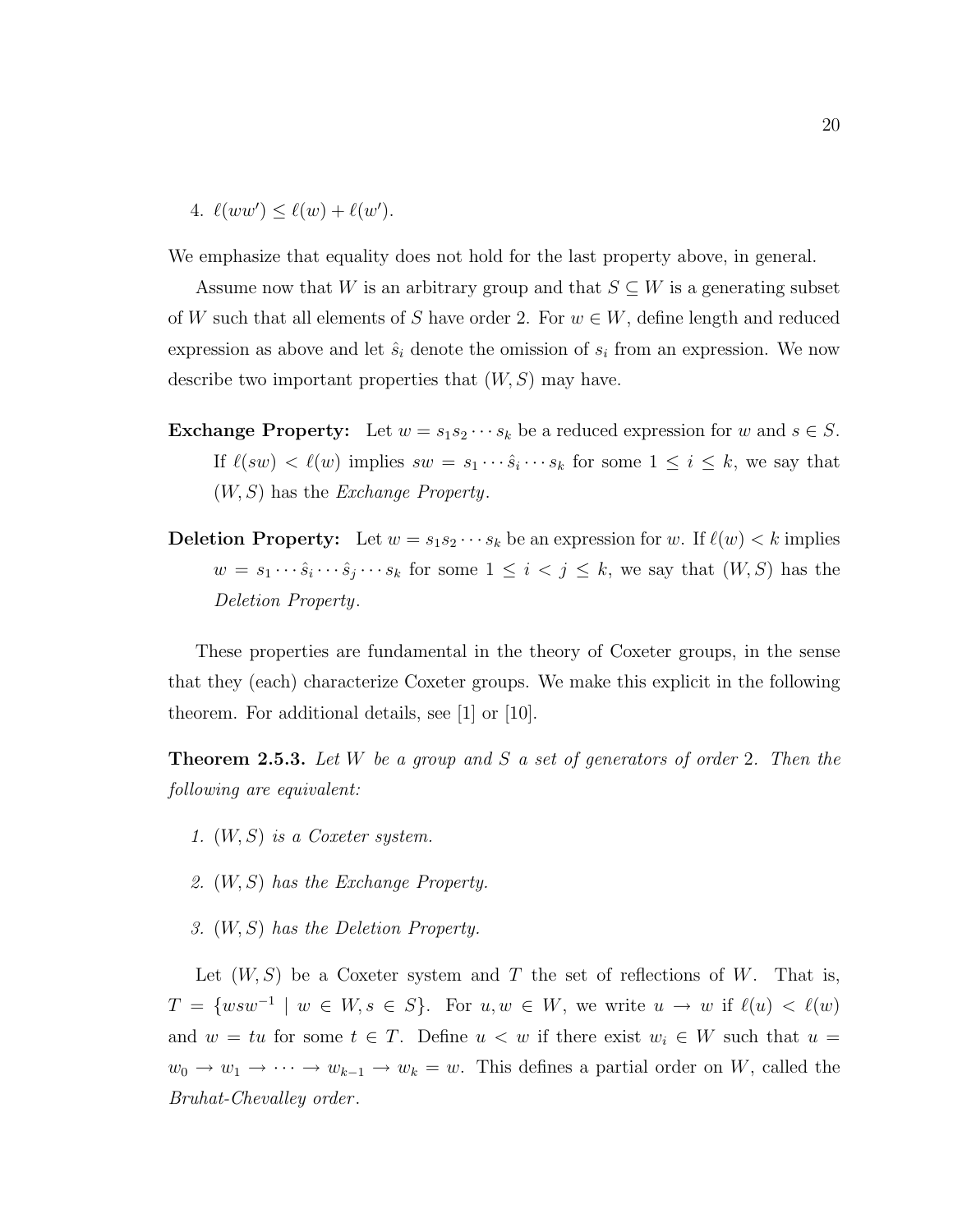A useful way to describe Bruhat order is in terms of subwords. A subword of a reduced expression  $s_1 s_2 \cdots s_k$  is an expression  $s_{i_1} s_{i_2} \cdots s_{i_j}$  such that  $1 \leq i_1 < \cdots <$  $i_j \leq k$ . The following important result is from [1]:

**Theorem 2.5.4** (Subword Property). Let  $w = s_1 s_2 \cdots s_k$  be a reduced expression. Then  $u \leq w$  if and only if there exists a reduced expression  $u = s_{i_1} s_{i_2} \cdots s_{i_j}$ , with  $1 \leq i_1 < \cdots < i_j \leq k$ .

**Example 2.5.5.** The set P from Example 2.1.5 is a Coxeter group, with Coxeter  $graph A - B.$ 

The identity element of a Coxeter group is a minimum element, with respect to Bruhat order. In the case that the group is finite, Theorem 2.5.4 tells us that there is also a maximum element. The usual notation for this element is  $w_0$ . The following properties of  $w_0$  are proved in [1]:

- 1.  $w_0^2 = 1$ .
- 2.  $\ell(ww_0) = \ell(w_0) \ell(w).$
- 3.  $\ell(w_0w) = \ell(w_0) \ell(w).$
- 4.  $\ell(w_0ww_0) = \ell(w)$ .
- 5.  $\ell(w_0) = |T|$ .
- 6.  $w \mapsto ww_0$  and  $w \mapsto w_0w$  are antiautomorphisms.
- 7.  $w \mapsto w_0ww_0$  is an automorphism.

Example 2.5.6. If  $W = S_n$ , then  $w_0$  is the permutation mapping i to  $n + 1 - i$ . For  $n = 4$ , this is  $w_0 = (14)(23)$ .

Let  $(W, S)$  be a Coxeter system. Recall from the previous section that  $W_I$  is the subgroup of W generated by  $I \subseteq S$ . Such a group is called a *parabolic subgroup* of W. Let  $\ell_I$  be the length function of  $W_I$ , with respect to I. The following is from [1]: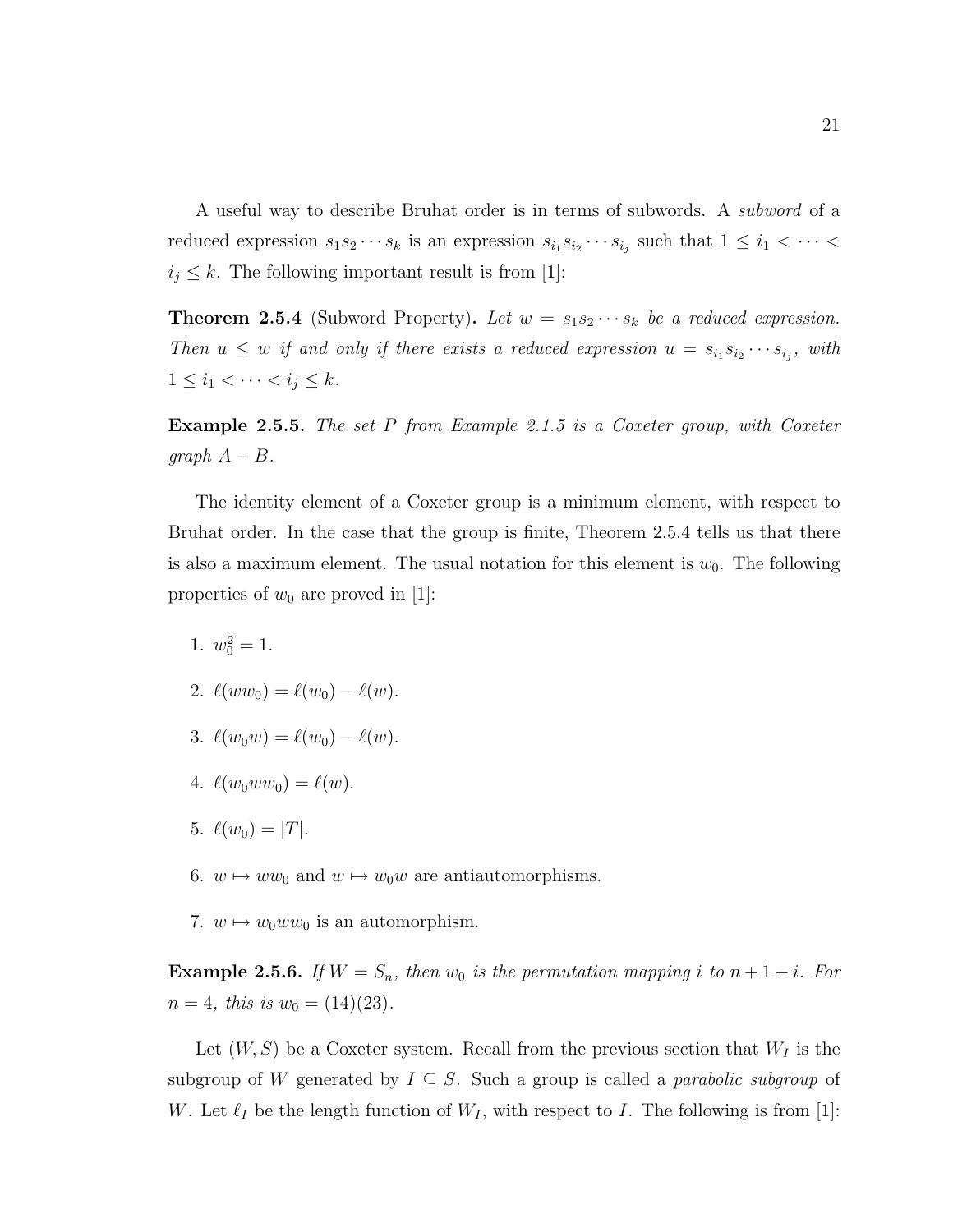**Proposition 2.5.7.** 1.  $(W_I, I)$  is a Coxeter system.

- 2.  $\ell_I (w) = \ell(w)$ , for all  $w \in W_I$ .
- 3.  $W_I \cap W_J = W_{I \cap J}$ .
- $4. \langle W_I \cup W_J \rangle = W_{I \cup J}$ .
- 5.  $W_I = W_J \Rightarrow I = J$ .

Finally, we note that cosets of parabolic subgroups have a unique member of shortest length. The sets of shortest length coset representatives are called *quotients* and are also very important in the structure theory of Coxeter groups. Given  $W_I$ , the parabolic subgroup of W generated by  $I \subseteq S$ , we will denote these sets by  $D_I$ and  $D_I^{-1}$  $I$ , where

$$
D_I = \{x \in W \mid \ell(sw) = \ell(s) + \ell(w) \text{ for all } w \in W_I\},
$$
  

$$
D_I^{-1} = \{x \in W \mid \ell(ws) = \ell(w) + \ell(s) \text{ for all } w \in W_I\}.
$$

These sets are denoted  $W<sup>I</sup>$  and  $<sup>I</sup>W$ , respectively, in [1].</sup>

The following result illustrates why parabolic subgroups and their associated quotients are so important.

**Proposition 2.5.8.** Let  $I \subseteq S$ . Every  $w \in W$  has a unique factorization  $w = xy$ such that  $x \in W_I$  and  $y \in D_I^{-1}$  $I_I^{-1}$ , and  $\ell(w) = \ell(x) + \ell(y)$ .

### 2.6 Linear Algebraic Monoids

Let  $k$  be an algebraically closed field. A *linear algebraic monoid*  $M$  is an affine variety together with an associative morphism  $\mu : M \times M \rightarrow M$  and an identity element  $1 \in M$  for  $\mu$ . Recall that for linear algebraic groups, our standard example is  $GL_n(k)$ . For linear algebraic monoids, our example to remember is  $M_n(k)$ . We have seen that any affine algebraic group is isomorphic to a closed subgroup of  $GL_n(k)$ , for some *n*. The analogous result holds for monoids, as shown in [19].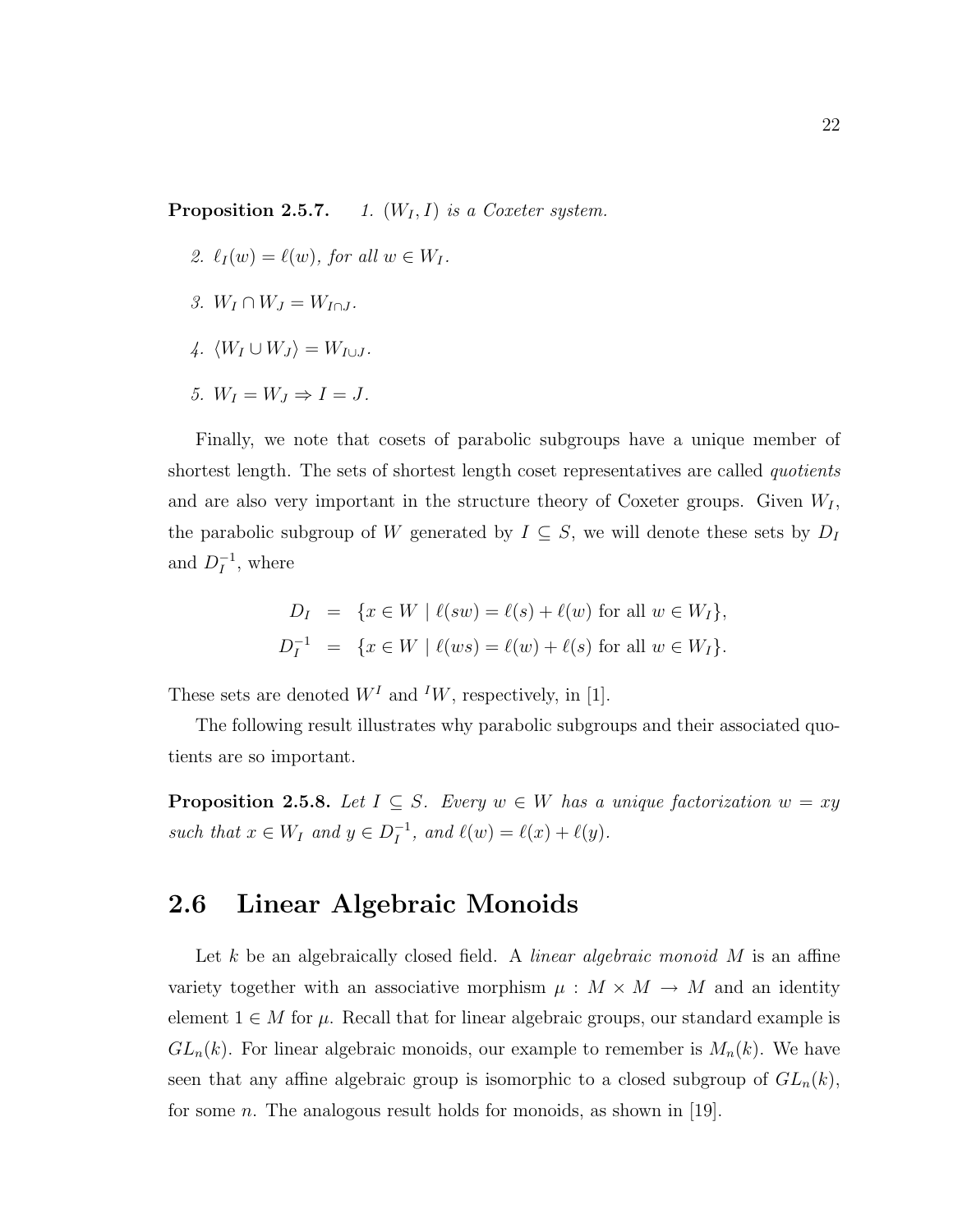**Theorem 2.6.1.** Let M be a linear algebraic monoid. Then M is isomorphic to a closed submonoid of  $M_n(k)$  for some n.

A closed submonoid of  $M_n(k)$  is a linear algebraic monoid, so the converse to this theorem holds as well.

If G is a linear algebraic group, then it is a closed subgroup of  $GL_n(k)$ , for some n, and thus is contained in  $M_n(k)$ . The closure of G in  $M_n(k)$ , with respect to the Zariski topology, is therefore a linear algebraic monoid. What's more, the unit group of M is exactly this group  $G$ .

**Example 2.6.2.** The following are linear algebraic monoids.

1. The set of diagonal matrices:

$$
\overline{D_n(k)} = \{ (x_{ij}) \in M_n(k) \mid x_{ij} = 0 \text{ if } i \neq j \}.
$$

2. The set of upper triangular matrices:

$$
\overline{B_n(k)} = \{ (x_{ij}) \in M_n(k) \mid x_{ij} = 0 \text{ if } i > j \}.
$$

A linear algebraic monoid is irreducible if it cannot be expressed as the union of two proper, closed, non-empty subsets. The *irreducible components* of  $M$  are the maximal, irreducible subsets of  $M$ . In our review of linear algebraic groups, we noted that the irreducible and connected components are identical. This is not the case for linear algebraic monoids. In general, irreducible implies connected, though not conversely. The following example, from [19], illustrates this point.

**Example 2.6.3.** Let  $M = \{(a, b) \in k^2 \mid a^2 = b^2\}$ , with multiplication  $(a, b) \cdot (c, d) =$ (ac, bd). M is a monoid and it is the zero set for the ideal I generated by  $f(x, y) =$  $(x - y)(x + y) \in k[x, y]$ , hence it is closed. M is therefore a linear algebraic monoid. It is clearly connected though not irreducible (since I is not a prime ideal).

We can now reformulate Green's relations for linear algebraic monoids. The following is from [19], as presented in [32].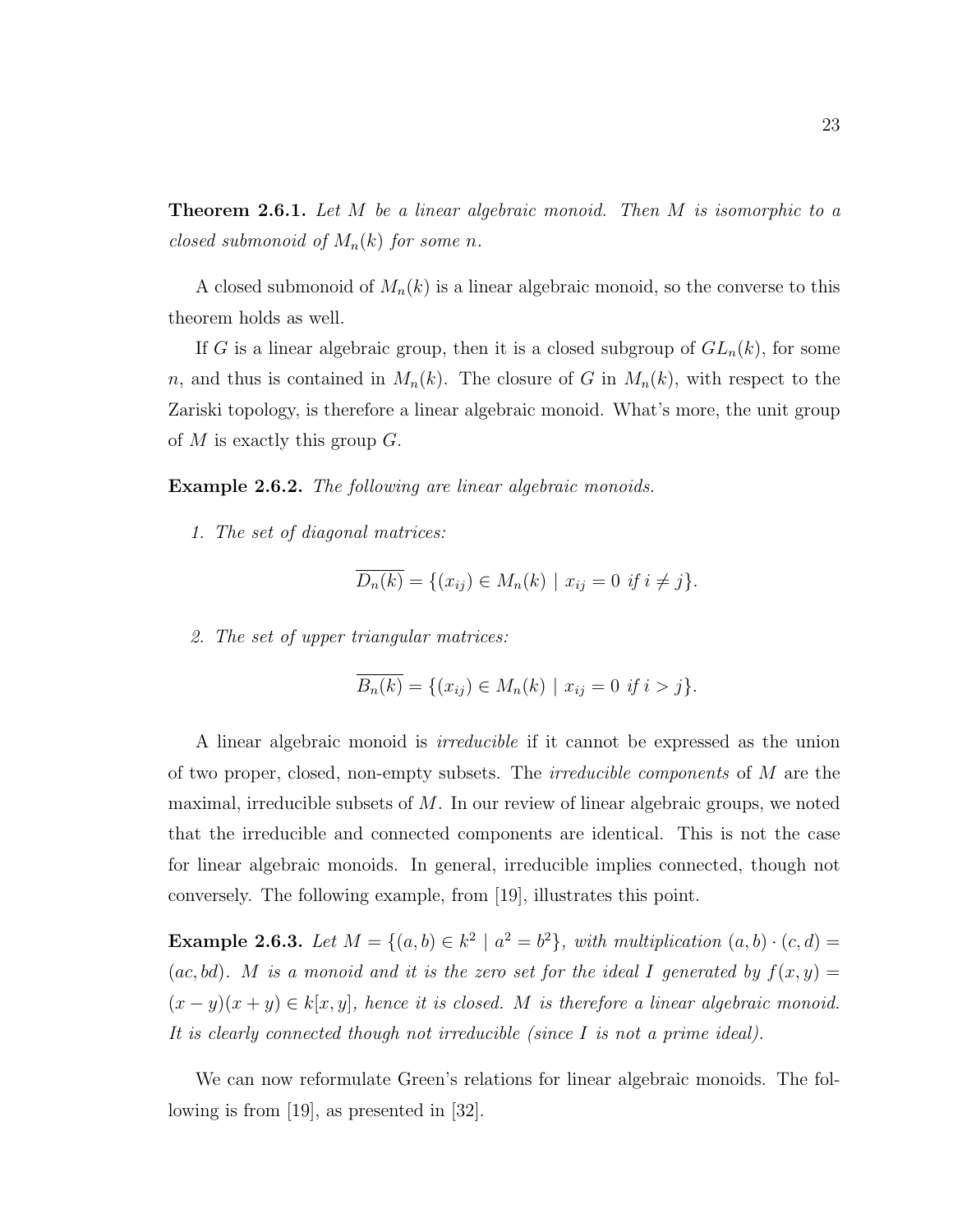**Proposition 2.6.4.** Let M be an irreducible linear algebraic monoid with  $a, b \in M$ and G the unit group of M. Then

- 1. aRb if and only if  $aG = bG$ .
- 2. a  $\mathcal{L}b$  if and only if  $Ga = Gb$ .
- 3. a.7b if and only if  $GaG = GbG$ .

The third case is of most interest to us. This states that  $a$  and  $b$  are in the same J-class if and only if they are in the same  $G \times G$  orbit. Using our initial description of Green's relations in Section 2.2 we observe that

$$
a\mathcal{J}b \iff \mathcal{G}aG = \mathcal{G}bG \iff \mathcal{M}aM = \mathcal{M}bM. \tag{2.5}
$$

Additionally, the partial order (2.2) can now be described as:

$$
\mathcal{J}_a \le \mathcal{J}_b \iff \text{GaG} = \overline{\text{GbG}} \iff a \in M bM. \tag{2.6}
$$

where closure is with respect to the Zariski topology.

M is called a *reductive monoid* if M is an irreducible linear algebraic monoid whose unit group G is a reductive group. M is regular if for each  $a \in M$  there exists  $x \in M$  such that  $axa = a$  and unit regular if  $M = GE(M)$ , where  $E(M)$  is the set of idempotents of M. By [19], any regular irreducible linear algebraic monoid is unit regular. The following result, proved for the characteristic 0 case in [16] and the characteristic  $p$  case in [30], is the first important result on the structure of a reductive monoid.

**Theorem 2.6.5.** Let M be an irreducible monoid with unit group G and zero element  $0 \in M$ . The following are equivalent:

- 1. G is reductive.
- 2. M is regular.
- 3. M has no non-zero nilpotent ideals.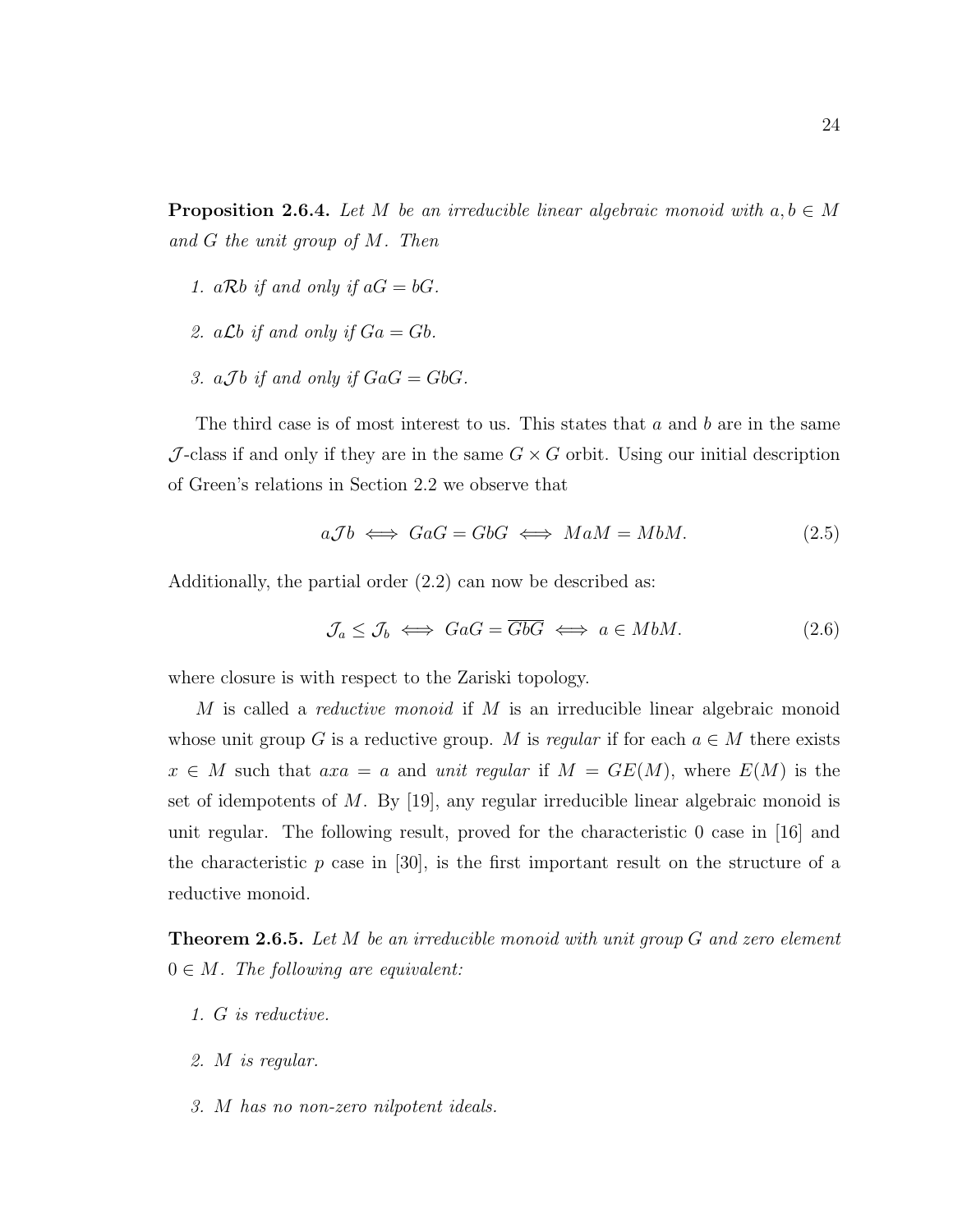Our interest is in reductive monoids. This theorem tells us that if  $M$  is a reductive monoid, then  $M = GE(M)$ . This is the only the starting point. It turns out that a certain subset of  $E(M)$  is enough to give a nice description of M in terms of this set of idempotents and the unit group of  $M$ . Additionally, there is a decomposition of M and resulting partial order that generalize (2.3) and (2.4) above. We will pursue these points in the next chapter.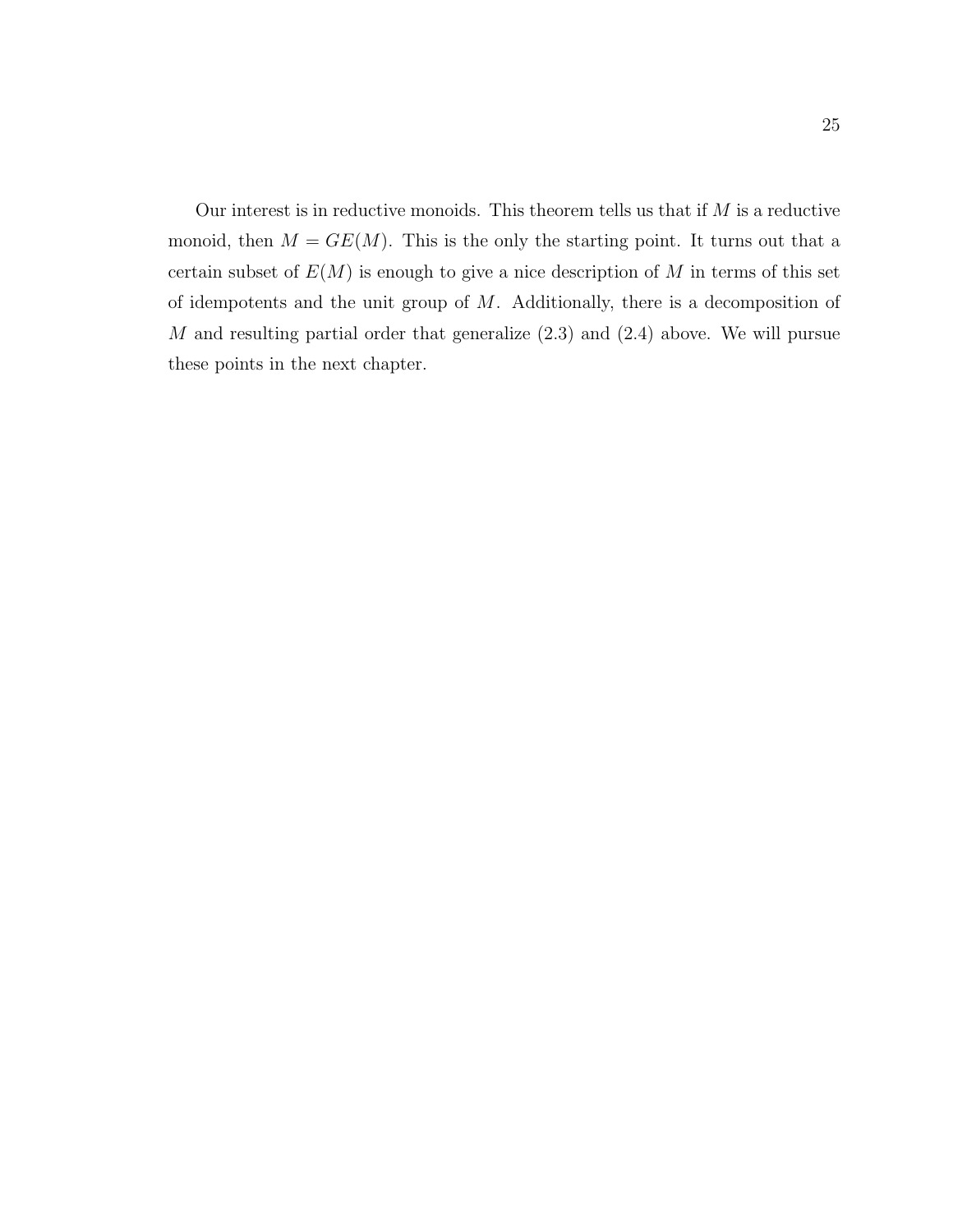## Chapter 3

# Reductive Monoids

In the previous chapter, we observed that reductive groups have a very nice structure. Reductive monoids do as well, with the description given in terms of the (reductive) unit group and idempotent set. In this chapter, we provide a description of the general theory of reductive monoids. An attempt has been made to find a balance between brevity and thoroughness. As a result, the basics required for this disseration have been covered, though little more. For more details, one should consult [19], [32], or [35].

Unless otherwise noted, for the remainder of this paper  $M$  will be a reductive monoid with G its unit group. Additionally,  $B \subseteq G$  will be a Borel subgroup of G with  $T \subseteq B$  a maximal torus contained in B. Finally, all closure is with respect to the Zariski topology, in M.

### 3.1 Background

In this section we provide a brief introduction to the general theory of reductive monoids. We begin with the description of a set of idempotents (the cross-section lattice) and semigroup (the Renner monoid) that form the foundation upon which the structure theory of reductive monoids is built. We then describe the generalization of the Bruhat decomposition, (2.3), to reductive monoids. Next, we define a certain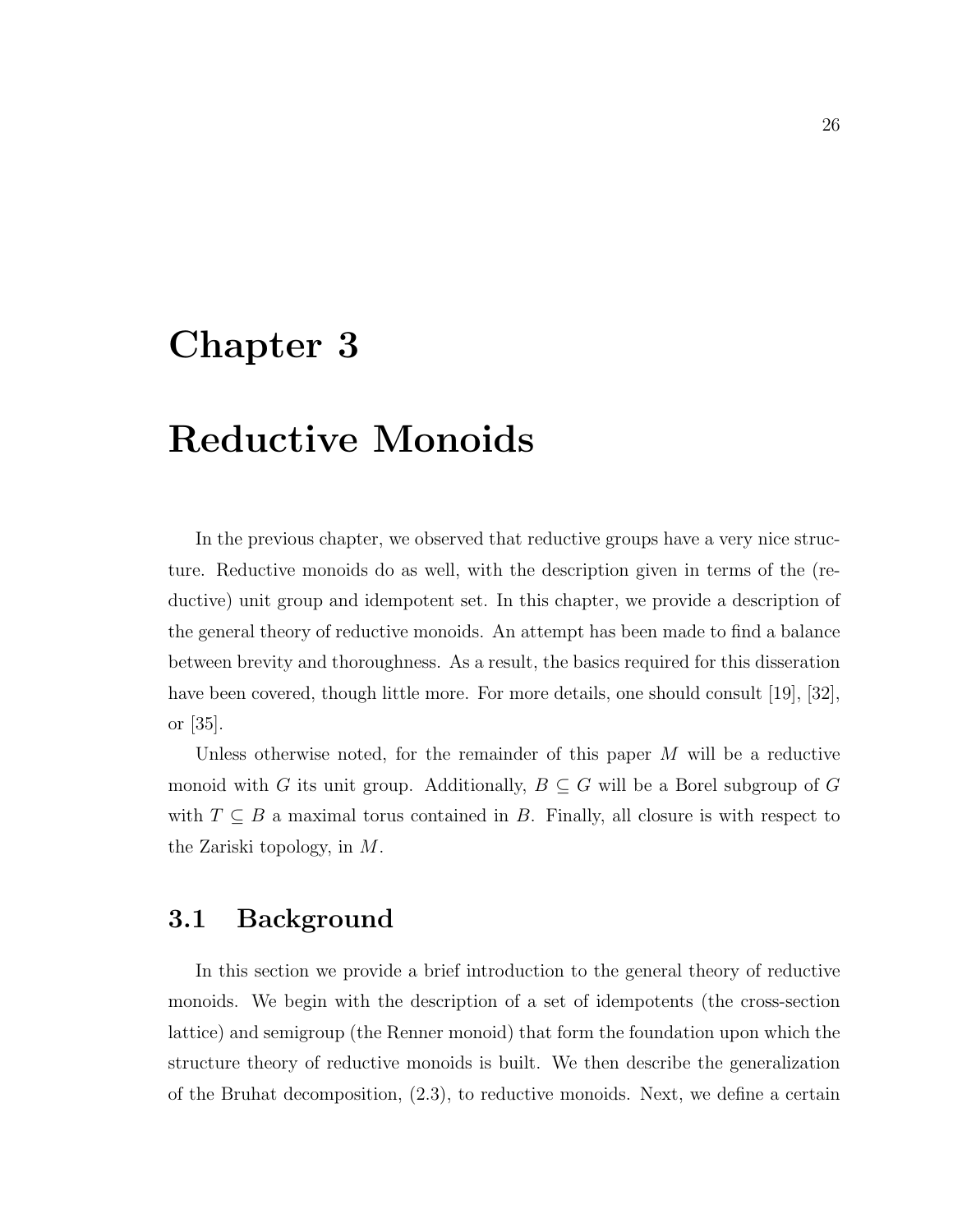subset of a reductive monoid that will be important in Chapter 4, where we examine the partial order associated with the conjugacy decomposition of a reductive monoid. Finally, we describe two classes of monoids that, along with  $M_n(k)$ , will be the primary objects of our more detailed examination of the conjugacy poset in the remaining chapters.

#### 3.1.1 Cross-Section Lattices

Let M be a reductive monoid and define  $\mathcal{U}(M)$  to be the set of J-classes of M. Recall that these are the  $G \times G$ -orbits of M, (2.5). By [15],  $\mathcal{U}(M)$  is a finite lattice, with order (2.6), and there is a diagonal idempotent cross-section  $\Lambda \subseteq E(\overline{T})$  of  $\mathcal{U}(M)$ that preserves this order. That is, there is a set  $\Lambda$  such that for all  $J_i \in \mathcal{U}(M)$ ,  $|\Lambda \cap J_i| = 1$  and

$$
e_1 \le e_2 \iff J_1 \le J_2,\tag{3.1}
$$

where  $e_i \in J_i \cap \Lambda$  and  $e_1 \le e_2$  means  $e_1e_2 = e_1 = e_2e_1$ , as in (2.1).

Λ is a finite lattice, called a cross-section lattice of M. The following result on cross-section lattices first appears in [15].

**Theorem 3.1.1.** Let  $M$  be a reductive monoid with  $W$  the Weyl group of the unit group G and T a maximal torus in G. Then

- 1. Cross-section lattices exist.
- 2. Any two cross-section lattices are conjugate by an element of W.
- 3. There is a one-to-one correspondence between cross-section lattices and Borel subgroups of G containing T.

Given a Borel subgroup B with  $T \subseteq B$ , the correspondence from the theorem above yields the following cross-section lattice:

$$
\Lambda = \{ e \in E(\overline{T}) \mid Be = eBe \}. \tag{3.2}
$$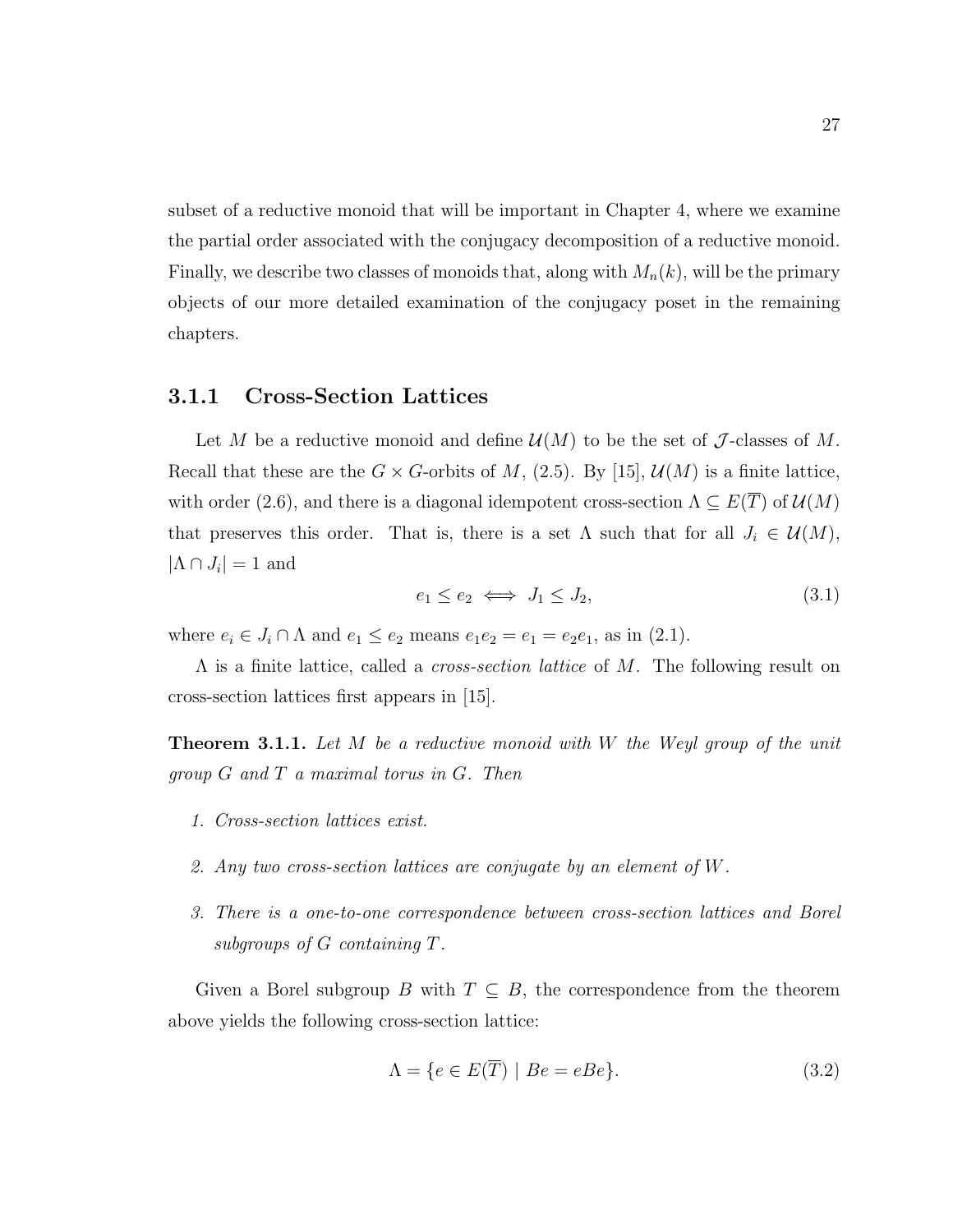Since we usually have a specific  $B$  and  $T$  in mind when considering a reductive monoid  $M$ , in any subsequent discussions by the cross-section lattice of  $M$  we mean the one corresponding to  $B$  and  $T$  as in  $(3.2)$ .

We may consider M as a union of its  $\mathcal J$ -classes. A particularly nice way to do this is by choosing the J-classes of the elements of the cross-section lattice  $\Lambda$ . This gives us a disjoint union which, by (2.5), we may write as:

$$
M = \bigsqcup_{e \in \Lambda} GeG. \tag{3.3}
$$

**Example 3.1.2.** Let  $M = M_n(k)$ . Then  $G = GL_n(k)$ . If  $B = B_n(k)$  with  $T = D_n(k)$ , then  $\Lambda = \{I_r \oplus 0_{n-r} \mid 0 \leq r \leq n\}$ , where  $I_r$  is the  $r \times r$  identity matrix and  $0_k$  is the  $k \times k$  zero matrix. We note that  $\Lambda$  is a chain and that each  $G \times G$  orbit consists of matrices of a given rank.

# 3.1.2 The Renner Monoid and Bruhat-Renner Decomposition

Let M be a reductive monoid with unit group G. Define  $R = \overline{N_G(T)}/T$ , where  $N_G(T)$  is the Zariski closure of  $N_G(T)$  in M. R is a monoid, called the Renner monoid of M. This monoid was introduced in [31], where it is shown that  $R$  is a finite inverse semigroup with unit group W and idempotent set  $E(\overline{T})$ . The Renner monoid is an important component of the theory. It plays the role in a reductive monoid that the Weyl group plays in a reductive group.

**Example 3.1.3.** Let  $M = M_n(k)$ . Then the Renner monoid is the set of  $n \times n$  partial permutation matrices (or rook monoid). By this we mean the set of  $\{0,1\}$ -matrices having at most one 1 in each column and each row. The unit group is the set of permutation matrices,  $S_n$ . For the case of  $M_n(k)$ , we denote the Renner monoid by  $R_n$ .

Given  $\sigma \in R_n$ , we associate a sequence  $(s_1, s_2, \ldots, s_n)$  with  $\sigma$  such that for  $1 \leq$  $i \leq n, s_i = 0$  if  $\sigma$  has all zeros in the i<sup>th</sup> column and  $s_i = j$  if  $\sigma_{ji} = 1$ . We call this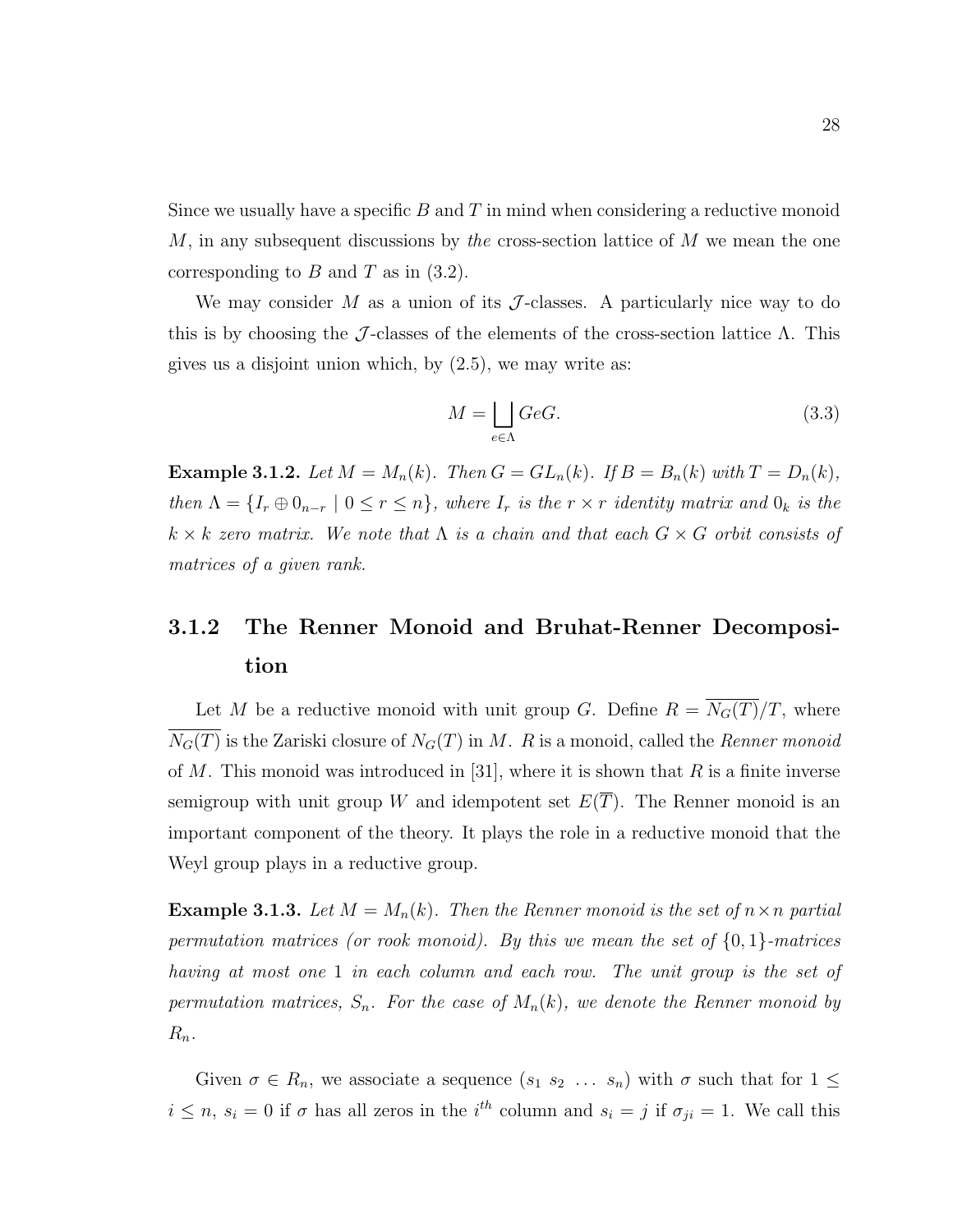the *one-line notation* for elements of  $R_n$ . As many of our results and examples come from  $M_n(k)$ , we will use this notation often throughout the remainder of the paper.

**Example 3.1.4.** Using the one-line notation, we identify

$$
(3\ 0\ 4\ 1) \leftrightarrow \begin{pmatrix} 0 & 0 & 0 & 1 \\ 0 & 0 & 0 & 0 \\ 1 & 0 & 0 & 0 \\ 0 & 0 & 1 & 0 \end{pmatrix}
$$

The Bruhat decomposition for reductive groups, (2.3), extends in a natural way to reductive monoids. In this new setting, the  $B \times B$ -orbits are indexed by elements of the Renner monoid. By [31], we may decompose  $M$  as:

$$
M = \bigsqcup_{\sigma \in R} B\sigma B. \tag{3.4}
$$

This is called the *Bruhat-Renner decomposition* of M. Furthermore, we may decompose R into  $W \times W$ -orbits, as follows:

$$
R = \bigsqcup_{e \in \Lambda} WeW. \tag{3.5}
$$

As usual, W is the Weyl group of G and  $\Lambda$  is the cross-section lattice of M. We will often denote  $WeW$  by  $R(e)$ .

Upon introduction of the Bruhat decomposition in the previous chapter, we defined a partial order on the Weyl group in terms of  $B \times B$ -orbits. This order, the Bruhat-Chevalley order, (2.4), also extends to R in a natural way. For  $\sigma, \theta \in R$ , we have:

$$
\sigma \le \theta \iff B \sigma B \subseteq \overline{B\theta B}.\tag{3.6}
$$

Figure 3.1 is the Hasse diagram for  $R_3$ , the Renner monoid of  $M_3(k)$ , under Bruhat-Chevalley order. The elements of  $R_3$  are labeled using the one-line notation. In the next section, we will provide a description of this order in terms of the respective orders on  $W$  and  $\Lambda$ .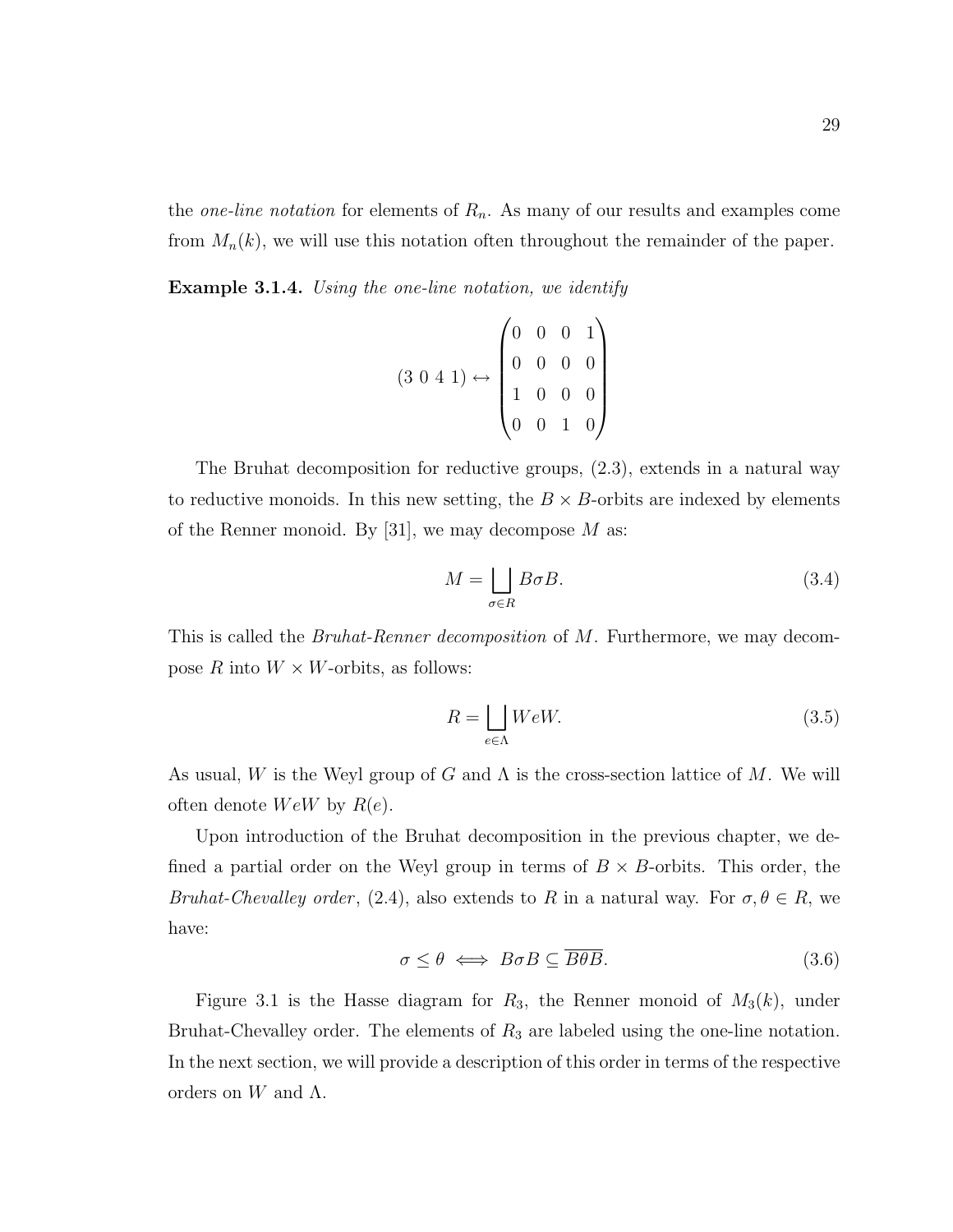

Figure 3.1:  $R_3$  under Bruhat-Chevalley Order.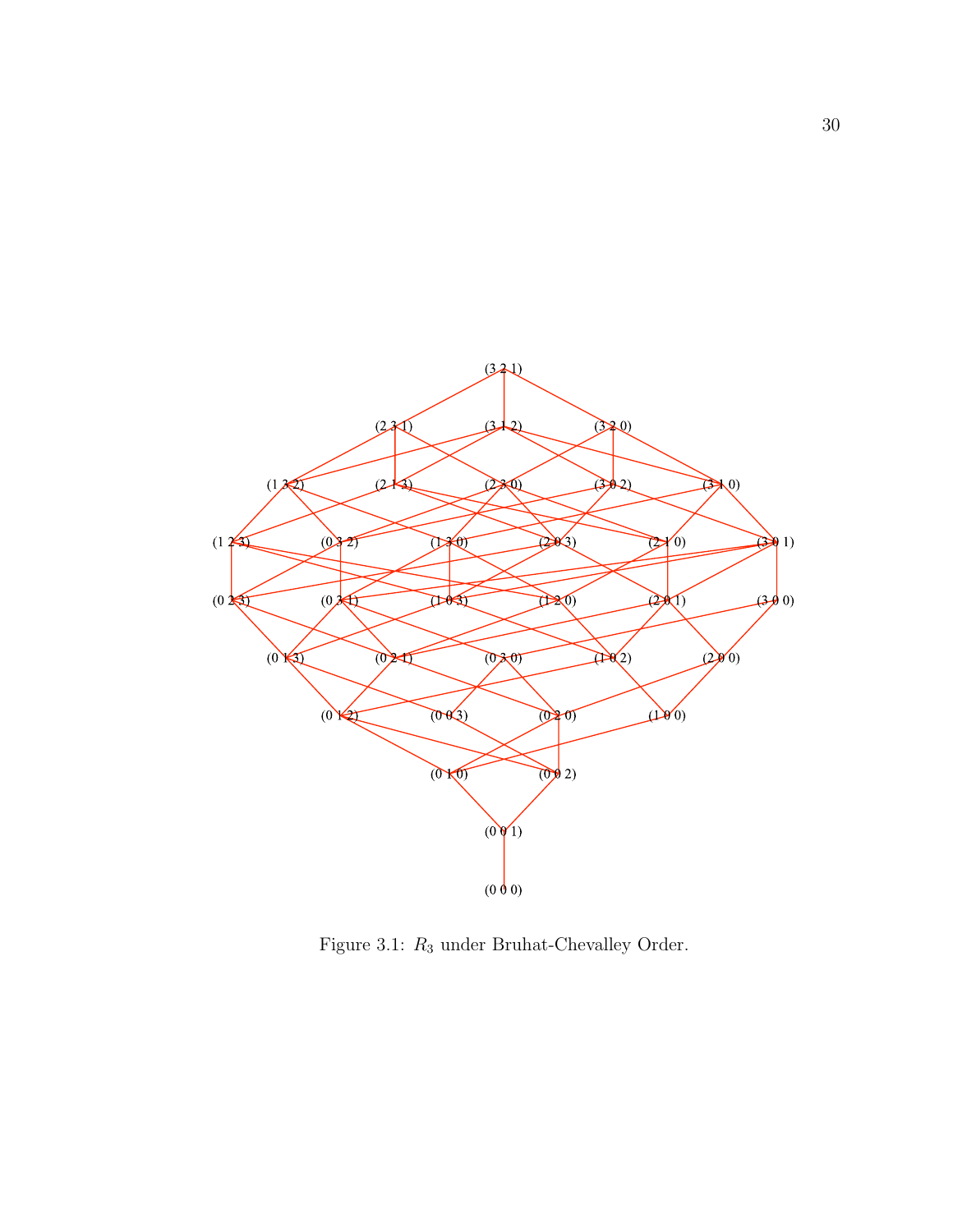#### 3.1.3 The Type Map and Parabolic Subgroups of  $W$

Let S be the set of simple reflections of the Weyl group  $W$  of  $G$ . The type map of M is the map  $\lambda : \Lambda \to 2^S$  such that  $\lambda(e) = \{s \in S \mid es = se\}$ . Closely related to the type map are two maps, denoted  $\lambda^*$  and  $\lambda_*$ , defined as follows:

$$
\lambda^*(e) = \bigcap_{f \ge e} \lambda(f),
$$
  

$$
\lambda_*(e) = \bigcap_{f \le e} \lambda(f).
$$

In Section 2.5, we denoted the subgroup of W generated by  $I \subseteq S$  by  $W_I$ . For reductive monoids, we will describe subsets of S in terms of the type map and therefore use the following notation for parabolic subgroups of  $W$ :

$$
W(e) = W_{\lambda(e)} = \{w \in W \mid ew = we\},
$$
  
\n
$$
W^*(e) = W_{\lambda^*(e)},
$$
  
\n
$$
W_*(e) = W_{\lambda^*(e)} = \{x \in W \mid ex = e = xe\},
$$

and note that

$$
W(e) = W^*(e) \times W_*(e),
$$
\n(3.7)

as shown in Chapter 10 of [19].

Elements of  $W(e)$  are the Weyl group elements that commute with the idempotent  $e \in \Lambda$ .  $W_*(e)$  is the set of commuting elements which are absorbed by e and  $W^*(e)$ consists of those that commute where nothing is absorbed. Additionally, we note that for  $e, f \in \Lambda$  with  $e \leq f$ ,

$$
W^*(e) \subseteq W^*(f)
$$
 and  $W_*(f) \subseteq W_*(e)$ . (3.8)

As noted in Example 3.1.2, if  $M = M_n(k)$  with  $B = B_n(k)$  and  $T = D_n(k)$ ,  $e \in \Lambda$ is of the form  $e =$  $\begin{pmatrix} I_j & 0 \\ 0 & 0 \end{pmatrix}$ . For  $M = M_n(k)$ , such an idempotent will be denoted by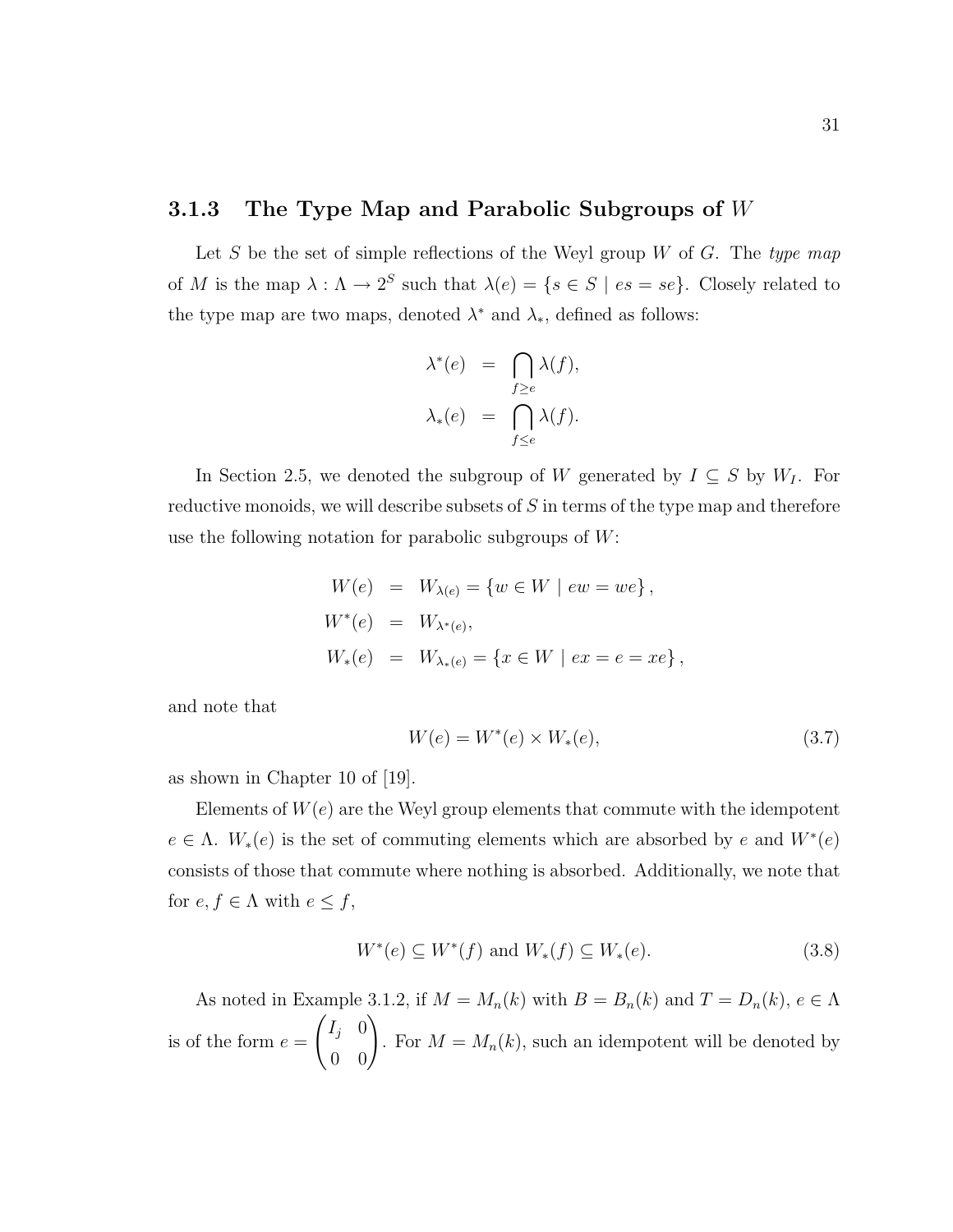$e_j$ . Then

$$
W(e_j) = \left\{ \begin{pmatrix} P & 0 \\ 0 & Q \end{pmatrix} \right\},
$$
  

$$
W^*(e_j) = \left\{ \begin{pmatrix} P & 0 \\ 0 & I_{n-j} \end{pmatrix} \right\},
$$
  

$$
W_*(e_j) = \left\{ \begin{pmatrix} I_j & 0 \\ 0 & Q \end{pmatrix} \right\},
$$

where P and Q are permutation matrices, of sizes  $j \times j$  and  $(n - j) \times (n - j)$ , respectively.

Example 3.1.5. Let  $W = S_5$  and  $e_3 \in \Lambda$ . Then  $W(e_3) = \langle (12), (23), (45) \rangle$  with  $W^*(e_3) = \langle (12), (23) \rangle$  and  $W_*(e_3) = \langle (45) \rangle$ . (13)(45) is an element of  $W(e_3)$  with  $(13) \in W^*(e_3)$  and  $(45) \in W_*(e_3)$ . That is,  $e_3(13) = (13)e_3$  and  $e_3(45) = e_3 = (45)e_3$ .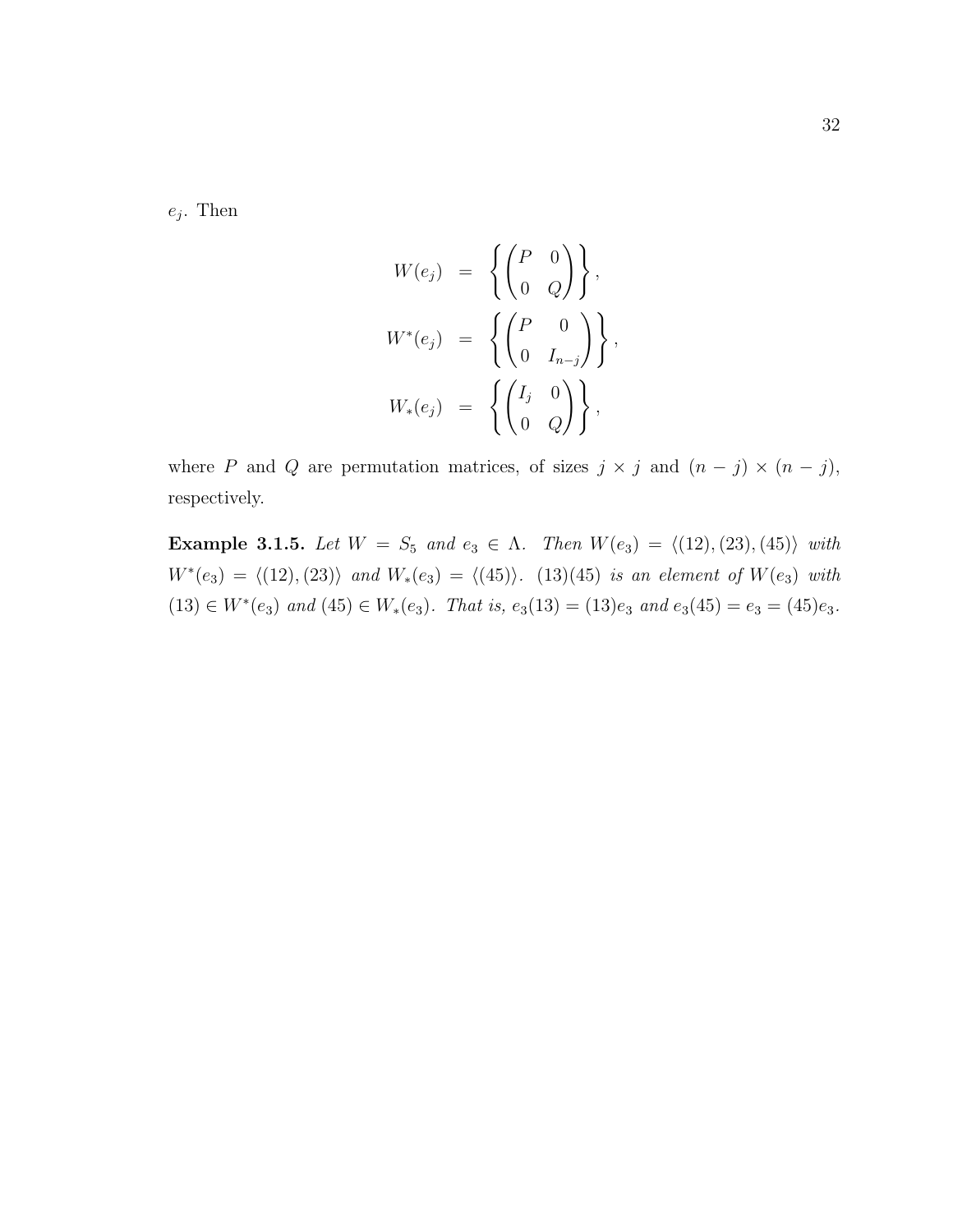$$
e_3(13)(45) = \begin{pmatrix} 1 & 0 & 0 & 0 & 0 \\ 0 & 1 & 0 & 0 & 0 \\ 0 & 0 & 1 & 0 & 0 \\ 0 & 0 & 0 & 0 & 0 \\ 0 & 0 & 0 & 0 & 0 \\ 0 & 0 & 0 & 0 & 0 \\ 0 & 0 & 0 & 0 & 0 \\ 0 & 0 & 0 & 0 & 0 \\ 0 & 0 & 0 & 0 & 0 \\ 0 & 0 & 0 & 0 & 0 \\ 0 & 0 & 0 & 0 & 0 \\ 0 & 0 & 0 & 0 & 0 \\ 0 & 0 & 0 & 0 & 0 \\ 0 & 0 & 0 & 0 & 0 \\ 0 & 0 & 0 & 0 & 0 \\ 0 & 0 & 0 & 0 & 0 \\ 0 & 0 & 0 & 0 & 0 \\ 0 & 0 & 0 & 0 & 0 \\ 0 & 0 & 0 & 0 & 0 \\ 0 & 0 & 0 & 0 & 0 \\ 0 & 0 & 0 & 0 & 0 \\ 0 & 0 & 0 & 0 & 0 \\ 0 & 0 & 0 & 0 & 0 \\ 0 & 0 & 0 & 0 & 0 \\ 0 & 0 & 0 & 0 & 0 \\ 0 & 0 & 0 & 0 & 0 \\ 0 & 0 & 0 & 0 & 0 \\ 0 & 0 & 0 & 0 & 0 \\ 0 & 0 & 0 & 0 & 0 \\ 0 & 0 & 0 & 0 & 0 \\ 0 & 0 & 0 & 0 & 0 \\ 0 & 0 & 0 & 0 & 0 \\ 0 & 0 & 0 & 0 & 0 \\ 0 & 0 & 0 & 0 & 0 \\ 0 & 0 & 0 & 0 & 0 \\ 0 & 0 & 0 & 0 & 0 \\ 0 & 0 & 0 & 0 & 0 \\ 0 & 0 & 0 & 0 & 0 \\ 0 & 0 & 0 & 0 & 0 \\ 0 & 0 & 0 & 0 & 0 \\ 0 & 0 & 0 & 0 & 0 \\ 0 & 0 & 0 & 0 & 0 \\ 0 & 0 & 0 & 0 & 0 \\ 0 & 0 & 0 & 0 & 0 \\ 0 & 0 & 0 & 0 & 0 \\ 0 & 0 & 0 & 0 & 0 \\ 0 & 0 & 0 & 0 & 0 \\ 0 & 0 & 0 & 0 & 0 \\ 0 & 0 & 0 & 0 & 0 \\ 0 & 0 &
$$

We use a corresponding notation for quotients of parabolic subgroups:

$$
D(e) = D_{\lambda(e)} = \{x \in W \mid \ell(xw) = \ell(x) + \ell(w) \quad \forall w \in W(e)\},
$$
  

$$
D_*(e) = D_{\lambda_*(e)} = \{x \in W \mid \ell(xw) = \ell(x) + \ell(w) \quad \forall w \in W_*(e)\}.
$$

Observe that  $x \in D(e)$  is equivalent to x having minimal length in the coset  $xW(e)$ . Likewise,  $x \in D_*(e)$  is equivalent to x having minimal length in the coset  $xW_*(e)$ .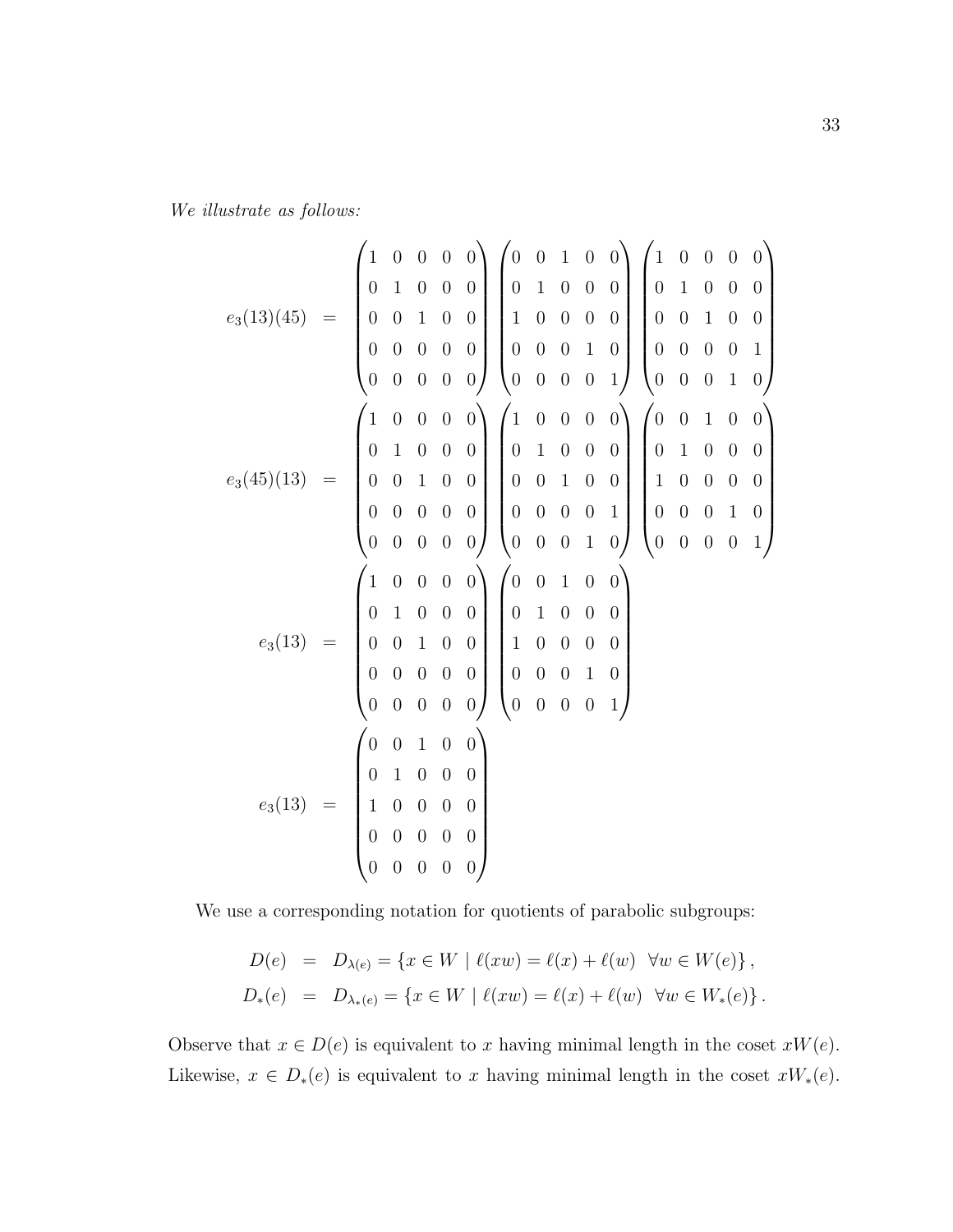Additionally, we define the set  $D(e)^{-1}$  as:

$$
D(e)^{-1} = \{ x \in W \mid \ell(wx) = \ell(w) + \ell(x) \quad \forall w \in W(e) \}
$$
  
=  $\{ x \in W \mid x^{-1} \in D(e) \}.$ 

**Example 3.1.6.** In the previous example,  $D(e)^{-1}$  is:

$$
D(e_3)^{-1} = \{1, (34), (243), (345), (1432), (2453), (14532), (24)(35), (142)(35), (14253)\}.
$$

Now, (1325) ∈  $S_5$ . We may write this as (13)(45)(2453), where (13)(45) ∈ W(e<sub>3</sub>) and  $(2453) \in D(e)^{-1}$ . As noted in Proposition 2.5.8, this factorization is unique.

#### 3.1.4 Gauss-Jordan Elements

Given an  $n \times n$  matrix, the Gauss-Jordan algorithm produces a matrix in reduced row echelon form. Such matrices classify the orbits corresponding to the action of  $G = GL_n(k)$  on  $M_n(k)$  by left multiplication. That is, if we call the set of reduced row echelon matrices GJ then for any  $x \in M_n(k)$  we have  $|Gx \cap GJ| = 1$ . In [31], the analogous subset is defined for a general reductive monoid. Our concern will be with such elements that are also in the Renner monoid.

Let  $\mathcal{GJ} = \{x \in R \mid Bx \subseteq xB\}$ . This is called the set of *Gauss-Jordan elements* of R. By [31],  $W \cdot \mathcal{GI} = R$  and for each  $x \in R$ ,  $|Wx \cap \mathcal{GI}| = 1$ . Gauss-Jordan elements are a key part of the conjugacy decomposition of  $M$ , as we will show in the next chapter. For now, we give an alternate description of  $\mathcal{GI}$ , in terms of quotients of parabolic subgroups of  $W$ :

$$
\mathcal{GI} = \{ey \in R \mid e \in \Lambda, y \in D(e)^{-1}\}.
$$
\n(3.9)

 $e \in \Lambda$ 

We denote the Gauss-Jordan elements in  $WeW$  by  $\mathcal{GI}(e)$ . Thus  $\mathcal{GI} = \Box$  $\mathcal{GJ}(e).$ 

If  $M = M_n(k)$ , then the set of Gauss-Jordan elements of  $R_n$ , denoted  $\mathcal{GI}_n$ , is the set of  $n \times n$  partial permutation matrices in row echelon form. The following example illustrates.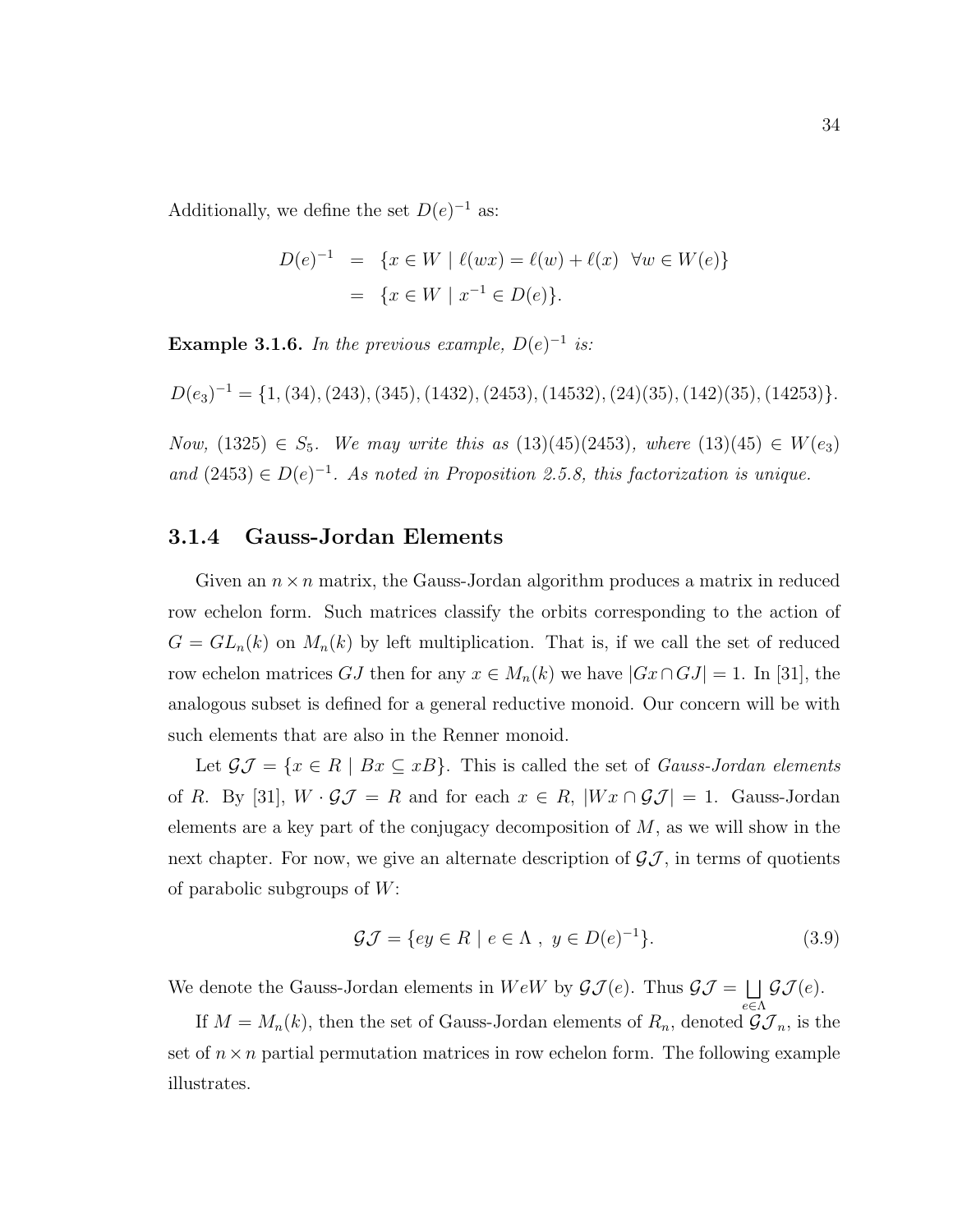Example 3.1.7. Let  $M = M_3(k)$ . Then

$$
D(e_0)^{-1} = \{1\},
$$
  
\n
$$
D(e_1)^{-1} = \{1, (12), (123)\},
$$
  
\n
$$
D(e_2)^{-1} = \{1, (23), (132)\},
$$
  
\n
$$
D(e_3)^{-1} = \{1\}.
$$

The Gauss-Jordan elements are therefore:

$$
e_0 = \begin{pmatrix} 0 & 0 & 0 \\ 0 & 0 & 0 \\ 0 & 0 & 0 \end{pmatrix}
$$
  
\n
$$
e_1 = \begin{pmatrix} 1 & 0 & 0 \\ 0 & 0 & 0 \\ 0 & 0 & 0 \end{pmatrix}, e_1(12) = \begin{pmatrix} 0 & 1 & 0 \\ 0 & 0 & 0 \\ 0 & 0 & 0 \end{pmatrix}, e_1(123) = \begin{pmatrix} 0 & 0 & 1 \\ 0 & 0 & 0 \\ 0 & 0 & 0 \end{pmatrix}
$$
  
\n
$$
e_2 = \begin{pmatrix} 1 & 0 & 0 \\ 0 & 1 & 0 \\ 0 & 0 & 0 \end{pmatrix}, e_2(23) = \begin{pmatrix} 1 & 0 & 0 \\ 0 & 0 & 1 \\ 0 & 0 & 0 \end{pmatrix}, e_2(132) = \begin{pmatrix} 0 & 1 & 0 \\ 0 & 0 & 1 \\ 0 & 0 & 0 \end{pmatrix}
$$
  
\n
$$
e_3 = \begin{pmatrix} 1 & 0 & 0 \\ 0 & 1 & 0 \\ 0 & 0 & 1 \end{pmatrix}
$$

#### 3.1.5 Canonical and Dual Canonical Monoids

The example to keep in mind when considering reductive monoids is  $M_n(k)$ . There are, however, two other well-studied classes of reductive monoids that we will consider.

Let  $\Lambda$  be a cross-section lattice for a reductive monoid M, with type map  $\lambda : \Lambda \to$  $2<sup>S</sup>$ . As  $\Lambda$  is a finite lattice, it contains a minimum and maximum element, which we denote 0 and 1, respectively. Let  $\Lambda_{min}$  denote the minimal elements of  $\Lambda \setminus \{0\}$  and  $\Lambda_{max}$  the maximal elements of  $\Lambda \setminus \{1\}.$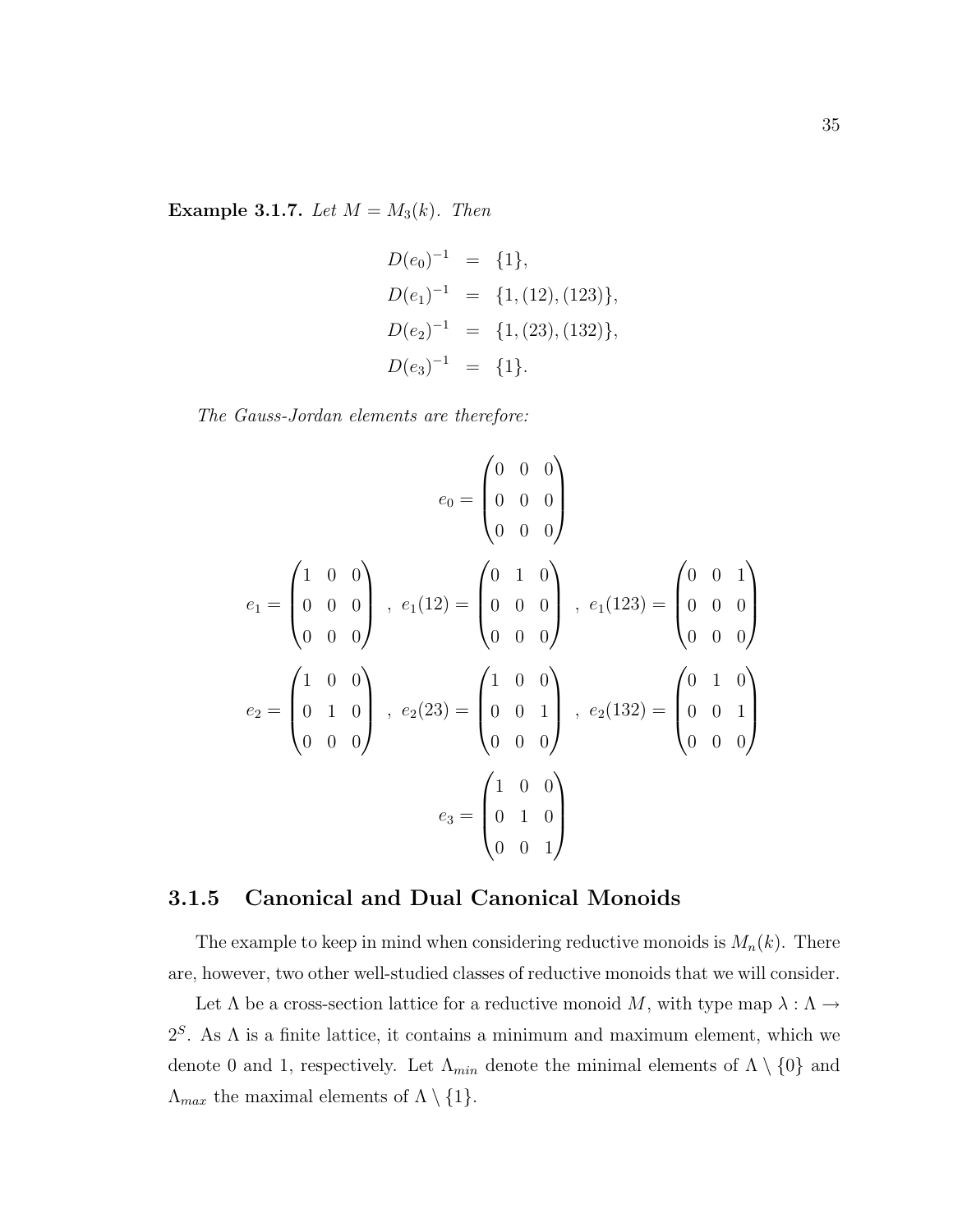Suppose  $|\Lambda_{min}| = 1$ , say  $\Lambda_{min} = \{e_0\}$ , with  $\lambda(e_0) = I$ . M is then called a  $\mathcal{J}$ *irreducible monoid of type I.* Since its cross-section lattice is a chain,  $M_n(k)$  is an example of such a monoid, in this case of type  $S \setminus \{(12)\}\$ . If M is a J-irreducible monoid of type  $\emptyset$ , M is called a *canonical monoid*. Canonical monoids are one of the three classes of reductive monoids we consider in detail.

The following result appears in [27] for general  $\mathcal{J}$ -irreducible monoids. We have considered only the canonical monoid case here (that is,  $I = \emptyset$ ), and have modified the conclusions accordingly.

**Theorem 3.1.8.** Let M be a canonical monoid. Then

- 1. If  $e, f \in \Lambda \setminus \{0\}$ , then  $e \leq f$  if and only if  $\lambda^*(e) \subseteq \lambda^*(f)$ .
- 2. If  $e \in \Lambda \setminus \{0\}$ , then  $\lambda_*(e) = \emptyset$ .
- 3. If  $K \subseteq S$ , then  $K = \lambda^*(e)$  for some  $e \in \Lambda \setminus \{0\}.$

Thus for a canonical monoid,  $\Lambda \setminus \{0\}$  is isomorphic to  $2^{|S|}$ , ordered by inclusion. Canonical monoids were first studied in [28]. Their construction was modeled by the canonical compactification of a reductive group, as in [5].

**Example 3.1.9.** Let  $G_0 = \{A \otimes (A^{-1})^t \mid A \in SL_3(k)\}\$  and let  $M = \overline{kG_0} \subseteq M_9(k)$ . Then M is a canonical monoid with  $W = S_3$ . This example appears in [19], [24], and [26].

Suppose now that  $|\Lambda_{max}| = 1$ , say  $\Lambda_{max} = \{e_0\}$ , with  $\lambda(e_0) = I$ . M is then called a *J*-coirreducible monoid of type I.  $M_n(k)$  is also an example of such a monoid, of type  $S \setminus \{(n-1,n)\}\$ . If M is a J-coirreducible monoid of type  $\emptyset$ , we call M a dual canonical monoid (or cocanonical monoid). Dual canonical monoids are the third, and final, class of reductive monoids we will study.

The result from [27] referred to above dualizes for  $\mathcal{J}$ -coirreducible monoids. We consider only the dual canonical monoid case here (that is,  $I = \emptyset$ ), and have modified the conclusions accordingly, similar to above.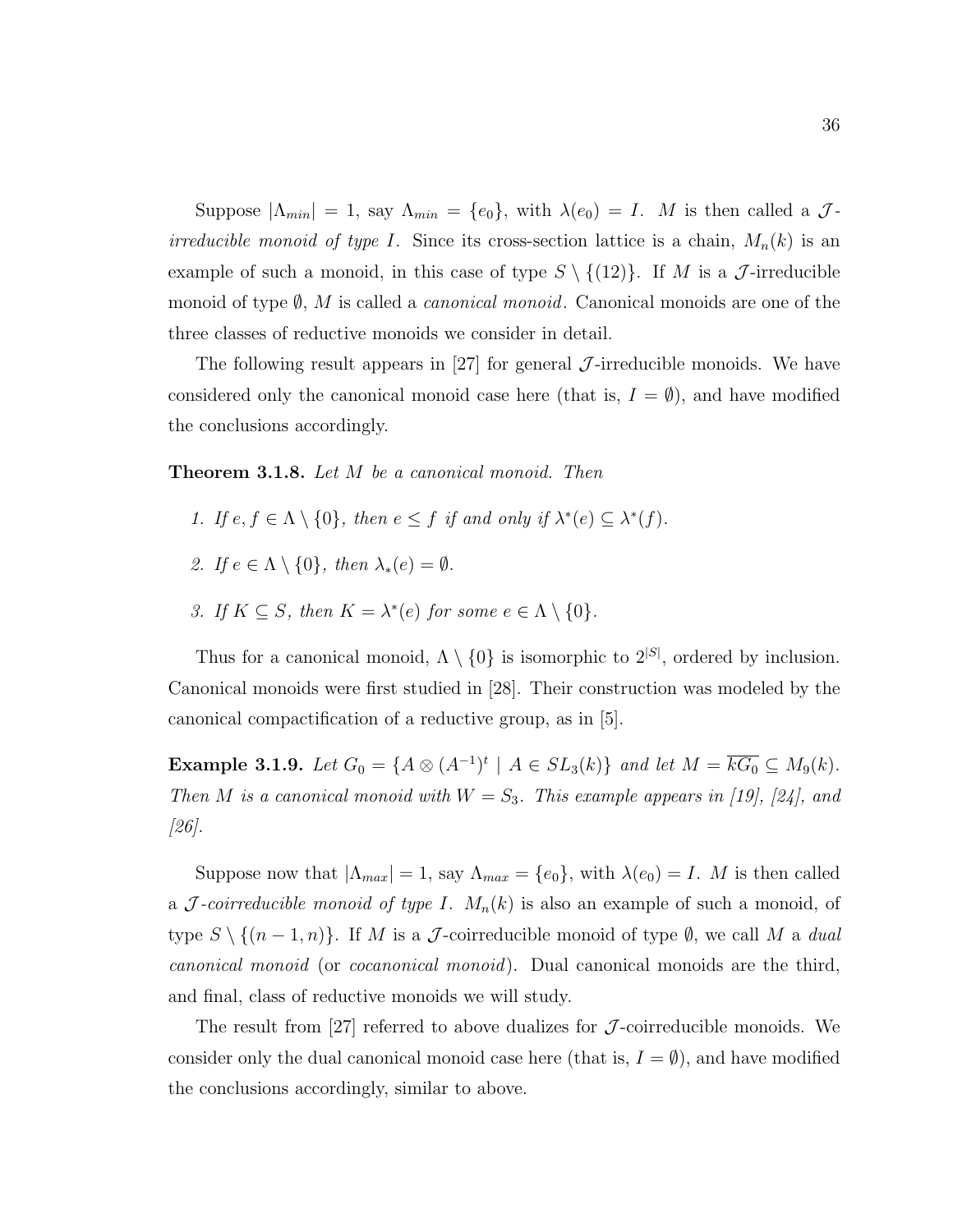Theorem 3.1.10. Let M be a dual canonical monoid. Then

- 1. If  $e, f \in \Lambda \setminus \{1\}$ , then  $e \leq f$  if and only if  $\lambda_*(f) \subseteq \lambda_*(e)$ .
- 2. If  $e \in \Lambda \setminus \{1\}$ , then  $\lambda^*(e) = \emptyset$ .
- 3. If  $K \subseteq S$ , then  $K = \lambda_*(e)$  for some  $e \in \Lambda \setminus \{1\}.$

Hence for a dual canonical monoid,  $\Lambda \setminus \{1\}$  is isomorphic to the dual of  $2^{|S|}$ , ordered by inclusion. Dual canonical monoids also arise naturally, as the following example shows.

**Example 3.1.11.** Let  $G_0 = \{A \oplus (A^{-1})^t \mid A \in SL_3(k)\}\$  and let  $M = \overline{kG_0} \subseteq M_6(k)$ . Then M is a dual canonical monoid with  $W = S_3$ . This example appears in [19], [24], and [26].

Remark 3.1.12. From Theorems 3.1.8 and 3.1.10, it follows that:

- 1. The dual of a cross-section lattice for a canonical monoid is a cross-section lattice for a dual canonical monoid.
- 2. If M is a canonical monoid, then  $W(e) = W^*(e)$  and  $W_*(e) = \{1\}$  for all  $e \in \Lambda \setminus \{0\}.$
- 3. If M is a dual canonical monoid, then  $W(e) = W_*(e)$  and  $W^*(e) = \{1\}$  for all  $e \in \Lambda \setminus \{1\}.$

Examples 3.1.9 and 3.1.11 show that there exist canonical and dual canonical monoids having  $W = S_3$  as a Weyl group. Let  $A - B$  be the Coxeter graph of W with  $\lambda(\emptyset) = e0, \lambda(\lbrace A \rbrace) = eA, \lambda(\lbrace B \rbrace) = eB, \text{ and } \lambda(\lbrace A, B \rbrace) = eAB.$  The cross-section lattice of the canonical monoid with  $W = S_3$  is shown in Figure 3.2. Figure 3.3 is the cross-section lattice of the dual canonical monoid with  $W = S_3$ .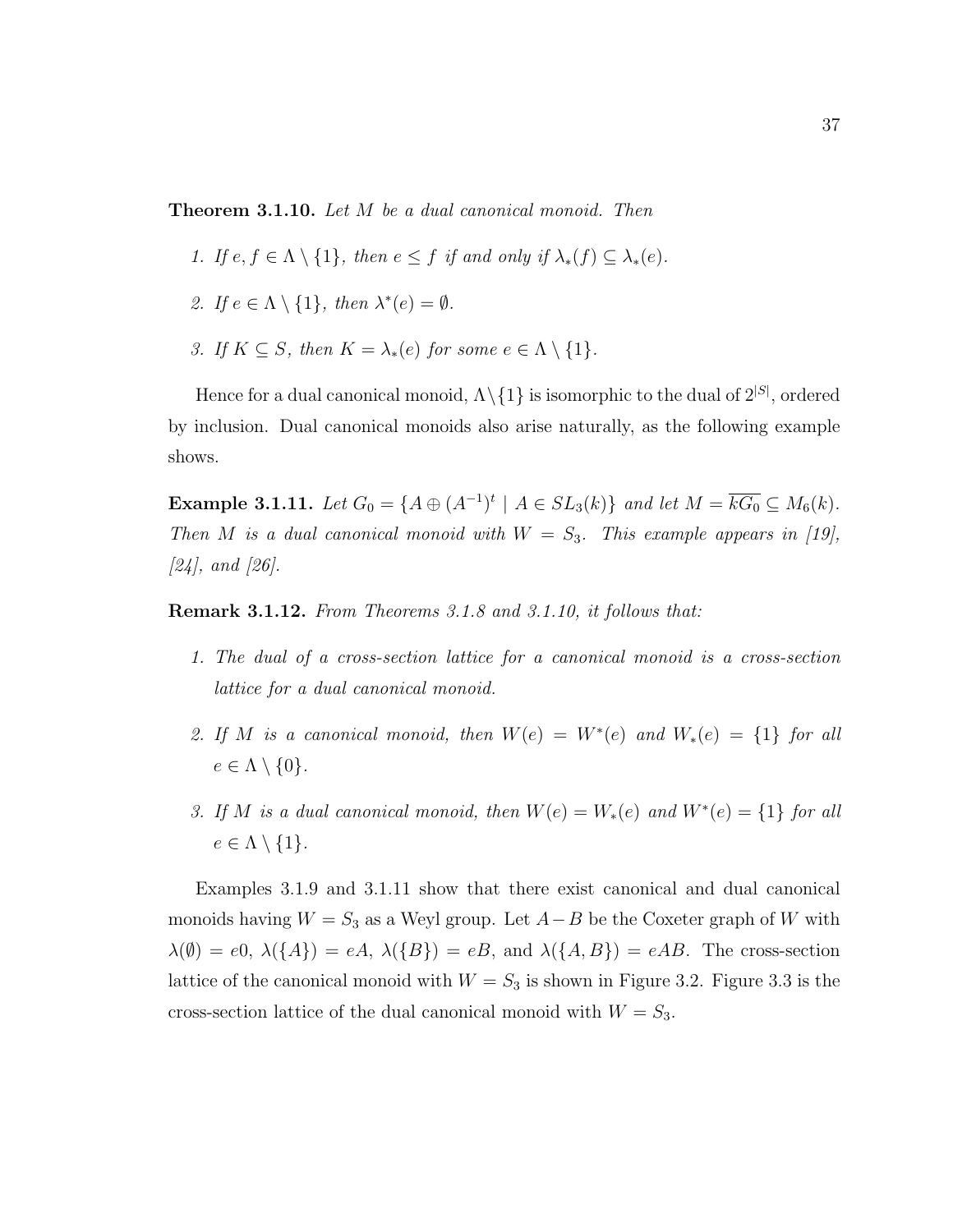

Figure 3.2: The cross-section lattice for the canonical monoid with  $W = S_3$ .



Figure 3.3: The cross-section lattice for the dual canonical monoid with  $W = S_3$ .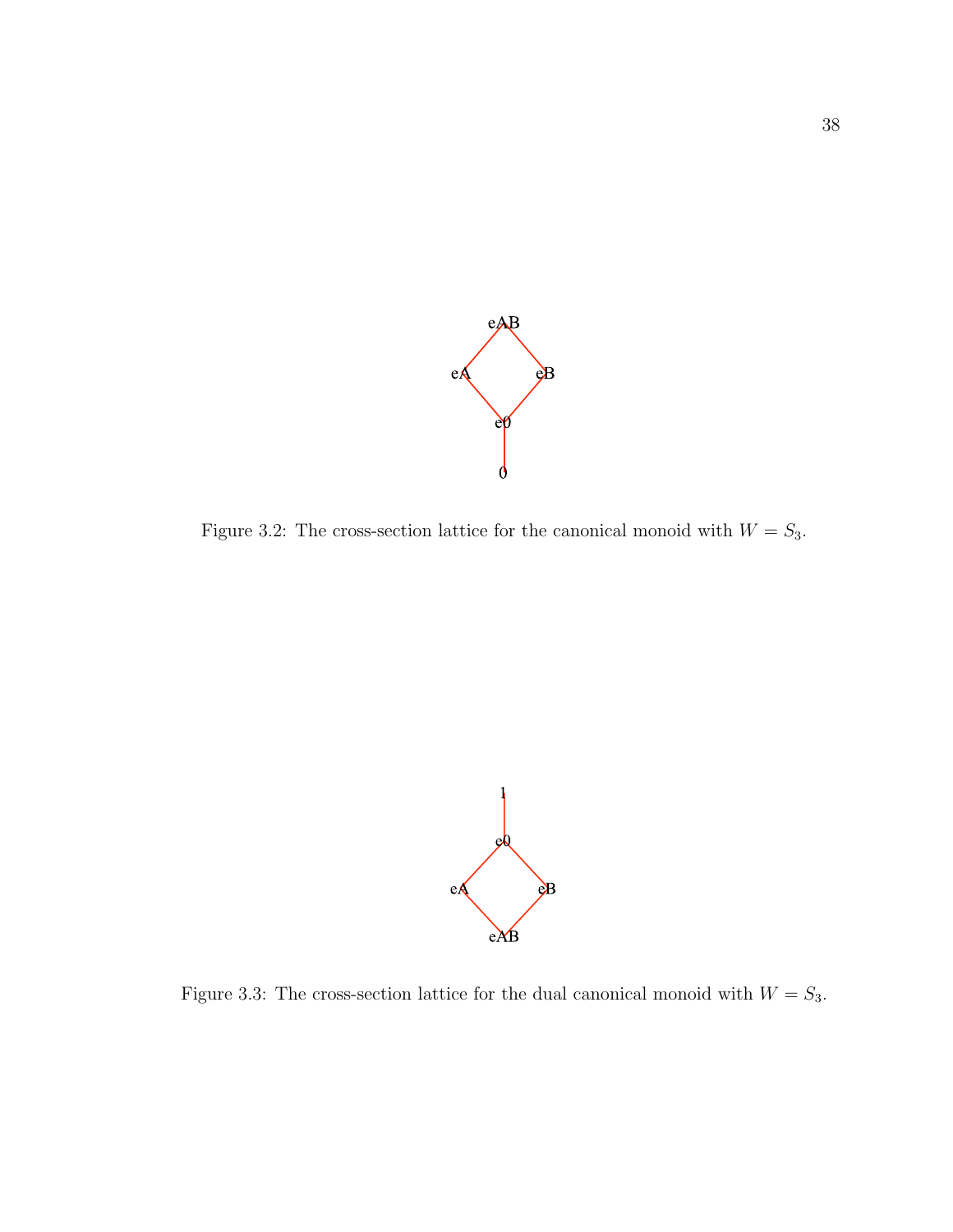# 3.2 The Bruhat-Chevalley Order in a Reductive Monoid

Let R be the Renner monoid of M with  $\sigma \in R$ . By  $(3.5)$ ,  $\sigma \in WeW$  for a unique idempotent  $e \in \Lambda$ . Thus  $\sigma = w_1 e w_2$  for some  $w_1, w_2 \in W$ . We may write  $w_2$  as  $w_2 = uy$  for  $u \in W(e)$  and  $y \in D(e)^{-1}$ , by Proposition 2.5.8, and so  $\sigma = w_1 u e y$ . Now we may write  $w_1u$  as  $w_1u = xv$  for  $x \in D_*(e)$  and  $v \in W_*(e)$ , again by Proposition 2.5.8, and so  $\sigma = xey$ . An element of the Renner monoid is said to be in *standard form* if it is written this way. That is, the standard form of  $\sigma$  is:

$$
\sigma = xey \tag{3.10}
$$

for a unique  $x \in D_*(e)$  and  $y \in D(e)^{-1}$ . If  $M = M_n(k)$ , y has the effect of shifting certain non-zero columns of  $e$  to the right while x switches various rows with each other.

We may now give a more combinatorial description of the Bruhat-Chevalley order on  $R$ , in terms of the Weyl group and cross-section lattice. This was first identified in  $|14|$ .

**Theorem 3.2.1.** Let  $\sigma = xey$  and  $\theta = ufv$  be in standard form. Then  $\sigma \leq \theta$  if and only if  $e \leq f$  and there exists  $w \in W(f)W_*(e)$  such that  $x \leq uw$  and  $w^{-1}v \leq y$ .

**Example 3.2.2.** Let  $M = M_4(k)$  with  $B = B_4(k)$  and  $T = D_4(k)$ . Then  $W = S_4 =$  $\langle (12), (23), (34) \rangle$ . For  $e_2 = \Lambda$ , we have:

$$
W(e_2) = \{(1), (12), (34), (12)(34)\},
$$
  
\n
$$
W_*(e_2) = \{(1), (34)\},
$$
  
\n
$$
D(e_2)^{-1} = \{(1), (23), (234), (132), (1342), (13)(24)\},
$$
  
\n
$$
D_*(e_2) = \{(1), (12), (23), (123), (132), (243),
$$
  
\n
$$
(13), (1243), (1432), (143), (13)(24), (1423)\}.
$$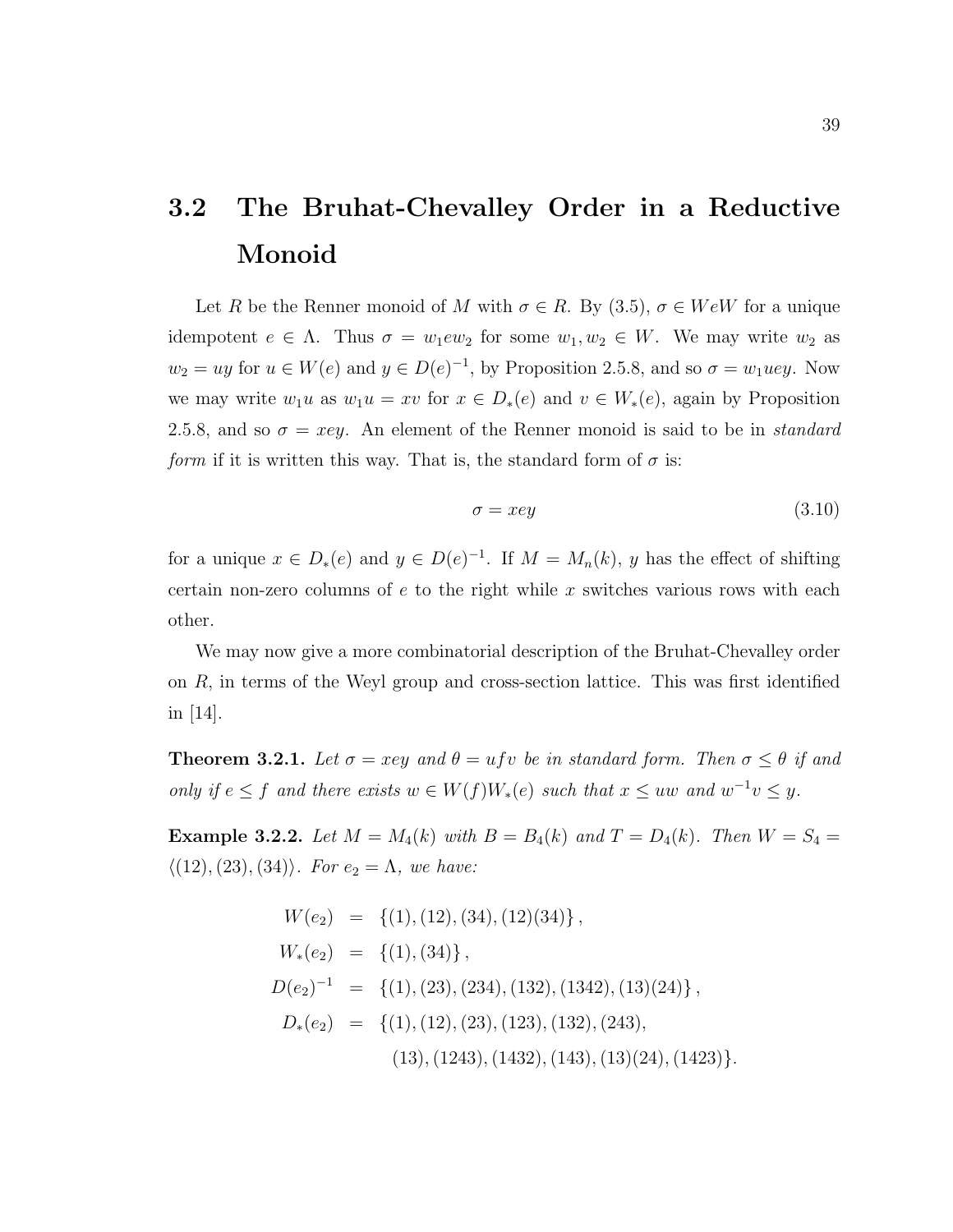For  $e_3 = \Lambda$ , we have:

$$
W(e_3) = \{(1), (12), (23), (123), (132), (13)\},
$$
  
\n
$$
W_*(e_3) = \{(1)\},
$$
  
\n
$$
D(e_3)^{-1} = \{(1), (34), (243), (1432)\},
$$
  
\n
$$
D_*(e_3) = W.
$$

Additionally, we note that

$$
W(e_3)W_*(e_2) = \{(1), (12), (23), (123), (132), (13), (34),(12)(34), (234), (1234), (1342), (134)\}.
$$

Let  $\sigma \in R_4$ , with factorization in standard form as follows:

$$
\sigma = \begin{pmatrix}\n0 & 0 & 1 & 0 \\
0 & 0 & 0 & 0 \\
0 & 0 & 0 & 0 \\
0 & 0 & 0 & 1\n\end{pmatrix}
$$
\n
$$
= \begin{pmatrix}\n1 & 0 & 0 & 0 \\
0 & 0 & 1 & 0 \\
0 & 0 & 0 & 1 \\
0 & 1 & 0 & 0\n\end{pmatrix}\n\begin{pmatrix}\n1 & 0 & 0 & 0 \\
0 & 1 & 0 & 0 \\
0 & 0 & 0 & 0 \\
0 & 0 & 0 & 0\n\end{pmatrix}\n\begin{pmatrix}\n0 & 0 & 1 & 0 \\
0 & 0 & 0 & 1 \\
1 & 0 & 0 & 0 \\
0 & 1 & 0 & 0\n\end{pmatrix}
$$
\n
$$
= (243)e_2(13)(24)
$$
\n
$$
= xe_2y
$$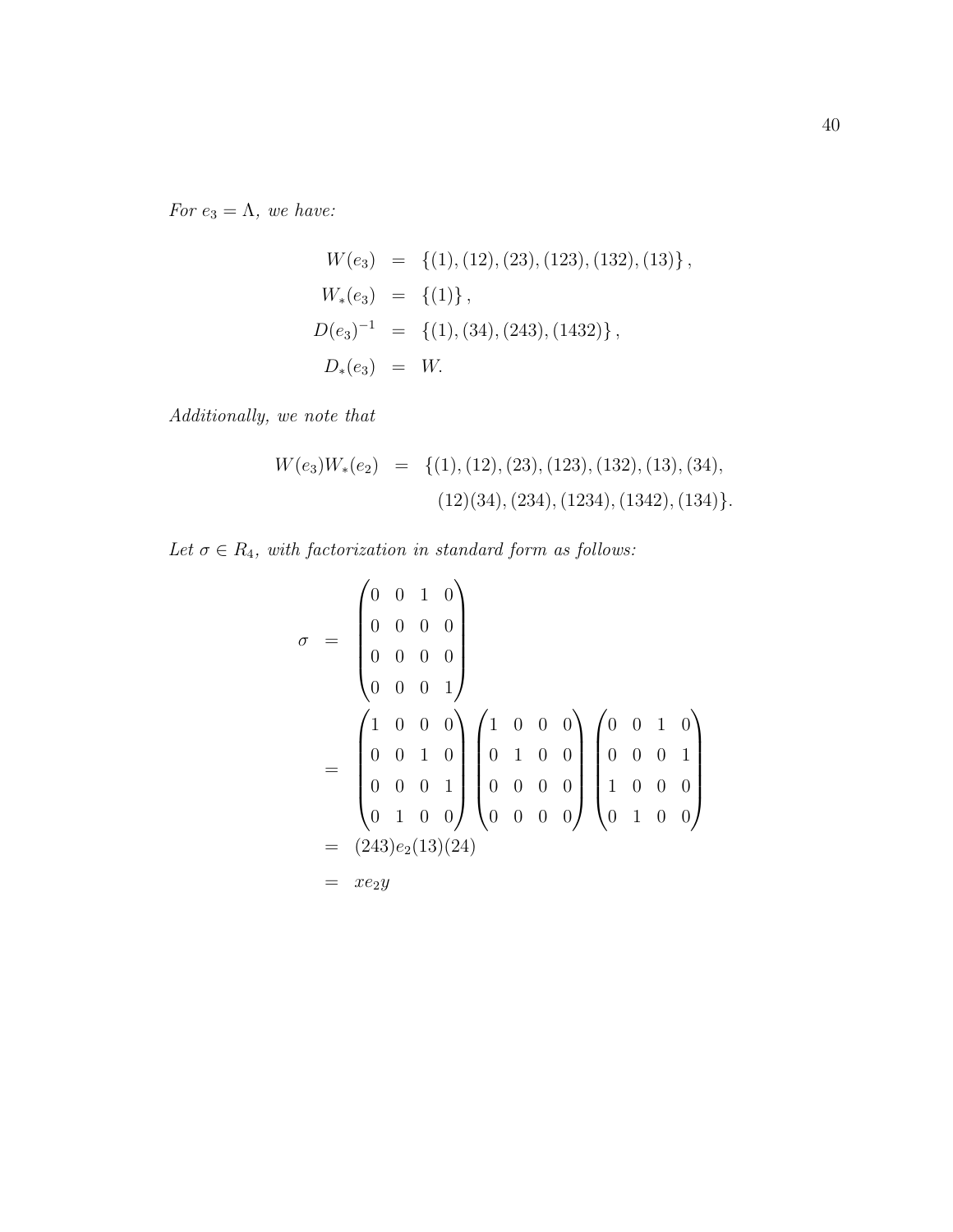Let  $\theta \in R_4$ , with factorization in standard form as follows:

$$
\theta = \begin{pmatrix}\n0 & 0 & 0 & 1 \\
0 & 0 & 1 & 0 \\
0 & 0 & 0 & 0 \\
0 & 1 & 0 & 0\n\end{pmatrix}
$$
\n
$$
= \begin{pmatrix}\n0 & 0 & 1 & 0 \\
0 & 1 & 0 & 0 \\
0 & 1 & 0 & 0 \\
0 & 0 & 0 & 1 \\
1 & 0 & 0 & 0\n\end{pmatrix} \begin{pmatrix}\n1 & 0 & 0 & 0 \\
0 & 1 & 0 & 0 \\
0 & 0 & 1 & 0 \\
0 & 0 & 0 & 0\n\end{pmatrix} \begin{pmatrix}\n0 & 1 & 0 & 0 \\
0 & 0 & 1 & 0 \\
0 & 0 & 0 & 1 \\
1 & 0 & 0 & 0\n\end{pmatrix}
$$
\n
$$
= (143)e_3(1432)
$$
\n
$$
= ue_3v
$$

Obviously  $e_2 \le e_3$ . Choose  $w = (34) \in W(e_3)W_*(e_2)$ . Then

$$
x = (243) = (34)(23) \le (14) = (12)(34)(23)(12)(34) = (143)(34) = uw
$$

and

$$
w^{-1}v = (34)^{-1}(1432)
$$
  
= (34)(34)(23)(12)  
= (23)(12)  

$$
\leq (23)(34)(12)(23)
$$
  
= (13)(24)  
= y.

So  $\sigma \leq \theta$ .

Suppose instead that we compare  $\sigma$  with  $\psi \in R_4$ , where  $\psi = (1)e_3(1)$  in standard form. Since  $e_3 \nleq e_2$ ,  $\psi \nleq \sigma$ . If  $\sigma \leq \psi$ , then there is a  $w \in W(e_3)W_*(e_2)$  such that  $(243) \leq w$  and  $w^{-1} \leq (13)(24)$ . We rewrite the elements  $W(e_3)W_*(e_2)$  as follows: W(e3)W∗(e2) = {(1),(12),(23),(12)(23),(23)(12),(23)(12)(23),(34),

$$
V(e_3)W_*(e_2) = \{ (1), (12), (23), (12)(23), (23)(12), (23)(12)(23), (34), (12)(34), (23)(34), (12)(23)(34), (23)(12)(34), (23)(12)(23)(34) \}.
$$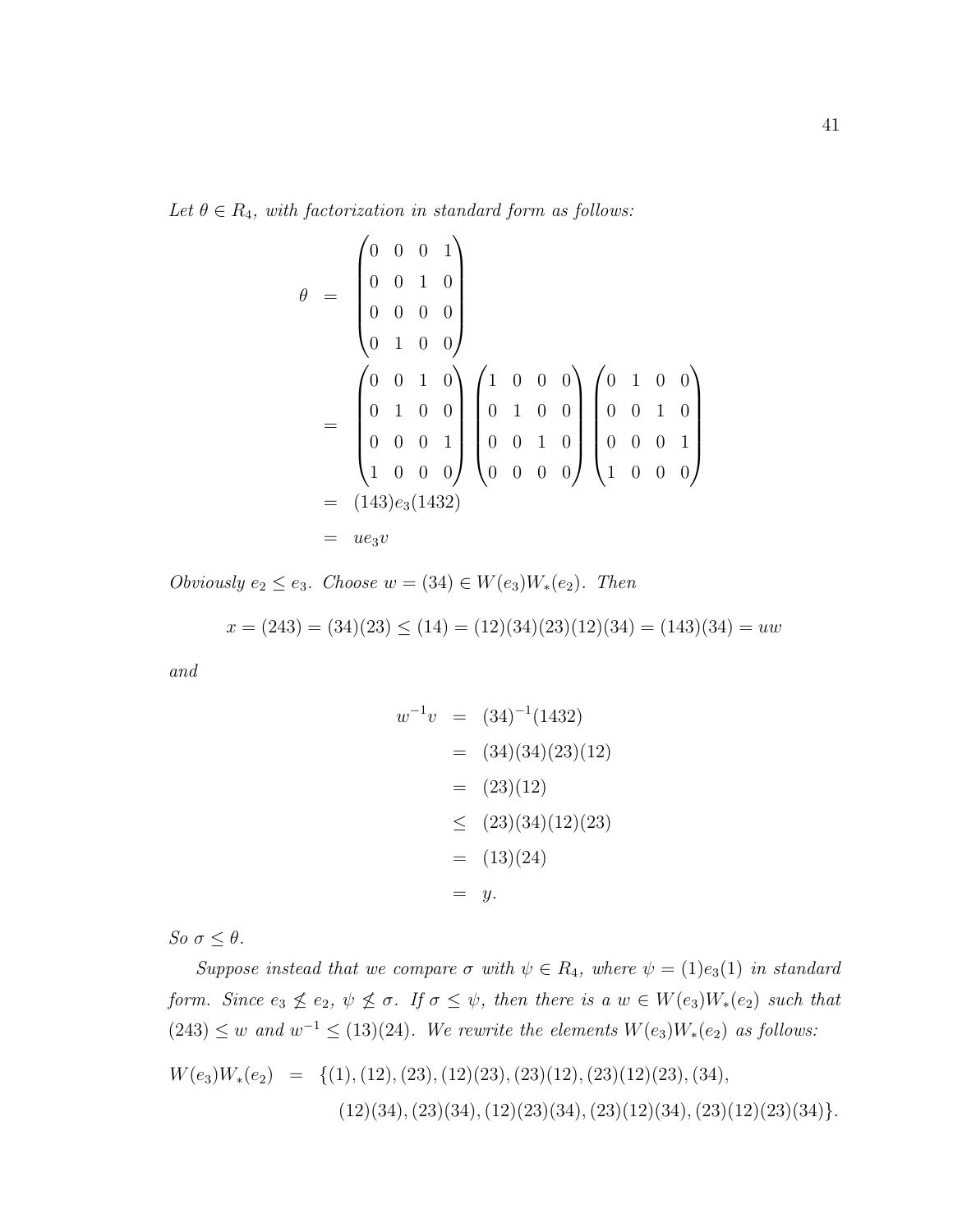Upon inspection, we observe that there is no  $w \in W(e_3)W_*(e_2)$  such that  $(243) =$  $(34)(23) \leq w$ . So  $\sigma \not\leq \psi$  and thus  $\sigma$  and  $\psi$  are incomparable.

## 3.2.1 The Structure of  $W \times W$ -orbits

If  $\sigma, \theta \in W eW$  with  $\sigma = xey$  and  $\theta = uev$  in standard form, then Theorem 3.2.1 simplifies to:

$$
\sigma \le \theta \iff x \le uw, w^{-1}v \le y \text{ for some } w \in W(e) \tag{3.11}
$$

Describing the structure of  $WeW$  using this order is manageable, however a more useful description is given in [23]. For this description, we let  $I = \lambda(e)$  and  $K = \lambda_*(e)$ and define

$$
\mathcal{W}_{I,K}^* = D_I \times W_{I \setminus K} \times D_I^{-1}.
$$

Then, for  $\sigma = (x, w, y), \theta = (u, v, z) \in \mathcal{W}_{I,K}^*$ , define

$$
\sigma \le \theta \quad \text{if} \quad w = w_1 * w_2 * w_3 \quad \text{with} \quad xw_1 \le u, w_2 \le v, w_3y \le z. \tag{3.12}
$$

To be clear,  $\leq$  here is not the Bruhat-Chevalley order on R. However,  $\mathcal{W}_{I,K}^*$  with this order is isomorphic to the dual of  $Wew$ , by [23].

#### **3.2.2** Order Between  $W \times W$ -orbits

Suppose now that we're considering elements from different  $W \times W$ -orbits, say  $\sigma \in W e W$  and  $\theta \in W f W$ . Theorem 3.2.1 tells us how to determine if  $\sigma$  and  $\theta$  are comparable. To begin,  $e$  and  $f$  must be comparable. This is usually easy to check. Verifying the remaining conditions from the theorem, however, is often much more difficult. In [24], a description is obtained via maps between  $W \times W$ -orbits.

We describe these maps and summarize the main result of [24], illustrating why the maps are useful. Before doing so, we need a few definitions.

To begin, if  $x_1, \ldots, x_n \in W$ , then let

$$
x_1 * \cdots * x_n = \begin{cases} x_1 \ldots x_n & \text{if } \ell(x_1 \ldots x_n) = \ell(x_1) + \cdots + \ell(x_n) \\ \text{undefined} & \text{otherwise.} \end{cases}
$$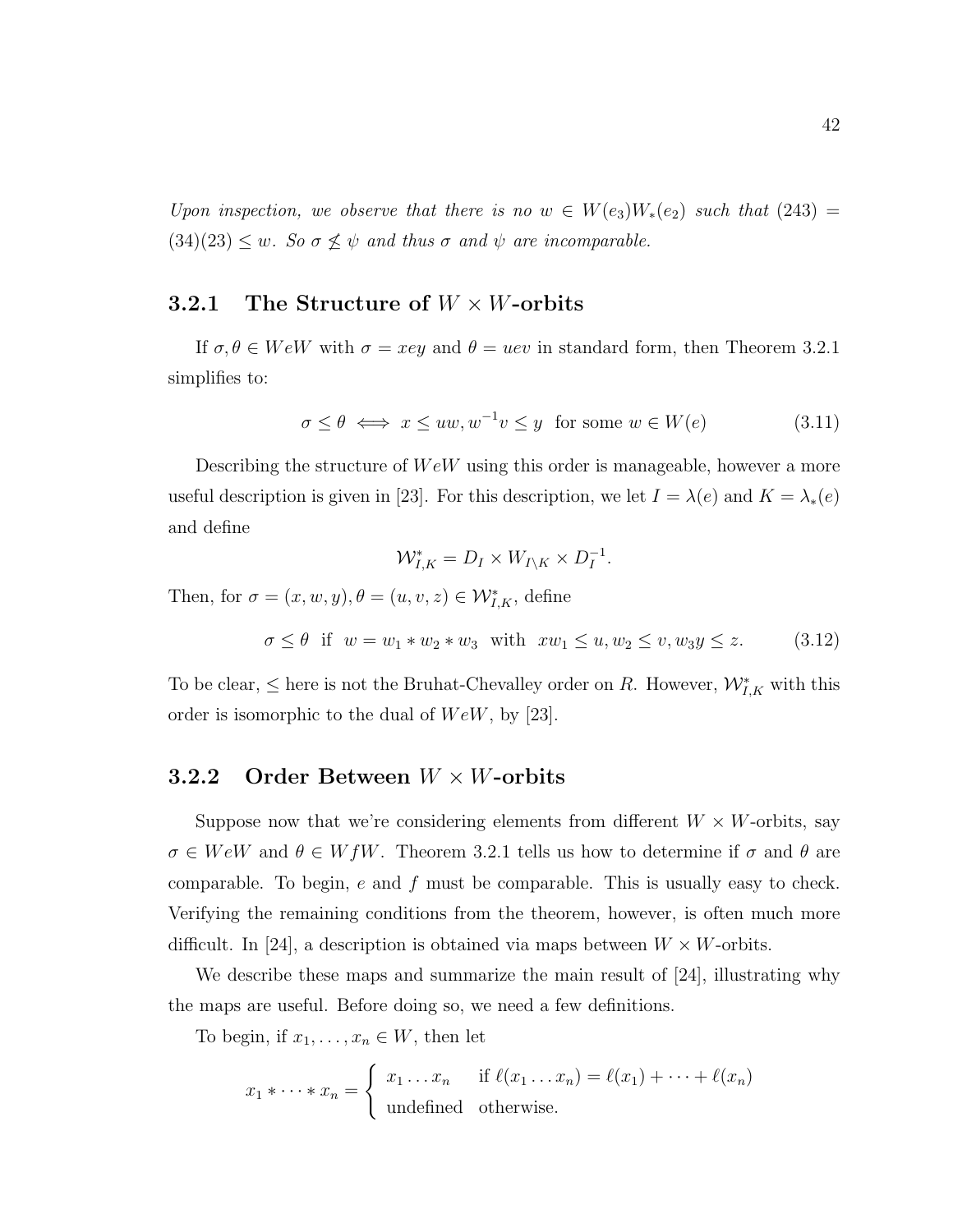Note that, by Proposition 2.5.8, if  $x \in W(e)$  and  $y \in D(e)^{-1}$  then  $x * y = xy$ .

Next, for  $x, y \in W$ , define  $x \circ y, x \triangle y \in W$  as:

$$
x \circ y = \max\{xy' \mid y' \le y\},
$$
  

$$
x \triangle y = \min\{xy' \mid y' \le y\}.
$$

The following properties of these new operations on  $W$  are proved in [24]:

**Lemma 3.2.3.** Let  $x, y \in W$ . Then

1. 
$$
x \circ y = x_1 * y = x * y_1
$$
 for some  $x_1 \le x$ ,  $y_1 \le y$ .  
\n2.  $x \circ y = \max\{xy' \mid y' \le y\} = \max\{x'y \mid x' \le x\} = \max\{x'y' \mid x' \le x, y' \le y\}.$   
\n3.  $x \triangle y = \min\{xy' \mid y' \le y\} = \min\{x'y \mid x' \ge x\} = \min\{x'y' \mid x' \ge x, y' \le y\}.$ 

Now we are equipped to define the aforementioned maps. Let  $e, f \in \Lambda$  with  $e \leq f$ , and let  $\sigma = xey$  in standard form. Let  $z_e$  denote the longest element in  $W_*(e)$  and let  $z_e y = u y_1$ , with  $u \in W(f)$  and  $y_1 \in D(f)^{-1}$ . The projection  $p_{e,f}: W e W \to W f W$  is defined as:

$$
p_{e,f}(\sigma) = (x \triangle u) f y_1 \tag{3.13}
$$

As noted in [24],  $(x \Delta u)fy_1 \in WfW$  is in standard form.

Using these projection maps, a new description of the order between  $W \times W$ -orbits of R is given by the following theorem, from  $[24]$ :

**Theorem 3.2.4.** Let  $e, f \in \Lambda$ ,  $e \leq f$ . Then

1.  $p_{e,f}: WeW \to WfW$  is order-preserving and  $\sigma \leq p_{e,f}(\sigma)$  for all  $\sigma \in WeW$ .

- 2. If  $\sigma \in W eW$ ,  $\theta \in W f W$ , then  $\sigma \leq \theta$  if and only if  $p_{e,f}(\sigma) \leq \theta$ .
- 3. If  $h \in \Lambda$  with  $e \leq h \leq f$ , then  $p_{e,f} = p_{h,f} \circ p_{e,h}$ .
- 4.  $p_{e,f}$  is onto if and only if  $\lambda_*(e) \subseteq \lambda_*(f)$ .
- 5.  $p_{e,f}$  is one-to-one if and only if  $\lambda(f) \subseteq \lambda(e)$ .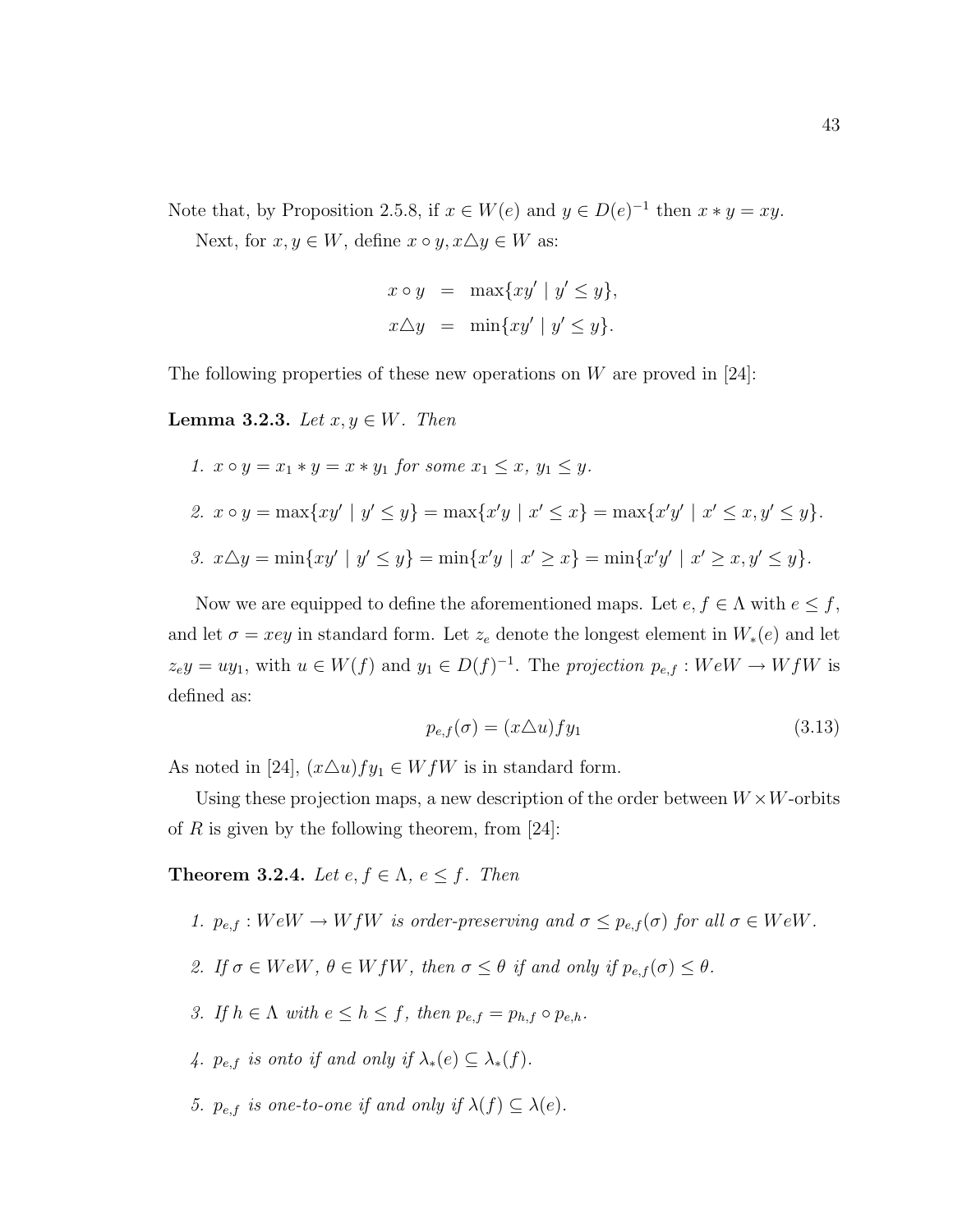Remark 3.2.5. The above theorem, combined with Theorems 3.1.8 and 3.1.10, tells us that:

- 1. If M is a canonical monoid, then  $p_{e,f}$  is onto.
- 2. If M is a dual canonical monoid, then  $p_{e,f}$  is one-to-one.

### **3.2.3** Pennell's Description for  $M_n(k)$

We begin by noting the following from [13], as presented in [32]. These results will be used at several points in the next section, where we provide an alternate description of the projection maps for  $M = M_n(k)$ .

**Theorem 3.2.6** (Pennell's Theorem). Let  $\sigma, \theta \in R$ . Then  $\sigma \leq \theta$  if and only if there exist  $\theta_0, \theta_1, \ldots, \theta_m \in R$  such that

$$
\sigma = \theta_0 \le \theta_1 \le \cdots \le \theta_m = \theta
$$

and, for each k, either  $\theta_k \in \overline{B}_{k+1}$  or else  $\theta_{k+1}$  is obtained from k by a "Bruhat" interchange".

If  $M = M_n(k)$ , then  $A < B$  via a Bruhat interchange if and only if B is obtained from A by interchanging two non-zero rows of A and, in the process of doing so, a  $2 \times 2$  submatrix  $\begin{pmatrix} 1 & 0 \\ 0 & 1 \end{pmatrix}$  of A ends up as  $\begin{pmatrix} 0 & 1 \\ 1 & 0 \end{pmatrix}$ . We are concerned here with the case of  $M = M_n(k)$  and so we will refrain from defining a Bruhat interchange for the general setting (see [13] or [32] for details).

Recall that for  $M = M_n(k)$  we denote the Renner monoid of M by  $R_n$ . Using the theorem, we therefore have the following description of the Bruhat-Chevalley order on  $R_n$ .

**Theorem 3.2.7.** Let  $\sigma, \theta \in R_n$  with  $\ell(\sigma) = \ell(\theta) - 1$ . Then  $\sigma \leq \theta$  if and only if one of the following holds:

1.  $\theta$  is obtained from  $\sigma$  by setting some zero entry of  $\sigma$  to a non-zero.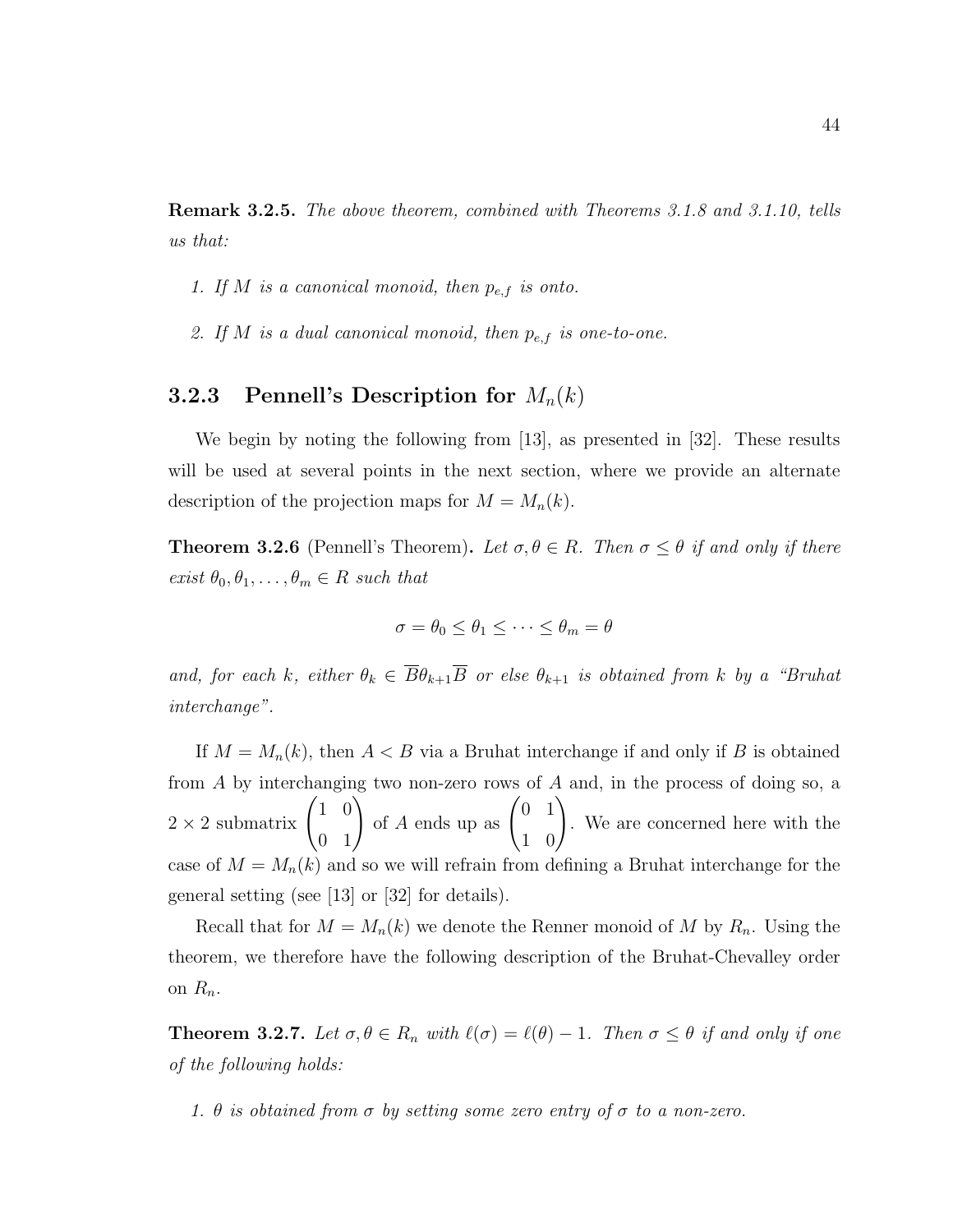- 2.  $\theta$  is obtained from  $\sigma$  by moving a non-zero entry either downward or to the left.
- 3.  $\theta$  is obtained from  $\sigma$  via a Bruhat interchange.

Using the *one-line notation*, we have the following combinatorial description of the Bruhat-Chevalley order on  $R_n$ .

**Theorem 3.2.8.** Let  $\sigma = (\delta_1 \ldots \delta_n), \theta = (\epsilon_1 \ldots \epsilon_n) \in R_n$ . Then  $\leq$  is the smallest partial order on  $R_n$  generated by declaring  $\sigma < \theta$  if either

- 1.  $\delta_i = \epsilon_i$  for  $j \neq i$  and  $\delta_i < \epsilon_i$ , or
- 2. (a)  $\delta_k = \epsilon_k$  if  $k \neq \{i, j\},\$ (b)  $i < j$ , and (c)  $\delta_i = \epsilon_j$ ,  $\delta_j = \epsilon_i$  and  $\epsilon_i > \epsilon_j$ .

The next example follows these results, as they are presented in [32].

Example 3.2.9. Let  $\sigma = (2 \ 1 \ 4 \ 0 \ 3)$  and  $\theta = (3 \ 5 \ 2 \ 0 \ 1)$  in  $R_5$ . Then  $\sigma < \theta$  since

$$
(2\ 1\ 4\ 0\ 3) < (3\ 1\ 4\ 0\ 2) < (3\ 4\ 1\ 0\ 2) < (3\ 5\ 1\ 0\ 2) < (3\ 5\ 2\ 0\ 1).
$$

The first, second, and fourth inequalities follow from condition 2 in the theorem. The third is by condition 1.

Finally, we revisit Example 3.2.2, using this new approach.

Example 3.2.10. Let  $\sigma, \theta \in R_4$  be

$$
\sigma = \begin{pmatrix} 0 & 0 & 1 & 0 \\ 0 & 0 & 0 & 0 \\ 0 & 0 & 0 & 0 \\ 0 & 0 & 0 & 1 \end{pmatrix} , \theta = \begin{pmatrix} 0 & 0 & 0 & 1 \\ 0 & 0 & 1 & 0 \\ 0 & 0 & 0 & 0 \\ 0 & 1 & 0 & 0 \end{pmatrix}
$$

.

Using the one-line notation,  $\sigma = (0\ 0\ 1\ 4)$  and  $\theta = (0\ 4\ 2\ 1)$ . Then  $\sigma < \theta$  since

 $(0\ 0\ 1\ 4) < (0\ 1\ 0\ 4) < (0\ 1\ 4\ 0) < (0\ 4\ 1\ 0) < (0\ 4\ 1\ 2) < (0\ 4\ 2\ 1).$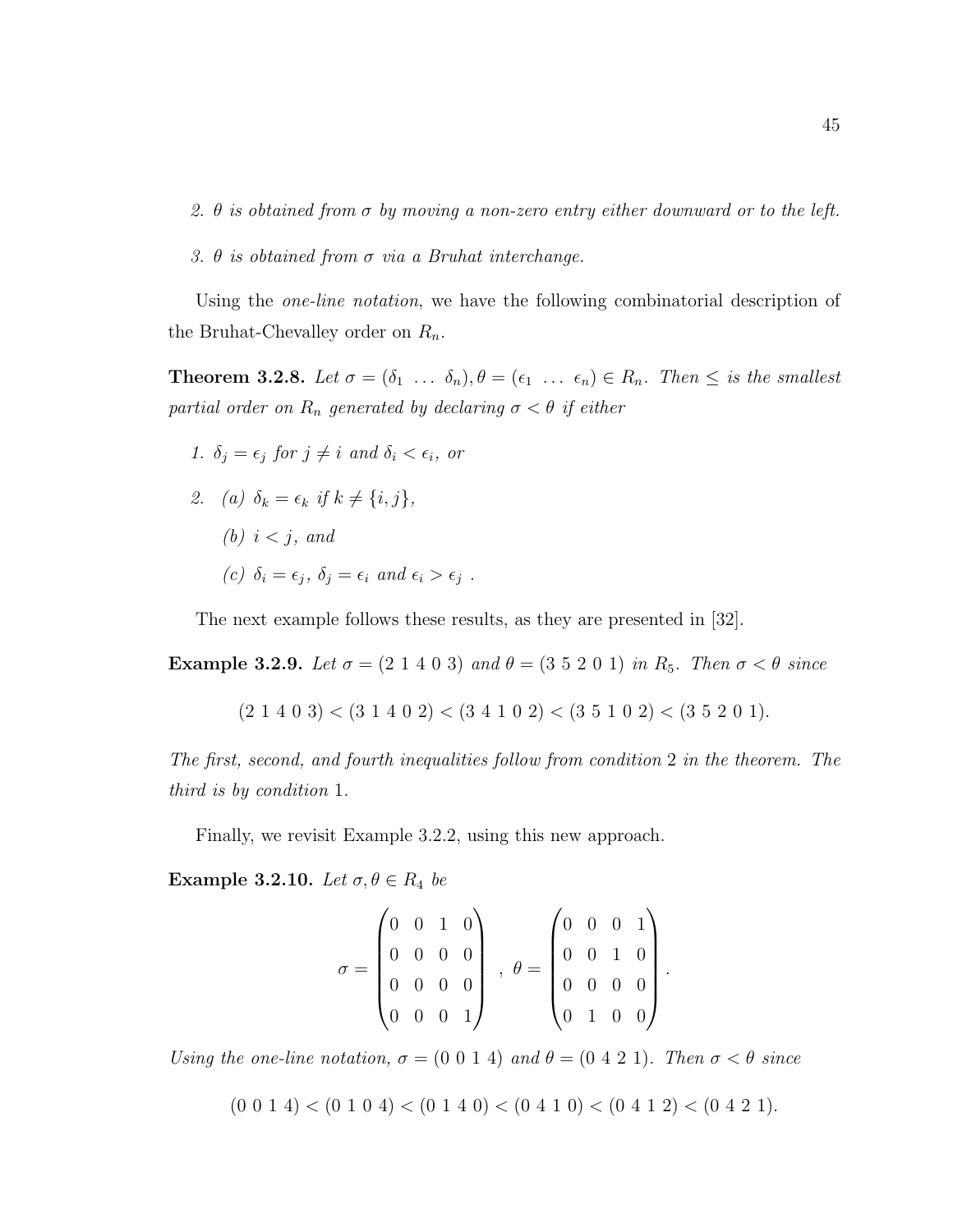We note that for  $\sigma < \theta$  in  $R_n$ , the sequence of inequalities from  $\sigma$  to  $\theta$  is in general not unique. Figure 3.4 illustrates this for the previous example (the solid lines follow the path we chose). In addition, note that it is not necessary for all the relations to be covers. For example,

$$
(0\ 0\ 1\ 4) < (0\ 4\ 1\ 0) < (0\ 4\ 1\ 2) < (0\ 4\ 2\ 1)
$$

satisfies the conditions of Theorem 3.2.6.



Figure 3.4: The interval  $[(0\ 0\ 1\ 4), (0\ 4\ 2\ 1)]$  in  $R_4$ .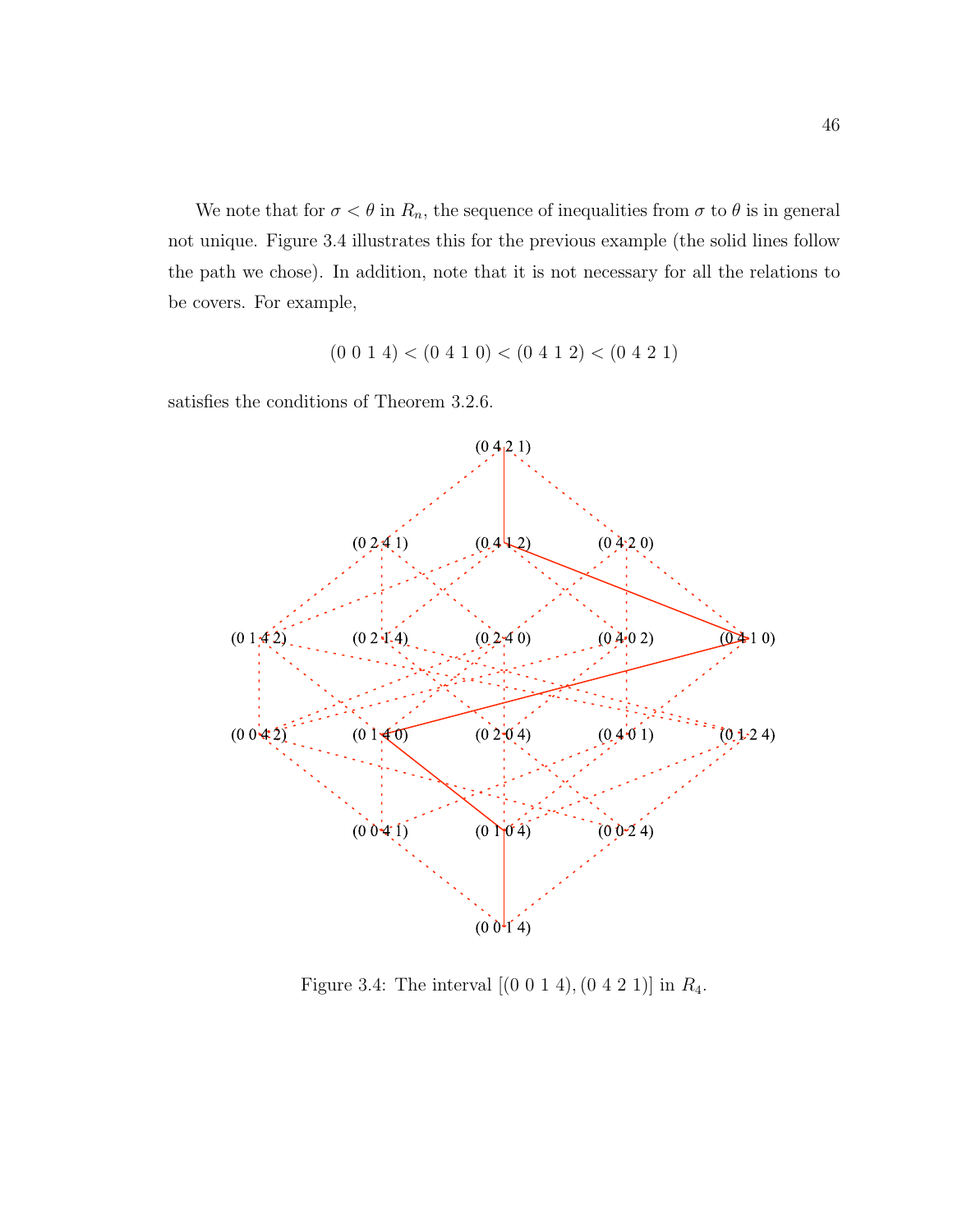# 3.3 An Alternate Description of  $W\times W$  Projections for  $M_n(k)$

In this section, we describe  $(3.13)$  in terms of the combinatorial description of  $R_n$ from the end of the last section. The procedure we develop is for  $We_iW \to We_{i+1}W$ whereas for (3.13)  $e \leq f$  though e need not be covered by f. However, the procedure can be repeated, as necessary, to find the projection  $W e W \to W f W$ . We begin by describing the procedure, with examples, before going on to verify that it is satisfies the first two parts of Theorem 3.2.4.

#### 3.3.1 The  $k$ -insertion Algorithm

Let  $\sigma \in R_n$ . Then  $\sigma = (\alpha_1 \alpha_2 \ldots \alpha_n)$  where  $\alpha_j \in \{0, 1, 2, \ldots, n\}$  and for  $\alpha_i, \alpha_j \neq 0, \alpha_i \neq \alpha_j$  if  $i \neq j$ . Set  $k = \min\{c \in \mathbb{Z}_{\geq 0} \mid c \neq \alpha_j, 1 \leq j \leq n\}$  and let  $\{b_i\}$  be the longest decreasing subsequence, from right to left, in  $\sigma = (\alpha_1 \ldots \alpha_n)$  such that  $b_1 < k$ . If  $k = 0$ , we do nothing. If  $k \neq 0$ , then we shift each term in the subsequence one spot to the left in the subsequence. For both cases the last term is 0, so the final step is to shift a 0 "out" of the sequence initially describing  $\sigma$ .

We call this the k-insertion algorithm. Given  $\sigma$  we denote the result of this process by  $\beta(\sigma)$ . By construction, if  $\sigma \in We_iW$  then  $\beta(\sigma) \in We_{i+1}W$ , unless  $i = n$  in which case  $\beta(\sigma) = \sigma$ . Note that  $i = n$  if and only if  $k = 0$ .

In several of the proofs that follow, it will be convenient to keep track of what is being inserted into the sequence of terms. We use a bar over the entry to show that it is the entry being considered and denote what's being inserted inside square brackets. Note that from one step to the next, the corresponding sequence of  $[i]$ 's is decreasing (they are the terms from  ${b_i}$ ). The following example illustrates this process.

Example 3.3.1. Suppose  $\sigma = (0 \ 1 \ 0 \ 0 \ 2 \ 5 \ 3 \ 6)$ . Then  $k = 4$  and  $b_1 = 3 > b_2 = 2 >$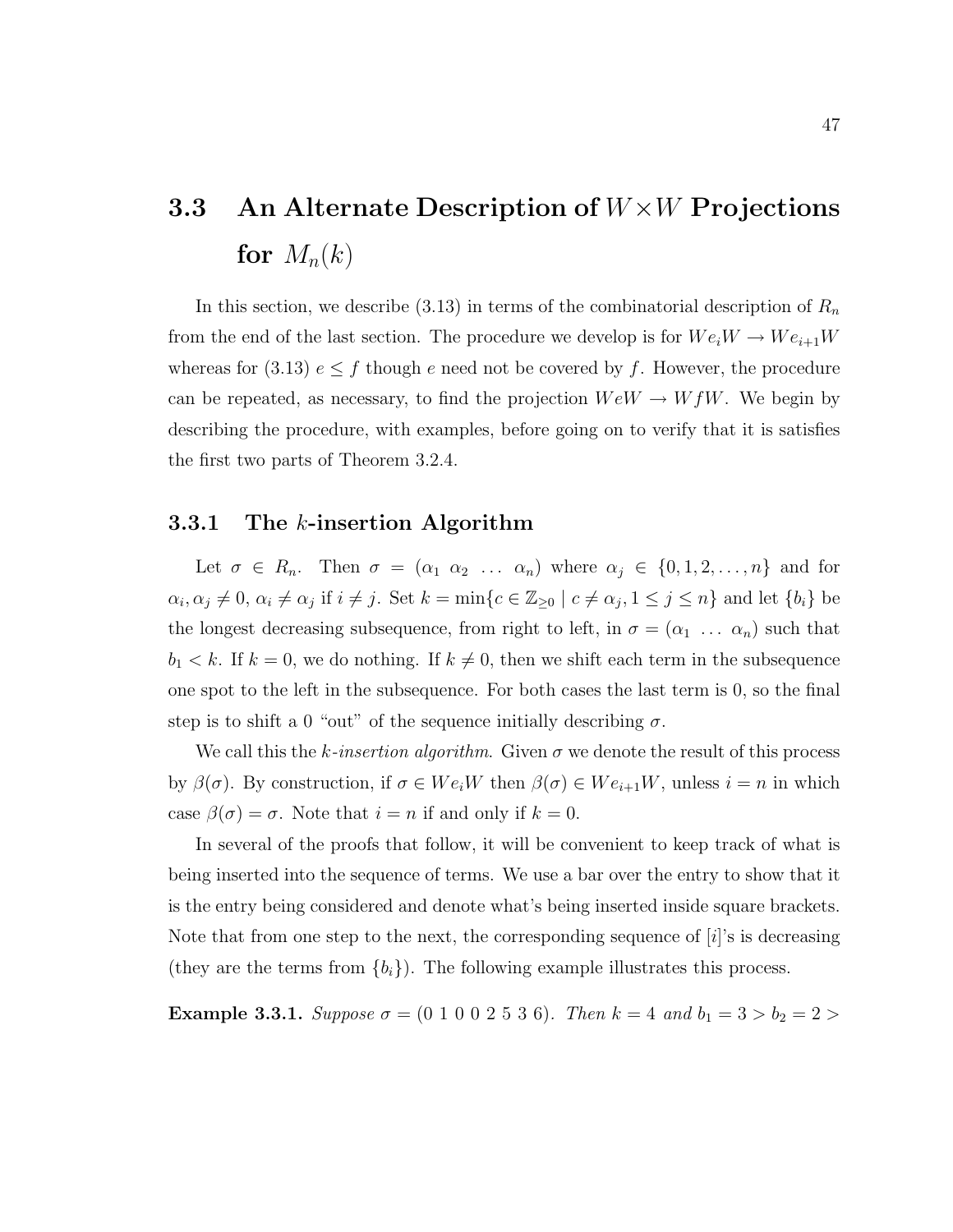$b_3 = 0$ . We therefore obtain  $\beta(\sigma)$  as follows:

$$
\sigma = (0 1 0 0 2 5 3 6)
$$
  
= (0 1 0 0 2 5 3 6)[4]  

$$
\rightarrow (0 1 0 0 2 5 4 6)[3]
$$
  

$$
\rightarrow (0 1 0 0 3 5 4 6)[2]
$$
  

$$
\rightarrow (0 1 0 2 3 5 4 6)[0]
$$
  
= (0 1 0 2 3 5 4 6)  
=  $\beta(\sigma)$ 

We emphasize that the bars and brackets are strictly for bookkeeping purposes. For example, for  $(0 1 0 0 2 5 4 6)$ [3] the element we are considering is  $(0 1 0 0 2 5 4 6)$ . This will be important to keep in mind for future work involving inequalities.

# 3.3.2 Verifying the Alternate Description

If  $\sigma \in R_n$  is a Gauss-Jordan element, it is not difficult to see that this new description coincides with the projection maps from [24]. To do so, we observe that  $\sigma = e_i y$  for some  $e_i \in \Lambda$  and  $y \in D(e_i)^{-1}$ , (3.9). Since  $W = S_n$ , y is a permutation matrix of the form  $\int y_1$  $y_2$  $\setminus$ , where  $y_1$  consists of i rows in row echelon form and the non-zero columns of  $y_2$  are in row echelon form. If  $z_{e_i}$  is the longest element in  $W_*(e_i)$ , then  $z_{e_i} = I_i \oplus J_{n-i}$ , where  $J_{n-i}$  is the  $(n-i) \times (n-i)$  permutation matrix with 1's on the top-right to bottom-left diagonal.

Row  $(i + 1)$  of  $z_{e_i}y$  therefore has a 1 in the rightmost column containing all 0's in rows 1 through i. In the one-line notation, this means the rightmost 0 in  $\sigma$  now has an entry of  $i + 1$ . Factoring to  $uy'$ , with  $u \in W(e_{i+1})$  and  $y' \in D(e_{i+1})^{-1}$ , has the effect of putting the first  $i + 1$  rows of  $y'$  in row echelon form (the permutation matrix that does this, by switching appropriate rows, is  $u$ ). This amounts to putting the non-zero entries in increasing order, in the one-line notation. Hence  $p_{e_i,e_{i+1}}$  and the k-insertion algorithm yield the same output on Gauss-Jordan elements of  $R_n$ .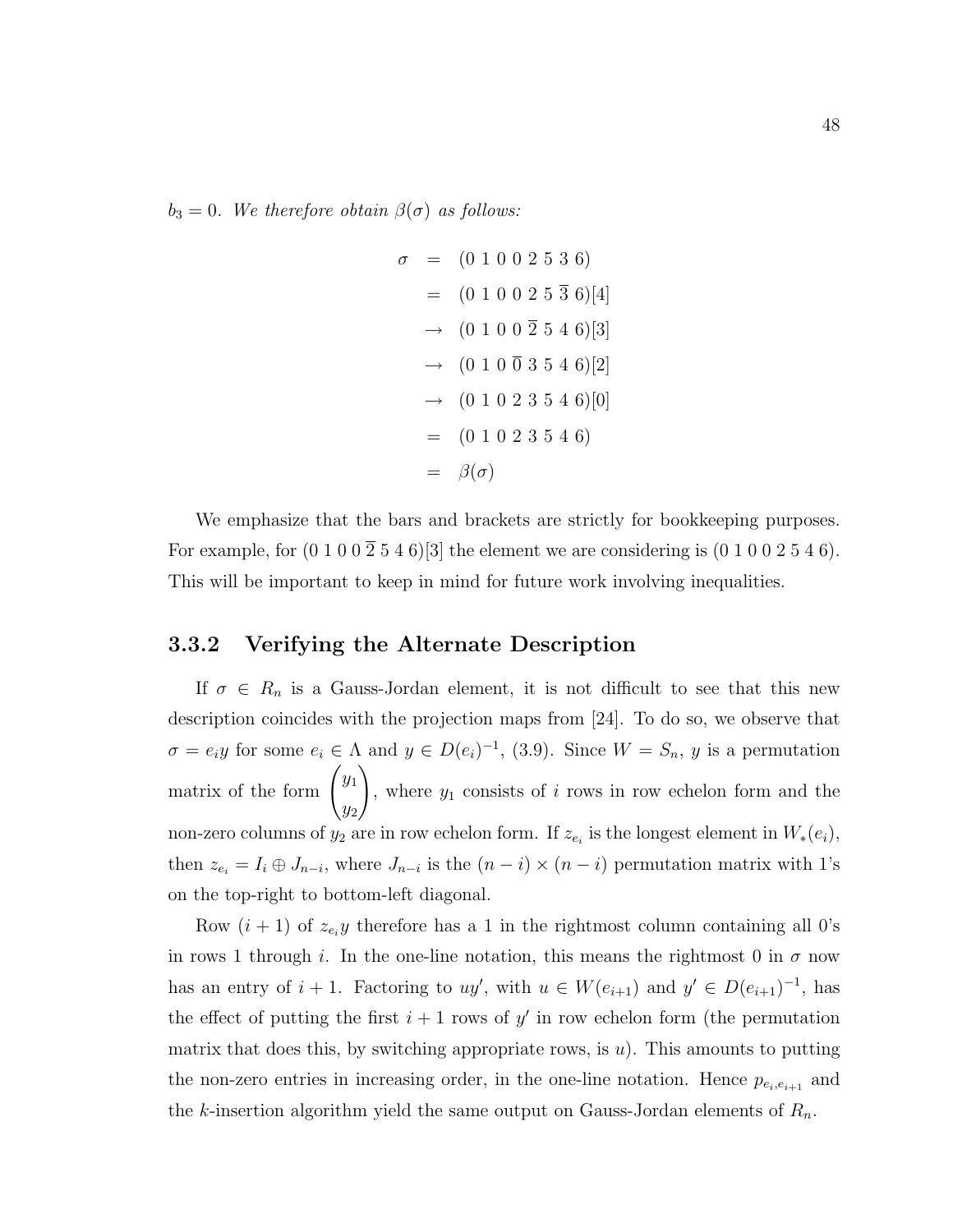Example 3.3.2. Let  $M = M_4(k)$ . If  $\sigma = (1 \ 0 \ 0 \ 2) \in \mathcal{GI}$ , then  $\beta(\sigma) = (1 \ 0 \ 2 \ 3)$ . In terms of idempotents and quotient elements, we have  $\sigma = e_2(234)$ , or

$$
\sigma = \begin{pmatrix} 1 & 0 & 0 & 0 \\ 0 & 1 & 0 & 0 \\ 0 & 0 & 0 & 0 \\ 0 & 0 & 0 & 0 \end{pmatrix} \begin{pmatrix} 1 & 0 & 0 & 0 \\ 0 & 0 & 0 & 1 \\ 0 & 1 & 0 & 0 \\ 0 & 0 & 1 & 0 \end{pmatrix}
$$

.

Proceeding with the projection map procedure, we factor  $z_{e_2}y$  as follows:

$$
z_{e_2}y = \begin{pmatrix} 1 & 0 & 0 & 0 \\ 0 & 1 & 0 & 0 \\ 0 & 0 & 0 & 1 \\ 0 & 0 & 1 & 0 \end{pmatrix} \begin{pmatrix} 1 & 0 & 0 & 0 \\ 0 & 0 & 0 & 1 \\ 0 & 1 & 0 & 0 \\ 0 & 0 & 1 & 0 \end{pmatrix}
$$

$$
= \begin{pmatrix} 1 & 0 & 0 & 0 \\ 0 & 0 & 0 & 1 \\ 0 & 0 & 1 & 0 \\ 0 & 1 & 0 & 0 \\ 0 & 1 & 0 & 0 \end{pmatrix} \begin{pmatrix} 1 & 0 & 0 & 0 \\ 0 & 0 & 1 & 0 \\ 0 & 0 & 0 & 1 \\ 0 & 0 & 0 & 1 \end{pmatrix}
$$

$$
= uy'
$$

That is,  $uy' = (23)(243)$  and so  $p_{e_2,e_3}(\sigma) = e_3(243) = \beta(\sigma)$ .

We now show that the  $k$ -insertion algorithm and the projection maps from [24] coincide for all of  $R_n$ . To begin, we have the following result.

**Proposition 3.3.3.** For  $\sigma \in R_n$ ,  $\sigma \leq \beta(\sigma)$ .

Proof. The k-insertion algorithm is a repeated application of the first condition of Theorem 3.2.8. Hence  $\sigma \leq \beta(\sigma)$ .  $\Box$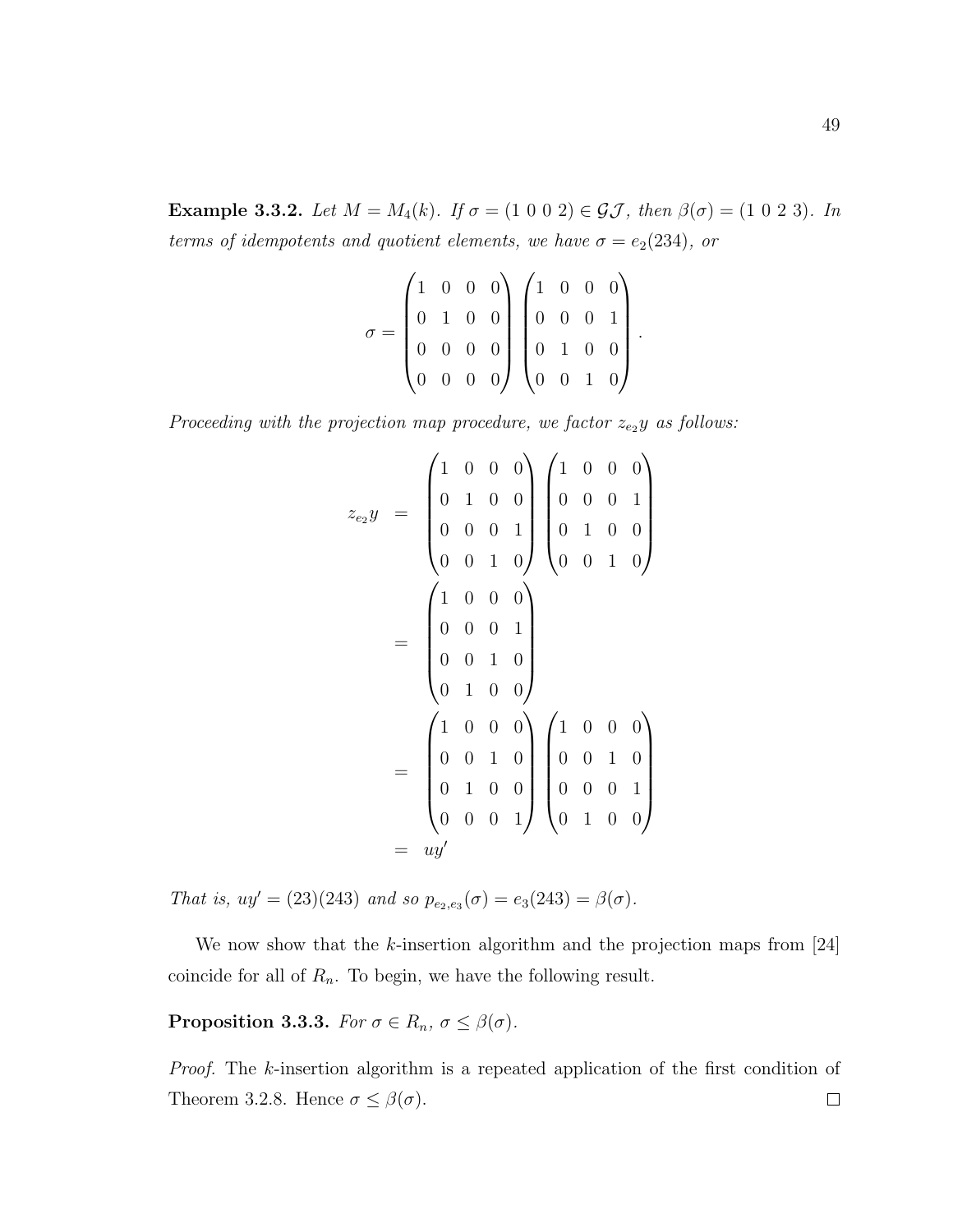We next want to show that  $\beta$  is order-preserving on  $W \times W$ -orbits. That is, we want to show that for  $\sigma, \theta \in We_iW$ , if  $\sigma \leq \theta$  then  $\beta(\sigma) \leq \beta(\theta)$ . Since  $\beta(\sigma) = \sigma$  if  $i = n$ , we will assume  $i < n$ .

If  $\sigma \leq \theta$  then  $\sigma = \theta_0 \leq \theta_1 \leq \theta_2 \leq \ldots \leq \theta_t = \theta$ , where  $\theta_{m+1}$  is obtained from  $\theta_m$  via a change corresponding to one of the two conditions given in Theorem 3.2.6. The conditions given in Theorem 3.2.8 for this scenario can be stated equivalently as follows:

- 1.  $\theta_m = (\alpha_1 \ldots \alpha_i \ldots \alpha_n)$  and  $\theta_{m+1} = (\alpha_1 \ldots (\alpha_i + c) \ldots \alpha_n)$  for a permitted  $c \in \mathbb{N}$ .
- 2.  $\theta_m = (\alpha_1 \ldots \alpha_i \ldots \alpha_j \ldots \alpha_n)$  and  $\theta_{m+1} = (\alpha_1 \ldots \alpha_j \ldots \alpha_i \ldots \alpha_n)$  with  $\alpha_i > \alpha_j$ .

To show that order is preserved, we will show that  $\beta(\theta_m) \leq \beta(\theta_{m+1})$  in both cases, as it then follows that  $\beta(\sigma) \leq \beta(\theta)$ . In doing so, we will need the following lemma.

**Lemma 3.3.4.** Let  $\sigma = (\alpha_1 \alpha_2 \dots \alpha_n) \in R_n$  and  $c, d \in \{0, 1, 2, \dots, n\} \setminus {\alpha_i | \alpha_i \neq 0}$ , such that  $0 \leq c < d \leq n$ . Let  $\sigma_c$  denote  $\sigma$  after c is inserted via the process described above (even though c might not be k), and  $\sigma_d$  likewise. Then  $\sigma_c < \sigma_d$ .

*Proof.* If  $c > \alpha_n$  then

$$
(\alpha_1 \alpha_2 \ldots \alpha_{n-1} \overline{\alpha_n})[c] = (\alpha_1 \alpha_2 \ldots \alpha_{n-1} \overline{\alpha_n})[d]
$$
  

$$
(\alpha_1 \alpha_2 \ldots \overline{\alpha_{n-1}} c)[\alpha_n] < (\alpha_1 \alpha_2 \ldots \overline{\alpha_{n-1}} d)[\alpha_n]
$$

where the inequality follows by Theorem 3.2.8 since  $c < d$ . For the rest of the process, we end up with the same entries and so the claim holds for this case.

If  $d > \alpha_n > c$  then

$$
(\alpha_1 \alpha_2 \ldots \alpha_{n-1} \overline{\alpha_n})[c] = (\alpha_1 \alpha_2 \ldots \alpha_{n-1} \overline{\alpha_n})[d]
$$
  

$$
(\alpha_1 \alpha_2 \ldots \overline{\alpha_{n-1}} \alpha_n)[c] < (\alpha_1 \alpha_2 \ldots \overline{\alpha_{n-1}} d)[\alpha_n]
$$

where the inequality follows by Theorem 3.2.8 since  $\alpha_n < d$ , and we start the process over, now at  $\alpha_{n-1}$  (inserting c and  $a_n$ , respectively, as indicated). At some point,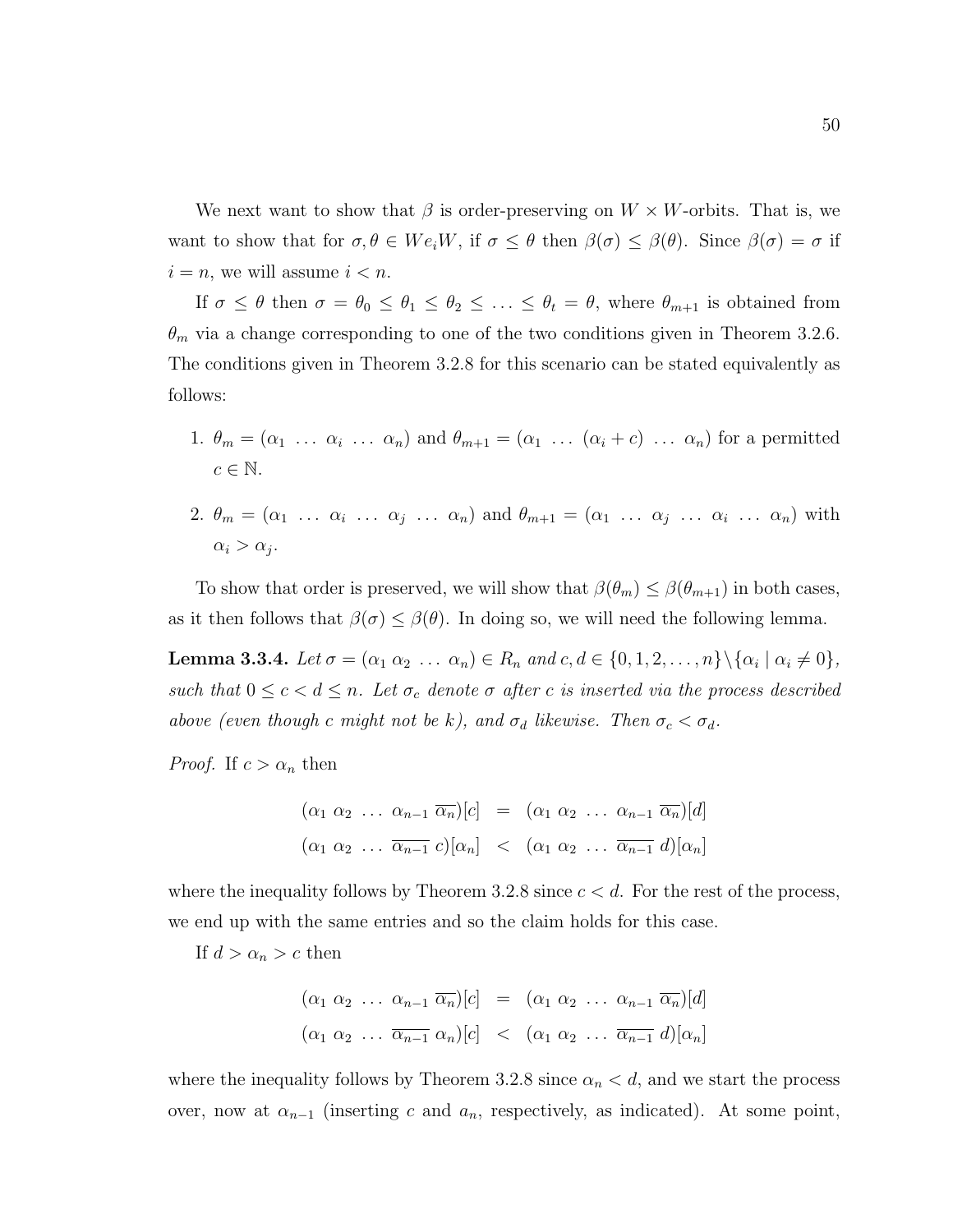$\alpha_i < c$  and so we have the case described above. For this next step, the relation will not be equality, however the desired inequality is maintained.

If  $\alpha_n > d$  then nothing changes in the first step, so we start the process over, now at  $\alpha_{n-1}$  (still inserting c and d). At some point,  $\alpha_i < d$  and so one of the two cases above holds. Again, the relation will not be equality at the next step, though we do have the inequality we want.

This procedure eventually terminates and we have the inequality, as claimed.  $\square$ 

**Proposition 3.3.5.** Let  $\theta_m = (\alpha_1 \ \alpha_2 \ \dots \ \alpha_i \ \dots \ \alpha_n)$  and  $\theta_{m+1} = (\alpha_1 \ \alpha_2 \ \dots \ (\alpha_i +$ c) ...  $\alpha_n$ , for  $c \in \mathbb{N}$  with  $0 < c \leq n - \alpha_i$  such that  $\alpha_i + c \neq \alpha_j$  for  $1 \leq j \leq n$ . Then  $\beta(\theta_m) \leq \beta(\theta_{m+1}).$ 

*Proof.* Let  $k = \min\{d \in \mathbb{Z}_{\geq 0} \mid d \neq \alpha_j, 1 \leq j \leq n\}$  and let  $k'$  be likewise, for  $\theta_{m+1}$ . Case 1:  $k = k'$ 

Everything proceeds the same for both until the  $i<sup>th</sup>$  entry, for some i. Therefore, without loss of generality, we will assume  $i = n$ .

If  $k > \alpha_n + c$ , then we have:

$$
(\alpha_1 \alpha_2 \ldots \alpha_{n-1} \overline{\alpha_n})[k] \leq (\alpha_1 \alpha_2 \ldots \alpha_{n-1} (\alpha_n + c))[k]
$$
  

$$
(\alpha_1 \alpha_2 \ldots \overline{\alpha_{n-1}} k)[\alpha_n] \leq (\alpha_1 \alpha_2 \ldots \overline{\alpha_{n-1}} k)[(\alpha_n + c)]
$$

Note that at this stage, we actually have equality. However, by Lemma 3.3.4, at the end of the procedure we will have a (strict) inequality.

Suppose that  $\alpha_n + c > k > \alpha_n$ . Then we have:

$$
(\alpha_1 \alpha_2 \ldots \alpha_{n-1} \overline{\alpha_n})[k] \leq (\alpha_1 \alpha_2 \ldots \alpha_{n-1} (\alpha_n + c))[k]
$$
  

$$
(\alpha_1 \alpha_2 \ldots \overline{\alpha_{n-1}} k)[\alpha_n] \leq (\alpha_1 \alpha_2 \ldots \overline{\alpha_{n-1}} (\alpha_n + c))[k]
$$

where again the inequality is preserved by Lemma 3.3.4, since what remains is equivalent to

$$
(\alpha_1 \ \alpha_2 \ \ldots \ \overline{\alpha_{n-1}})[\alpha_n] \leq (\alpha_1 \ \alpha_2 \ \ldots \ \overline{\alpha_{n-1}})[k].
$$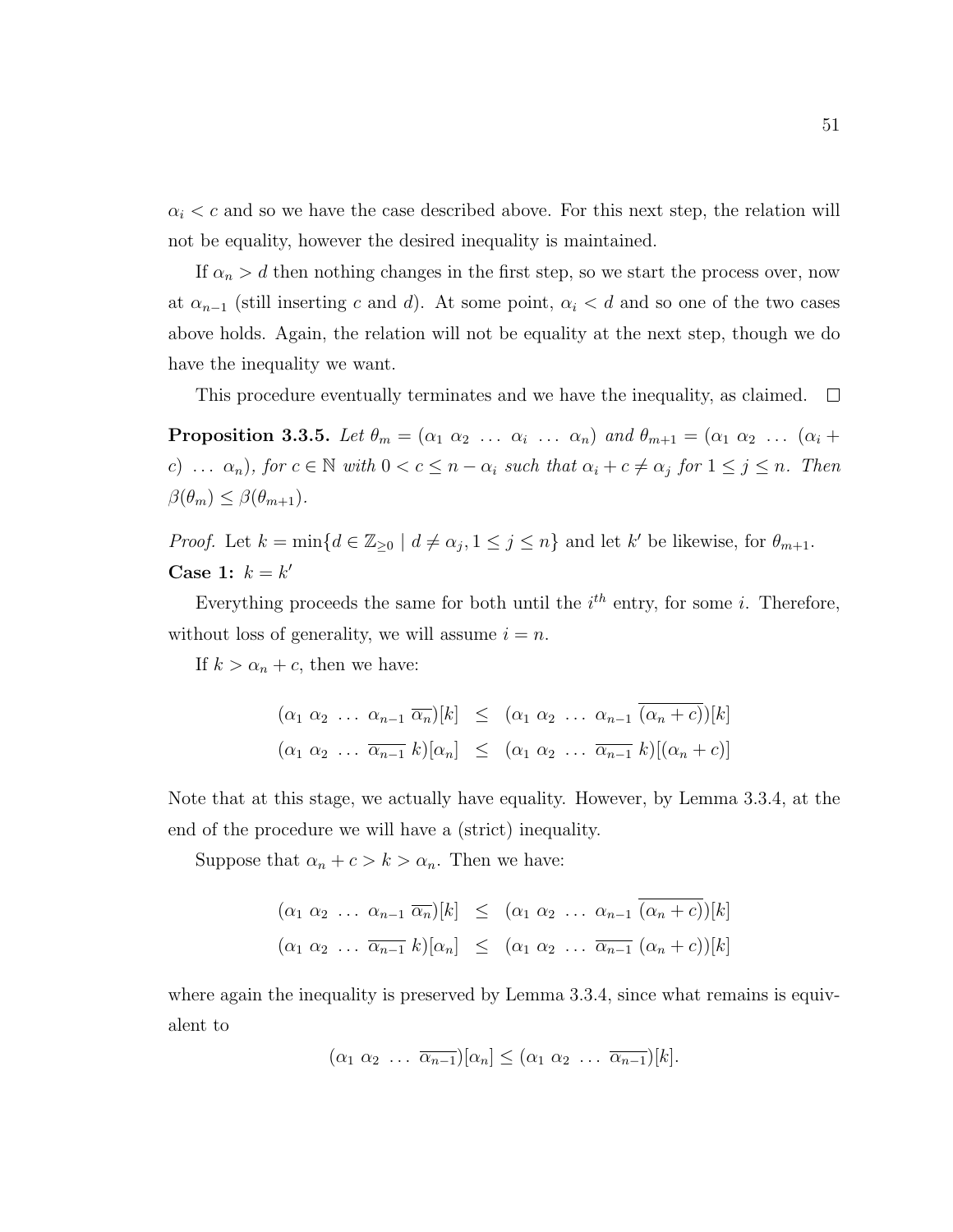Finally suppose that  $k < \alpha_n$ . We then have:

$$
(\alpha_1 \alpha_2 \ldots \alpha_{n-1} \overline{\alpha_n})[k] \leq (\alpha_1 \alpha_2 \ldots \alpha_{n-1} \overline{(\alpha_n + c)})[k]
$$
  

$$
(\alpha_1 \alpha_2 \ldots \overline{\alpha_{n-1}} \alpha_n)[k] \leq (\alpha_1 \alpha_2 \ldots \overline{\alpha_{n-1}} (\alpha_n + c))[k]
$$

and for the remaining steps everything proceeds the same for both sides of the inequality, and so the inequality is preserved. We've considered all possibilities and have shown the inequality holds, moving one step left. We repeat as necessary, eventually obtaining  $\beta(\theta_m) \leq \beta(\theta_{m+1})$  for this case.

### Case 2:  $k \neq k'$

Suppose  $\alpha_i \neq 0$ . Then  $k' = \alpha_i$  and  $k' < k$ . We will assume that c is the smallest value in  $\{1, 2, \ldots, n - \alpha_i\}$  such that  $\alpha_i + c \neq \alpha_j$  for  $1 \leq j \leq n$ . For example, we would consider

$$
(0 1 2 0 3) \rightarrow (0 5 2 0 3)
$$

as first

$$
(0\ 1\ 2\ 0\ 3) \to (0\ 4\ 2\ 0\ 3)
$$

and then

$$
(0\ 4\ 2\ 0\ 3) \rightarrow (0\ 5\ 2\ 0\ 3).
$$

This assumption forces  $k = \alpha_i + c$ . Hence we want to show that the inequality is preserved in

$$
(\alpha_1 \alpha_2 \ldots \alpha_i \ldots \overline{\alpha_n})[\alpha_i+c] \leq (\alpha_1 \alpha_2 \ldots (\alpha_i+c) \ldots \overline{\alpha_n})[\alpha_i].
$$

Let  $\{b_j\}$  be the largest decreasing subset of values in  $(\alpha_1 \ldots \alpha_i \ldots \alpha_n)$  from right to left, starting with  $\alpha_i + c$ . That is,  $\alpha_i + c > b_1 > \ldots > 0$ . Let  $\{d_j\}$  be likewise for  $(\alpha_1 \ldots (\alpha_i + c) \ldots \alpha_n)$ , starting with  $\alpha_i$ . Note that  $\{d_j\}$  is a subsequence of  $\{b_j\}$ . In fact, the last  $|\{d_j\}|$  terms of  $\{b_j\}$  are exactly  $\{d_j\}.$ 

Suppose  $\{d_j\}$  is a proper subsequence of  $\{b_j\}$  and let  $b_\ell$  be the smallest element in  ${b_j}$  larger than  $d_1$ . For example, if we were considering  $(0 1 2 0 3)$  and  $(0 4 2 0 3)$ , then  $\alpha_i = k' = 1$  and  $\alpha_i + c = k = 4$ . The desired subsequences are  $4 > b_1 = 3 > b_2 = 0$ and  $1 > d_1 = 0$  and  $b_\ell = b_1 = 3$ .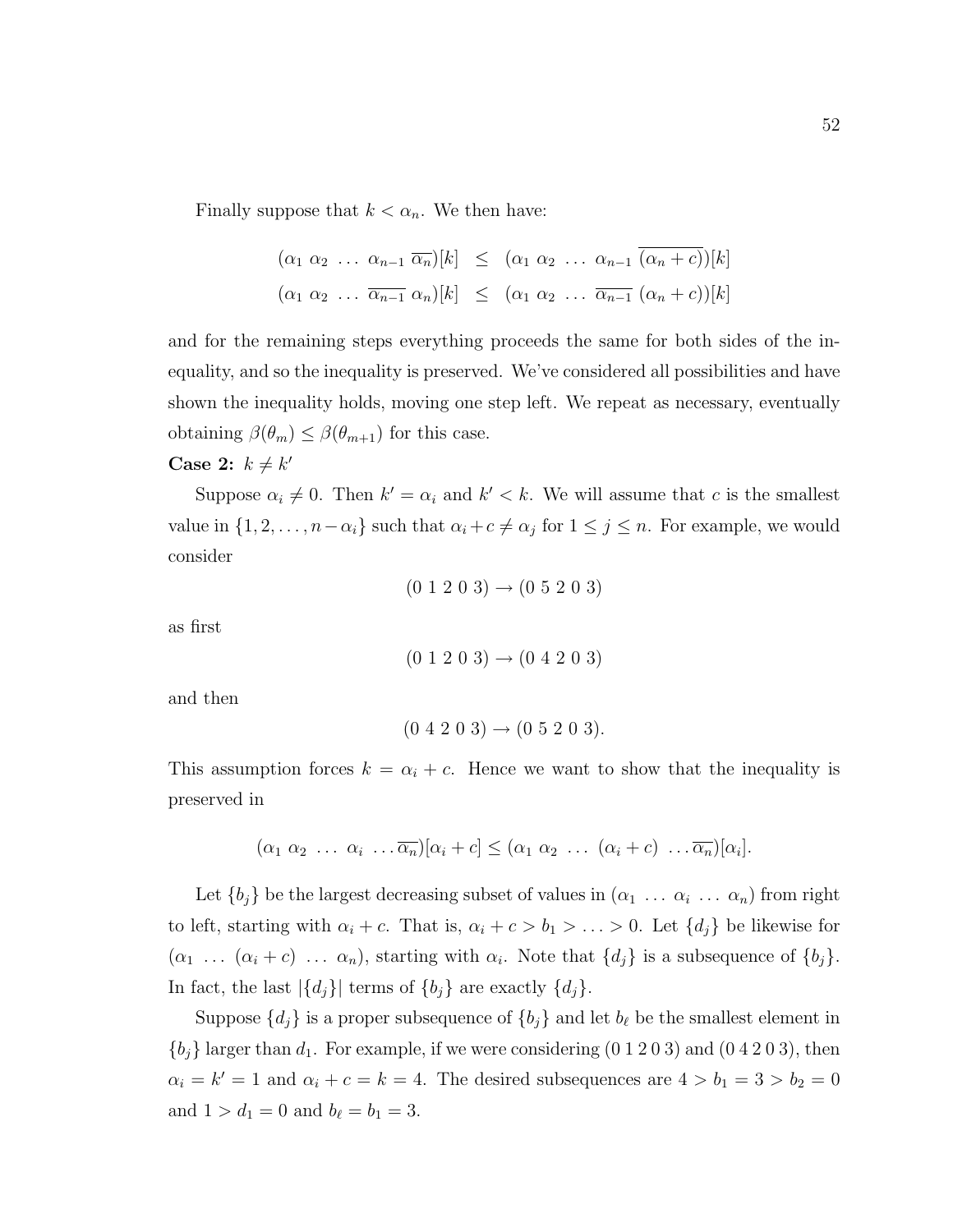Suppose  $\alpha_i \notin \{b_j\}$ . If  $d_1$  is to the right of  $\alpha_i$  then:

$$
(\alpha_1 \ldots \alpha_i \ldots d_1 \ldots b_\ell \ldots b_2 \ldots b_1 \ldots \overline{\alpha_n})[\alpha_i + c]
$$
  
\n
$$
\leq (\alpha_1 \ldots \alpha_i \ldots b_\ell \ldots b_{\ell-1} \ldots b_1 \ldots (\alpha_i + c) \ldots \alpha_n)[d_1]
$$
  
\n
$$
\leq (\alpha_1 \ldots \alpha_i \ldots b_\ell \ldots b_{\ell-1} \ldots b_1 \ldots (\alpha_i + c) \ldots \alpha_n)
$$
  
\n
$$
= \beta(\theta_m).
$$

However, we may "undo" the changes in these extra  $b_j$ 's, obtaining the following chain of inequalities:

$$
\beta(\theta_m) = (\alpha_1 \dots \alpha_i \dots b_\ell \dots b_{\ell-1} \dots b_1 \dots (\alpha_i + c) \dots \alpha_n)
$$
  
\n
$$
\leq (\alpha_1 \dots \alpha_i \dots b_\ell \dots b_{\ell-1} \dots (\alpha_i + c) \dots b_1 \dots \alpha_n)
$$
  
\n
$$
\vdots
$$
  
\n
$$
\leq (\alpha_1 \dots \alpha_i \dots b_\ell \dots (\alpha_i + c) \dots b_2 \dots b_1 \dots \alpha_n)
$$
  
\n
$$
\leq (\alpha_1 \dots \alpha_i \dots (\alpha_i + c) \dots b_\ell \dots b_2 \dots b_1 \dots \alpha_n)
$$
  
\n
$$
\leq (\alpha_1 \dots (\alpha_i + c) \dots \alpha_i \dots b_\ell \dots b_2 \dots b_1 \dots \alpha_n)
$$
  
\n
$$
= \beta(\theta_{m+1}).
$$

If  $d_1$  is to the left of  $\alpha_i$  then we would actually have  $\alpha_i \in \{b_j\}$ , which we initially assumed was not the case.

Suppose then that  $\alpha_i \in \{b_j\}$ . Then  $b_\ell = \alpha_i$  and

$$
(\alpha_1 \ldots d_1 \ldots \alpha_i \ldots b_{\ell-1} \ldots b_2 \ldots b_1 \ldots \overline{\alpha_n})[\alpha_i + c]
$$
  
\n
$$
\leq (\alpha_1 \ldots d_1 \ldots \overline{\alpha_i} \ldots b_{\ell-2} \ldots b_1 \ldots (\alpha_i + c) \ldots \alpha_n)[b_{\ell-1}]
$$
  
\n
$$
\leq (\alpha_1 \ldots \overline{d_1} \ldots b_{\ell-1} \ldots b_{\ell-2} \ldots b_1 \ldots (\alpha_i + c) \ldots \alpha_n)[\alpha_i].
$$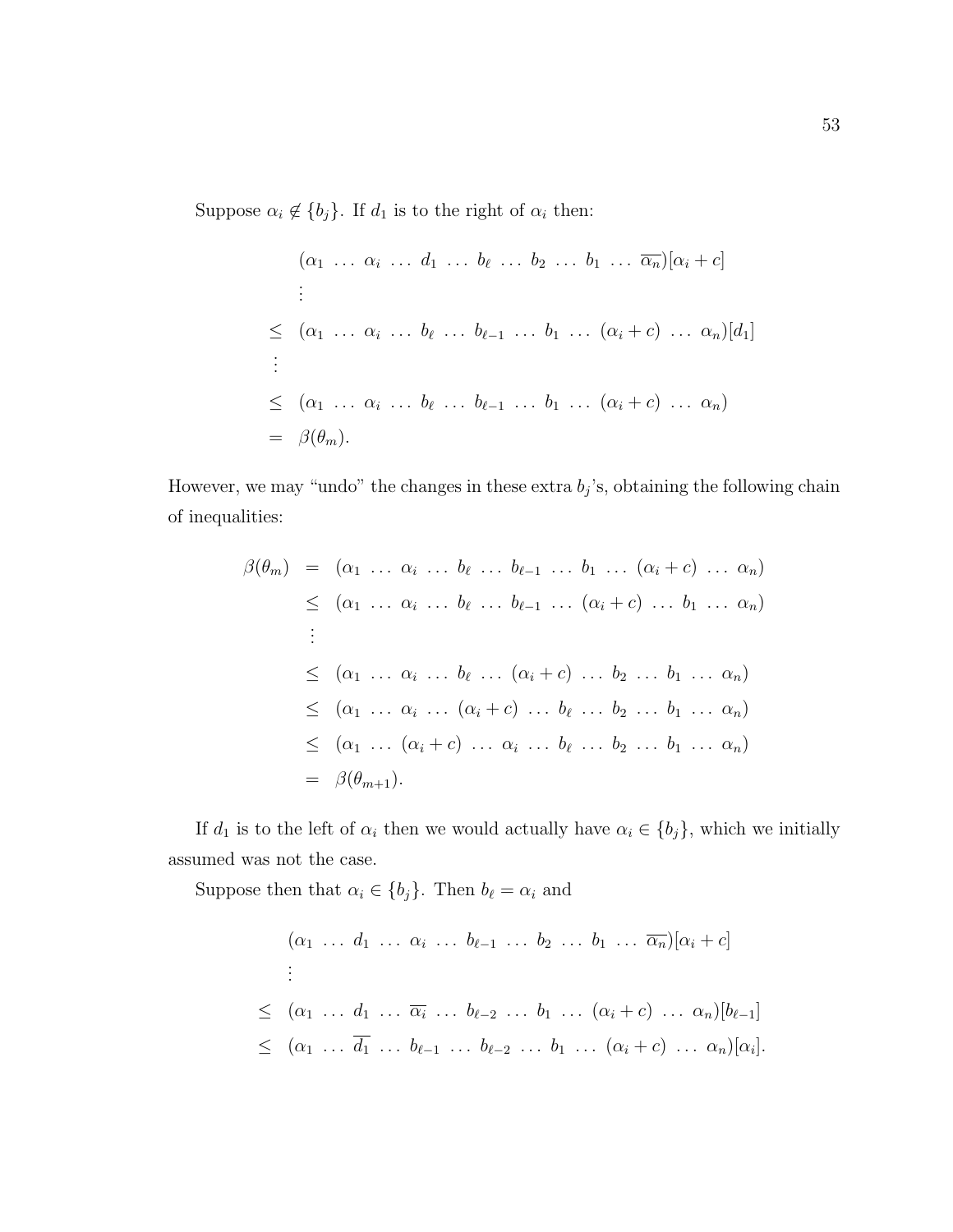We next undo the changes due to  $b_1 > \ldots > b_{\ell-1}$ 

$$
(\alpha_1 \ldots \overline{d_1} \ldots b_{\ell-1} \ldots b_{\ell-2} \ldots b_1 \ldots (\alpha_i + c) \ldots \alpha_n)[\alpha_i]
$$
  
\n
$$
\leq (\alpha_1 \ldots \overline{d_1} \ldots b_{\ell-1} \ldots b_{\ell-2} \ldots (\alpha_i + c) \ldots b_1 \ldots \alpha_n)[\alpha_i]
$$
  
\n
$$
\leq (\alpha_1 \ldots \overline{d_1} \ldots (\alpha_i + c) \ldots b_{\ell-1} \ldots b_2 \ldots b_1 \ldots \alpha_n)[\alpha_i]
$$
  
\n
$$
= (\alpha_1 \ldots (\alpha_i + c) \ldots \overline{\alpha_n})[\alpha_i].
$$

Note that if  $\{d_j\} = \{b_j\}$  then there is no "undoing" of the extra  $b_i$ 's and we arrive at

$$
(\alpha_1 \ldots (\alpha_i + c) \ldots b_2 \ldots \alpha_i \ldots \alpha_n)[b_1]
$$
  
\$\leq (\alpha\_1 \ldots \alpha\_i \ldots b\_2 \ldots (\alpha\_i + c) \ldots \alpha\_n)[b\_1]\$.

Hence, if  $\alpha_i \neq 0$  we've shown  $\beta(\theta_m) \leq \beta(\theta_{m+1})$ .

Suppose that  $\alpha_i = 0$ . Let k and k' be as usual. If there exists  $\alpha_j = 0$  for  $i \neq j$ then  $k' > k = c$ . That is

$$
(\alpha_1 \ldots \alpha_i \ldots \overline{\alpha_n})[k] = (\alpha_1 \ldots 0 \ldots \overline{\alpha_n})[c]
$$

and

$$
(\alpha_1 \ \ldots \ (\alpha_i + c) \ \ldots \ \overline{\alpha_n})[k'] = (\alpha_1 \ \ldots \ c \ \ldots \ \overline{\alpha_n})[k'].
$$

But now we have

$$
(\alpha_1 \ldots 0 \ldots \overline{\alpha_n})[c] \leq (\alpha_1 \ldots 0 \ldots \overline{\alpha_n})[k'] \leq (\alpha_1 \ldots c \ldots \overline{\alpha_n})[k']
$$

where the first inequality holds by Lemma 3.3.4 and the second by **Case 1** above.

If there is no  $\alpha_j = 0$  for  $i \neq j$ , then  $k = c$  and  $k' = 0$ . Let  $\{b_i\}$  be as usual, where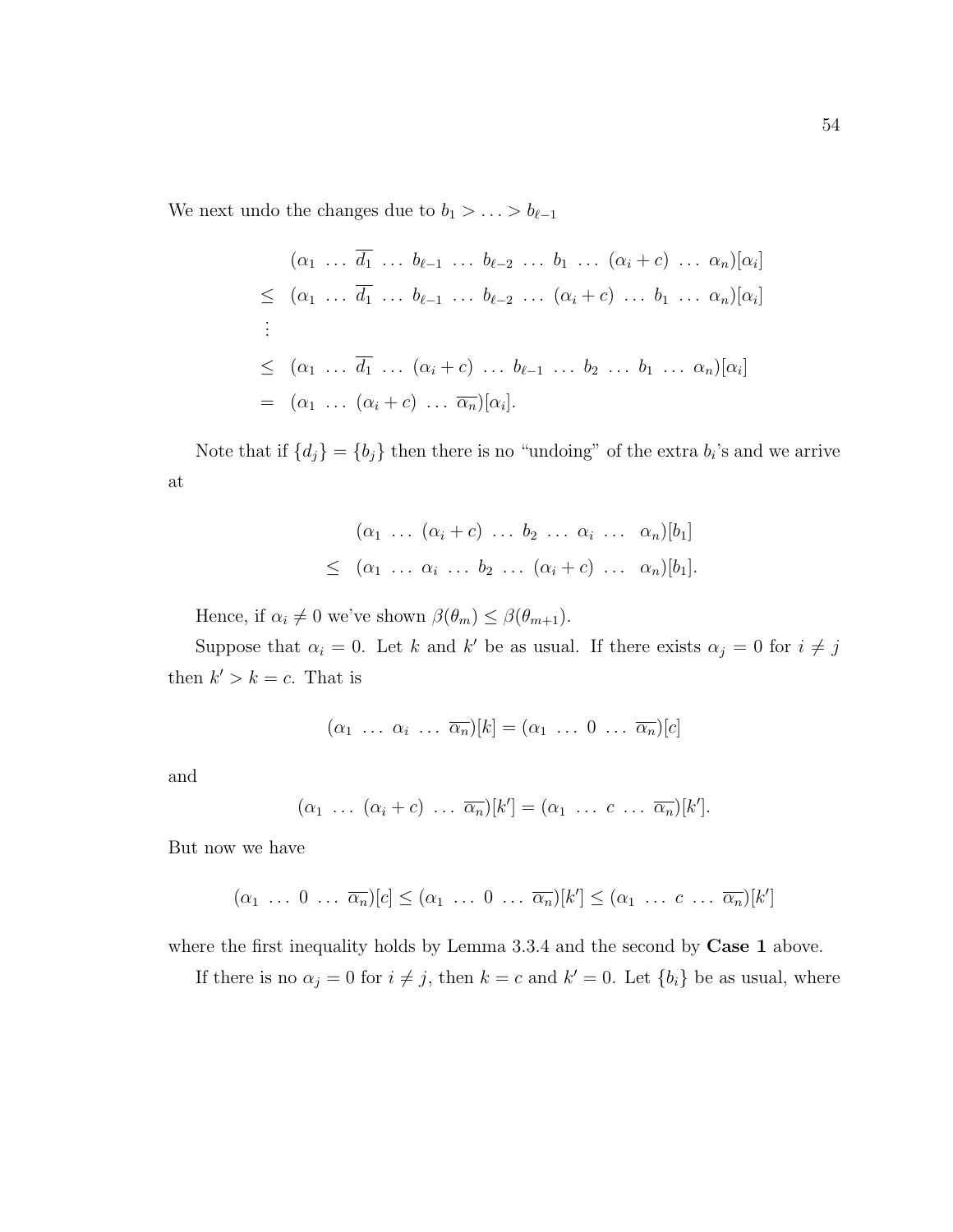$c > b_1 > \ldots > b_\ell > 0 = \alpha_i$ . Then

$$
(\alpha_1 \dots 0 \dots b_2 \dots b_1 \dots \overline{\alpha_n})[c]
$$
  
\n:  
\n
$$
\leq (\alpha_1 \dots 0 \dots b_2 \dots \overline{b_1} \dots \alpha_n)[c]
$$
  
\n
$$
\leq (\alpha_1 \dots 0 \dots \overline{b_2} \dots c \dots \alpha_n)[b_1]
$$
  
\n:  
\n
$$
\leq (\alpha_1 \dots b_{\ell} \dots b_1 \dots c \dots \alpha_n)
$$
  
\n
$$
= \beta(\theta_m)
$$

and

$$
\beta(\theta_m) = (\alpha_1 \dots b_{\ell} \dots b_1 \dots c \dots \alpha_n)
$$
  
\n
$$
\leq (\alpha_1 \dots b_{\ell} \dots c \dots b_1 \dots \alpha_n)
$$
  
\n
$$
\vdots
$$
  
\n
$$
\leq (\alpha_1 \dots c \dots b_2 \dots b_1 \dots \alpha_n)
$$
  
\n
$$
= (\alpha_1 \dots c \dots \overline{\alpha_n})[0]
$$
  
\n
$$
= \beta(\theta_{m+1}).
$$

So, if  $\alpha_i = 0$  we've shown  $\beta(\theta_m) \leq \beta(\theta_{m+1})$ .

Now, finally, all cases have been covered and so the proof is complete.

 $\Box$ 

Example 3.3.6. Suppose  $\theta_m = (0\ 2\ 0\ 3\ 1\ 4\ 5)$  and  $\theta_{m+1} = (0\ 2\ 0\ 6\ 1\ 4\ 5)$ . Then  $k = 6$  and  $k' = 3$  and we have the sequences  $b_1 = 5 > b_2 = 4 > b_3 = 1 > b_4 = 0$  and  $d_1 = 1 > d_2 = 0$ . We note that  $d_1 = 1$  is to the right of  $\alpha_i = 3$  (and so  $\alpha_i \notin \{b_i\}$ ). Thus

$$
\theta_m = (0\ 2\ 0\ 3\ 1\ 4\ 5) \rightarrow (0\ 2\ 1\ 3\ 4\ 5\ 6) = \beta(\theta_m)
$$

and

$$
\theta_{m+1} = (0\ 2\ 0\ 6\ 1\ 4\ 5) \rightarrow (0\ 2\ 1\ 6\ 3\ 4\ 5) = \beta(\theta_{m+1}).
$$

Since  ${b_i} \setminus {d_i} = {5, 4}$ , we "undo" as follows (bold added for emphasis)

 $\beta(\theta_m) = (0\ 2\ 1\ 3\ 4\ 5\ 6) \leq (0\ 2\ 1\ 3\ 4\ 6\ 5) \leq (0\ 2\ 1\ 3\ 6\ 4\ 5)$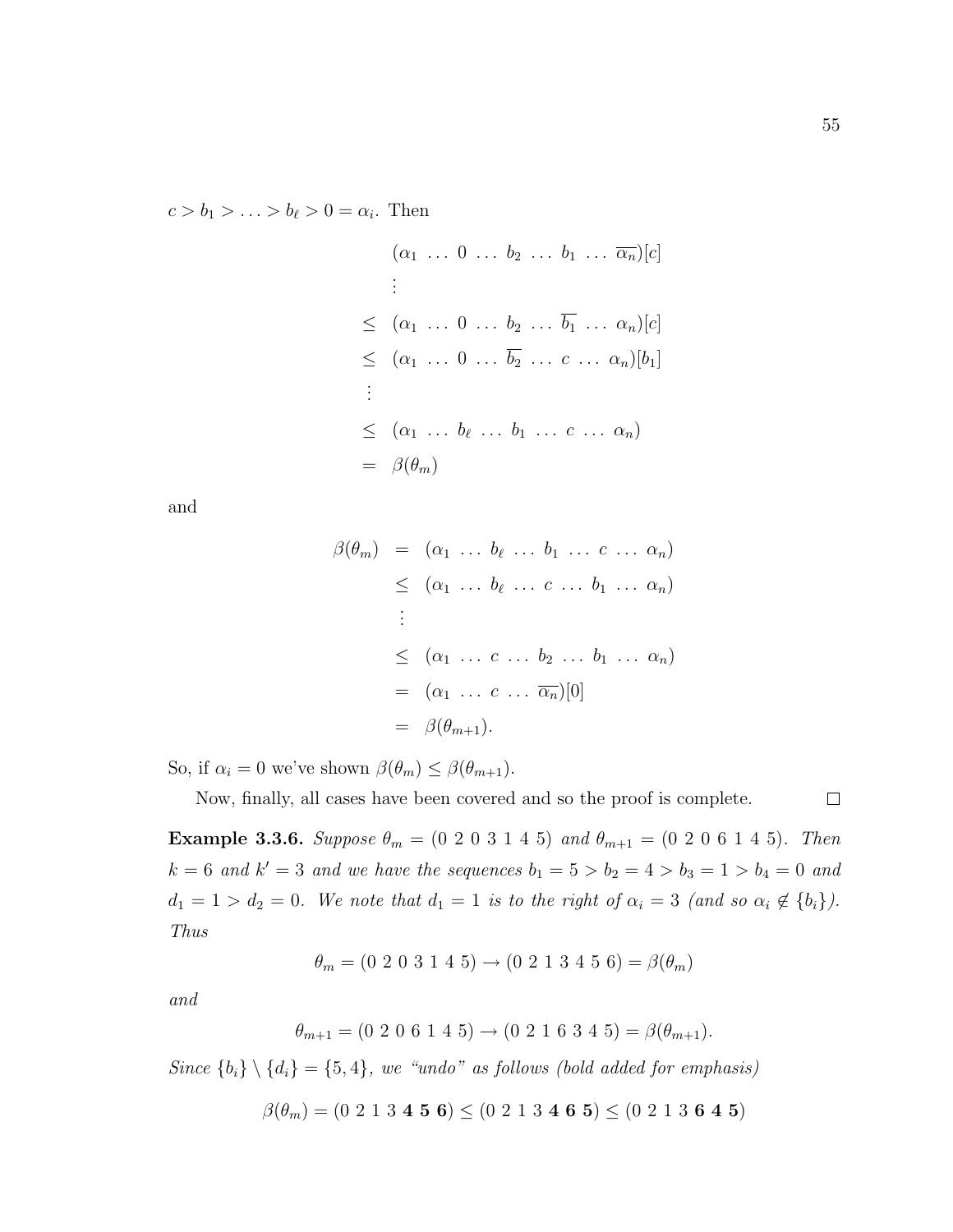and

$$
(0\ 2\ 1\ 3\ 6\ 4\ 5) \leq (0\ 2\ 1\ 6\ 3\ 4\ 5) = \beta(\theta_{m+1}).
$$

Example 3.3.7. Suppose  $\theta_m = (0\ 0\ 1\ 0\ 2\ 3\ 6)$  and  $\theta_{m+1} = (0\ 0\ 1\ 0\ 4\ 3\ 6)$ . Then  $k = 4$  and  $k' = 2$  and we have the sequences  $b_1 = 3 > b_2 = 2 > b_3 = 0$  and  $d_1 = 0$ . We note that  $\alpha_i = 2 \in \{b_i\}$ . Thus

$$
\theta_m = (0\ 0\ 1\ 0\ 2\ 3\ 6) \rightarrow (0\ 0\ 1\ 2\ 3\ 4\ 6) = \beta(\theta_m)
$$

and

$$
\theta_{m+1} = (0\ 0\ 1\ 0\ 4\ 3\ 6) \rightarrow (0\ 0\ 1\ 2\ 4\ 3\ 6) = \beta(\theta_{m+1}).
$$

Since  ${b_i} \setminus {d_i} = {3, 2}$  and  $\alpha_i = 2$ , we "undo" as follows (again, bold added for emphasis)

$$
\beta(\theta_m) = (0\ 0\ 1\ 2\ 3\ 4\ 6) \leq (0\ 0\ 1\ 2\ 4\ 3\ 6) = \beta(\theta_{m+1}).
$$

Proposition 3.3.5 tells us that  $\beta(\theta_m) \leq \beta(\theta_{m+1})$  for the first case described above. The following proposition addresses the second case.

#### Proposition 3.3.8. Suppose

$$
\theta_m = (\alpha_1 \ \alpha_2 \ \ldots \ \alpha_i \ \ldots \ \alpha_j \ \ldots \ \alpha_n) < (\alpha_1 \ \alpha_2 \ \ldots \ \alpha_j \ \ldots \ \alpha_i \ \ldots \ \alpha_n) = \theta_{m+1}
$$

where  $\alpha_i < \alpha_j$ . Then  $\beta(\theta_m) \leq \beta(\theta_{m+1})$ .

*Proof.* Let k, respectively k', be defined as in Proposition 3.3.5 for  $\theta_m$ , respectively  $\theta_{m+1}$ . Note that  $k = k'$ . We start the process, noting that all is the same until we get to the  $j^{th}$  entry. So, without loss of generality, assume that  $j = n$ .

#### Case 1:  $k > \alpha_n$

In this case we have:

$$
(\alpha_1 \alpha_2 \ldots \alpha_i \ldots \alpha_{n-1} \overline{\alpha_n})[k] \leq (\alpha_1 \alpha_2 \ldots \alpha_n \ldots \alpha_{n-1} \overline{\alpha_i})[k]
$$
  

$$
(\alpha_1 \alpha_2 \ldots \alpha_i \ldots \overline{\alpha_{n-1}} k)[\alpha_n] \leq (\alpha_1 \alpha_2 \ldots \alpha_n \ldots \overline{\alpha_{n-1}} k)[\alpha_i]
$$

where the inequality holds since  $\alpha_i < \alpha_n$ . But this is the same as

$$
(\alpha_1 \alpha_2 \ldots \alpha_i \ldots \alpha_{n-1} k)[\alpha_n] \leq (\alpha_1 \alpha_2 \ldots \alpha_n \ldots \alpha_{n-1} k)[\alpha_i].
$$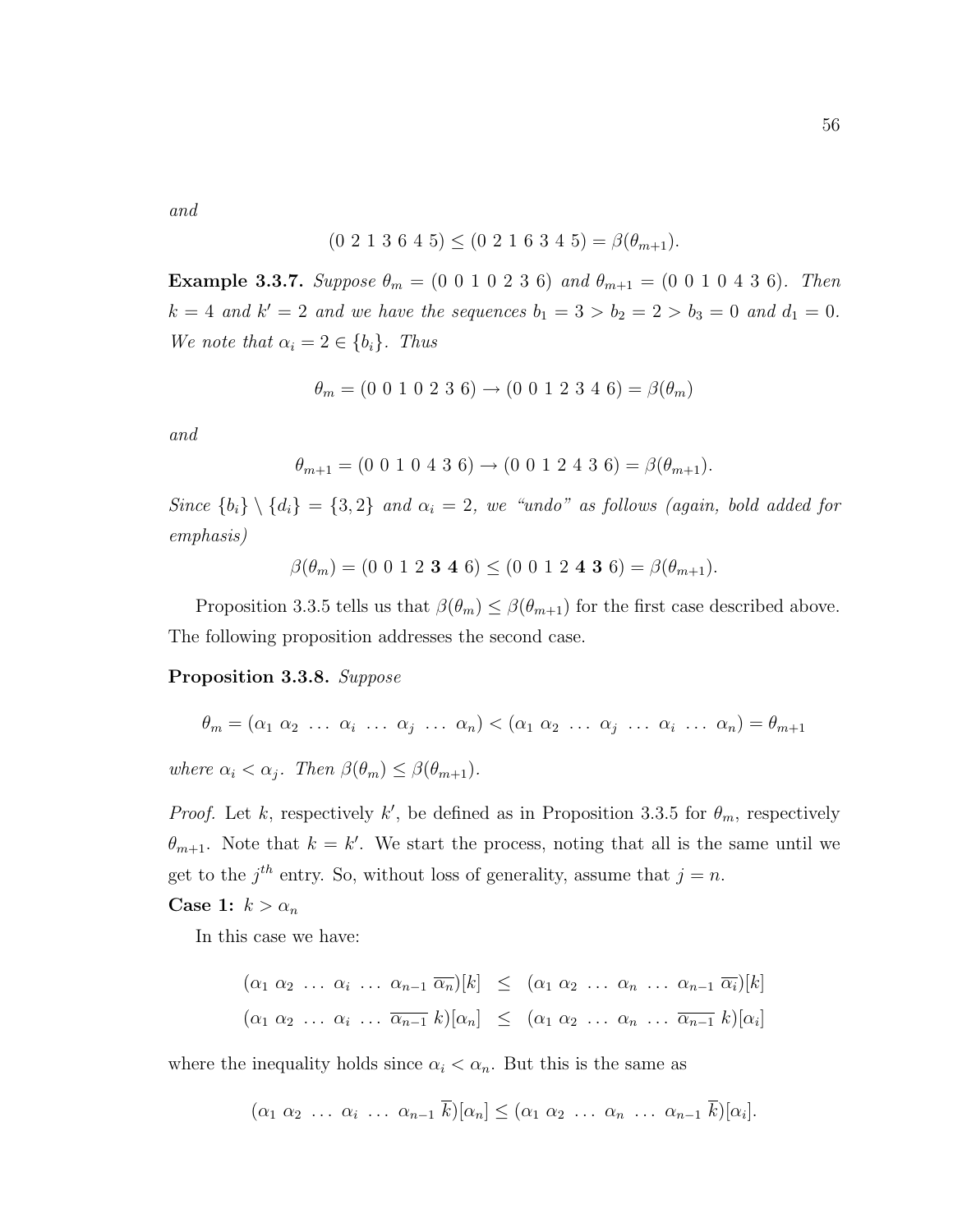Considering  $\alpha_n$  as  $\alpha_i + c$ , we know by Proposition 3.3.5 that the inequality is preserved throughout the process. That is,  $\beta(\theta_m) \leq \beta(\theta_{m+1})$ .

#### Case 2:  $k < \alpha_i$

In this case,  $\alpha_i$  and  $\alpha_n$  remain fixed during the process. That is, if we let  $\{b_i\}$  be as in Proposition 3.3.5 then  $\alpha_n > \alpha_i > k > b_1 > b_2 > \ldots > 0$ . Hence,

$$
(\alpha_1 \ldots b_{\ell} \ldots \alpha_i \ldots b_2 \ldots b_1 \ldots \overline{\alpha_n})[k] \leq (\alpha_1 \ldots b_{\ell} \ldots \alpha_n \ldots b_2 \ldots b_1 \ldots \overline{\alpha_i})[k]
$$
  

$$
(\alpha_1 \ldots b_{\ell} \ldots \alpha_i \ldots \overline{b_2} \ldots k \ldots \alpha_n)[b_1] \leq (\alpha_1 \ldots b_{\ell} \ldots \alpha_n \ldots \overline{b_2} \ldots k \ldots \alpha_i)[b_1]
$$
  

$$
\vdots
$$

$$
(\alpha_1 \ \ldots \ b_{\ell-1} \ \ldots \ \alpha_i \ \ldots \ b_1 \ \ldots \ k \ \ldots \ \alpha_n) \leq (\alpha_1 \ \ldots \ b_{\ell-1} \ \ldots \ \alpha_n \ \ldots \ b_1 \ \ldots \ k \ \ldots \ \alpha_i)
$$

And so for this situation,  $\beta(\theta_m) \leq \beta(\theta_{m+1})$ .

Case 3:  $\alpha_i < k < \alpha_n$ 

In this case we have:

$$
(\alpha_1 \alpha_2 \ldots \alpha_i \ldots \alpha_{n-1} \overline{\alpha_n})[k] \leq (\alpha_1 \alpha_2 \ldots \alpha_n \ldots \alpha_{n-1} \overline{\alpha_i})[k]
$$
  

$$
(\alpha_1 \alpha_2 \ldots \alpha_i \ldots \overline{\alpha_{n-1}} \alpha_n)[k] \leq (\alpha_1 \alpha_2 \ldots \alpha_n \ldots \overline{\alpha_{n-1}} k)[\alpha_i].
$$

However,

$$
(\alpha_1 \alpha_2 \ldots \alpha_i \ldots \alpha_{n-1} \overline{\alpha_n})[k] \leq (\alpha_1 \alpha_2 \ldots k \ldots \alpha_{n-1} \overline{\alpha_n})[\alpha_i]
$$

where the inequality is maintained throughout the process, by Proposition 3.3.5 (considering k as  $\alpha_i + c$ ). Additionally,

$$
(\alpha_1 \alpha_2 \ldots k \ldots \alpha_{n-1} \overline{\alpha_n})[\alpha_i] \leq (\alpha_1 \alpha_2 \ldots \alpha_n \ldots \alpha_{n-1} k)[\alpha_i]
$$

where the inequality is maintained throughout the process, by Case 2 (since  $\alpha_i$  is smaller than k and  $\alpha_n$ ). Thus we have:

$$
\beta(\theta_m) \leq \beta(\alpha_1 \ \alpha_2 \ \ldots \ k \ \ldots \ \alpha_{n-1} \ \alpha_n) \leq \beta(\theta_{m+1}).
$$

All the cases have been covered, hence  $\theta_m \leq \theta_{m+1}$ .

As noted above, Propositions 3.3.5 and 3.3.8 imply the following.

 $\Box$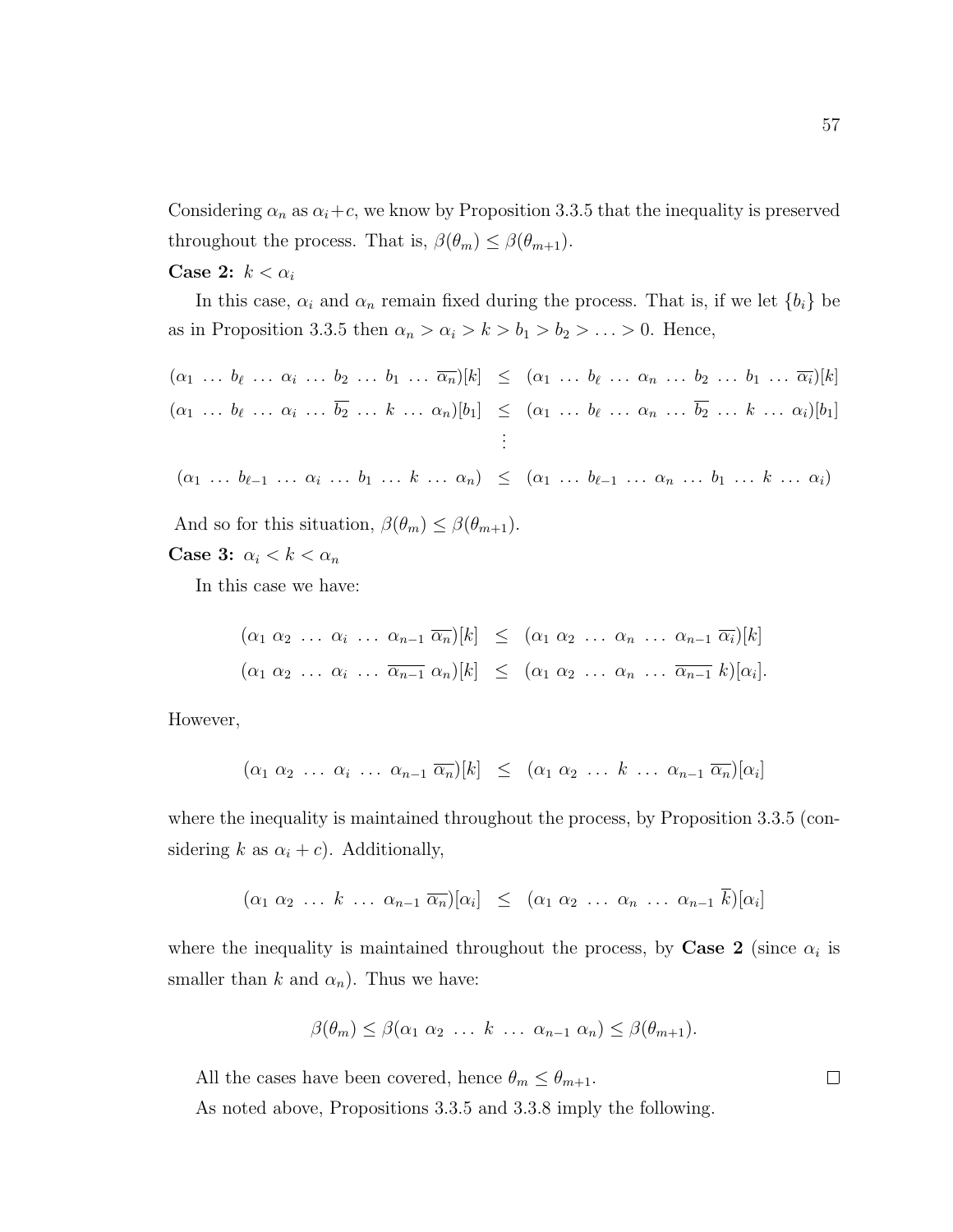**Theorem 3.3.9.** For  $\sigma, \theta \in We_iW$ ,  $\sigma \leq \theta \Rightarrow \beta(\sigma) \leq \beta(\theta)$ .

Example 3.3.10. Suppose  $\theta_m = (0 \ 1 \ 0 \ 2 \ 3 \ 5)$  and  $\theta_{m+1} = (0 \ 5 \ 0 \ 2 \ 3 \ 1)$ . Then  $\alpha_2 = 1 \leq k = 4 \leq \alpha_6 = 5$  and we have

$$
(0\ 1\ 0\ 2\ 3\ \overline{5})[4] \leq (0\ 5\ 0\ 2\ 3\ \overline{1})[4]
$$
  

$$
(0\ 1\ 0\ 2\ \overline{3}\ 5)[4] \leq (0\ 5\ 0\ 2\ \overline{3}\ 4)[1]
$$

but

$$
(0 1 0 2 3 \overline{5})[4] \leq (0 4 0 2 3 \overline{5})[1]
$$
  
 
$$
\vdots
$$
  
 
$$
(0 1 2 3 4 5) \leq (0 4 1 2 3 5)
$$

and

$$
(0\ 4\ 0\ 2\ 3\ \overline{5})[1] \leq (0\ 5\ 0\ 2\ 3\ \overline{4})[1]
$$
  
:  

$$
(0\ 4\ 1\ 2\ 3\ 5) \leq (0\ 5\ 1\ 2\ 3\ 4)
$$

and so

$$
\beta(\theta_m) = (0 \ 1 \ 2 \ 3 \ 4 \ 5) \leq (0 \ 5 \ 1 \ 2 \ 3 \ 4) = \beta(\theta_{m+1})
$$

This brings us to our final result.

**Theorem 3.3.11.** For  $\sigma \in We_iW$ ,  $\theta \in We_{i+1}W$ ,  $\sigma \le \theta \iff \beta(\sigma) \le \theta$ .

*Proof.* Suppose  $\beta(\sigma) \leq \theta$ . Then, by Proposition 3.3.3,  $\sigma \leq \beta(\sigma)$  and so  $\sigma \leq \theta$ .

Suppose then that  $\sigma \leq \theta$ . By Theorem 3.2.6, there exist  $\theta_0, \theta_1, \ldots, \theta_m \in R$  such that

$$
\sigma = \theta_0 \le \theta_1 \le \dots \le \theta_m = \theta,\tag{3.14}
$$

where each term in the string of inequalities is obtained from the previous one via one of the two described methods.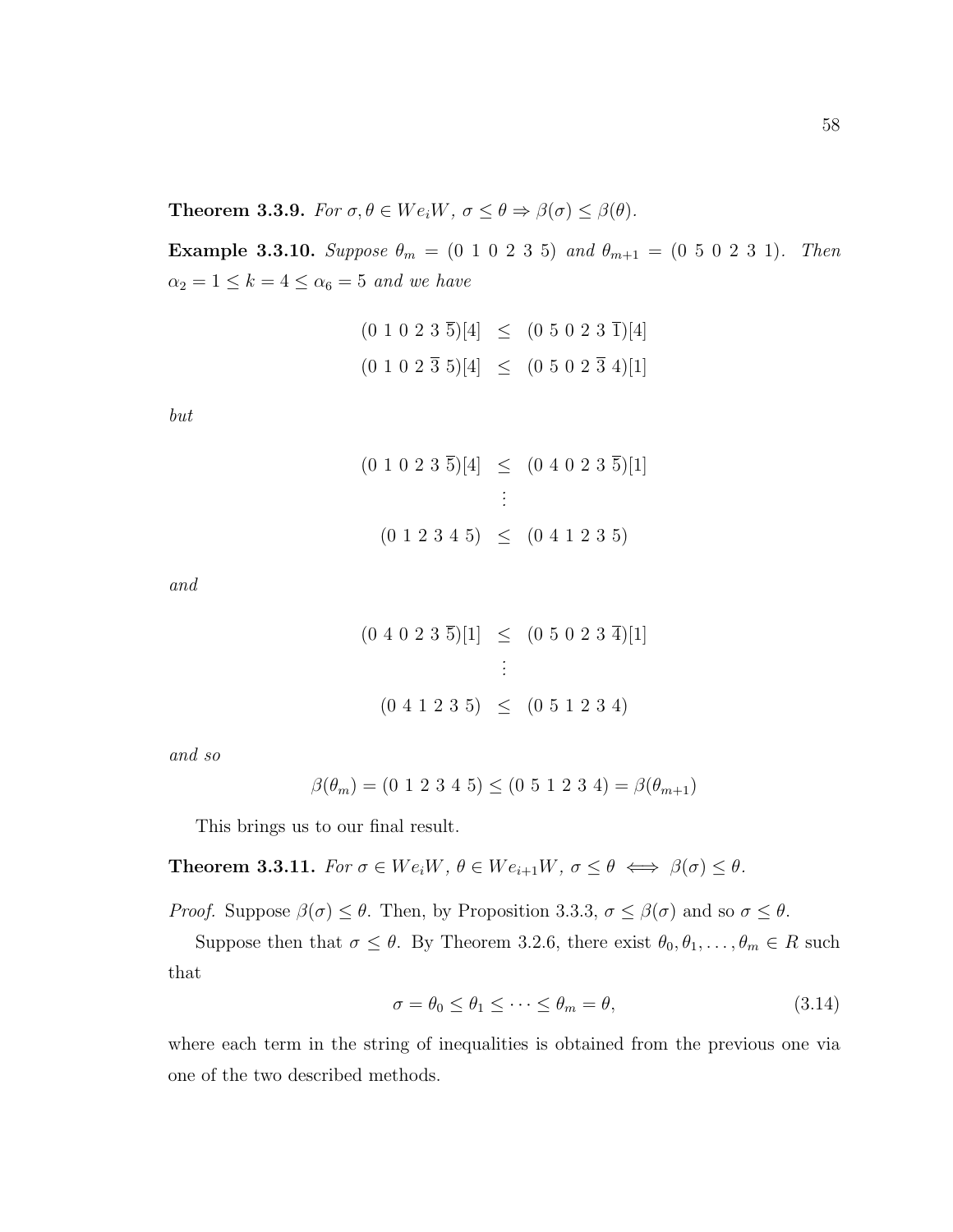Considering (3.14), we observe that there must exist a j,  $0 \le j \le m - 1$ , such that  $\theta_j \in We_iW$  and  $\theta_{j+1} \in We_{i+1}W$ .  $\theta_{j+1}$  is therefore obtained from  $\theta_j$  by changing a 0 in  $\theta_j$  to a suitable non-zero. That is,

$$
\theta_j = (\alpha_1 \alpha_2 \dots 0 \dots \alpha_n)
$$
  

$$
\theta_{j+1} = (\alpha_1 \alpha_2 \dots c \dots \alpha_n).
$$

Now  $c \geq k$ , where  $k = \min\{a \in \mathbb{Z}_{\geq 0} \mid a \neq \alpha_j, 1 \leq j \leq n\}$ , as previously defined. If  $c > k$ , then  $\theta_j \leq \theta_j^* \leq \theta_{j+1}$ , where

$$
\theta_j^* = (\alpha_1 \ \alpha_2 \ \ldots \ k \ \ldots \ \alpha_n).
$$

Thus, without loss of generality, we may assume that  $c = k$  and so

$$
\theta_{j+1} = (\alpha_1 \ \alpha_2 \ \ldots \ k \ \ldots \ \alpha_n).
$$

Suppose there is a 0 to the right of the 0 identified in  $\theta_j$ . Then  $\theta_j \leq \theta_j^* \leq \theta_{j+1}$ , where

|  | $\theta_j = (\alpha_1 \alpha_2 \ldots 0 \ldots 0 \ldots \alpha_n)$      |  |  |  |
|--|-------------------------------------------------------------------------|--|--|--|
|  | $\theta_j^*$ = $(\alpha_1 \alpha_2 \ldots 0 \ldots k \ldots \alpha_n)$  |  |  |  |
|  | $\theta_{j+1} = (\alpha_1 \alpha_2 \ldots k \ldots 0 \ldots \alpha_n).$ |  |  |  |

Thus, without loss of generality, we may assume that there is no 0 to the right of the 0 identified in  $\theta_j$ .

Let  ${b_i}$  be the longest decreasing subsequence from right to left in  $\theta_j$ , with  $b_1 < k$ . The final term at the end of this sequence,  $b_{\ell} = 0$ , corresponds to the 0 under discussion in  $\theta_j$ . Now

$$
\theta_j = (\alpha_1 \ \alpha_2 \ \ldots \ 0 \ \ldots \ b_2 \ \ldots \ b_1 \ \ldots \ \alpha_n)
$$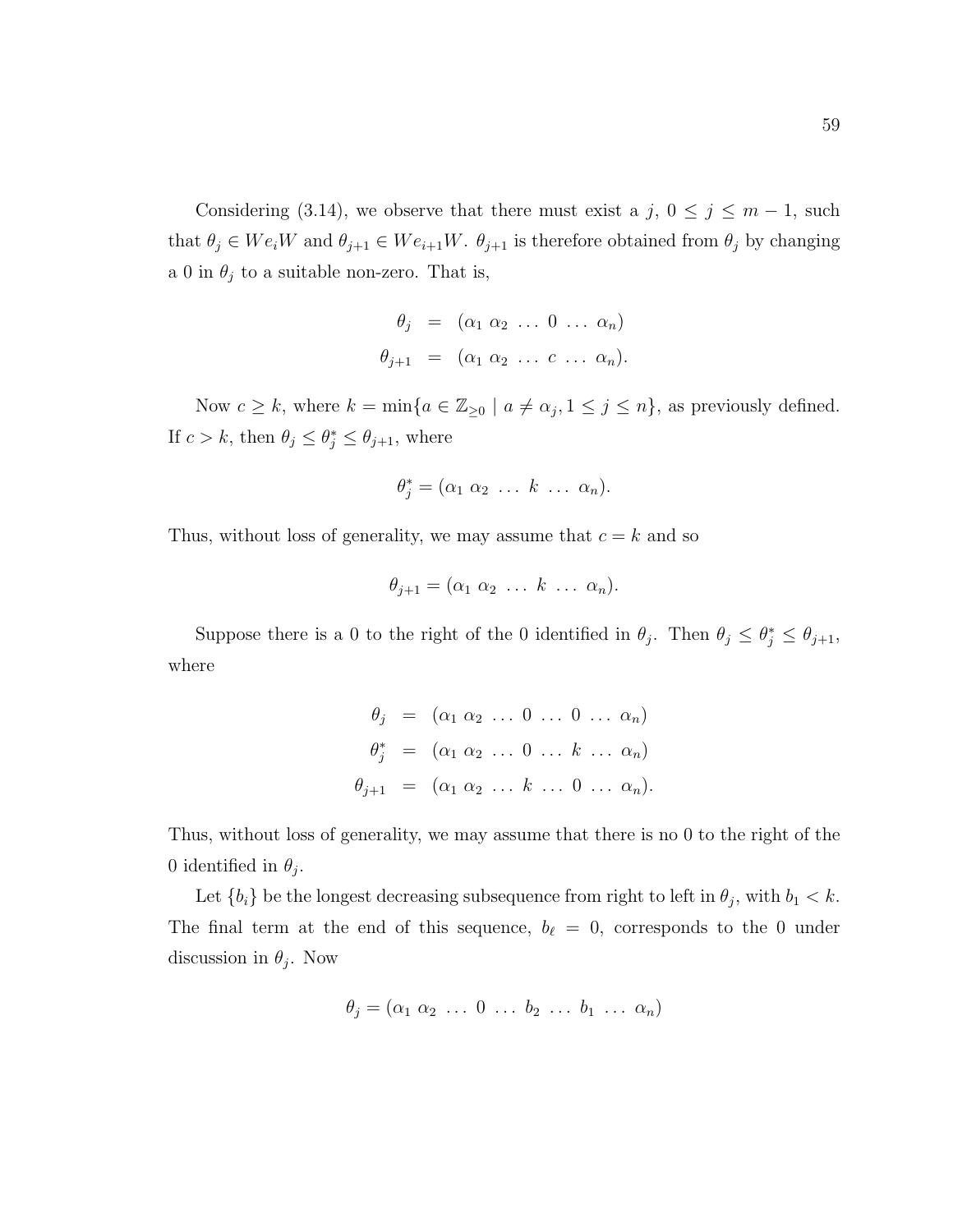and

$$
\beta(\theta_j) = (\alpha_1 \alpha_2 \dots b_{\ell-1} \dots b_1 \dots k \dots \alpha_n)
$$
  

$$
< (\alpha_1 \alpha_2 \dots b_{\ell-1} \dots k \dots b_1 \dots \alpha_n)
$$
  

$$
\vdots
$$
  

$$
< (\alpha_1 \alpha_2 \dots k \dots b_2 \dots b_1 \dots \alpha_n)
$$
  

$$
= \theta_{j+1}.
$$

So  $\beta(\theta_j) \leq \theta_{j+1}$ , and thus

$$
\sigma \leq \theta_1 \leq \cdots \leq \theta_j \leq \beta(\theta_j) \leq \theta_{j+1} \leq \cdots \leq \theta_m = \theta.
$$

Now  $\sigma \le \theta_j$  with  $\sigma, \theta_j \in We_iW$  and so, by Theorem 3.3.9,  $\beta(\sigma) \le \beta(\theta_j)$  and thus  $\beta(\sigma) \leq \theta$ . This completes the proof.  $\Box$ 

Table 3.1 shows the projections from rank 1 elements to rank 2 elements in  $R_3$ . The first two columns are found using the method we've described. Observe that they are indentical to the results of the last two columns, as given in [24]. Figure 3.5 is the Hasse diagram of  $R_3$  from Figure 3.1, but now with the  $W \times W$  orbits in different colors with the projections between the orbits in dotted lines.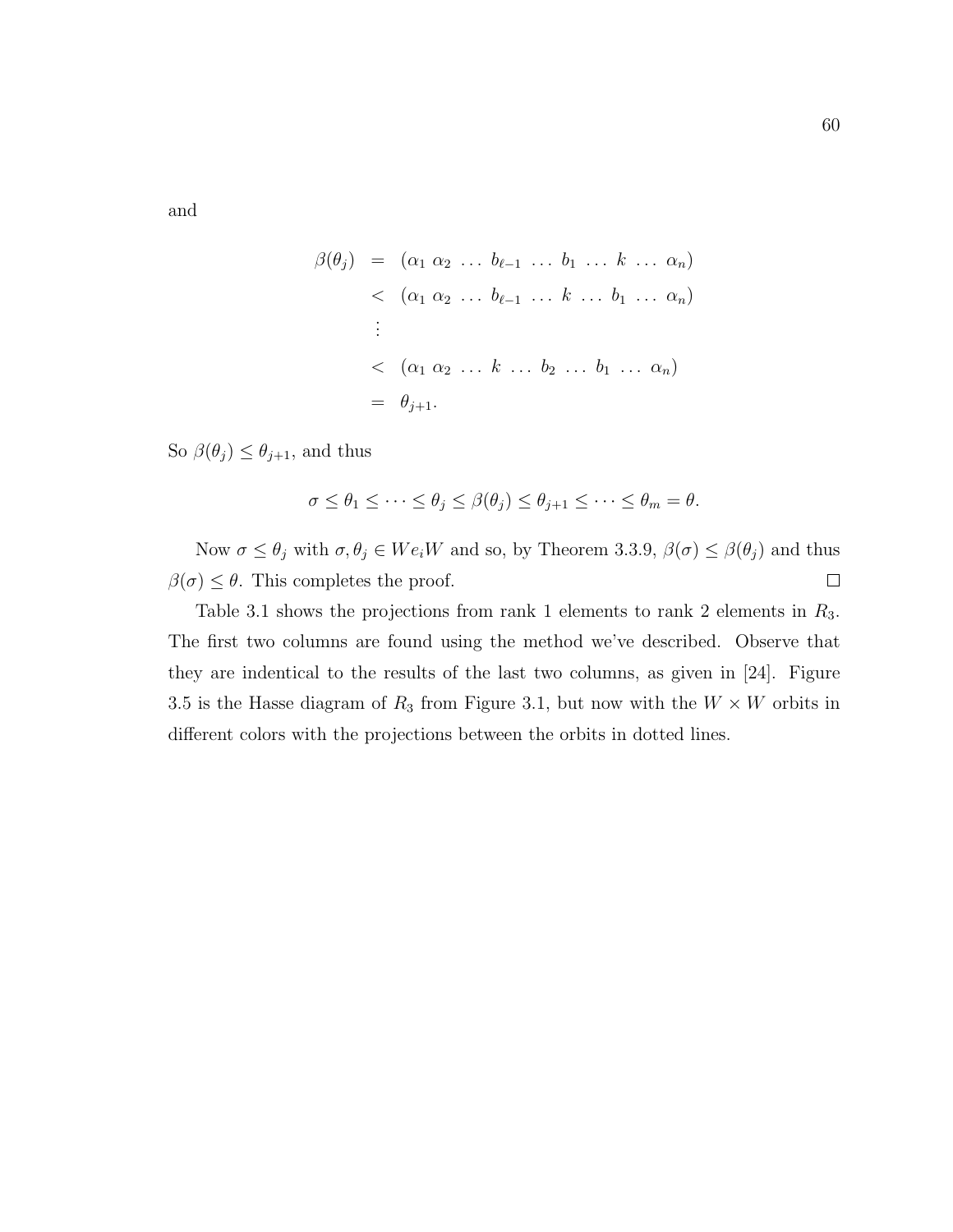| $\sigma$      | $\beta(\sigma)$         | $\sigma$                                                                                                                                                                 | $p_{e_1,e_2}(\sigma)$                                                                                                                                              |
|---------------|-------------------------|--------------------------------------------------------------------------------------------------------------------------------------------------------------------------|--------------------------------------------------------------------------------------------------------------------------------------------------------------------|
|               | $(1\;0\;0)$ $(1\;0\;2)$ | $\overline{0}$<br>$\mathbf{1}$<br>$\boldsymbol{0}$<br>$\overline{0}$<br>$\boldsymbol{0}$<br>$\boldsymbol{0}$<br>$\overline{0}$<br>$\boldsymbol{0}$<br>$\boldsymbol{0}$   | $\mathbf 1$<br>$\overline{0}$<br>$\boldsymbol{0}$<br>$\overline{0}$<br>$\overline{0}$<br>$\mathbf 1$<br>$\overline{0}$<br>$\boldsymbol{0}$<br>$\boldsymbol{0}$     |
| $(0\; 1\; 0)$ | (012)                   | $\overline{1}$<br>$\overline{0}$<br>$\boldsymbol{0}$<br>$\overline{0}$<br>$\boldsymbol{0}$<br>$\boldsymbol{0}$<br>$\overline{0}$<br>$\boldsymbol{0}$<br>$\boldsymbol{0}$ | $\overline{1}$<br>$\overline{0}$<br>$\boldsymbol{0}$<br>$\mathbf 1$<br>$\overline{0}$<br>$\overline{0}$<br>$\overline{0}$<br>$\boldsymbol{0}$<br>$\overline{0}$    |
| $(0\;0\;1)$   | (0 1 2)                 | $\overline{0}$<br>$\overline{0}$<br>1<br>$\overline{0}$<br>$\boldsymbol{0}$<br>$\boldsymbol{0}$<br>$\overline{0}$<br>$\overline{0}$<br>$\boldsymbol{0}$                  | $\overline{1}$<br>$\overline{0}$<br>$\boldsymbol{0}$<br>$\overline{0}$<br>$\mathbf{1}$<br>$\overline{0}$<br>$\overline{0}$<br>$\boldsymbol{0}$<br>$\overline{0}$   |
| (2 0 0)       | $(2\;0\;1)$             | $\overline{0}$<br>$\overline{0}$<br>$\boldsymbol{0}$<br>$\mathbf{1}$<br>$\boldsymbol{0}$<br>$\boldsymbol{0}$<br>$\overline{0}$<br>$\overline{0}$<br>$\boldsymbol{0}$     | $\overline{1}$<br>$\overline{0}$<br>$\overline{0}$<br>$\mathbf{1}$<br>$\boldsymbol{0}$<br>$\overline{0}$<br>$\overline{0}$<br>$\overline{0}$<br>$\boldsymbol{0}$   |
|               | $(0\;2\;0)$ $(0\;2\;1)$ | $\boldsymbol{0}$<br>$\overline{0}$<br>$\boldsymbol{0}$<br>$\overline{0}$<br>$\mathbf{1}$<br>$\boldsymbol{0}$<br>$\overline{0}$<br>$\overline{0}$<br>$\boldsymbol{0}$     | $\overline{1}$<br>$\boldsymbol{0}$<br>$\overline{0}$<br>$\mathbf{1}$<br>$\overline{0}$<br>$\boldsymbol{0}$<br>$\overline{0}$<br>$\overline{0}$<br>$\boldsymbol{0}$ |
| (0 0 2)       | $(0\;1\;2)$             | $\overline{0}$<br>$\boldsymbol{0}$<br>$\boldsymbol{0}$<br>$\overline{0}$<br>$\mathbf{1}$<br>$\boldsymbol{0}$<br>$\boldsymbol{0}$<br>$\overline{0}$<br>$\overline{0}$     | $\overline{1}$<br>$\overline{0}$<br>$\boldsymbol{0}$<br>$\mathbf{1}$<br>$\overline{0}$<br>$\overline{0}$<br>$\overline{0}$<br>$\boldsymbol{0}$<br>$\overline{0}$   |
| (3 0 0)       | $(3\;0\;1)$             | $\overline{0}$<br>$\overline{0}$<br>$\boldsymbol{0}$<br>$\overline{0}$<br>$\boldsymbol{0}$<br>$\boldsymbol{0}$<br>$\mathbf{1}$<br>$\boldsymbol{0}$<br>$\overline{0}$     | $\overline{1}$<br>$\overline{0}$<br>$\overline{0}$<br>$\overline{0}$<br>$\boldsymbol{0}$<br>$\boldsymbol{0}$<br>$1\,$<br>$\overline{0}$<br>$\boldsymbol{0}$        |
|               | $(030)$ $(031)$         | $\boldsymbol{0}$<br>$\overline{0}$<br>$\boldsymbol{0}$<br>$\overline{0}$<br>$\boldsymbol{0}$<br>$\boldsymbol{0}$<br>$\mathbf{1}$<br>$\boldsymbol{0}$<br>$\overline{0}$   | $\overline{1}$<br>$\overline{0}$<br>$\overline{0}$<br>$\overline{0}$<br>$\boldsymbol{0}$<br>$\boldsymbol{0}$<br>$\overline{0}$<br>$\mathbf{1}$<br>$\boldsymbol{0}$ |
| (0 0 3)       | $(0\; 1\; 3)$           | $\overline{0}$<br>$\overline{0}$<br>$\boldsymbol{0}$<br>$\overline{0}$<br>$\boldsymbol{0}$<br>$\boldsymbol{0}$<br>$\overline{0}$<br>$\mathbf 1$<br>$\overline{0}$        | $\overline{1}$<br>$\overline{0}$<br>$\boldsymbol{0}$<br>$\overline{0}$<br>$\boldsymbol{0}$<br>$\boldsymbol{0}$<br>$\mathbf{1}$<br>$\overline{0}$<br>$\overline{0}$ |

Table 3.1: Projections from rank 1 to rank 2, in  $R_3$ .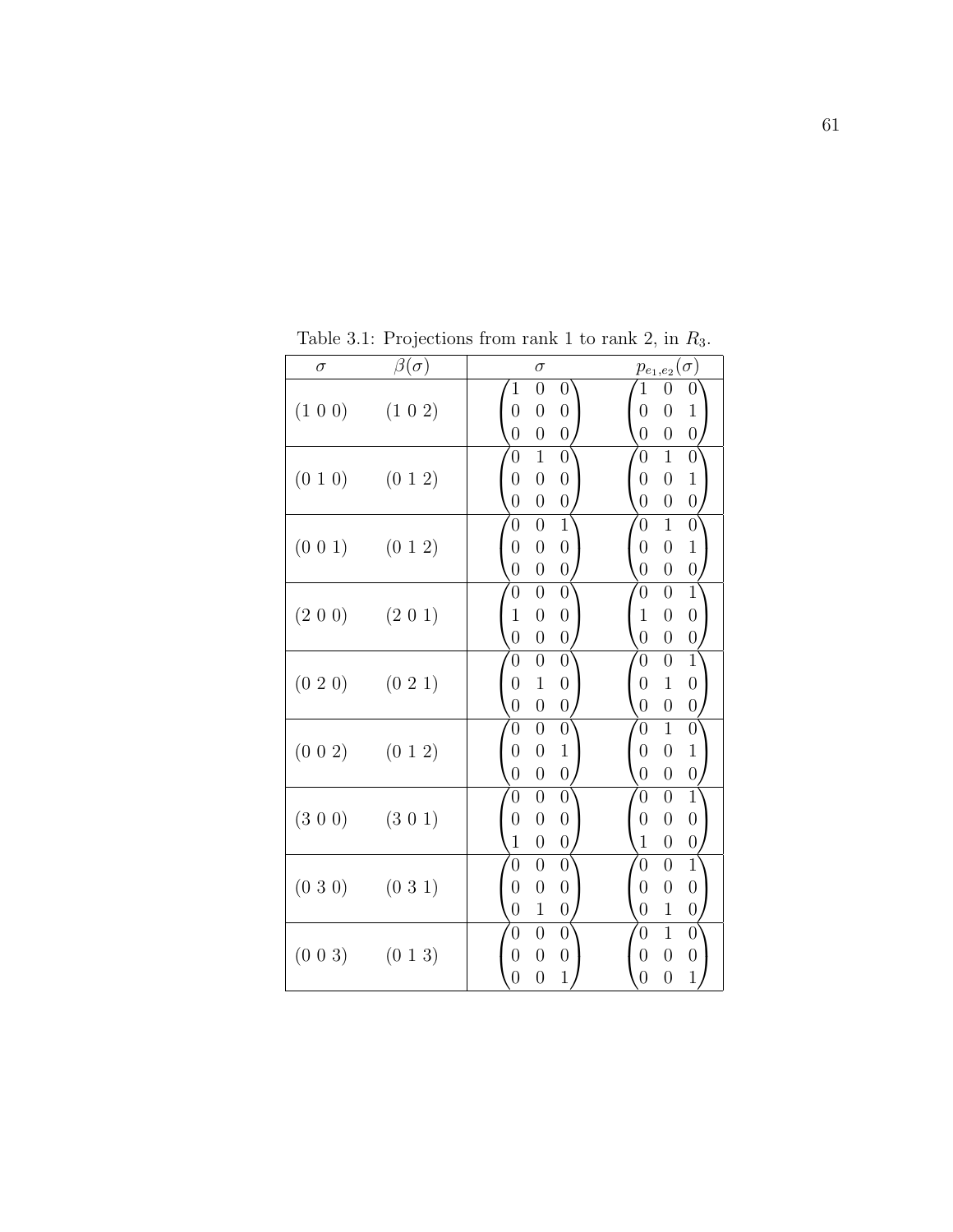

Figure 3.5:  $R_3$  under Bruhat-Chevalley Order.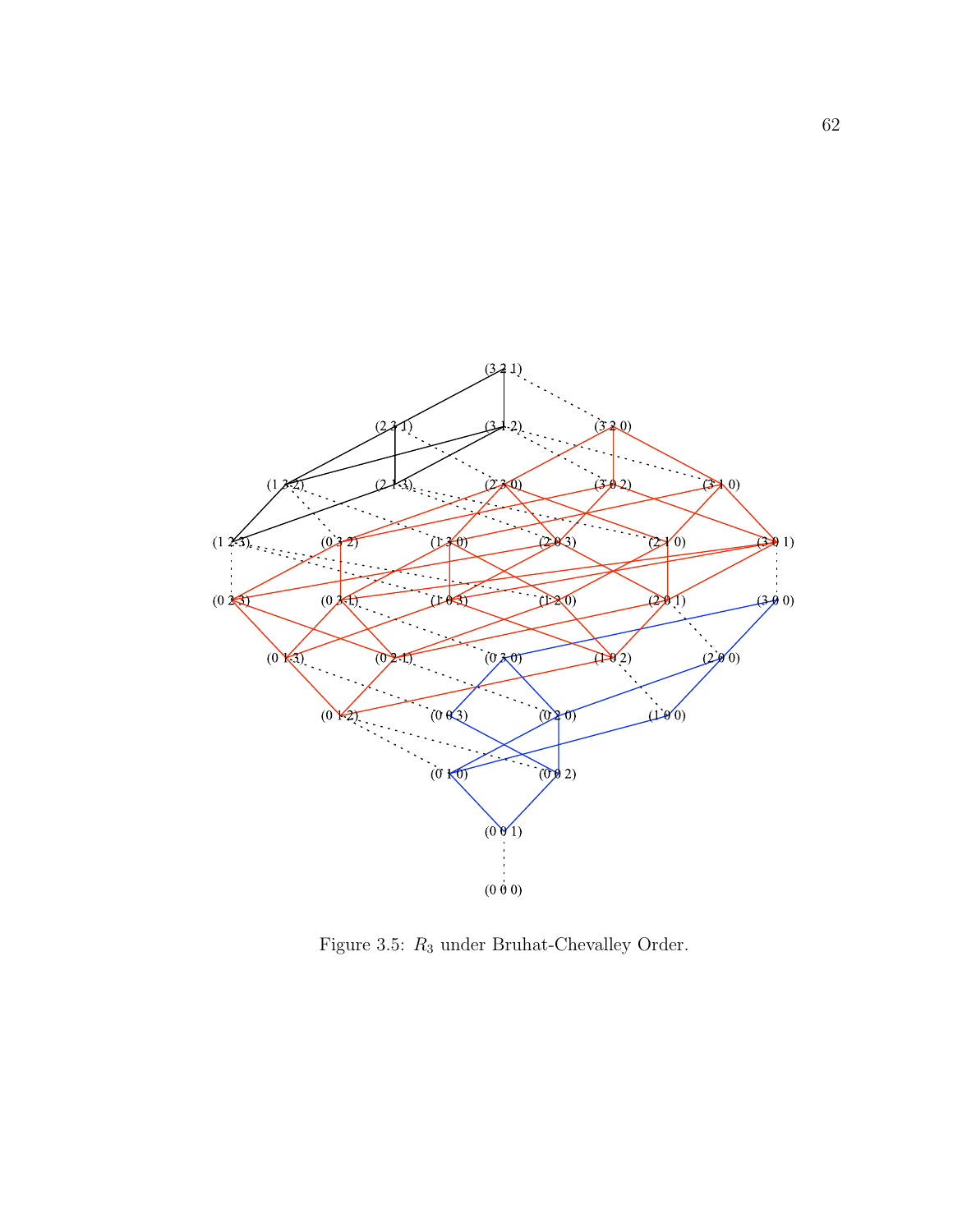### Chapter 4

## The Conjugacy Poset

The study of conjugacy classes of a reductive monoid was initiated by Putcha in [18], with subsequent contributions in [21], [22], and [25]. In [18], for each  $(e, w) \in$  $\Lambda \times W$  a subset  $M_{e,w} \subseteq M$  is defined such that every  $x \in M$  is conjugate to some  $y \in M_{e,w}$ , for some  $(e, w) \in \Lambda \times W$ . Furthermore, for each  $M_{e,w}$  there exists a reductive group  $G_{e,w}$  with  $\xi: M_{e,w} \to G_{e,w}$  such that if x and y are in  $M_{e,w}$ , then  $x \sim y$  in M if and only if  $\xi(x)$  and  $\xi(y)$  are  $\sigma$ -conjugate in  $G_{e,w}$  (for an automorphism  $\sigma$  of  $G_{e,w}$ ). It turns out that

$$
M = \bigcup_{(e,w)\in \Lambda \times W, \ g\in G} gM_{e,w}g^{-1}.
$$

In [22], a subset of  $\Lambda \times W$  is found such that the union is disjoint. Additionally, a partial order is defined on this subset. The resulting decomposition is therefore called the *conjugacy decomposition* of  $M$  and we call the partial order the *conjugacy order*.

As motivation for the general theory, in Section 4.1 we describe this decomposition and the associated partial order for the case that  $M = M_n(k)$ . After this brief introduction, we go on to describe the general theory, with some initial results, in Section 4.2. The final three sections of the chapter consist of an initial analysis for the three classes of monoids we will consider in this paper:  $M_n(k)$ , dual canonical monoids, and canonical monoids.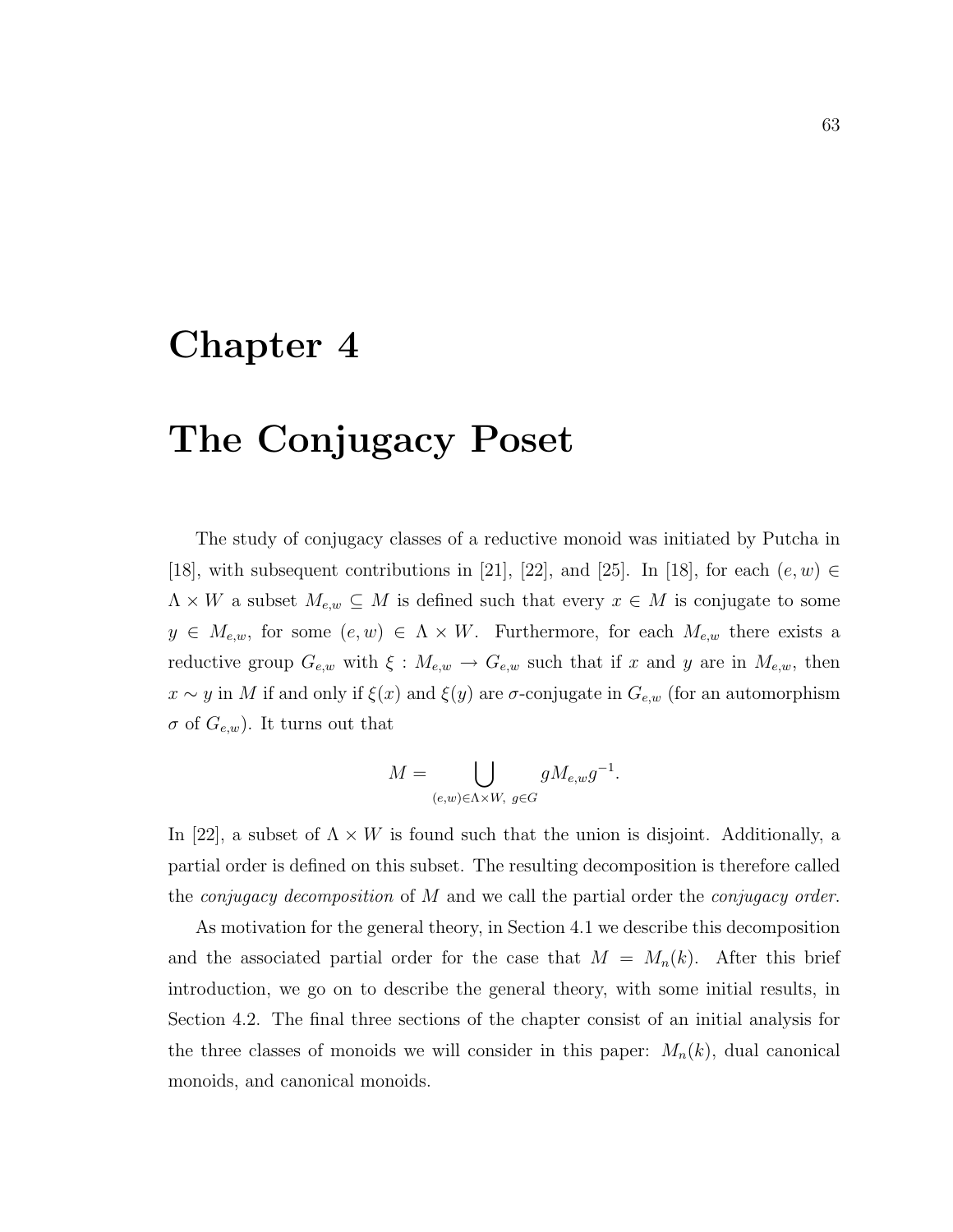### 4.1 The Motivating Example

Let  $M = M_n(k)$  with  $a, b \in M_n(k)$ . Define  $a \equiv b$  if the rank of  $a^i$  equals the rank of  $b^i$  for  $1 \leq i \leq n$  or, equivalently, if a and b have the same nilpotent blocks in the Jordan form. This is an equivalence relation and we index the equivalence classes by the partitions  $\mathcal{P} = \{ \alpha \vdash m \mid 0 \leq m \leq n \}.$  Specifically, if we let  $X(\alpha)$  denote the set of matrices whose nilpotent blocks in the Jordan form correspond to  $\alpha$ , we obtain the following decomposition:

$$
M_n(k) = \bigsqcup_{\alpha \in \mathcal{P}} X(\alpha) \tag{4.1}
$$

This is the *conjugacy decomposition* of  $M_n(k)$ .

Given  $\alpha, \beta \in \mathcal{P}$  with  $a \in X(\alpha)$  and  $b \in X(\beta)$ , we define a partial order on  $\mathcal{P}$  by declaring  $\alpha \leq \beta$  if  $rk(a^i) \leq rk(b^i)$  for  $1 \leq i \leq n$ . In terms of partitions,  $\alpha \leq \beta$  if for  $\alpha \vdash m$  with  $\alpha = (\alpha_1, \alpha_2, \ldots)$  and  $\beta \vdash \ell$  with  $\beta = (\beta_1, \beta_2, \ldots)$ , we have:

$$
n - m \leq n - \ell
$$
  
\n
$$
n - m + \alpha_1 \leq n - \ell + \beta_1
$$
  
\n
$$
n - m + \alpha_1 + \alpha_2 \leq n - \ell + \beta_1 + \beta_2
$$
  
\n
$$
\vdots
$$

The poset  $(\mathcal{P}, \leq)$  is the *conjugacy poset* of  $M_n(k)$ . We will revisit this case in Section 4.3 before going on to a more thorough analysis in the following chapters.

### 4.2 Background

The first in depth analysis of the conjugacy decomposition of a reductive monoid M appears in  $[22]$ . We therefore begin with a summary of these main results. We follow with the description of the conjugacy order, as presented in [22]. Before going on to describe new findings, we summarize a few results from [25] that describe the order. In doing so, it will be necessary to restate some results presented above that appear in [25] in a slightly different manner.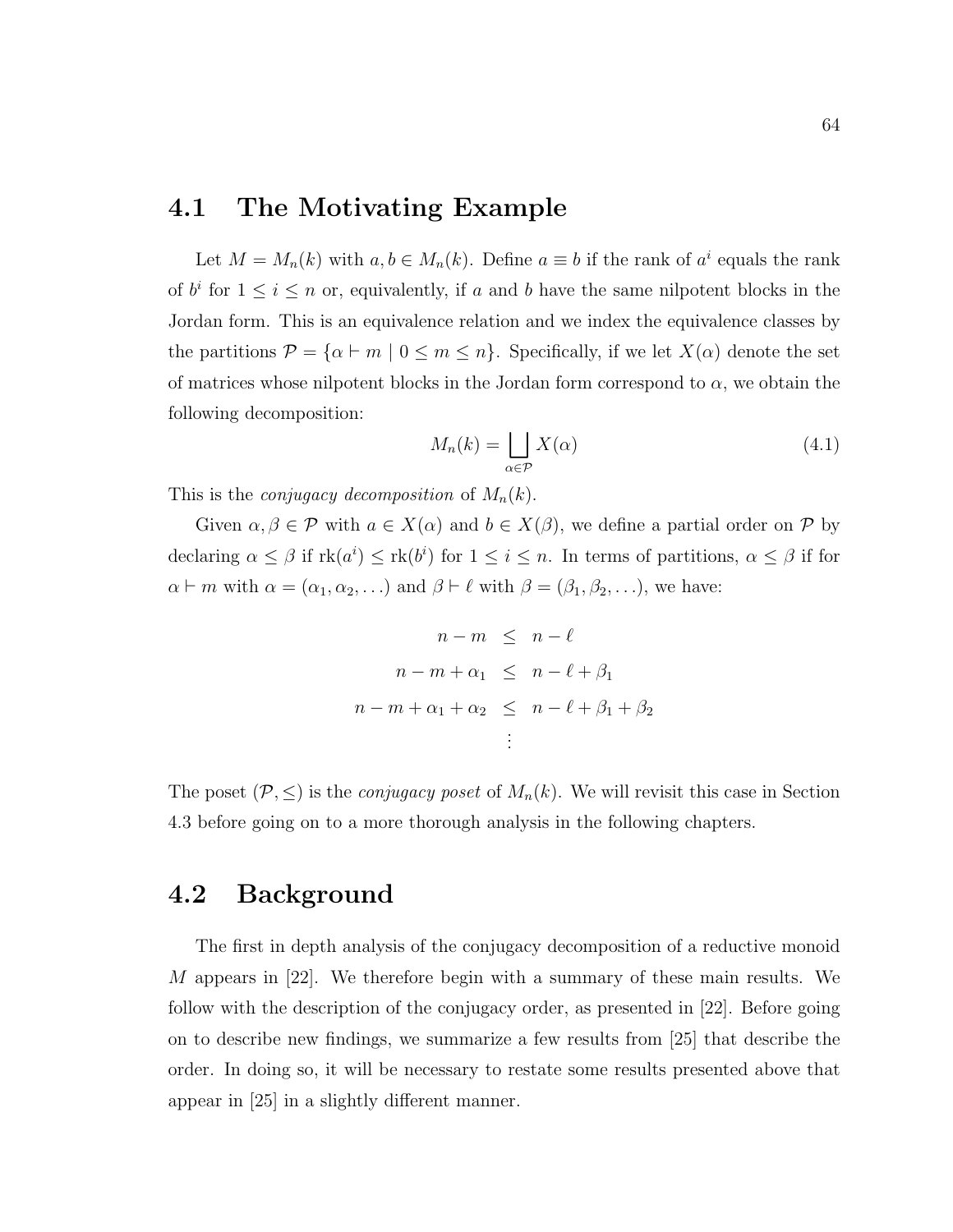#### 4.2.1 The Conjugacy Decomposition of M

Let  $M$  be a reductive monoid, with unit group  $G$  and  $W$  the Weyl group of  $G$ . Let  $S \subseteq W$  be the set of simple reflections of W. By  $K \triangleleft I$ , for  $I \subseteq S$ , we mean that K is a union of connected components of I. Let  $I, J \subseteq S$  and  $y \in D_I^{-1}$  $I^{\text{-}1}$ . Then, by [2],  $W_I \cap yW_J y^{-1}$  is a standard parabolic subgroup of W. In particular, we have:

$$
W_I \cap yW_I y^{-1} = W_{I_1} , I_1 \subseteq I
$$
  

$$
W_I \cap yW_{I_1} y^{-1} = W_{I_2} , I_2 \subseteq I_1
$$
  

$$
W_I \cap yW_{I_2} y^{-1} = W_{I_3} , I_3 \subseteq I_2
$$
  

$$
\vdots
$$

If  $K \triangleleft I$  we therefore have:

$$
W_I \cap yW_Ky^{-1} = W_{K_1}, \quad K_1 \triangleleft I_1
$$
  

$$
W_I \cap yW_{K_1}y^{-1} = W_{K_2}, \quad K_2 \triangleleft I_2
$$
  

$$
W_I \cap yW_{K_2}y^{-1} = W_{K_3}, \quad K_3 \triangleleft I_3
$$
  

$$
\vdots
$$

Using this, we now define a set  $D_I^*(K) \subseteq D_I^{-1}$  $I_I^{-1}$  that will be crucial to the theory:

$$
D_I^*(K) = \{ y \in D_I^{-1} \mid y \in D_{K_j} \text{ for all } j \ge 0 \}.
$$

**Remark 4.2.1.** Observe that  $D_I^*(\emptyset) = D_I^{-1}$  $I_I^{-1}$  and  $D_I^*(I) = D_I \cap D_I^{-1}$  $I^{-1}$ .

To emphasize the idempotents involved, we use a previously described notation for parabolic subgroups of W. That is, we let  $W(e) = W_I$ , where  $I = \lambda(e)$  for some  $e \in \Lambda$  and  $W_*(e) = W_K$  for  $K = \lambda_*(e) \triangleleft I$ . Additionally, let

$$
D(e) = D_I, \t\t(4.2)
$$

$$
D^*(e) = D_I^*(K), \t\t(4.3)
$$

$$
R^* = \{ey \mid e \in \Lambda, y \in D^*(e)\}.
$$
 (4.4)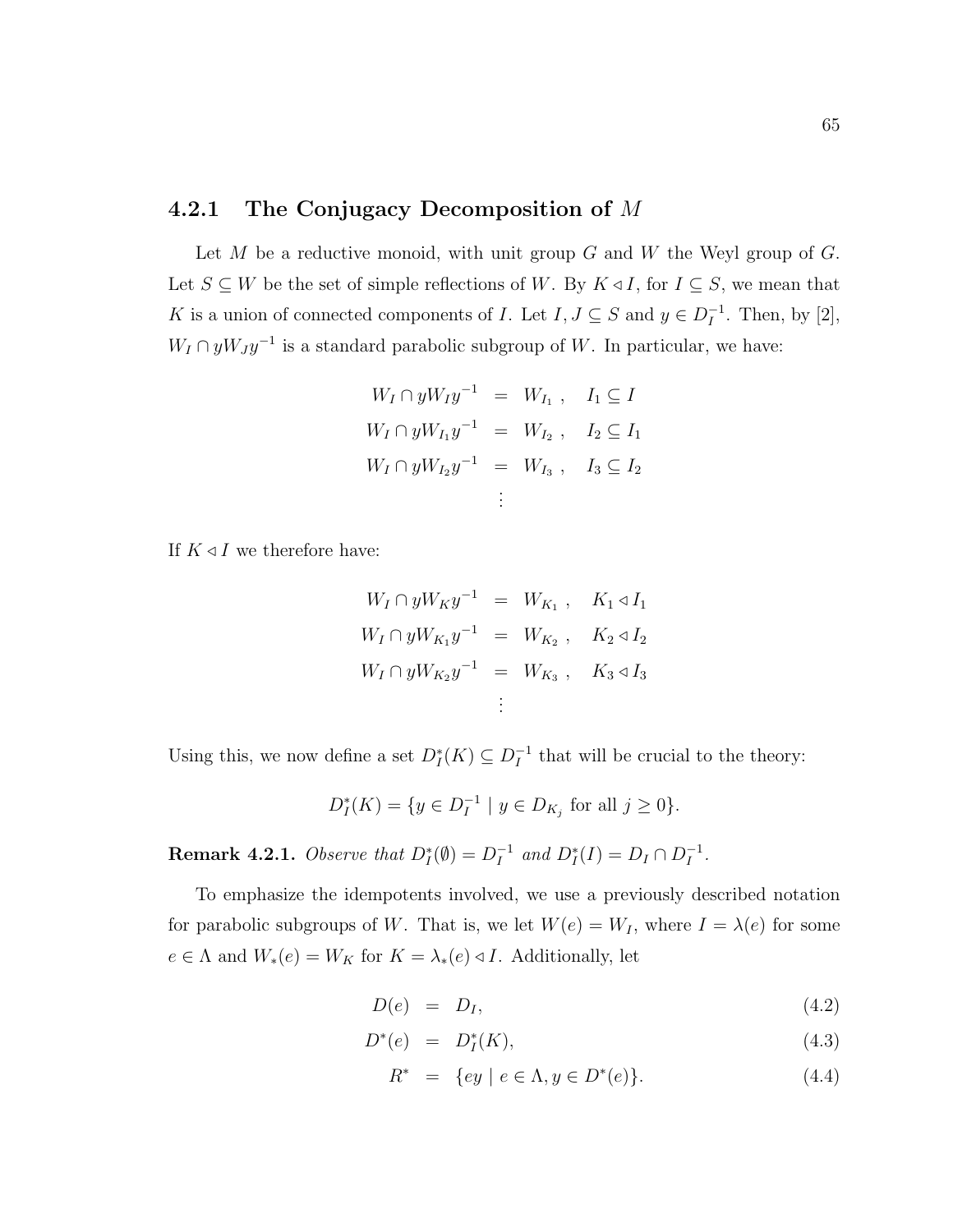Then, for  $y \in D(e)^{-1}$  we define

$$
H = C_G(zez^{-1} | z \in \langle y \rangle),
$$
  
\n
$$
M(ey) = eHy,
$$
  
\n
$$
X(ey) = \bigcup_{g \in G} gM(ey)g^{-1}.
$$

This brings us to the following theorem, from [22]. As usual, G is the unit group of M with  $B$  a Borel subgroup of  $G$ .

**Theorem 4.2.2.** Let  $e \in \Lambda$ . Then

1. If  $y \in D(e)^{-1}$ , then  $X(ey) = \bigcup$  $g{\in}G$  $gBeyBg^{-1}.$ 2.  $GeG = \Box$  $y \in D^*(e)$  $X(ey).$ 3.  $M = \Box$ σ∈R<sup>∗</sup>  $X(\sigma).$ 

The third part of the theorem describes the conjugacy decomposition. It follows immediately from the second part and (3.3). Note the similarity of this decomposition with the Bruhat-Renner decomposition of  $R$ ,  $(3.4)$ . Specifically, for the former decomposition we have double cosets  $B \sigma B$  while for the latter we have unions of conjugates of  $B\sigma B$ .

#### 4.2.2 The Conjugacy Order of M

As previously noted, there is a partial order defined on the indexing set for the conjugacy decomposition. Before describing this order, we first define the transitive relation  $\preceq$  on R generated by the following:

- 1. If  $\sigma \leq \theta$ , then  $\sigma \preceq \theta$ .
- 2. If  $y \in D(e)^{-1}$ ,  $x \in W$ , then  $eyx \preceq xey$ .

This relation is very important to us. Namely, it describes the conjugacy order, once we pick the correct subset of  $R$ . The following theorem, from [22], makes this clear.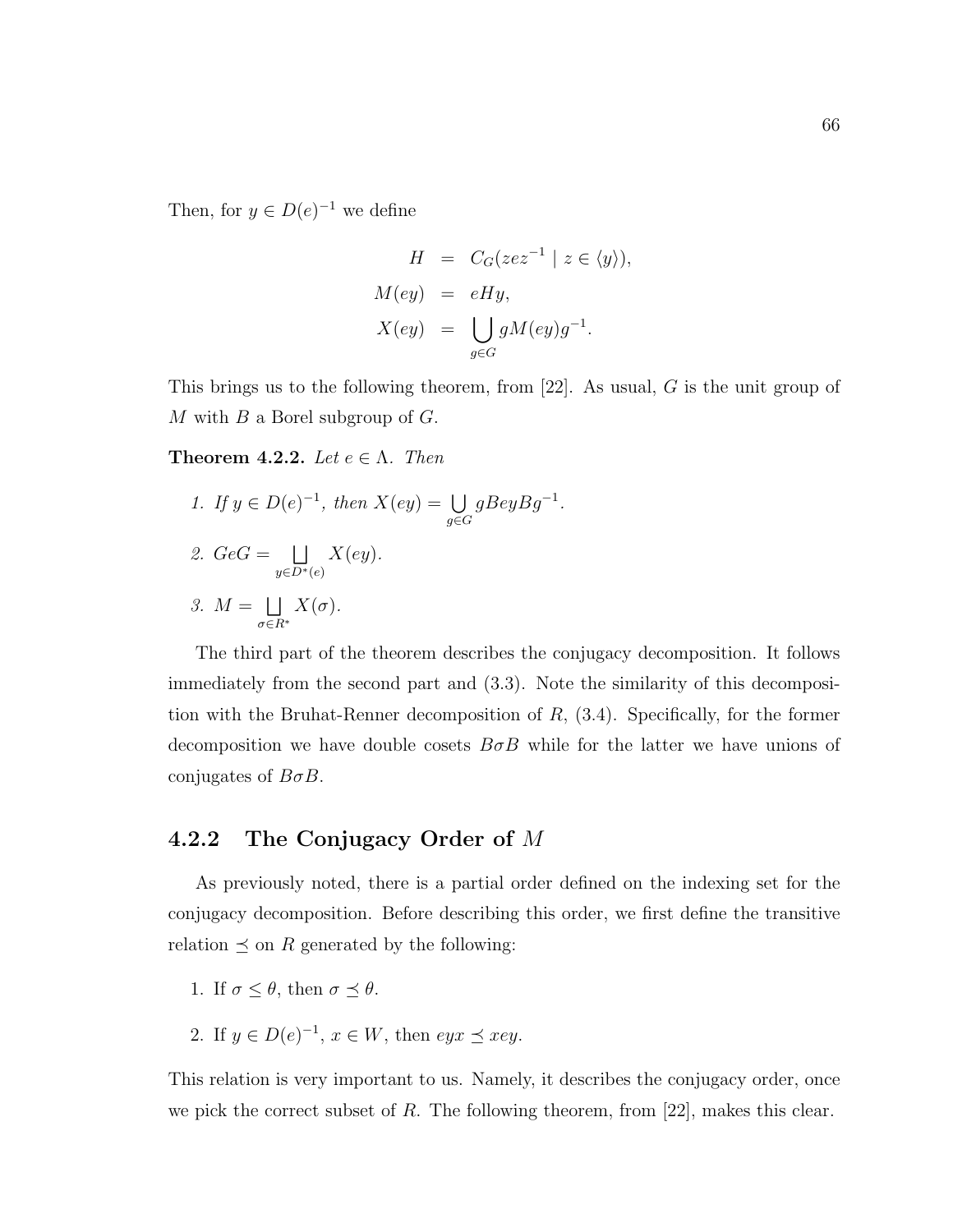**Theorem 4.2.3.** 1.  $\preceq$  is a partial order on  $R^*$ .

- 2. If  $\sigma, \theta \in R^*$ , then  $\sigma \preceq \theta$  if and only if  $X(\sigma) \subseteq \overline{X(\theta)}$ .
- 3. If  $\sigma \in R^*$ , then  $\overline{X(\sigma)} = \Box$  $\sigma' \preceq \sigma$  $X(\sigma')$ .

Thus  $R^*$  serves as our indexing set for the classes in the conjugacy decomposition of M. Our first description of the Bruhat-Chevalley order on  $R$ , (3.6), said that if  $\sigma, \theta \in R$ , then  $\sigma \leq \theta$  if  $B \sigma B \subseteq \overline{B\theta B}$ . The conjugacy order is therefore the natural generalization: for  $\sigma, \theta \in R^*$ ,  $\sigma \preceq \theta$  if  $\bigcup$ g∈G  $gB\sigma Bg^{-1}\subseteq\overline{\bigcup}$ g∈G  $gB\theta Bg^{-1}$ . We emphasize that the relation  $\preceq$  is a partial order on  $R^*$ , not all of R.

Example 4.2.4. Let  $M = M_3(k)$  with  $\sigma = e_1(123) = e_1(12)(23)$  and  $\theta = e_1(12)$ . Since  $\sigma \leq \theta$ ,  $\sigma \leq \theta$ . On the other hand, since  $(23) \in W_*(e_1)$ , we have

$$
\theta = \sigma(23) \preceq (23)\sigma = \sigma.
$$

As  $\sigma \neq \theta$ , we see that anti-symmetry does not hold and thus  $\preceq$  is not a partial order on R.

The structure theory of the conjugacy decomposition, as presented thus far, is therefore the study of  $R^*$  under  $\leq$ . In [25], the order is described in terms of Gauss-Jordan elements (of which  $R^*$  is a subset). We explore this approach now.

#### 4.2.3 A Second Description of the Conjugacy Order

Let M be a reductive monoid, with unit group  $G$ , Borel subgroup  $B$ , and Renner monoid R. For  $\sigma \in R$ , we let  $X(\sigma)$  be as before. That is,

$$
X(\sigma) = \bigcup_{x \in G} x^{-1} B \sigma B x
$$

and so

$$
\overline{X(\sigma)} = \bigcup_{\theta \le \sigma} X(\theta).
$$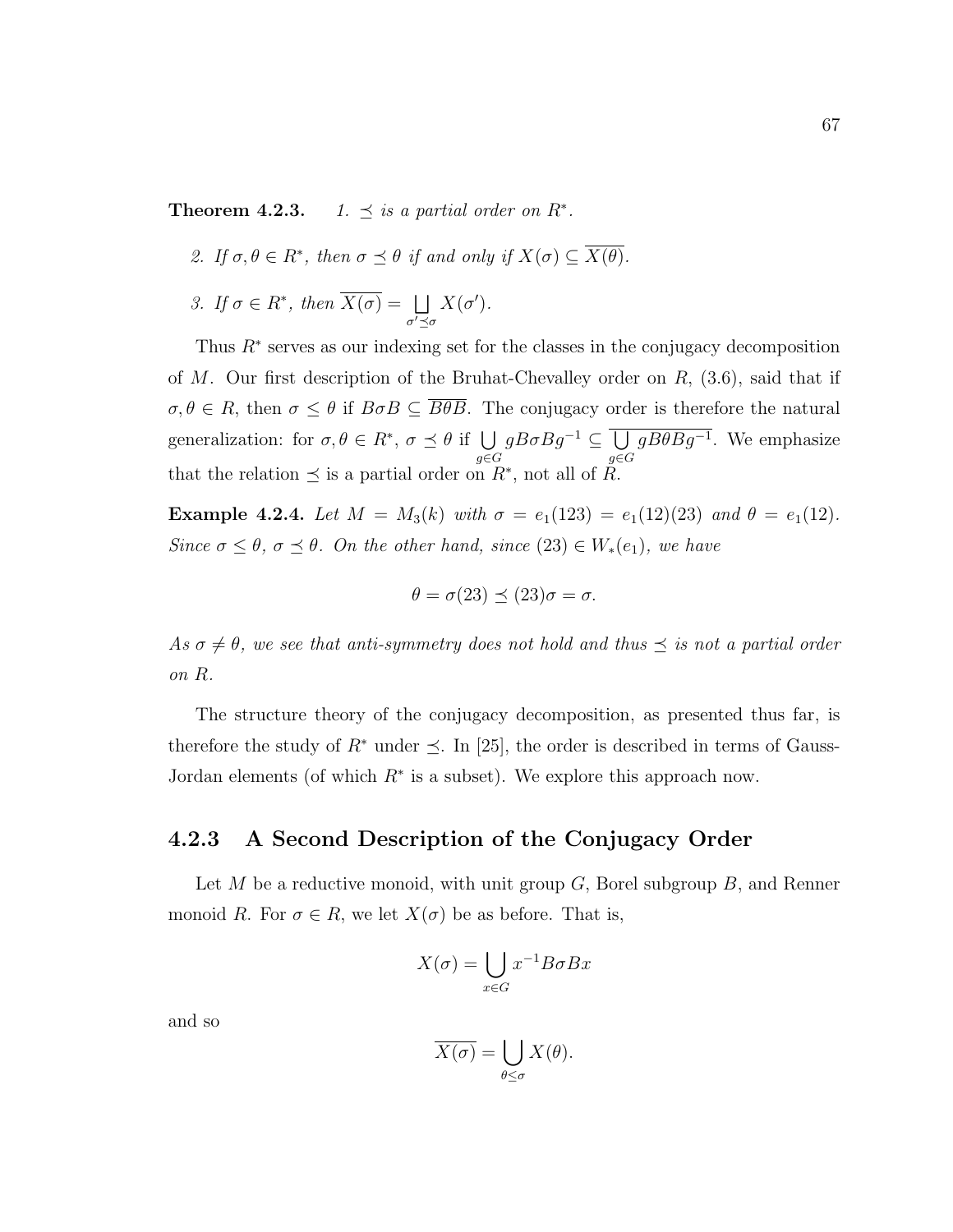As noted in [22],  $\overline{X(\sigma)}$  is a closed irreducible subset of M. If  $\sigma, \theta \in R$ , we define  $\sigma \approx \theta$ if  $\overline{X(\sigma)} = \overline{X(\theta)}$  and  $\sigma \preceq \theta$  if  $X(\sigma) \subseteq \overline{X(\theta)}$ . Using this, we observe the following, from [25]:

**Theorem 4.2.5.** 1. If  $\sigma \in R$ , then  $\sigma \approx \theta$  for some  $\theta \in \mathcal{GI}$ .

2. If  $\sigma, \theta \in \mathcal{GI}$ , then

$$
\sigma \approx \theta \iff \sigma \sim \theta \text{ in } R \iff X(\sigma) = X(\theta) \tag{4.5}
$$

In the second part of the theorem, by  $\sigma \sim \theta$  in R we mean that  $w\sigma w^{-1} = \sigma'$  for some  $w \in W$ . Using this relation, define  $\tilde{R} = \mathcal{GI}/\sim$  and denote the class containing  $\sigma \in \mathcal{GI}$  by  $[\sigma]$ . That is, let

$$
[\sigma] = {\sigma' \in \mathcal{GI} \mid \sigma \sim \sigma'}.
$$
\n(4.6)

By (3.9), if  $\sigma, \sigma' \in \mathcal{GI}$ , then  $\sigma = ey$  and  $\sigma' = fz$  for some  $e, f \in \Lambda, y \in D(e)^{-1}$ , and  $z \in D(f)^{-1}$ . If  $\sigma \sim \sigma'$ , then  $w\sigma w^{-1} = \sigma'$  and so we must have  $e = f$  and  $w \in W(e)$ . We may therefore write  $[\sigma]$  as:

$$
[ey] = \{ey' \mid y' \in D(e)^{-1}, \ ey \sim ey'\}.
$$
\n(4.7)

Now, for  $\sigma \in R$  we let  $\tilde{p}(\sigma) = [\sigma_1]$ , where  $\sigma_1 \in \mathcal{GI}$  with  $\sigma \approx \sigma_1$ . This is well defined, since if  $\sigma \approx \sigma_2 \in \mathcal{GI}$  as well, then  $\sigma_1 \approx \sigma_2$  and  $\sigma_1 \sim \sigma_2$  in R, by (4.5), and hence  $[\sigma_1] = [\sigma_2]$ . By Theorem 4.2.5,  $\preceq$  induces a partial order  $\leq$  on  $\hat{R}$ :

$$
[\sigma_1] \le [\sigma_2] \quad \text{if} \quad \sigma_1 \preceq \sigma_2. \tag{4.8}
$$

This brings us to the following result, from [25].

**Theorem 4.2.6.** 1.  $\tilde{p}: R \to \tilde{R}$  is an order-preserving map.

2.  $M = \Box$  $[\sigma]{\in}\tilde{R}$  $X(\sigma).$ 3. If  $[\sigma] \in \tilde{R}$ , then  $\overline{X(\sigma)} = \Box$  $\lbrack \theta \rbrack \leq \lbrack \sigma \rbrack$  $X(\theta)$ .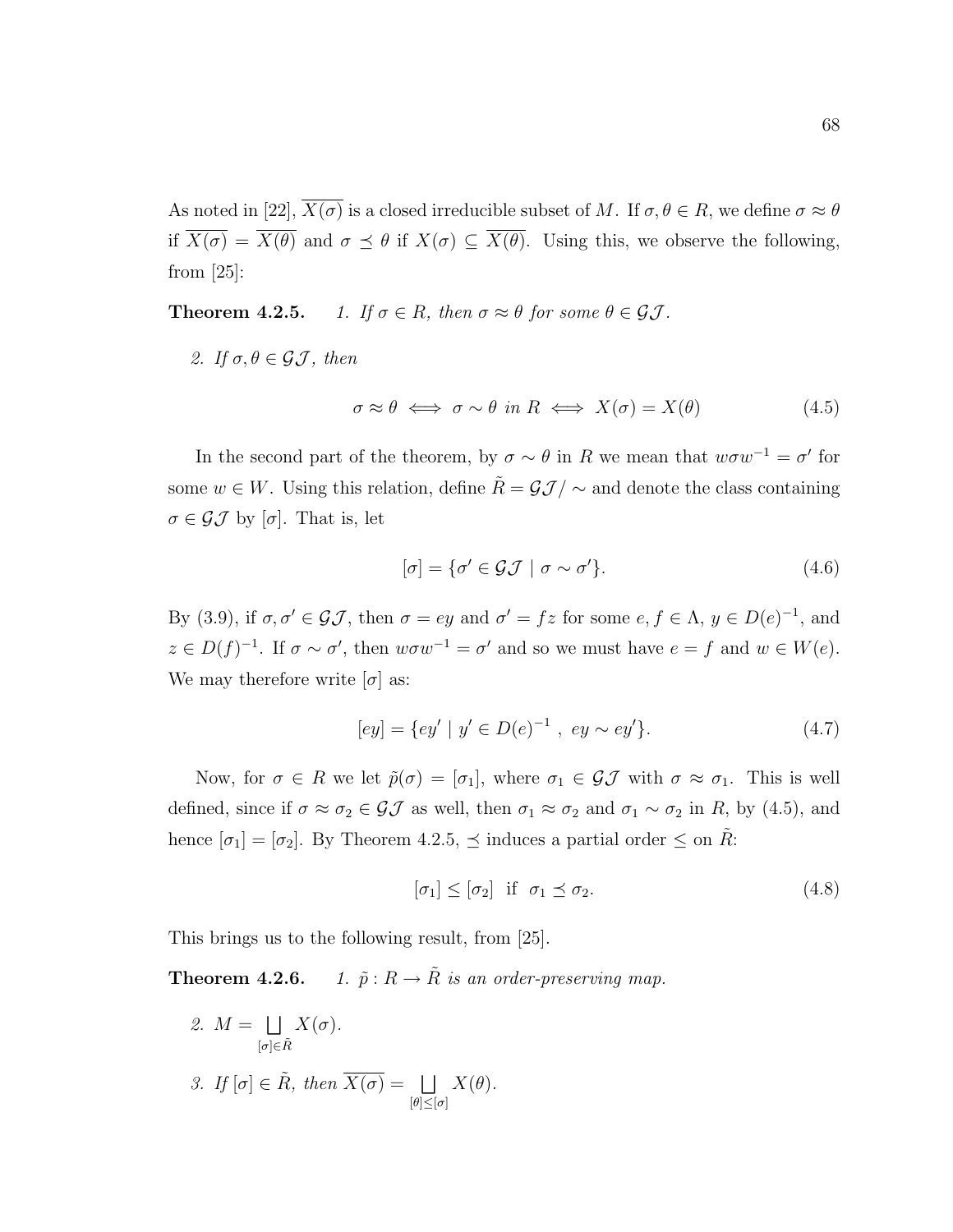4. The decomposition in each part above is independent of the choice of the Borel subgroup B.

As noted in [25], Theorem 4.2.6 yields an equivalence relation on M:

$$
a \equiv b \quad \text{if} \quad a, b \in X(\sigma) \quad \text{for some} \quad [\sigma] \in \tilde{R}.\tag{4.9}
$$

The theorem also tells us that the elements of  $\tilde{R}$  serve as an indexing set for the conjugacy decomposition of  $M$ . This is convenient because of the next theorem, from [25], which tells how we may describe the order on  $\ddot{R}$  in terms of the Bruhat-Chevalley order on R.

**Theorem 4.2.7.** Let  $[\sigma], [\theta] \in \tilde{R}$ . Then  $[\sigma] \leq [\theta]$  if and only if  $a\sigma a^{-1} \leq \theta$  for some  $a \in W$ .

We can refine this, using the result of [14] described in Theorem 3.2.1:

Corollary 4.2.8. Let  $[\sigma] \in \tilde{R}(e)$ ,  $[\theta] \in \tilde{R}(f)$ . Then  $[\sigma] \leq [\theta]$  if and only if  $a\sigma a^{-1} \leq \theta$ for some  $a \in W(f)W_*(e)$ .

Proof. Suppose  $[\sigma] \leq [\theta]$  with  $[\sigma] \in \tilde{R}(e)$  and  $[\theta] \in \tilde{R}(f)$ . Then  $[\sigma] = [ey]$  and  $[\theta] = [fy']$  for some  $y \in D(e)^{-1}$  and  $y' \in D(f)^{-1}$ . By Theorem 4.2.7,  $aega^{-1} \leq fy'$ for some  $a \in W$ . Then  $aeya^{-1} = aa_1ey_1$ , where  $a_1 \in W(e)$ , and  $y_1 \in D(e)^{-1}$ . By Theorem 3.2.1, there exists  $w \in W(f)W_*(e)$  such that  $aa_1 \leq w$ , and hence  $a \in W(f)W_*(e).$ 

The other direction follows from Theorem 4.2.7 above, and is proved in [25].  $\Box$ 

We are now equipped for our analysis of the conjugacy poset. Because of Corollary 4.2.8, when discussing the conjugacy poset of M, we usually have  $(R, \leq)$  in mind rather than  $(R^*, \leq)$ , though  $R^*$  will be important in upcoming results.

In studying the Bruhat-Chevalley order on the Renner monoid, a successful approach has been to first examine  $W \in W$  for  $e \in \Lambda$ , [24], and then find maps connecting WeW to W fW, for  $e, f \in \Lambda$ , [25]. We follow a similar approach here. That is, we analyze the structure within  $\hat{R}(e)$  in Chapter 5 before attempting to make connections between  $R(e)$  and  $R(f)$  in Chapter 6. However, as promised, to finish this chapter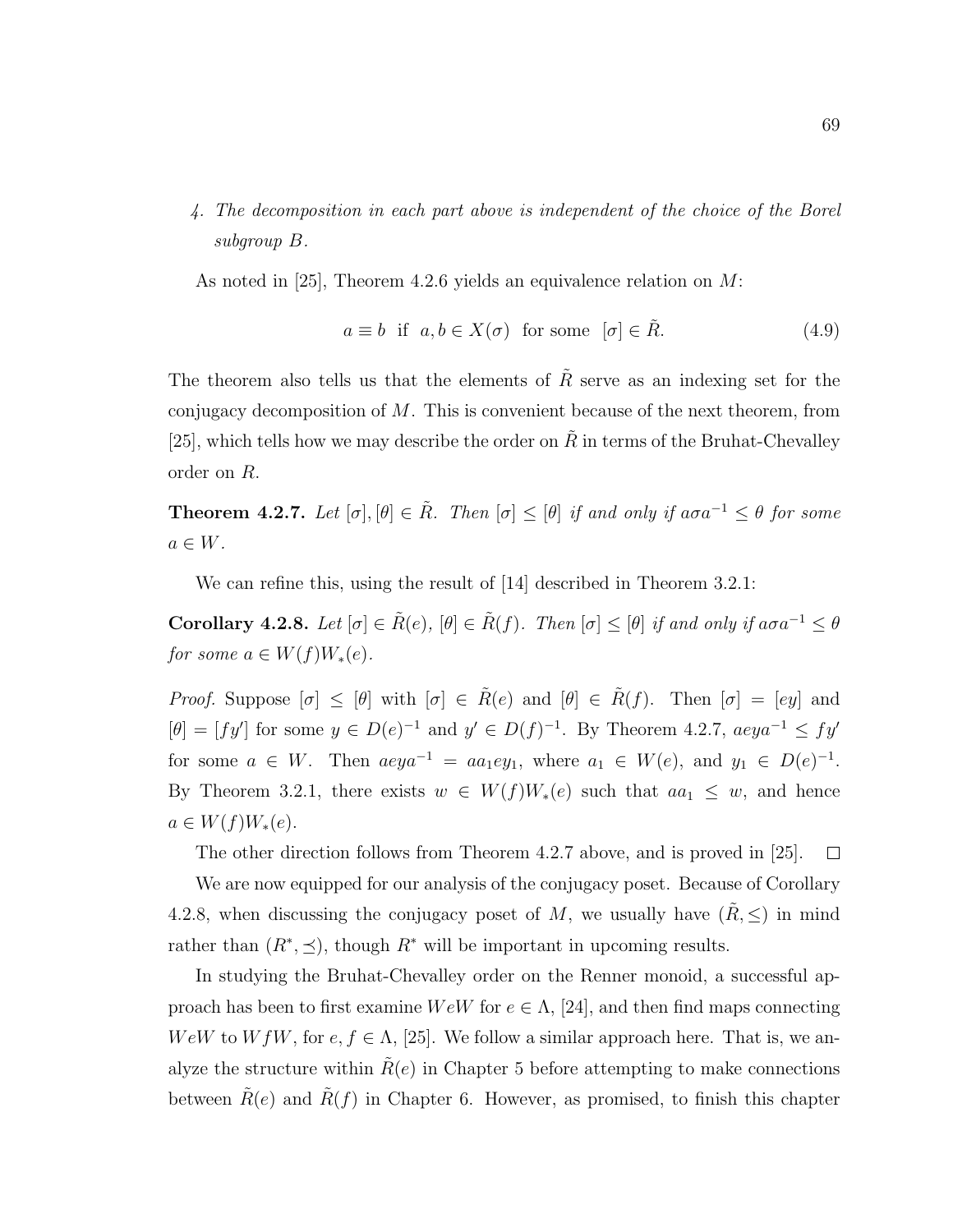we provide further descriptions of  $\tilde{R}$  for the three classes of reductive monoids we will pursue in the following chapters:  $M_n(k)$ , dual canonical monoids, and canonical monoids.

### 4.3 Matrices

The first class of reductive monoids we consider is the most familiar one,  $M_n(k)$ . Let  $a, b \in M_n(k)$  and [a] denote the  $\equiv$ -class of a, where  $\equiv$  is as in (4.9). For  $m \geq 1$ , let  $J_m(0)$  denote the  $m \times m$  nilpotent Jordan block. Then

$$
a \equiv I_{\ell} \oplus J_{\alpha_1}(0) \oplus \cdots \oplus J_{\alpha_r}(0) , \ \alpha_1 \ge \alpha_2 \ge \cdots \ge \alpha_r
$$
  

$$
b \equiv I_{\ell'} \oplus J_{\beta_1}(0) \oplus \cdots \oplus J_{\beta_r}(0) , \ \beta_1 \ge \beta_2 \ge \cdots \ge \beta_s.
$$

The following result is the combination of two theorems from Section 3 of [25].

Theorem 4.3.1. The following conditions are equivalent:

1.  $a \equiv b$ . 2.  $rk(a^i) \leq rk(b^i)$  for  $i \geq 1$ . 3.  $\ell \leq \ell', \ell + \alpha_1 \leq \ell' + \beta_1, \ell + \alpha_1 + \alpha_2 \leq \ell' + \beta_1 + \beta_2, \ldots$ 4.  $[a] \subseteq \overline{[b]}$ .

This theorem tells us that the theory developed in Section 4.2 does in fact coincide with the description of the conjugacy poset of  $M_n(k)$  in Section 4.1 that motivated the theory. In the remainder of this section, we develop new ideas that when used with this description will provide insight into the structure of  $R$ .

#### Conjugacy Classes of Gauss-Jordan elements in  $R_n$

We begin with a description of the conjugacy classes of the Gauss-Jordan elements in the Renner monoid  $R_n$  of  $M_n(k)$ . Recall that these elements are the partial permutation matrices of  $M_n(k)$ , in row echelon form. Every element of  $M_n(k)$  is similar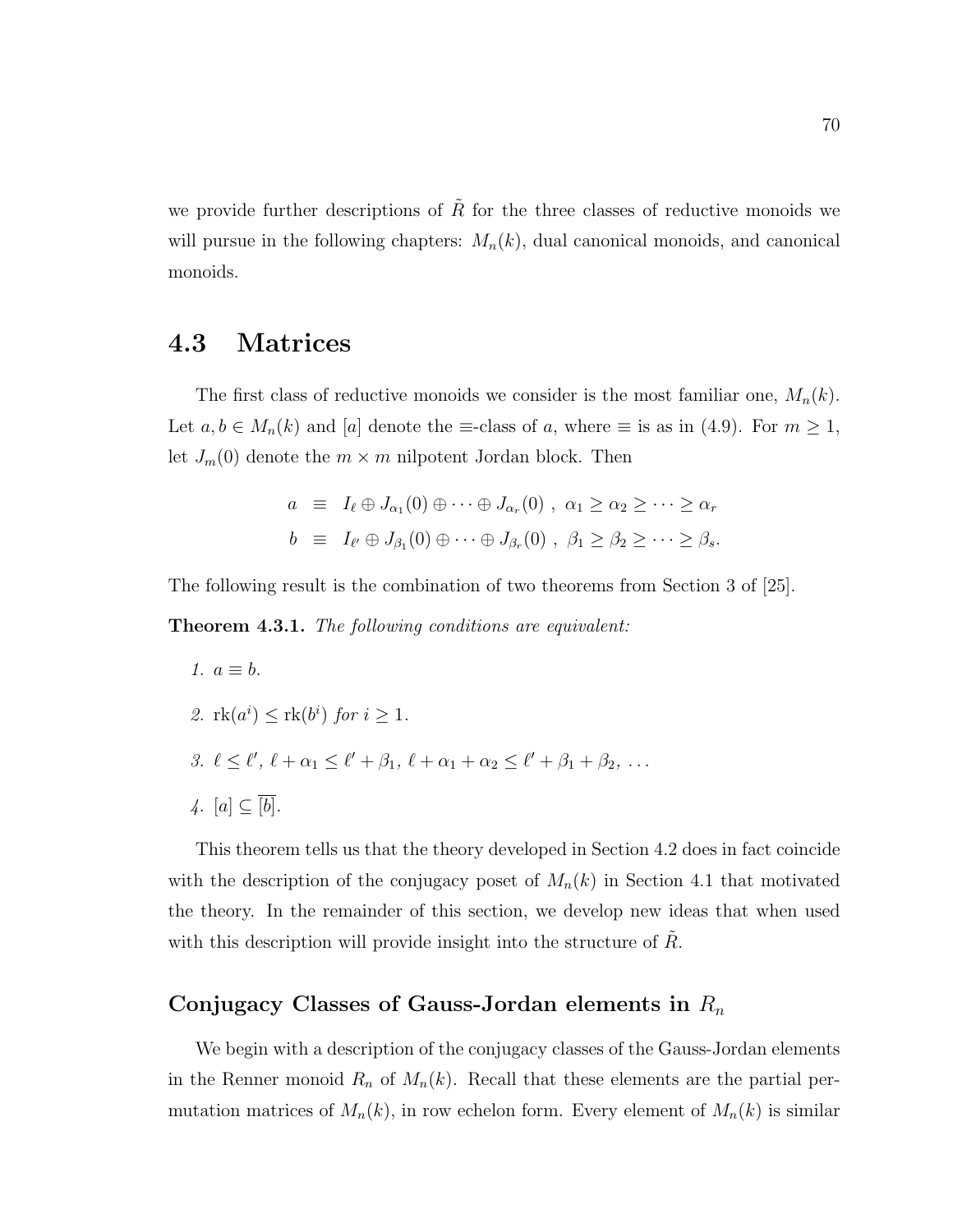to a unique matrix in the Jordan form. For  $\sigma \in \mathcal{GI}_n$ , we have

$$
\sigma \sim J_1(1) \oplus \cdots \oplus J_1(1) \oplus J_{\alpha_1}(0) \oplus \cdots \oplus J_{\alpha_k}(0) \tag{4.10}
$$

where  $J_1(1) \oplus \cdots \oplus J_1(1) = I_d$  for some d and  $\alpha = (\alpha_1, \ldots \alpha_k)$  is a partition of  $n - d$ .

When considering  $\sigma \in R_n$ , it will be useful to know the size of the diagonalizable part (d above) in addition to the partition of the nilpotent part ( $\alpha$  above). We record this data by assigning to  $\sigma$  the pair  $(d; \alpha)$ , which we will usually write as  $(d; \alpha_1, \alpha_2, \ldots, \alpha_k)$ . Although this  $(k + 1)$ -tuple is usually not a partition, as  $d < \alpha_1$ is possible, we nevertheless call this the *Jordan partition* of  $\sigma$ . Two Gauss-Jordan elements are conjugate if and only if they have the same Jordan partition, and so when referring to the Jordan partition of  $[\sigma]$ , we mean the Jordan partition of  $\sigma$  (or any  $\theta \in \mathcal{GI}$  with  $\theta \sim \sigma$ ).

Let  $\sigma = (a_1 \ a_2 \ \ldots \ a_n) \in R_n$ . We say the entries in  $\sigma$  are *z*-increasing if for  $a_i, a_j \neq 0$  with  $i < j$  we have  $a_i < a_j$ . That is, the non-zero entries are increasing, from left to right. Gauss-Jordan elements in  $R_n$  are elements with z-increasing entries.

Suppose  $\sigma \in R_n$  with  $rk(\sigma)$  the rank of  $\sigma$ . Define the *rank signature* of  $\sigma$ , denoted sig( $\sigma$ ), to be the *n*-tuple with  $i^{th}$  entry equal to the rank of the  $i^{th}$  power of  $\sigma$ . We write this as:

$$
sig(\sigma) = [rk(\sigma), rk(\sigma^2), \dots, rk(\sigma^n)].
$$
\n(4.11)

Using this new notation, we observe that for  $\sigma, \theta \in \mathcal{GI}_n$ ,  $\sigma \sim \theta$  if and only if  $sig(\sigma) = sig(\theta)$ . As with Jordan partitions, since the rank signature is the same for any class representative, by  $sig([\sigma])$  we mean  $sig(\sigma)$ . We will usually describe elements of  $R_n$  in terms of either the associated Jordan partition or rank signature (it turns out both will be useful).

Example 4.3.2. Let  $\sigma = (0 1 0 2 0 0)$ . Then  $\sigma^2 = (0 0 0 1 0 0)$  and  $\sigma^m =$  $(0\;0\;0\;0\;0\;0)$  for  $m\geq 3$ , so  $\text{rk}(\sigma)=2$ ,  $\text{rk}(\sigma^2)=1$ , and  $\text{rk}(\sigma^k)=0$  for  $k\geq 3$ . Thus  $sig(\sigma) = [2, 1, 0, 0, 0, 0]$ . The Jordan partition of  $\sigma$  is  $(0; 3, 1, 1, 1)$ .

An element of  $\tilde{R}_n$  is a set of conjugate Gauss-Jordan elements of  $R_n$ , and so when considering elements of  $R_n$  we will often need a representative of the class. Such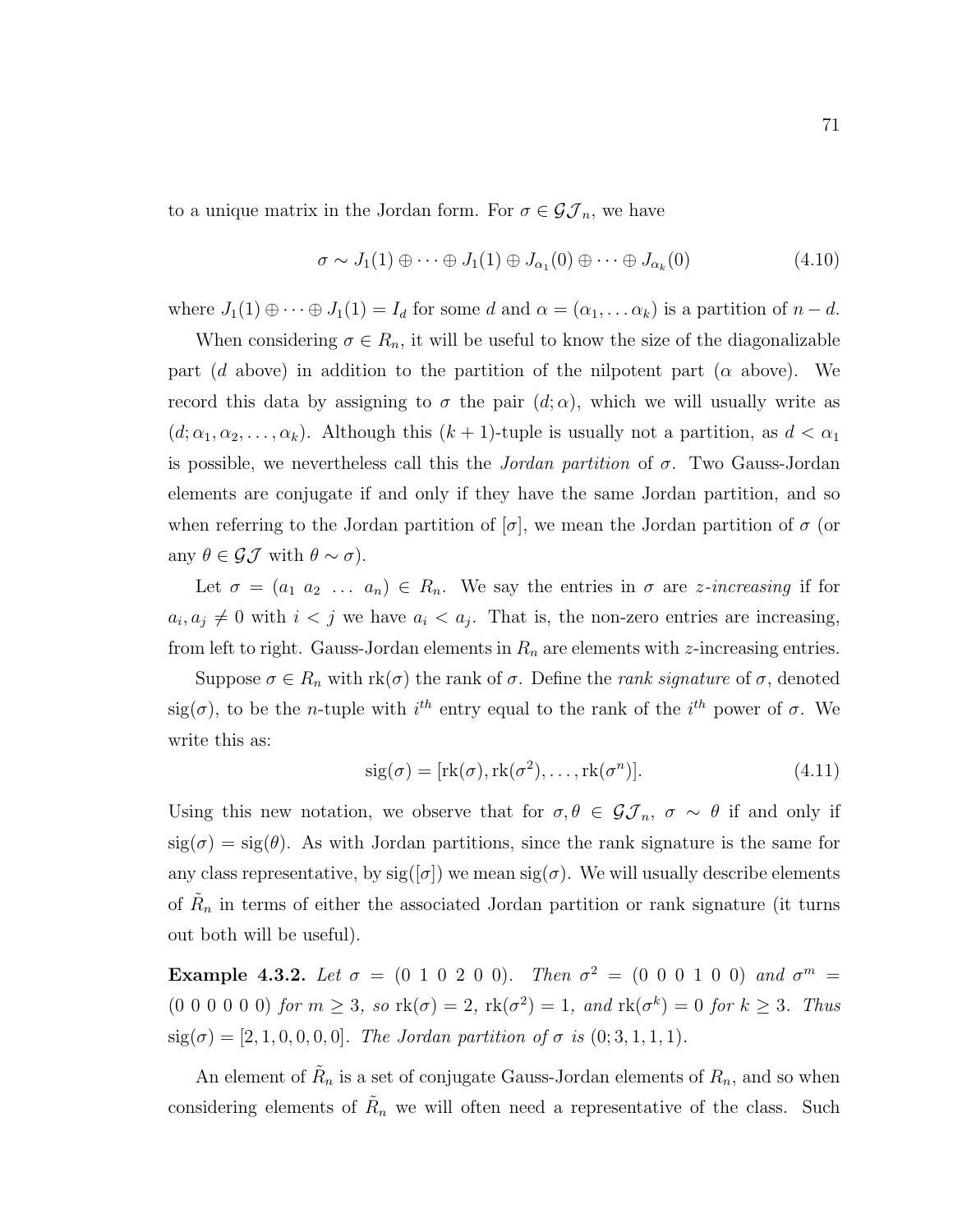representatives are elements of  $R_n$ , so we use the one-line notation to describe them. In our analysis of the conjugacy poset, we will often need to move between rank signatures, Jordan partitions, and class representatives in the one-line notation. We now describe how to get from one to the other, first considering rank signatures and the one-line notation.

Let  $\sigma \in \mathcal{GI}_n$ . If i is in the j<sup>th</sup> position of  $\sigma$ , in the one-line notation, then i occupies the position in  $\sigma^{m+1}$  that j occupied in  $\sigma^m$ . Since the entries of  $\sigma$  are zincreasing, if i is not in the  $i<sup>th</sup>$  position then it moves to the right with successive powers of  $\sigma$ . Using this observation, we may obtain the rank signature of  $\sigma$  by quick inspection. To begin, the rightmost non-zero value in the one-line notation is  $r_1$ . If we multiply  $\sigma$  by itself, every non-zero value in the last  $n - r_1$  positions is lost. So the rank of  $\sigma^2$  (that is,  $r_2$  in the rank signature) is the rightmost non-zero value in the first  $r_1$  positions. In general,  $r_j$  is the rightmost non-zero value in the first  $r_{j-1}$ positions. We illustrate this process in the following example.

**Example 4.3.3.** Suppose  $\sigma = (1\ 2\ 0\ 3\ 4\ 0\ 5\ 0\ 6\ 0) \in \mathcal{GI}_{10}$ . Then  $r_1 = 6$  and so we consider

 $(1\ 2\ 0\ 3\ 4\ 0\ *\ *\ *\ * )$ 

Now the rightmost non-zero value is 4, so  $r_2 = 4$  and we consider

 $(1\;2\;0\;3\;***\;***\;*)$ 

The rightmost non-zero value is 3, so  $r_3 = 3$  and we consider

```
(1\;2\;0\;***\;***\;*\;*\;*)
```
The rightmost non-zero value is now 2, so  $r_4 = 2$ . Since the rightmost non-zero value in the first two positions is again 2, we know that  $r_j = 2$  for all remaining j.

Thus  $sig(\sigma) = [6, 4, 3, 2, 2, 2, 2, 2, 2, 2]$ .

On the other hand, if we know the rank signature of  $\sigma$ , we know roughly how  $\sigma$ "looks". Specifically, if  $sig(\sigma) = [r_1, \ldots, r_n]$ , then  $r_2 + 1, r_2 + 2, \ldots, r_1$  must occur in the rightmost  $n - r_1$  positions (again, in the one-line notation);  $r_3 + 1, r_3 + 2, \ldots, r_2$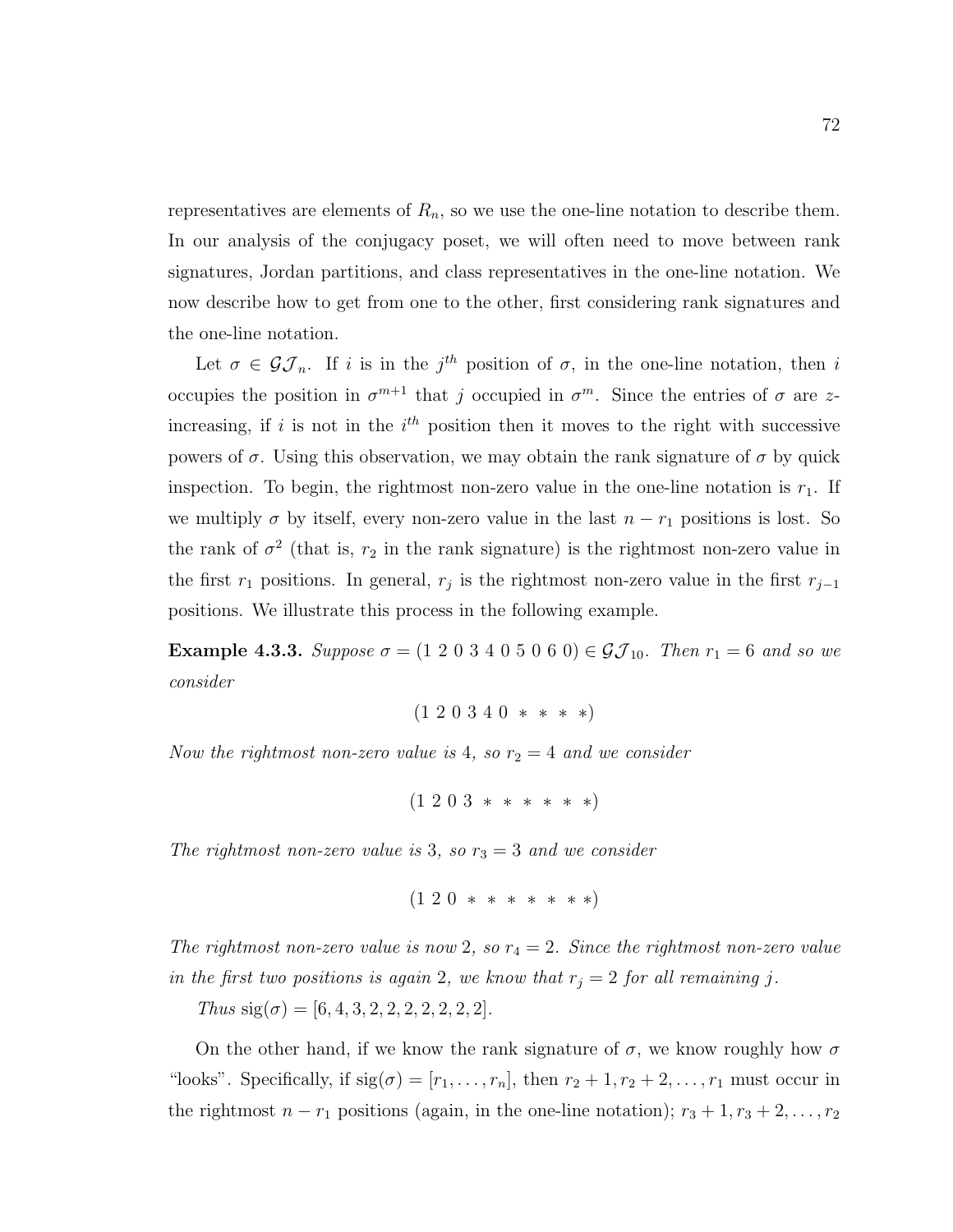must occur in the next  $r_1 - r_2$  positions; and so on. The rank of  $\sigma^n$  is  $r_n$ , and so the first  $r_n$  positions are filled with  $1, 2, \ldots, r_n$ . After all this, we assign a 0 to all remaining open positions. Any element of  $\mathcal{GJ}$  with this rank signature must satisfy these conditions, hence we have a way of describing all elements of  $[\sigma]$ , given  $sig(\sigma)$ .

The following example illustrates this idea. In this example, we separate the  $r_i - r_{i+1}$  positions with a vertical line for emphasis.

Example 4.3.4. Suppose  $n = 8$  with  $sig(\sigma) = [5, 3, 2, 1, 1, 1, 1, 1]$ . Then 4 and 5 must appear in the three rightmost positions, 3 must occur in one of the next two rightmost positions, 2 must occur in the next position to the right, and 1 is in the first position. Any element of  $[\sigma]$  must therefore have the form

 $(1 * | 2 | * * | * * *)$ 

with 4 and 5 in the rightmost part and 3 in the next part. The elements of  $[\sigma]$  are therefore:

```
(1 0 2 3 0 4 5 0)
(1 0 2 3 0 4 0 5)
(1 0 2 3 0 0 4 5)
(1 0 2 0 3 4 5 0)
(1 0 2 0 3 4 0 5)
(1 0 2 0 3 0 4 5).
```
Suppose, in the process described above, that when given the choice for placing non-zero values we always choose the rightmost allowable positions. Denote the element of  $[\sigma]$  obtained this way by  $\sigma_m$ . By Theorem 3.2.8, if  $\sigma, \theta \in \mathcal{GI}$ , then  $\sigma < \theta$  if  $\theta$ may be obtained from  $\sigma$  by moving non-zero entries of  $\sigma$  to the left, while maintaining the z-increasing condition on the entries. Every element of  $[\sigma]$  may be obtained from  $\sigma_m$  in this manner. Hence we have the following:

**Proposition 4.3.5.** For  $M = M_n(k)$ , every  $[\sigma] \in \tilde{R}_n$  has a minimum element.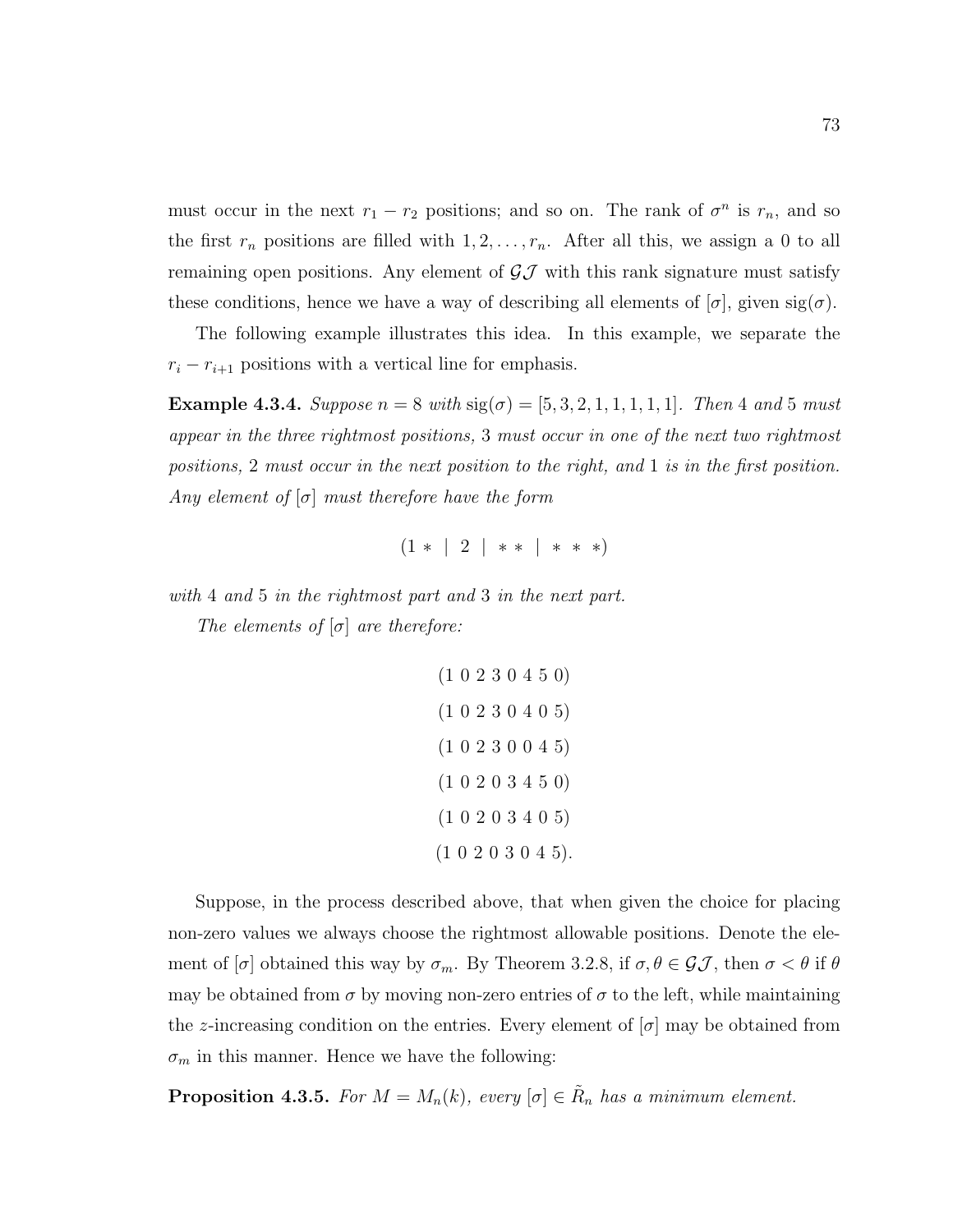Recall that  $\sigma \in \mathcal{GI}$  can be written as ey for some  $e \in \Lambda$  and  $y \in D(e)^{-1}$ . We note that the set  $\{z \in D(e)^{-1} \mid [ez] = [\sigma]\}\$  has a minimum element, say  $y^*$ , and this element is in  $D^*(e)$ , by [22]. From this observation, and Theorem 3.2.1, it follows that  $ey^* \geq ez$  for any  $ez \sim ey^*$ . That is, every  $[\sigma]$  has a maximum element. We will denote this element by  $\sigma_M$  and note that it may be obtained via the process described above by choosing the leftmost allowable position at each step.

Example 4.3.6. In the previous example,  $\sigma_m = (1\ 0\ 2\ 0\ 3\ 0\ 4\ 5)$  and  $\sigma_M =$  $(1\ 0\ 2\ 3\ 0\ 4\ 5\ 0)$ . Figure 4.1 is the Hasse diagram for the elements of  $[\sigma]$ , as listed in that example, under Bruhat-Chevalley order.



Figure 4.1: The interval  $[(1 0 2 0 3 0 4 5), (1 0 2 3 0 4 5 0)]$  in  $\mathcal{GI}_8$ .

We have shown that we may obtain the rank signature of a Gauss-Jordan element from its one-line notation, and vice versa (up to conjugacy), with fairly minimal effort. We now show how the Jordan partition description fits in. It turns out that the rank signature and the Jordan partition are connected in a nice way.

Let  $\sigma$  have Jordan partition  $(d; \alpha)$ . Form a Young diagram corresponding to the partition  $\alpha$  (with the rows of the diagram corresponding to components of the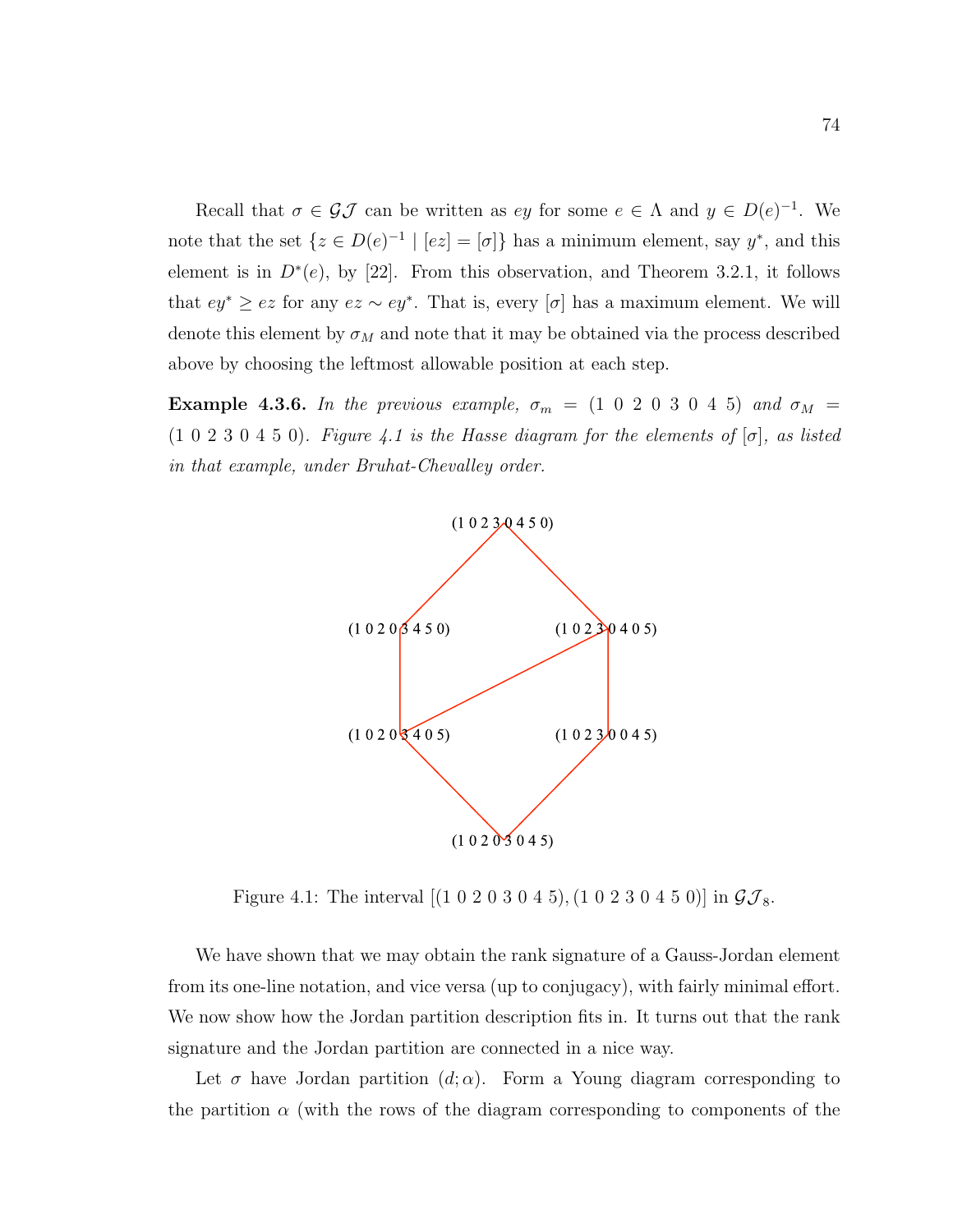partition). For a nilpotent Jordan block, successive powers decrease the rank by 1, until we reach 0. Thus we may picture successive ranks of  $\sigma$ , in terms of the Young diagram, as the number of boxes remaining in the diagram after removing the leftmost column. The difference in rank between powers is the number of blocks we remove, which corresponds to the size of the row for the Young diagram of the conjugate partition of  $\alpha$ . That is, the *i*<sup>th</sup> row of the conjugate partition of  $\alpha$  is  $r_{i-1} - r_i$  where  $[r_1, r_2, \ldots, r_n]$  is the rank signature of  $\sigma$ , with  $r_0 = n$ . Thus we may recover the rank signature from the Jordan partition (and vice versa, working backwards).

The following example should clarify this process.

Example 4.3.7. Let  $\sigma \in \mathcal{GI}_{15}$  with Jordan partition  $(d; \alpha) = (1; 5, 3, 2, 2, 1, 1)$ . The ranks of successive powers of  $\sigma$  are therefore:

$$
rk(\sigma) = 1 + 4 + 2 + 1 + 1 = 9
$$
  
\n
$$
rk(\sigma^2) = 1 + 3 + 1 = 5
$$
  
\n
$$
rk(\sigma^3) = 1 + 2 = 3
$$
  
\n
$$
rk(\sigma^4) = 1 + 1 = 2
$$
  
\n
$$
rk(\sigma^k) = 1
$$

for  $k \geq 5$ . Hence  $sig(\sigma) = [9, 5, 3, 2, 1, 1, 1, 1, 1, 1, 1, 1, 1, 1, 1]$ .

On the other hand, the conjugate partition of  $\alpha$  is  $(6,4,2,1,1)$  and so, by the discussion above, we have

$$
n - r_1 = 6
$$
  
\n
$$
r_1 - r_2 = 4
$$
  
\n
$$
r_2 - r_3 = 2
$$
  
\n
$$
r_3 - r_4 = 1
$$
  
\n
$$
r_4 - r_5 = 1
$$
  
\n
$$
r_k - r_{k+1} = 0
$$

for  $k \geq 5$ . Since  $n = d + \sum \alpha_i$ , we see that  $n = 1 + 14 = 15$ . We may now find the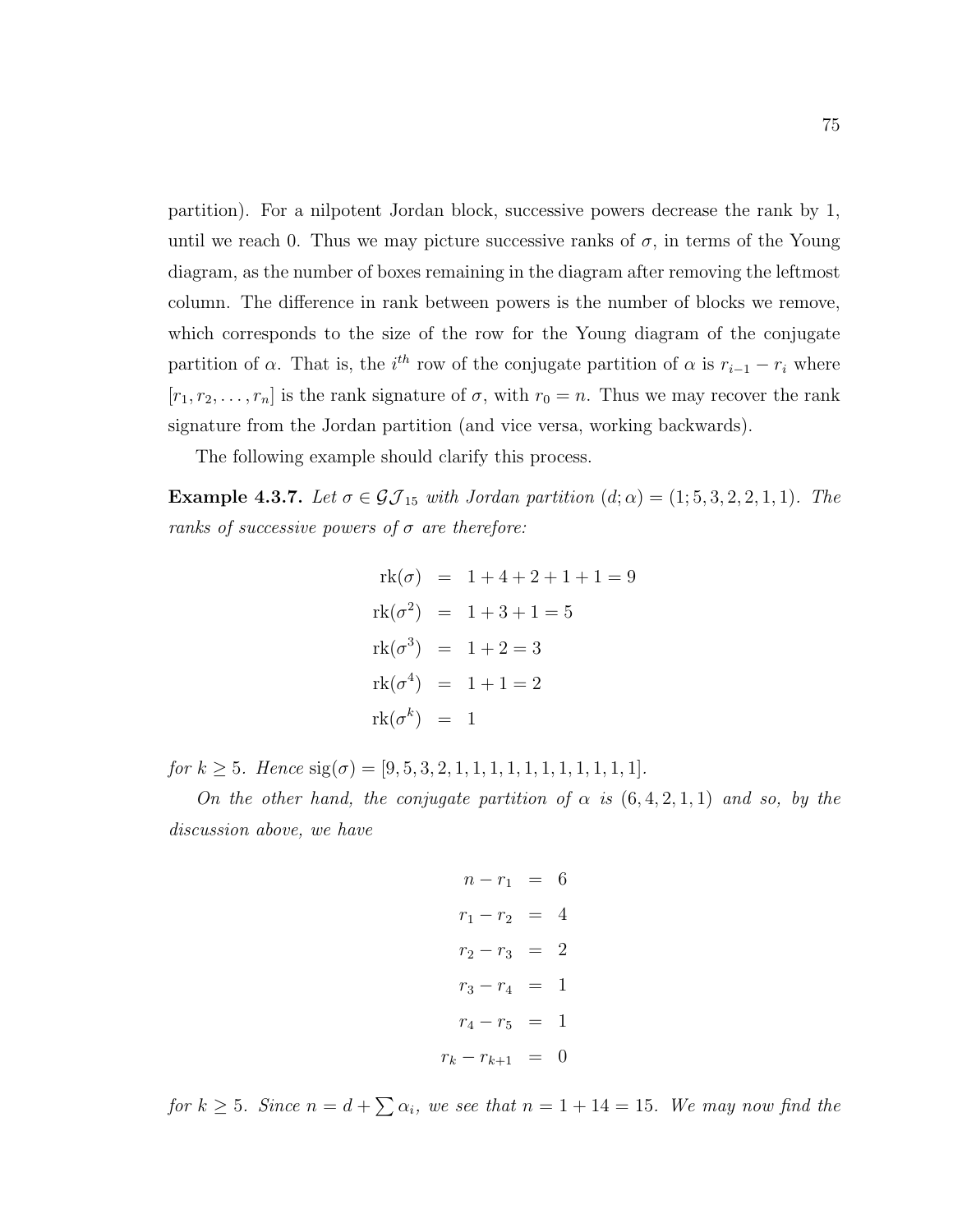$r_i$ 's recursively:

$$
r_1 = 15 - 6 = 9
$$
  
\n
$$
r_2 = 9 - 4 = 5
$$
  
\n
$$
r_3 = 5 - 2 = 3
$$
  
\n
$$
r_4 = 3 - 1 = 2
$$
  
\n
$$
r_5 = 2 - 1 = 1
$$
  
\n
$$
r_6 = 1 - 0 = 1
$$
  
\n
$$
\vdots
$$
  
\n
$$
r_{15} = 1
$$

Hence  $sig(\sigma) = [9, 5, 3, 2, 1, 1, 1, 1, 1, 1, 1, 1, 1, 1, 1, 1]$ , as observed above.

### 4.4 Dual Canonical Monoids

We introduced dual canonical monoids in Section 3.1. In the literature these are called J-coirreducible monoids of type  $\emptyset$ . This means that the cross-section lattice  $Λ$  of M is such that  $Λ \setminus \{1\}$  has a unique maximal element,  $e_0$ , with  $λ(e_0) = ∅$ . Theorem 4.2.2 tells us that the conjugacy decomposition of  $M$  is indexed by elements of  $R^* = \{ey \mid e \in \Lambda, y \in D^*(e)\}.$  If M is a dual canonical monoid, then Theorem 3.1.10 states that  $\lambda(e) = \lambda_*(e)$  for all  $e \in \Lambda \setminus \{1\}$ . Hence if  $\lambda(e) = I$  then  $D^*(e) =$  $D_I^*(I) = D_I \cap D_I^{-1}$  $I_I^{-1}$ , as noted in Remark 4.2.1. For a dual canonical monoid then, there is a one-to-one correspondence between  $R$  and the set of elements that are both left and right quotient elements for a parabolic subgroup of W.

Example 4.4.1. Let M be the dual canonical monoid from Example 3.1.11. That is, the Weyl group W of M is isomorphic to  $S_3$ . Let  $A - B$  be the Coxeter graph of W. Table 4.1 shows the elements of  $D_I^* = D_I \cap D_I^{-1}$  $I^{-1}$  for all  $I \subseteq S$ .

If M is a dual canonical monoid with  $e \leq f$  for  $e, f \in \Lambda \setminus \{1\}$ , then  $\lambda(f) = \lambda_*(f) \subseteq$  $\lambda_*(e) = \lambda(e)$ , by Theorem 3.1.10. Thus  $W(f) \subseteq W(e)$ . If  $[\sigma] \in \tilde{R}(e)$ ,  $[\theta] \in \tilde{R}(f)$ , then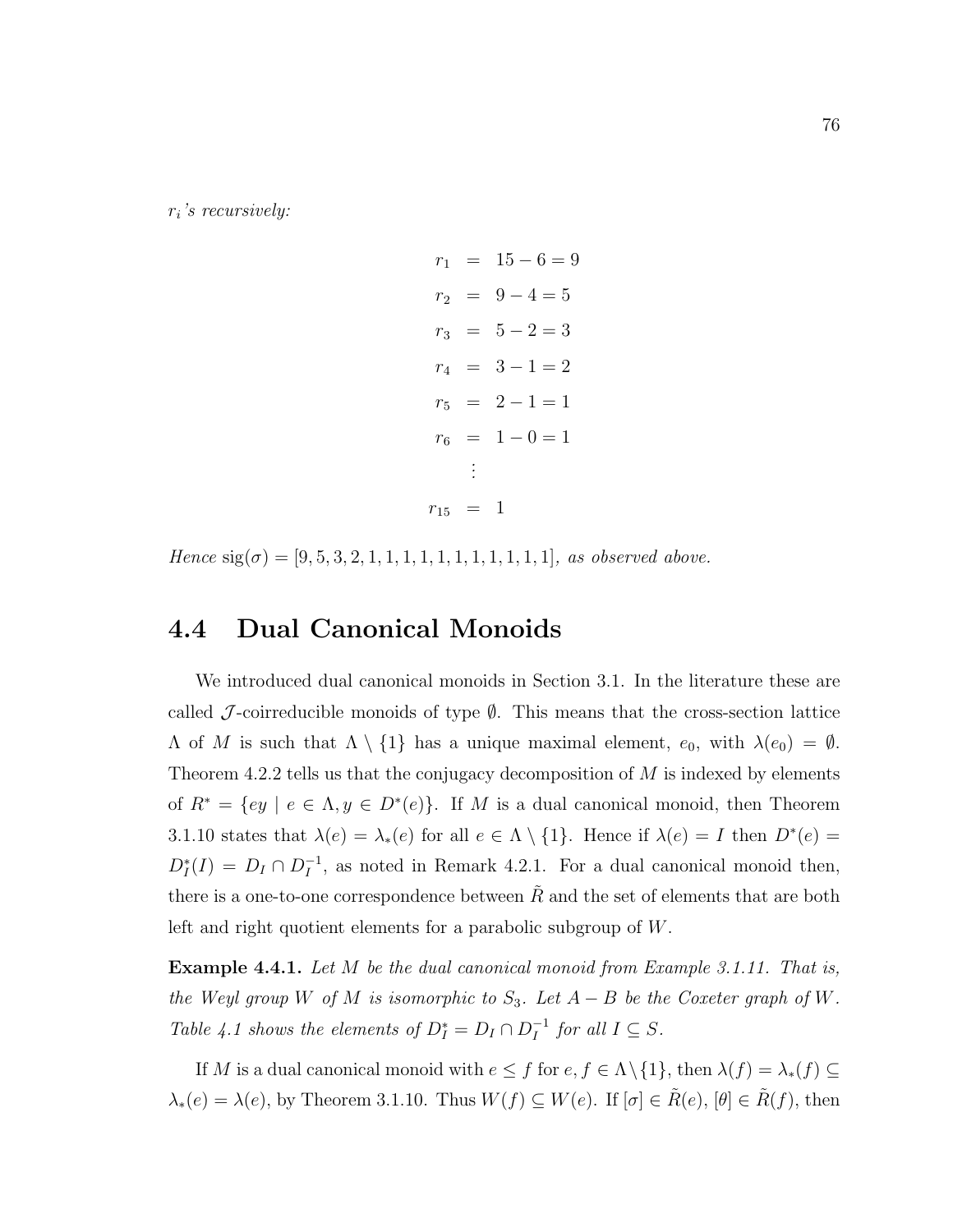| $I \subseteq S = \{A, B\}$ | $D_I^* = D_I \cap D_I^{-1}$ |
|----------------------------|-----------------------------|
|                            | $\{1, A, B, AB, BA, ABA\}$  |
|                            | $\{1, B\}$                  |
|                            | $\{1, A\}$                  |
| $\{A,B\}$                  |                             |

Table 4.1: Elements of  $R^*$  for the dual canonical monoid M with  $W = S_3$ .

Corollary 4.2.8 now says that  $[\sigma] \leq [\theta]$  if and only if  $a^{-1}\sigma a \leq \theta$  for some  $a \in W(e)$ . We may choose any representative of  $[\sigma]$  when checking this inequality, and so we choose  $ey \sim \sigma$  with  $y \in D^*(e) = D(e) \cap D(e)^{-1}$ . With this choice of y,  $a^{-1}eya = eya$ is in standard form for any  $a \in W(e)$ . Since  $\theta = fz$  for some  $z \in D(f)^{-1}$ , we now have  $[\sigma] \leq [\theta]$  if and only if  $eya \leq fz$  for some  $a \in W(e)$ . For this situation, Theorem 3.2.1 tells us that  $eya \leq fz$  if and only if there exists  $w \in W(e)$  such that  $wz \leq ya$ . Thus

$$
[\sigma] \le [\theta] \iff wz \le ya \tag{4.12}
$$

where  $w, a \in W(e), \theta = fz$ , and ey is the unique element such that  $ey \sim \sigma$  with  $y \in D^*(e)$ . We will have more to say about this in the following chapters. In particular, in Section 5.2 we consider the case that  $e = f$  before going on to consider the case that  $e < f$  in Section 6.2.

Using Corollary 4.2.8, it is not difficult to construct  $\tilde{R}$  for small cases. For a dual canonical monoid, we have just shown that there are even fewer calculations to perform. We therefore conclude this discussion with such a construction. Figure 4.2 is the conjugacy poset for M from Example 4.4.1. By  $\epsilon_0$  we mean the idempotent corresponding to  $\emptyset$ , via the type map, by eA we mean the idempotent corresponding to  ${A}$ , by e0\_AB we mean the element  $e_{\emptyset}AB$ , and so on. Additionally, the representative for each vertex in the diagram is the (unique) element in the class that is also in  $R^*$ .

### 4.5 Canonical Monoids

The cross-section lattice of a dual canonical monoid is the dual of the cross-section lattice of a canonical monoid, as noted in Remark 3.1.12. Thus for a canonical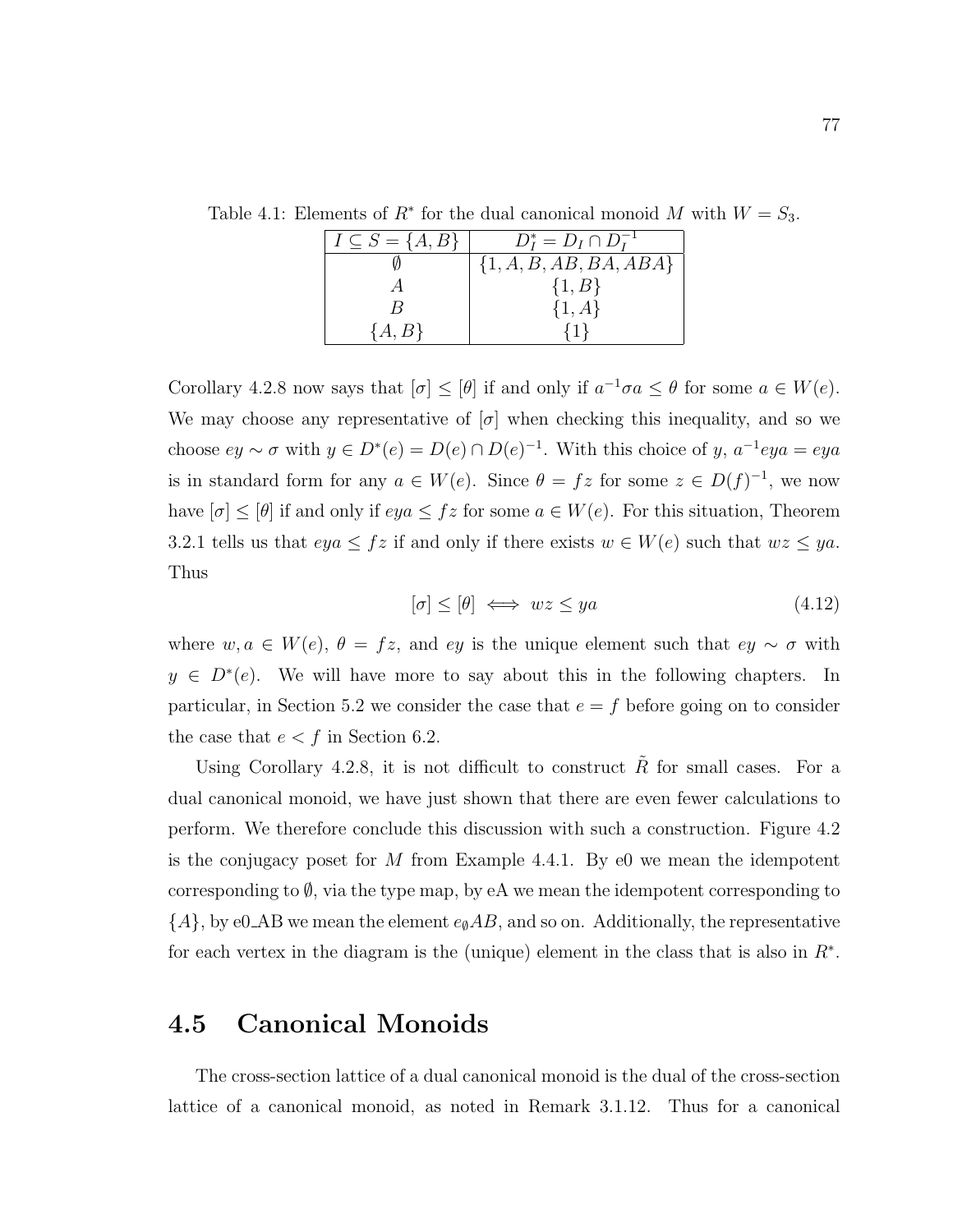

Figure 4.2:  $\tilde{R}$  for the dual canonical monoid with W of Type A2.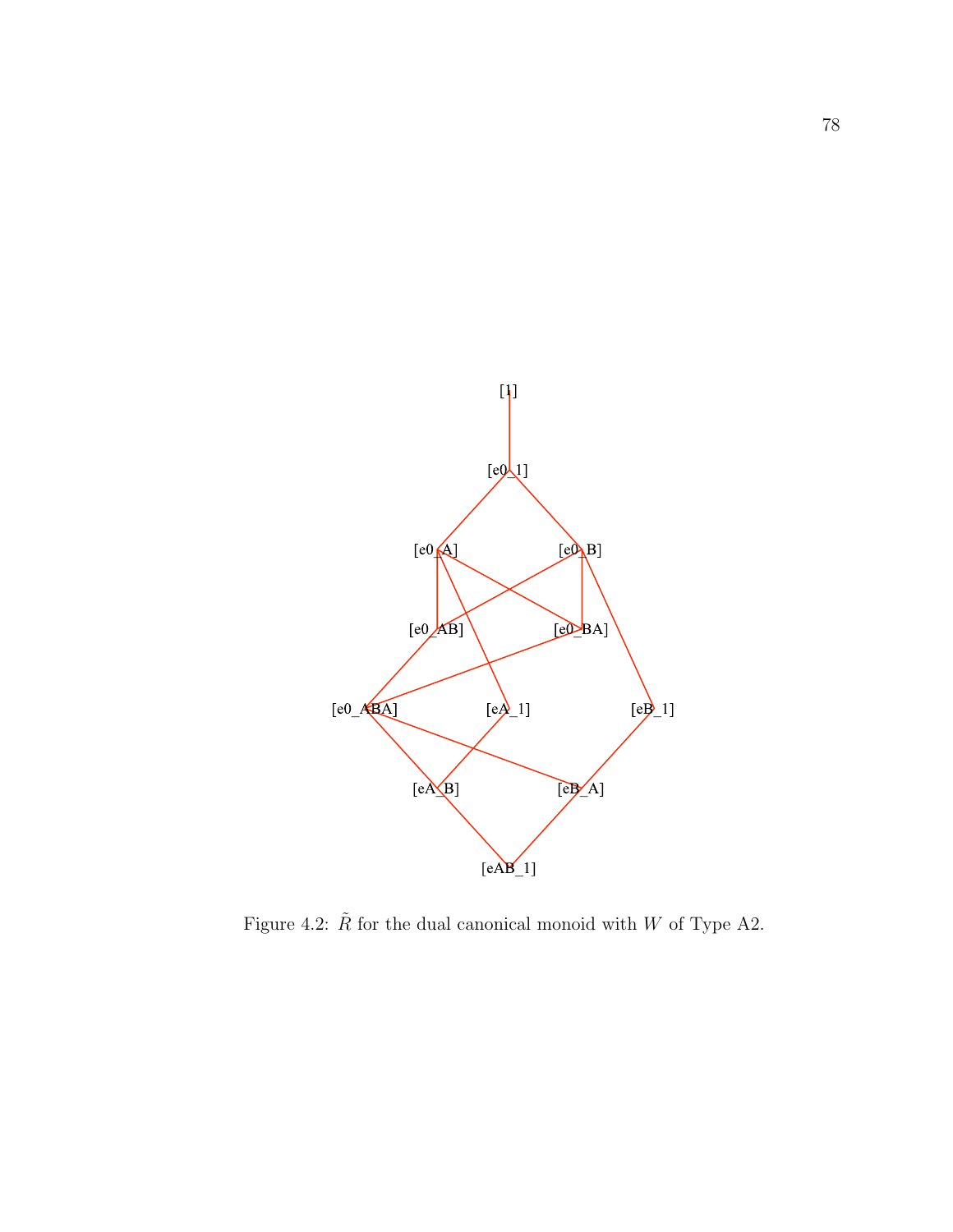monoid  $\Lambda \setminus \{0\}$  has a unique minimal element,  $e_0$ , with  $\lambda(e_0) = \emptyset$ . More generally, we call a canonical monoid a  $\mathcal{J}$ -irreducible monoid of type  $\emptyset$ . For a canonical monoid,  $\lambda(e) = \lambda^*(e)$  for all  $e \in \Lambda \setminus \{0\}$ , by Theorem 3.1.8, hence if  $\lambda(e) = I$  then  $D^*(e) =$  $D_I^*(I) = D_I^{-1}$  $I_I^{-1}$ , as noted in Remark 4.2.1. Thus for a canonical monoid there is a oneto-one correspondence between  $\tilde{R}$  and the set of Gauss-Jordan elements  $\mathcal{GI}$ . That is, for  $[\sigma] \in \tilde{R}$ ,

$$
[\sigma]=\{\sigma\}.
$$

**Example 4.5.1.** Let M be the canonical monoid from Example 3.1.9. That is, the Weyl group W of M is isomorphic to  $S_3$ . Let  $A - B$  be the Coxeter graph of W. Table 4.2 shows the elements of  $D_I^* = D_I^{-1}$  $I^{-1}$  for all  $I \subseteq S$ .

Table 4.2: Elements of  $R^*$  for the canonical monoid M with  $W = S_3$ .

| $I \subseteq S = \{A, B\}$ | $D_I^* = D_I^{-1}$         |  |  |  |  |  |
|----------------------------|----------------------------|--|--|--|--|--|
|                            | $\{1, A, B, AB, BA, ABA\}$ |  |  |  |  |  |
|                            | $\{1, B, BA\}$             |  |  |  |  |  |
|                            | $\{1, A, AB\}$             |  |  |  |  |  |
| $\{A,B\}$                  |                            |  |  |  |  |  |

If M is a canonical monoid with  $e \leq f$ , for  $e, f \in \Lambda \setminus \{0\}$ , then  $\lambda(e) = \lambda^*(e) \subseteq$  $\lambda^*(f) = \lambda(f)$ , by Theorem 3.1.10. Thus  $W(e) \leq W(f)$  and so if  $[\sigma] \in \tilde{R}(e)$ ,  $[\theta] \in \tilde{R}(e)$  $\tilde{R}(f)$ , Corollary 4.2.8 now says that  $[\sigma] \leq [\theta]$  if and only if  $a^{-1}\sigma a \leq \theta$  for some  $a \in W(f)$ . As with the case for dual canonical monoids, we will soon examine this in further detail for  $e = f$  and  $e < f$  (in Sections 5.3 and 6.3, respectively). For now, we note that for a canonical monoid, we have fewer calculations to perform than it first seems by Corollary 4.2.8, since  $[\sigma] = {\sigma}$ . We therefore conclude this subsection as we did with the last, with a construction of  $\tilde{R}$ . Figure 4.3 is the conjugacy poset for M from Example 4.5.1. The notation for the vertices (representing the classes) is the same as in Figure 4.2.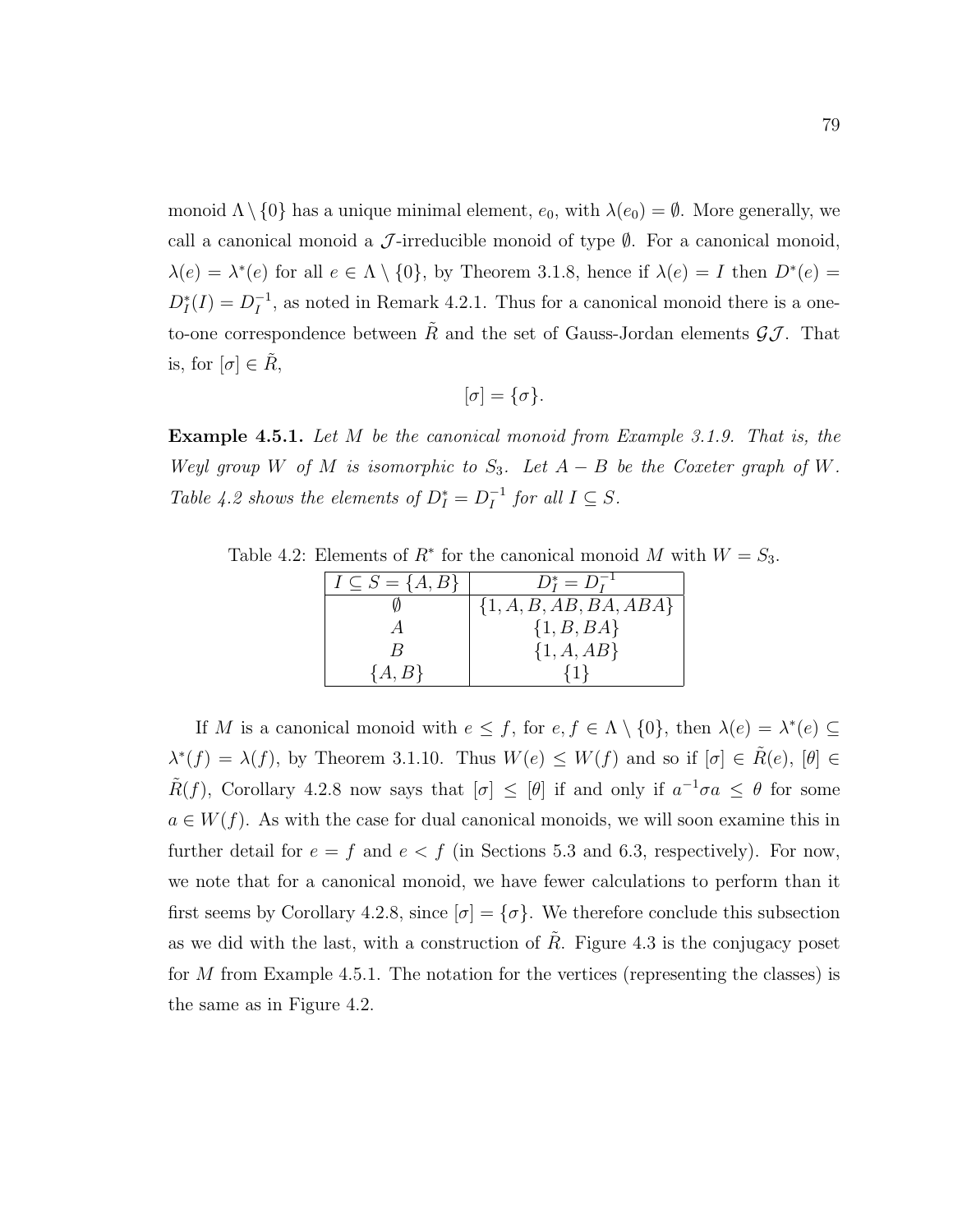

Figure 4.3:  $\tilde{R}$  for the canonical monoid with  $W$  of Type A2.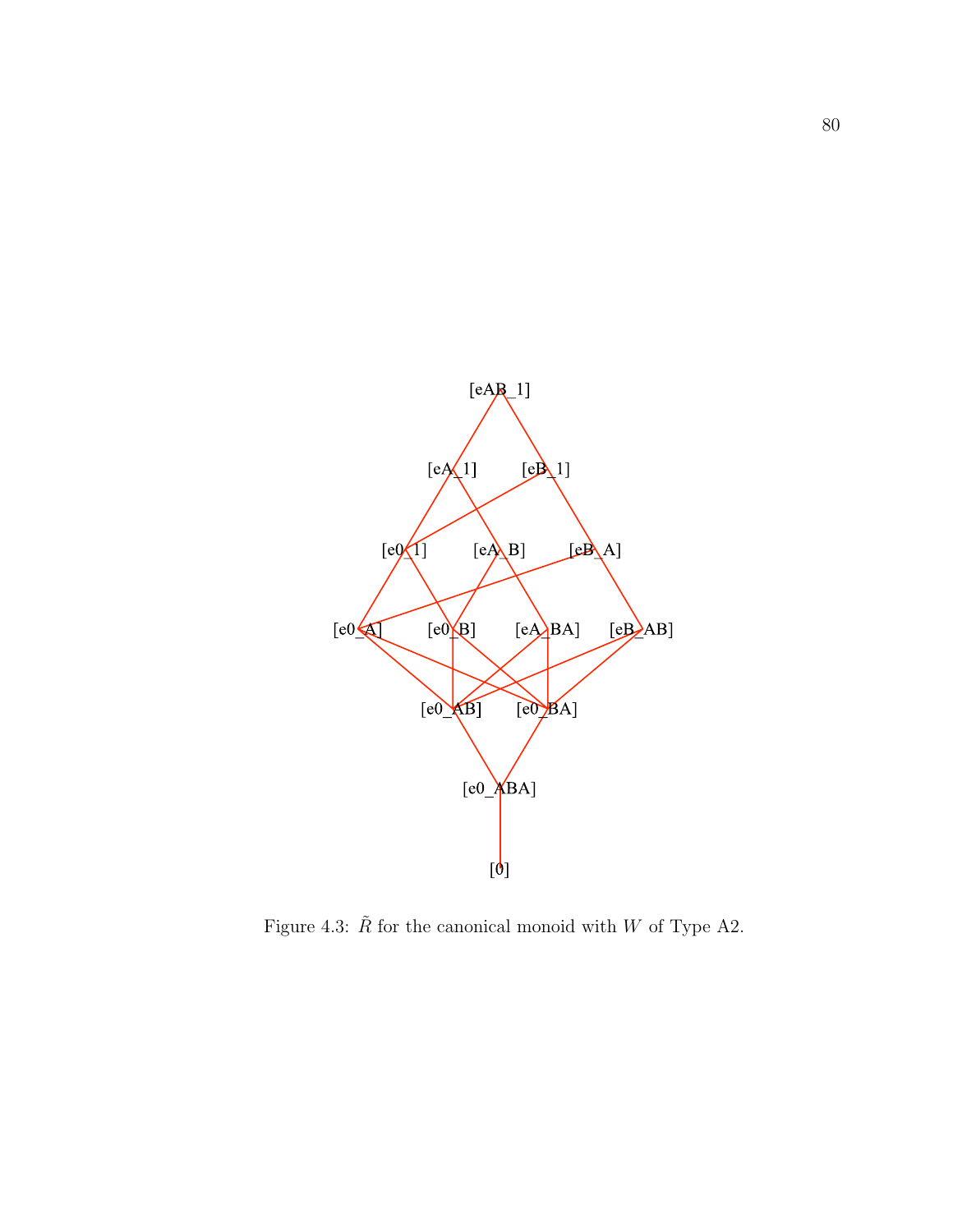### Chapter 5

# The Structure of  $R(e)$  Classes

We begin our more in depth study of the conjugacy order with a description of the order within  $R(e)$ . This description is the generalization of a result proved in [25] for the case that  $M$  is a canonical monoid. Before stating the theorem, we give three lemmas that are used in its proof. The first is from [23] and the second and third are from [25].

**Lemma 5.0.2.** Let  $x, y \in D(e)^{-1}$  and  $w, u \in W(e)$  such that  $wx \leq uy$ . Then  $w = w_1 * w_2$  with  $w_1 \leq u$  and  $w_2 x \leq y$ .

**Lemma 5.0.3.** Let  $y, y_1 \in D(e)^{-1}$ ,  $x \in W$ , and  $w \in W(e)$  such that  $yx = wy_1$ . If  $w' < w$ , then  $w'y_1 = yx'$  for some  $x' < x$ . In particular,  $x'ey \leq xey$  and  $x'ey \sim w'ey_1$ .

**Lemma 5.0.4.** Let  $x, y \in D(e)^{-1}$ ,  $u, w \in W(e)$ , such that  $xu = wy$ . Then  $y = xu'$ for some  $u' \leq u$ . If  $xu = x * u$ , then  $y = x * u'$ .

Recall, (3.7), that the parabolic subgroup  $W(e) = \{w \in W \mid we = ew\}$  of W can be written as  $W(e) = W^*(e) \times W_*(e)$ . In the following, it will be necessary to factor  $w \in W(e)$  as a product of elements from these subgroups. We write w as  $\hat{w}\hat{w}$ (or  $\check{w}\hat{w}$ ), where  $\hat{w} \in W^*(e)$  and  $\check{w} \in W^*(e)$ . Note that  $\hat{w}$  and  $\check{w}$  here are unique and  $\hat{w}\check{w} = \hat{w} * \check{w}.$ 

**Theorem 5.0.5.** Let  $e \in \Lambda$  and  $y, z \in D(e)^{-1}$ . Then the following conditions are equivalent: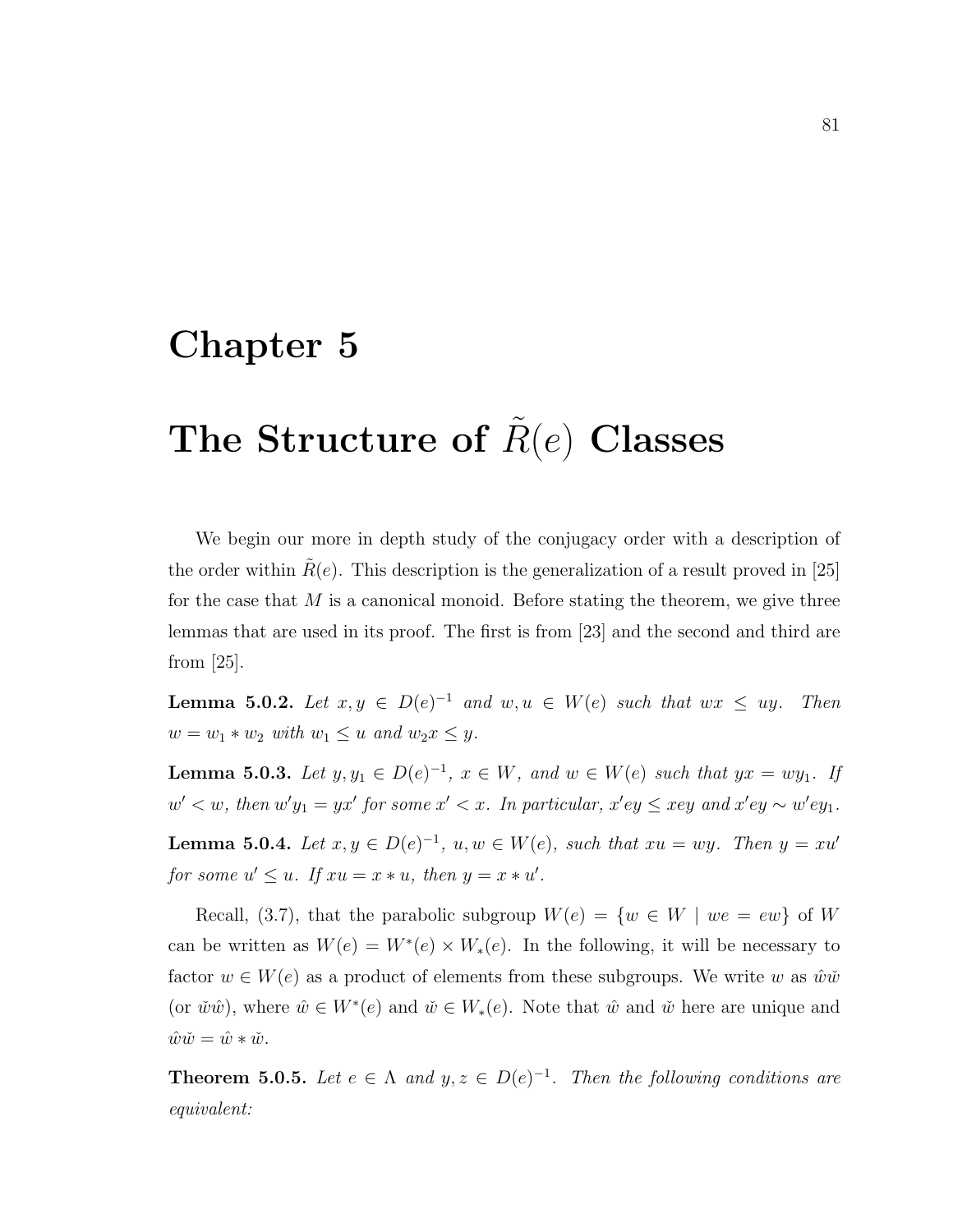- 1.  $[ey] < [ez]$ .
- 2.  $\hat{w}z \leq yw$  for some  $w \in W(e)$ .
- 3.  $\hat{w}zw^{-1} \leq y$  for some  $w \in W(e)$ .

*Proof.*  $(1. \Rightarrow 2.)$  Suppose  $[ey] \leq [ez]$ . Then, by Corollary 4.2.8,  $w^{-1}eyw \leq ez$  for some  $w \in W(e)$ . Let  $yw = uy_1$  and  $u \in W(e)$ . Then  $w^{-1}eyw = \hat{w}^{-1}e\hat{u}y_1 = \hat{w}^{-1}\hat{u}ey_1 \leq ez$ . By Theorem 3.2.1,  $\hat{u}^{-1}\hat{w}z \leq y_1$ . So

$$
\hat{w}z = \hat{u}(\hat{u}^{-1}\hat{w}z) \le \hat{u} \circ (\hat{u}^{-1}\hat{w}z) \le \hat{u} \circ y_1 = \hat{u}y_1 \le uy_1 = yw.
$$

 $(2. \Rightarrow 3.)$  Suppose  $\hat{w}z \leq yw$  for some  $w \in W(e)$ . Choose w minimal. Now  $yw = y * w'$  for  $w' \leq w$  and  $\hat{w}'z \leq \hat{w}z \leq yw \leq y \circ w = yw'$ . Since w is minimal,  $w' = w$  and so  $yw = y * w$ . Thus  $\hat{w}z = y_1w_1$  for some  $y_1 \leq y$  and  $w_1 \leq w$ . Since  $z \in D(e)^{-1},$ 

$$
\hat{w}_1 z \le \hat{w} z = y_1 w_1 \le y_1 \circ w_1 \le y \circ w_1 = y * w_2
$$

for some  $w_2 \leq w_1$ . So  $\hat{w}_2 z \leq \hat{w}_1 z \leq y w_2$ . By minimality of  $w, w_2 = w$  and so  $w_1 = w$ . Hence  $\hat{w}z = y_1w$  and thus  $\hat{w}zw^{-1} = y_1 \leq y$ .

 $(3. \Rightarrow 2.)$  Suppose  $\hat{w}zw^{-1} \leq y$  for some  $w \in W(e)$ . Then

$$
\hat{w}z = \hat{w}zw^{-1}w \le (\hat{w}zw^{-1}) \circ w \le y \circ w = yw_1
$$

for some  $w_1 \leq w$ . Since  $z \in D(e)^{-1}$ ,  $\hat{w}_1 z \leq \hat{w} z \leq yw_1$ .

 $(2. \Rightarrow 1.$ ) Suppose  $\hat{w}z \leq yw$  with  $w \in W(e)$ . Choose w minimal. Let  $yw = uy_1$ , for  $u \in W(e)$  and  $y_1 \in D(e)^{-1}$ . By Lemma 5.0.4,  $y_1 = yv$  for some  $v \leq w$ . Since  $\hat{w}z \leq yw = uy_1$ , we see by Lemma 5.0.2 that  $\hat{w} = u_1 * v_1$  with  $u_1 \leq u$  and  $v_1z \leq y_1$ . So  $\hat{w}z = (u_1v_1)z = u_1 * (v_1z) \le u_1y_1$ . Suppose  $u_1 < u$ . Since  $uy_1 = yw$ , we see by Lemma 5.0.3 that  $u_1y_1 = yw_1$  for some  $w_1 = \hat{w}_1\check{w}_1 < \hat{w}\check{w} = w$ , and hence  $\hat{w}_1 \leq \hat{w}$ . So  $\hat{w}_1z \leq \hat{w}z \leq u_1y_1 = yw_1$ , contradicting the minimality of w. Hence  $u = u_1$ , and so  $v_1 = u^{-1}\hat{w}$ . Since  $v_1z \leq y_1$ ,

$$
w^{-1}eyw = (\check{w}\hat{w})^{-1}eyw = \hat{w}^{-1}euy_1 = \hat{w}^{-1}uey_1 \le ez.
$$

by Theorem 3.2.1. That is,  $[ey] \leq [ez]$ . This completes the proof.

 $\Box$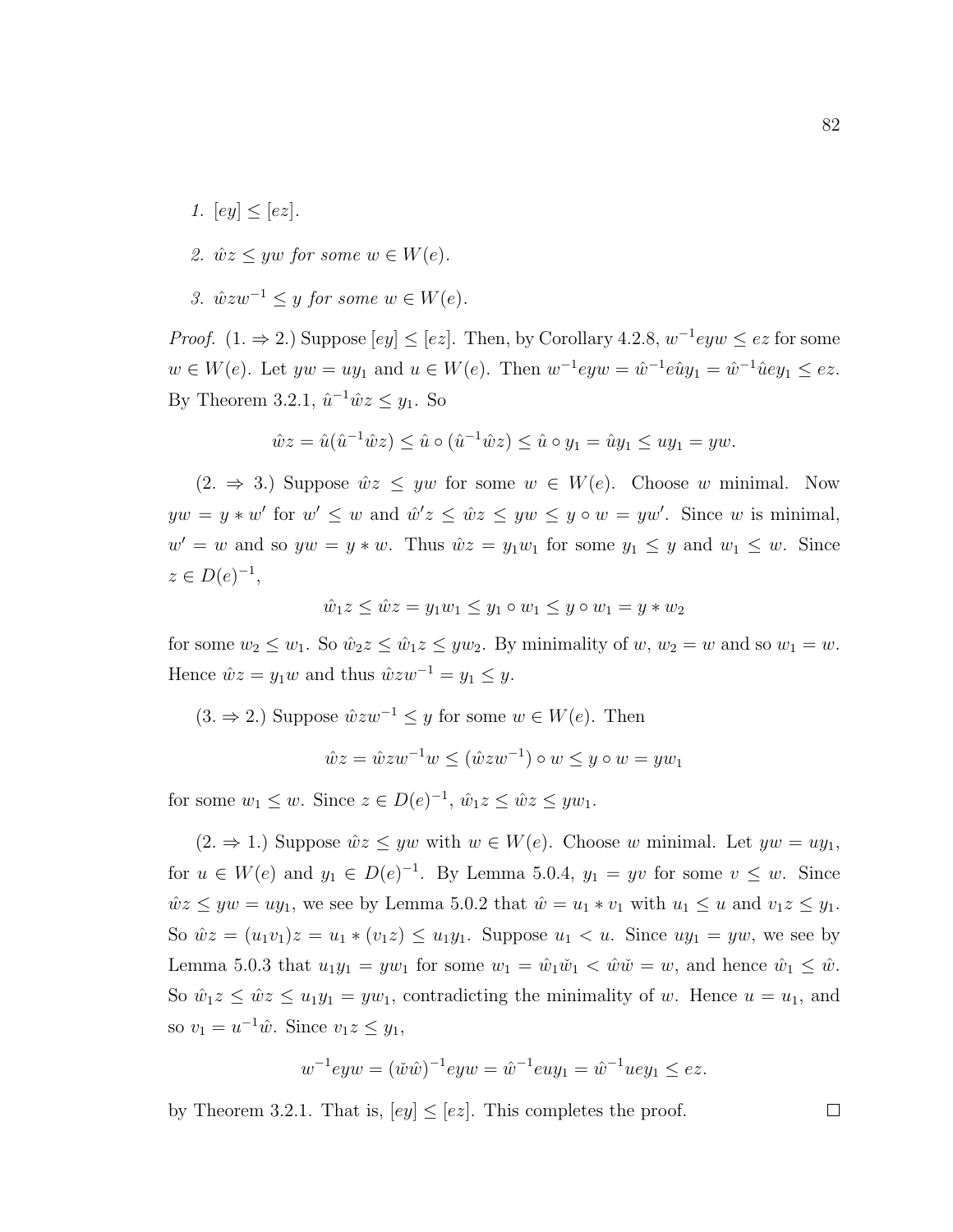### 5.1 Matrices

Theorem 5.0.5 describes the order in  $R(e)$  for a general reductive monoid M. In the case of  $M = M_n(k)$ , we have the following:

Corollary 5.1.1. Let  $M = M_n(k)$ , with  $e_i \in \Lambda$  and  $y, z \in D(e_i)^{-1}$ . Then the following conditions are equivalent:

- 1.  $[e_i y] \leq [e_i z]$ .
- 2.  $\hat{w}z \leq yw$  for some  $w \in W(e_i)$ .
- 3.  $\hat{w}zw^{-1} \leq y$  for some  $w \in W(e_i)$ .

This description is satisfactory, however we wish to examine  $\tilde{R}_n(e_i)$  in more detail, in terms of the new vocabulary introduced in the previous chapter.

Let  $\sigma \in \mathcal{GI}_n$ . Then  $\sigma \sim I_d \oplus N$ , where  $N = \sum_{n=1}^{k} I_n$  $\sum_{i=1} J_{\alpha_i}(0)$  for some  $\alpha \vdash (n-d)$ , as in  $(4.10)$ . Now

$$
rk(N) = (\alpha_1 - 1) + (\alpha_2 - 1) + \dots + (\alpha_k - 1)
$$
  
=  $\alpha_1 + \alpha_2 + \dots + \alpha_k - k$   
=  $(n - d) - k$ 

and so  $\text{rk}(\sigma) = \text{rk}(I_d) + \text{rk}(N) = d + (n - d - k) = n - k$ . If  $\sigma, \theta \in \mathcal{GI}(e_i)$ , then  $rk(\sigma) = rk(\theta) = i$ . Thus

$$
k = n - \text{rk}(\sigma) = n - \text{rk}(\theta) = n - i
$$

and so we have the following:

**Lemma 5.1.2.** If  $[\sigma], [\theta] \in \tilde{R}_n(e_i)$ , then the partitions corresponding to the nilpotent blocks of  $\sigma$  and  $\theta$  have the same number of parts,  $n - i$ . Equivalently, the Jordan partitions of  $\sigma$  and  $\theta$  have the same number of parts,  $n-i+1$ .

Define  $p(n)$  to be the number of partitions of n and  $p_k(n)$  to be the number of partitions of *n* into k parts, as in [33]. Observe that  $p_n(n) = p_{n-1}(n) = p_1(n) = 1$  for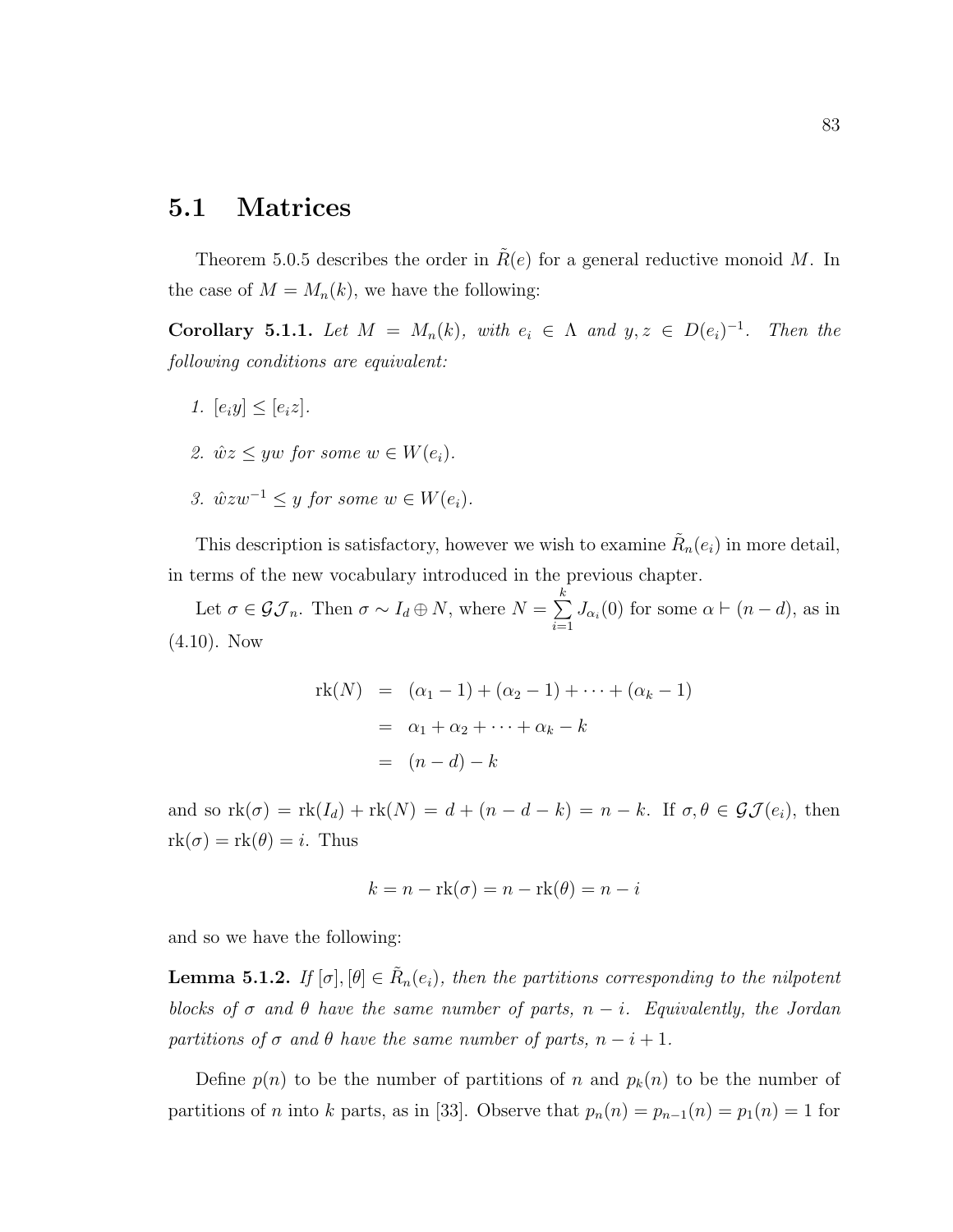$n > 0$  and  $p_k(n) = 0$  for  $k > n$ . Additionally, we follow the convention that  $p_0(k) = 0$ for  $k > 0$  and  $p_0(0) = 1$ .

**Proposition 5.1.3.** The number of elements in  $\tilde{R}_n(e_i)$  is

$$
\left| \tilde{R}_n(e_i) \right| = \sum_{j=k}^n p_k(j) = \sum_{j=0}^n p_k(j)
$$

where  $k = n - i$ .

Computing  $p_k(n)$  is, in general, quite difficult. However, the following recursive formula, as presented in [33], makes the computations easier:

$$
p_k(n) = p_{k-1}(n-1) + p_k(n-k).
$$
\n(5.1)

**Example 5.1.4.** Using Table 5.1, the number of elements of  $R_8(e_5)$  is  $1+1+2+$  $3 + 4 + 5 = 16$ . This is the sum of entries in the row for  $k = 8 - 5 = 3$  from column  $n=0$  to column  $n=8$ . The Hasse diagram for  $\tilde{R}_8(e_5)$  is shown in Figure 5.1. Each vertex in the diagram is denoted by the Jordan partition of the corresponding class. Observe that  $\tilde{R}_8(e_5)$  is not graded.

| $k^{\scriptscriptstyle \prime}$<br>$\, n$ | $\left( \right)$ | 1                | $\overline{2}$   | 3            | 4                | 5              | 6                |                | 8              | 9              | 10               |
|-------------------------------------------|------------------|------------------|------------------|--------------|------------------|----------------|------------------|----------------|----------------|----------------|------------------|
| 0                                         | 1                | 0                | $\left( \right)$ | 0            | $\overline{0}$   | $\overline{0}$ | 0                | 0              | 0              | $\overline{0}$ | $\boldsymbol{0}$ |
| $\mathbf 1$                               | 0                | 1                | 1                | 1            | 1                | $\mathbf{1}$   | 1                | 1              | 1              | 1              | 1                |
| $\overline{2}$                            | $\overline{0}$   | 0                | $\mathbf{1}$     | $\mathbf{1}$ | 2                | $\overline{2}$ | 3                | 3              | 4              | 4              | 5                |
| 3                                         | 0                | 0                | 0                | 1            | $\mathbf 1$      | $\overline{2}$ | 3                | 4              | 5              | 7              | 8                |
| $\overline{4}$                            | 0                | 0                | 0                | 0            | $\mathbf 1$      | $\mathbf{1}$   | $\overline{2}$   | 3              | 5              | 6              | 9                |
| $\overline{5}$                            | 0                | 0                | $\left( \right)$ | 0            | $\boldsymbol{0}$ | 1              | 1                | $\overline{2}$ | 3              | 5              | 7                |
| 6                                         | 0                | 0                | $\left( \right)$ | 0            | 0                | 0              | 1                | 1              | $\overline{2}$ | 3              | 5                |
| 7                                         | 0                | 0                | 0                | 0            | $\boldsymbol{0}$ | 0              | 0                | 1              | 1              | $\overline{2}$ | 3                |
| 8                                         | 0                | 0                | 0                | 0            | $\boldsymbol{0}$ | 0              | 0                | 0              | 1              | 1              | $\mathbf{2}$     |
| 9                                         | 0                | 0                | 0                | 0            | $\overline{0}$   | 0              | 0                | 0              | 0              | 1              | $\mathbf{1}$     |
| 10                                        | $\theta$         | $\left( \right)$ | $\left( \right)$ | 0            | 0                | 0              | $\left( \right)$ | 0              | 0              | $\overline{0}$ | 1                |

Table 5.1:  $p_k(n)$  for  $n \leq 10$ .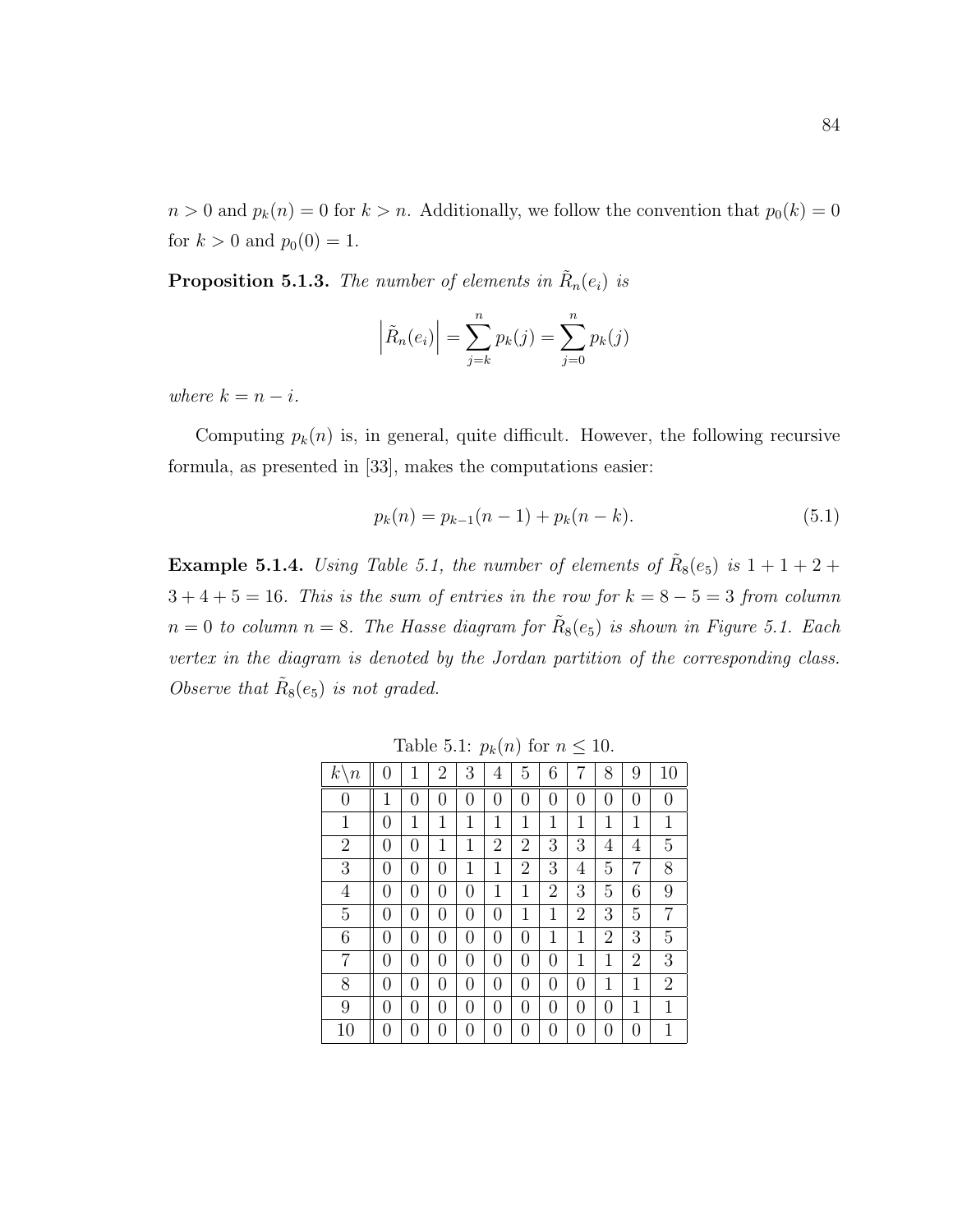

Figure 5.1: The conjugacy poset of rank 5 elements in  $R_8$ , labeled by Jordan partitions.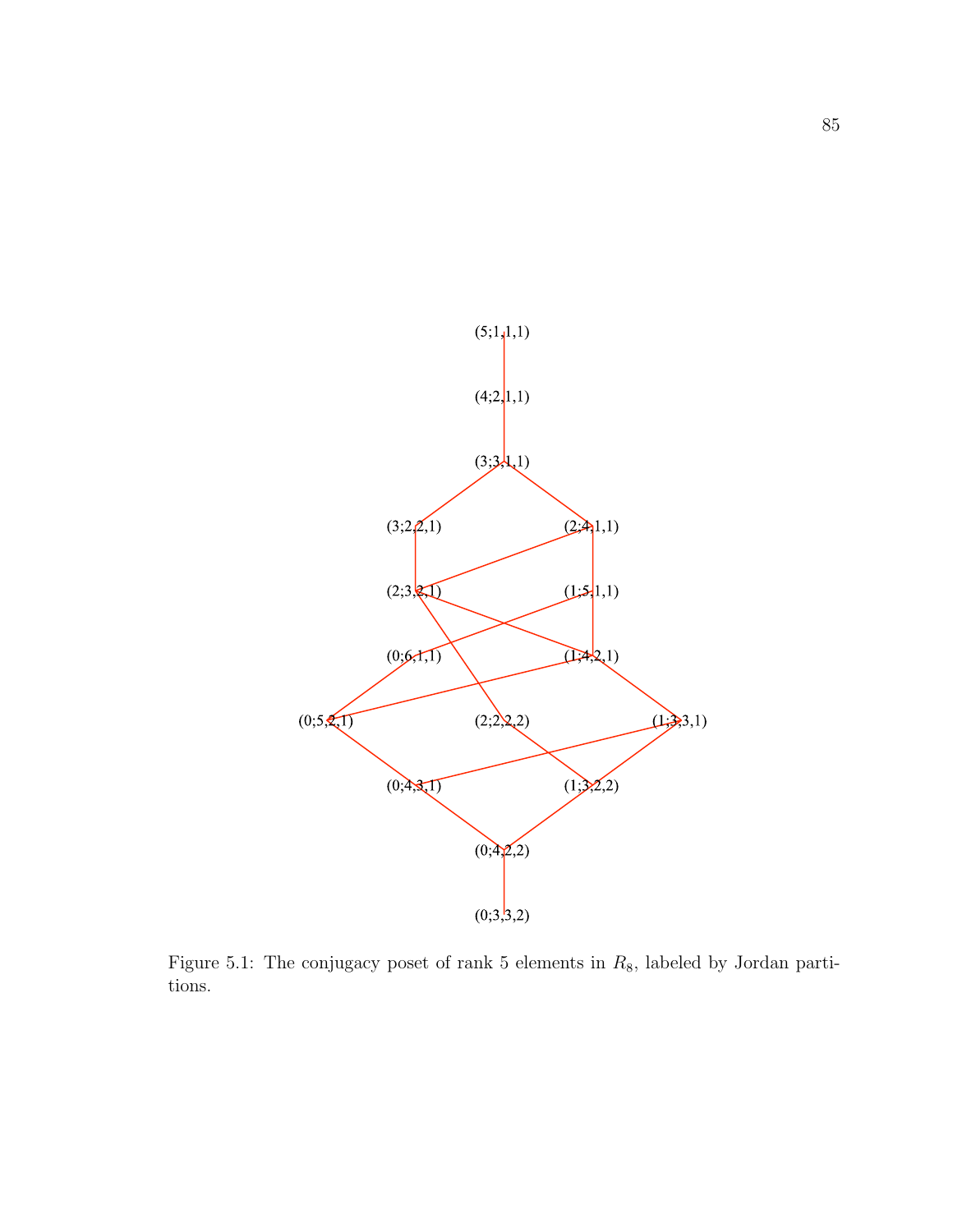### 5.2 Dual Canonical Monoids

Recall that for a dual canonical monoid,  $W(e) = W_*(e)$  for all  $e \in \Lambda$ . By Theorem 5.0.5, we therefore have the following description for the conjugacy order in  $R(e)$ :

**Corollary 5.2.1.** Let  $e \in \Lambda$  and  $y, z \in D(e)^{-1}$ . If  $W(e) = W_*(e)$ , then the following conditions are equivalent:

- 1.  $[ey] < [ez]$ .
- 2.  $z \leq yw$  for some  $w \in W(e)$ .
- 3.  $zw \leq y$  for some  $w \in W(e)$ .

Let  $w \in W$  with  $J \subseteq S$ . Then  $w = w^j w_j$ , where  $w_j \in W_J$  and  $w^j \in D_J$ . Define  $P<sup>J</sup>: W \to D<sub>J</sub>$  by  $P<sup>J</sup>(w) = w<sup>j</sup>$ . This map is order-preserving, as shown in [1]. That is, if  $w_1, w_2 \in W$  then:

$$
w_1 \le w_2 \Rightarrow w_1^j \le w_2^j. \tag{5.2}
$$

Now, suppose  $e \in \Lambda \setminus \{1\}$ . Then  $\lambda(e) = I$  for some  $I \subseteq S$  and, since M is a dual canonical monoid,  $\lambda_*(e) = I$  by Theorem 3.1.10. Thus  $D^*(e) = D_I^*(I)$  and so  $D^*(e) = D(e) \cap D(e)^{-1}$ , by Remark 4.2.1. As we have noted,  $D^*(e)$  serves as our indexing set for  $\tilde{R}(e)$ , where

$$
\tilde{R}(e) = \bigsqcup_{y \in D^*(e)} [ey]. \tag{5.3}
$$

By Corollary 5.2.1,  $[ey] \leq [ex]$  if and only if  $x \leq yw$  for some  $w \in W(e)$ . If  $x, y \in$  $D^*(e)$ , then  $x \leq yw$  implies  $x \leq y$ , by (5.2). On the other hand, if  $x \leq y$  then  $x \leq yw$ , since  $y \leq yw$  because  $y \in D(e)$ . Thus,  $[ey] \leq [ex]$  if and only if  $x \leq y$ .

Let  $I \subseteq S$  with  $W_I = \langle I \rangle \subseteq W$ , as usual, and consider the double quotient  $W_I\backslash W/W_I$ . Recall that for one-sided quotients of W by  $W_I$ , the minimum coset representatives form an important set (either  $D_I$  or  $D_I^{-1}$  $I_I^{-1}$ , depending on the side). We follow a similar approach here. That is, given the double coset  $W_I x W_I$ , choose the minimum  $y \in W$  such that  $W_I y W_I = W_I x W_I$ . This element is unique, and the set of such elements is exactly  $D_I \cap D_I^{-1}$  $I_I^{-1}$ , see [1]. There is a partial order on these double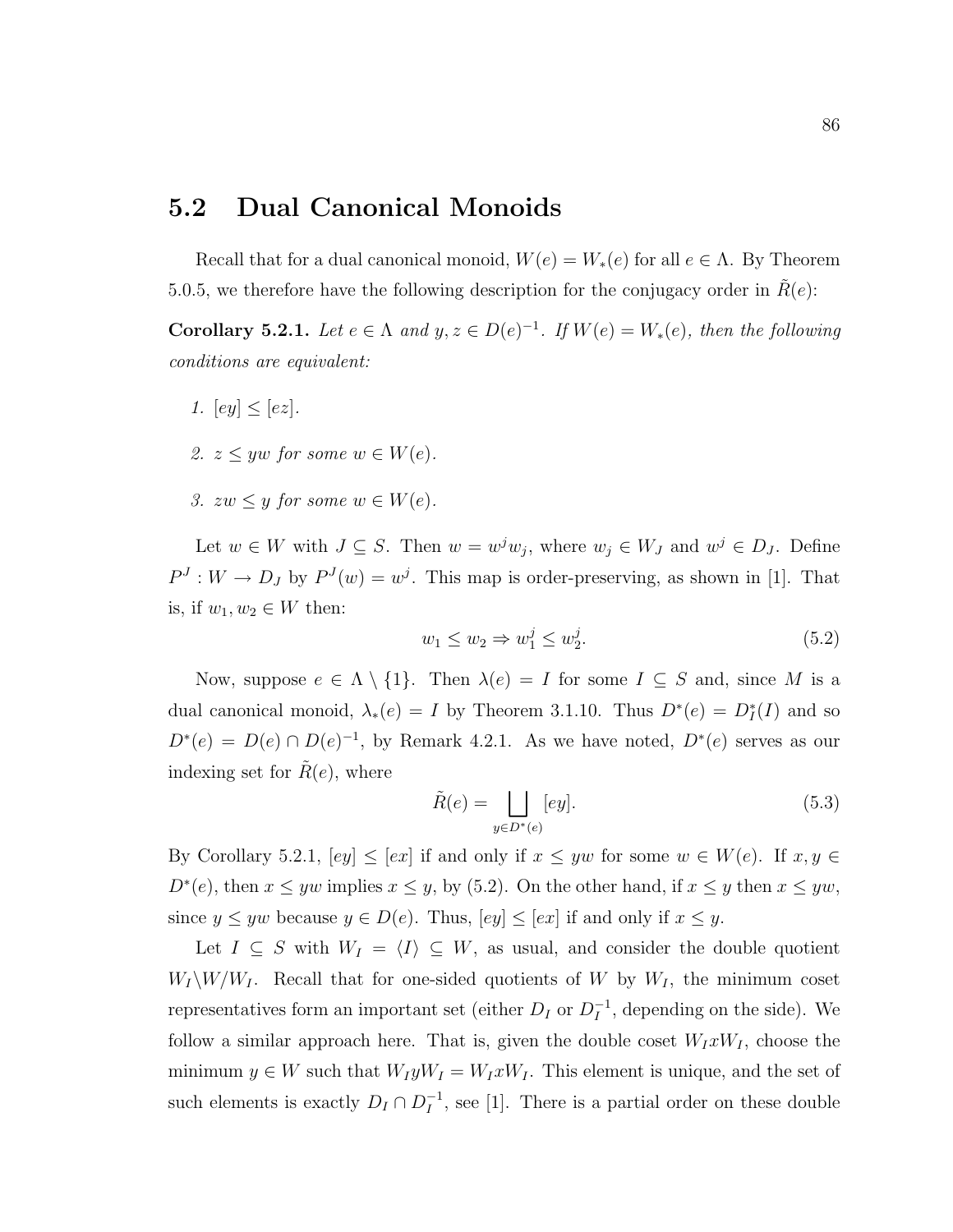cosets, in terms of the Bruhat-Chevalley order on the described representatives. That is, for  $x, y \in D_I \cap D_I^{-1}$  $^{-1}_{I}$ :

$$
W_I x W_I \le W_I y W_I \iff x \le y. \tag{5.4}
$$

Hence for a dual canonical monoid, we may describe  $\tilde{R}(e)$  in terms of double quotients of W by  $W_{\lambda(e)}$ .

**Theorem 5.2.2.** Let M be a dual canonical monoid with  $e \in \Lambda \setminus \{1\}$ . Then  $\tilde{R}(e)$  is isomorphic to the dual of  $W(e)\backslash W/W(e)$ . That is,

$$
[ey] \le [ex] \iff W(e)xW(e) \le W(e)yW(e),
$$

for  $x, y \in D^*(e) = D(e) \cap D(e)^{-1}$ .

In [36], double quotients of maximal parabolic subgroups are studied. The resulting posets here are generally quite nice. Most we would probably initially consider are graded. This is not true in general though, as John Stembridge has pointed out that  $W_I\backslash W/W_I$  is not graded for W of Type E6 with  $I = S \setminus \{s\}$ , where s is the vertex of degree 3 in the Coxeter graph of E6, [37]. We do not restrict ourselves to maximal parabolic subgroups. As one might expect, the resulting posets are not always so nicely behaved.

**Example 5.2.3.** Let M be a dual canonical monoid with Weyl group of type  $A_4$ , with Coxeter graph  $(12) - (23) - (34) - (45)$ . Note that we may explicitly construct such a monoid following the description of 3.1.11. Choose  $e \in \Lambda$  such that  $\lambda(e) =$  $\{(12), (34)\}.$  Then

$$
D^*(e) = \{1, (23), (45), (23)(45), (2345), (2543), (2543), (13)(24), (13)(245), (13)(254), (25), (13)(25)\}.
$$

Figure 5.2 shows  $R(e)$ . Note that this poset is not graded.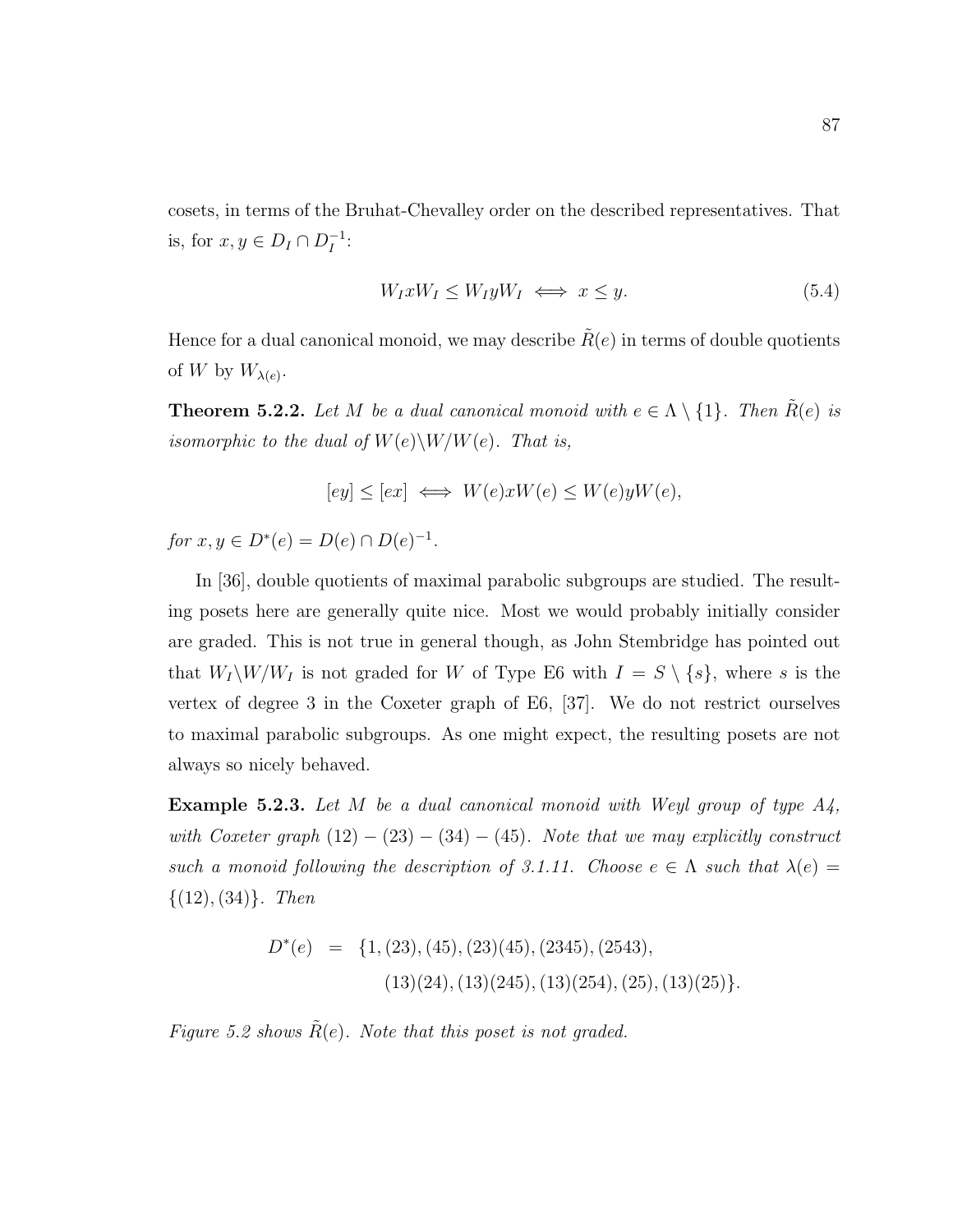

Figure 5.2:  $\tilde{R}(e)$  for the dual canonical monoid with  $\lambda(e) = \{(12), (34)\}\)$  for  $W = S_5$ .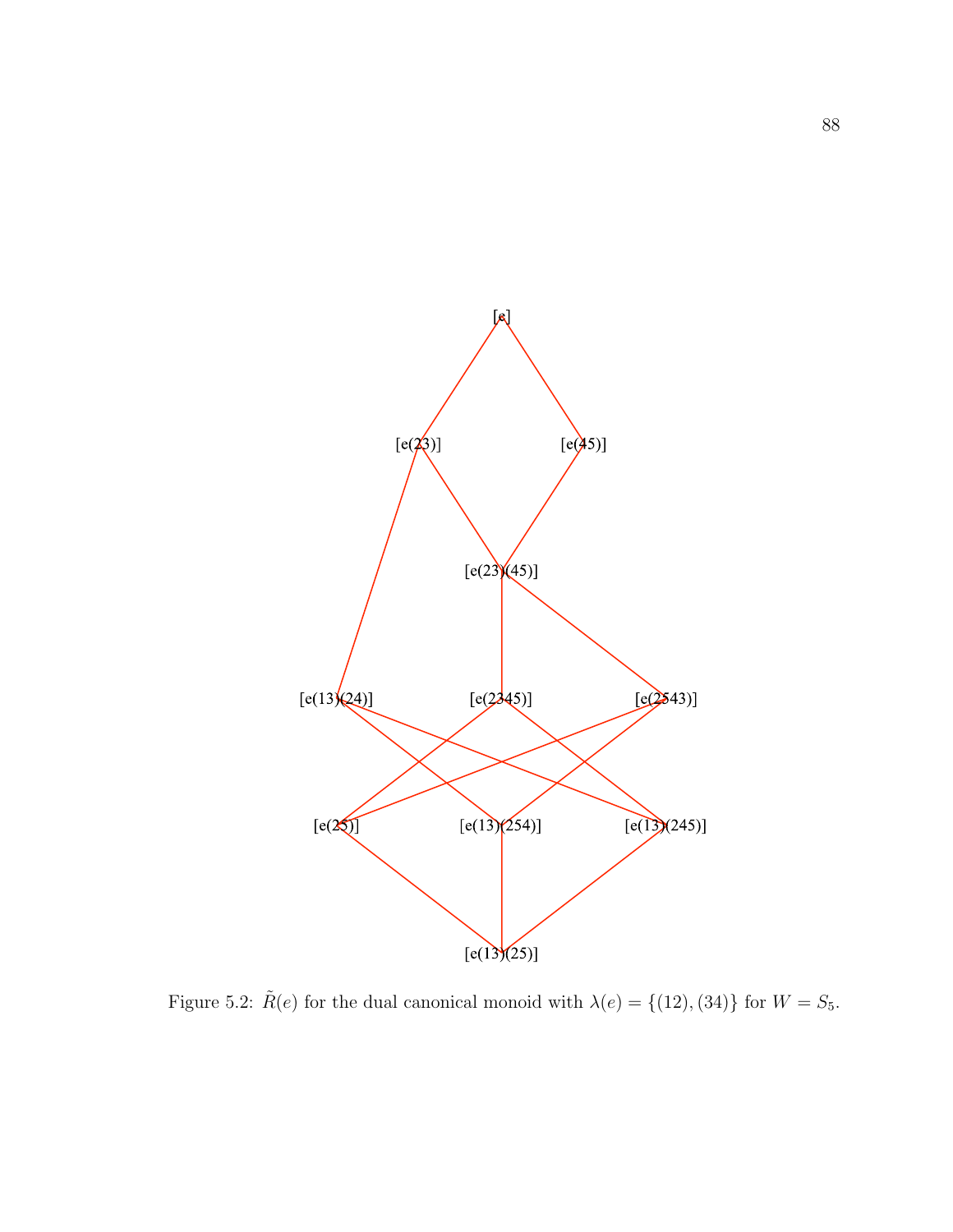### 5.3 Canonical Monoids

As expected, our first description of the conjugacy order within an idempotent class is a corollary of Theorem 5.0.5. This result was originally proved in [25] and served as the motivation for the theorem.

**Corollary 5.3.1.** Let  $e \in \Lambda$  and  $y, z \in D(e)^{-1}$ . If  $W(e) = W^*(e)$ , then the following conditions are equivalent:

- 1.  $[ey] < [ez]$ .
- 2.  $wz \leq yw$  for some  $w \in W(e)$ .
- 3.  $wzw^{-1} \leq y$  for some  $w \in W(e)$ .

As previously noted,  $D^*(e) = D(e)^{-1}$  for a canonical monoid, and so there is a one-to-one correspondence between vertices in  $\mathcal{GI}(e)$  under the Bruhat-Chevalley order and  $R(e)$  under the conjugacy order. However, unlike the dual canonical case, the conjugacy order here does not coincide with the Bruhat-Chevalley order and so the posets are not isomorphic. In general,  $ey \leq ez$  implies  $[ey] \leq [ez]$ , though not necessarily conversely. The following example, originally from [25], makes this clear.

**Example 5.3.2.** Let M be a canonical monoid with Weyl group of type A3, with Coxeter graph  $A-B-C$ . Let  $I = \lambda(e) = \{B\}$ . Then  $\mathcal{GI}(e)$  under Bruhat-Chevalley order is isomorphic to a (weak) subposet of  $\tilde{R}(e)$  under conjugacy order. The additional relations in  $\tilde{R}(e)$  are  $[eABC] \leq [eCB]$  and  $[eCBA] \leq [eAB]$ . Figure 5.3 shows the Hasse diagram for  $\hat{R}(e)$ . The additional, non-Bruhat relations are identified by dashed lines.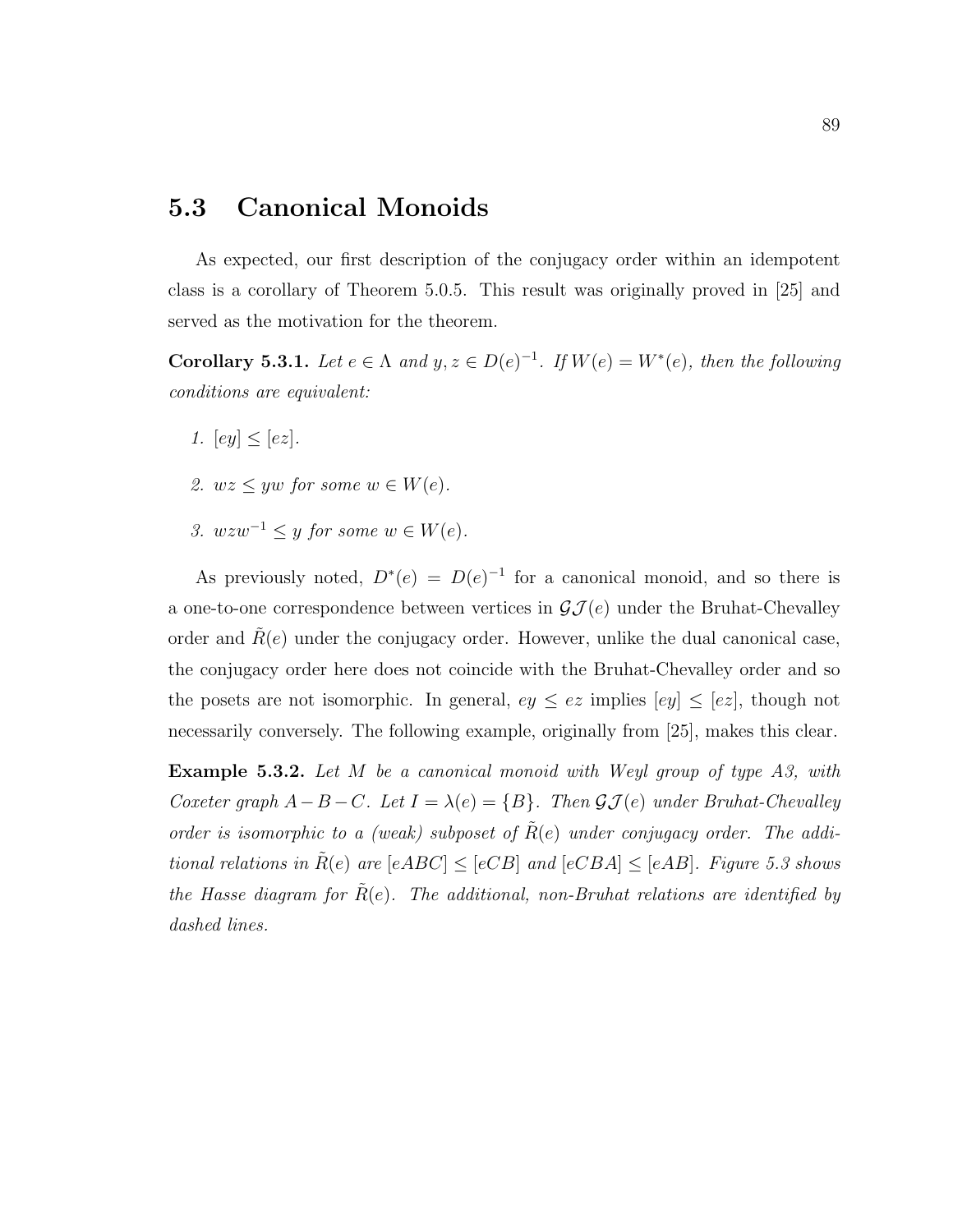

Figure 5.3:  $\tilde{R}(e)$  for the canonical monoid with  $\lambda(e) = \{B\}$  for  $S : A - B - C$ .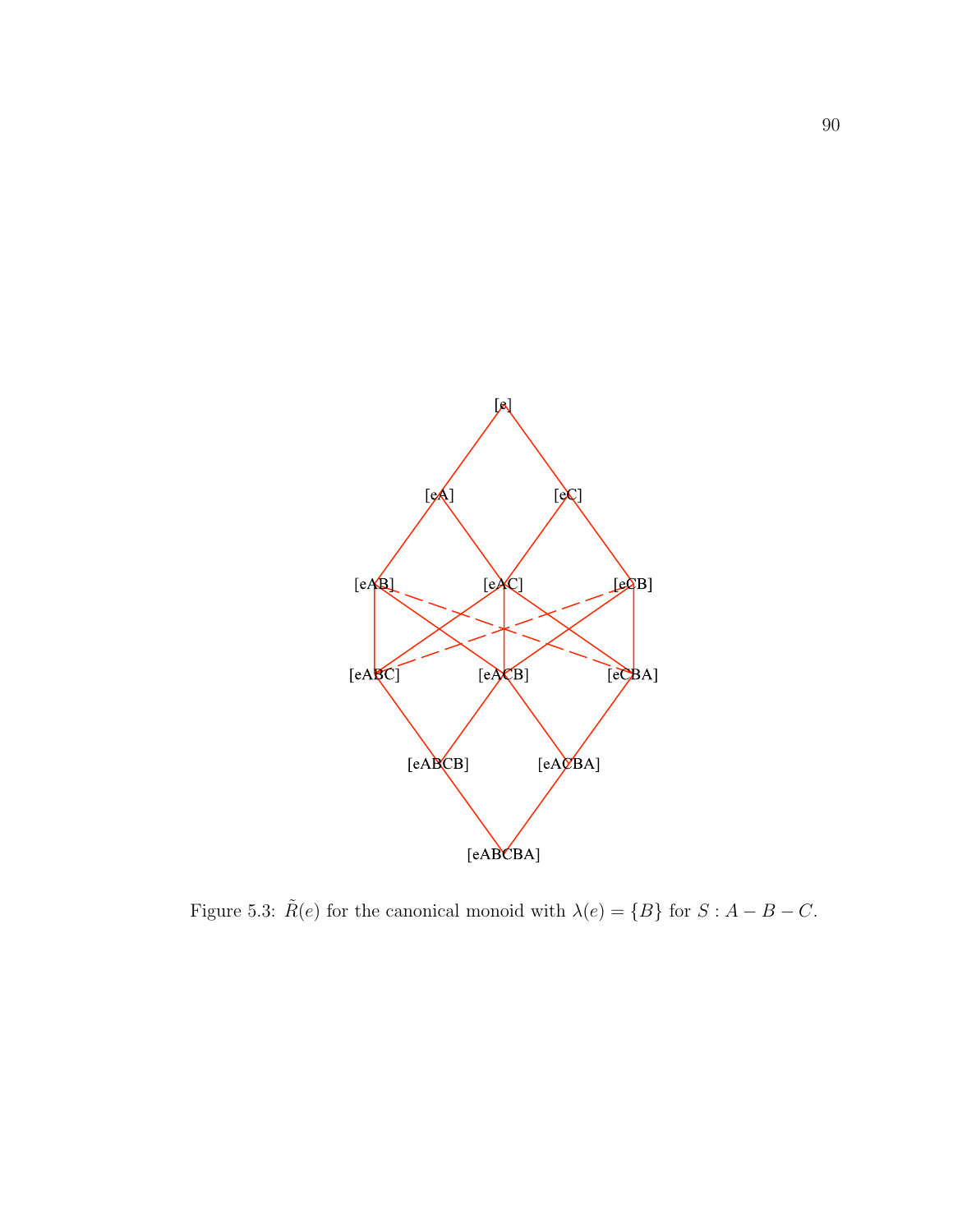## Chapter 6

# Order Between  $R(e)$  Classes

One of the goals of this paper is the answer to the following, from [25]:

Conjecture 2.13: Let  $e, f \in \Lambda$ ,  $e, \leq f$ . Then there exists a map  $p_{e,f}$ :  $\tilde{R}(e) \to \tilde{R}(f)$  such that for  $\sigma \in \tilde{R}(e), \theta \in \tilde{R}(f), \sigma \leq \theta$  if and only if  $p_{e,f}(\sigma) \leq \theta.$ 

The maps proposed in the conjecture are generalizations of the projection maps defined by (3.13) and satisfy conditions analogous to those in Theorem 3.2.4. We therefore also call these maps *projections*. As  $p_{e,f}$  was used for the projection from  $R(e) \to R(f)$ , we denote the projection map from  $\tilde{R}(e)$  to  $\tilde{R}(f)$  by  $\tilde{p}_{e,f}$ . The projection maps for R are a very useful tool. We would like to describe  $\tilde{p}_{e,f}$  in terms of  $p_{e,f}$  and a representative of  $[ey] \in \tilde{R}(e)$ , if possible. We will again consider three classes of reductive monoids: matrices, dual canonical monoids, and canonical monoids. For all three, we show that  $\tilde{p}_{e,f}$  exists. For dual canonical and canonical monoids, we provide an explicit description for the maps.

### 6.1 Matrices

As mentioned above, an ideal description of  $\tilde{p}_{e,f}$  for  $\tilde{R}_n$  would make use of  $p_{e,f}$  for  $R_n$ . Previously, we described  $p_{e,f}$  for the case of  $M = M_n(k)$  in terms of the one-line notation for partial permutation matrices (that is, the elements of  $R_n$ ). This was the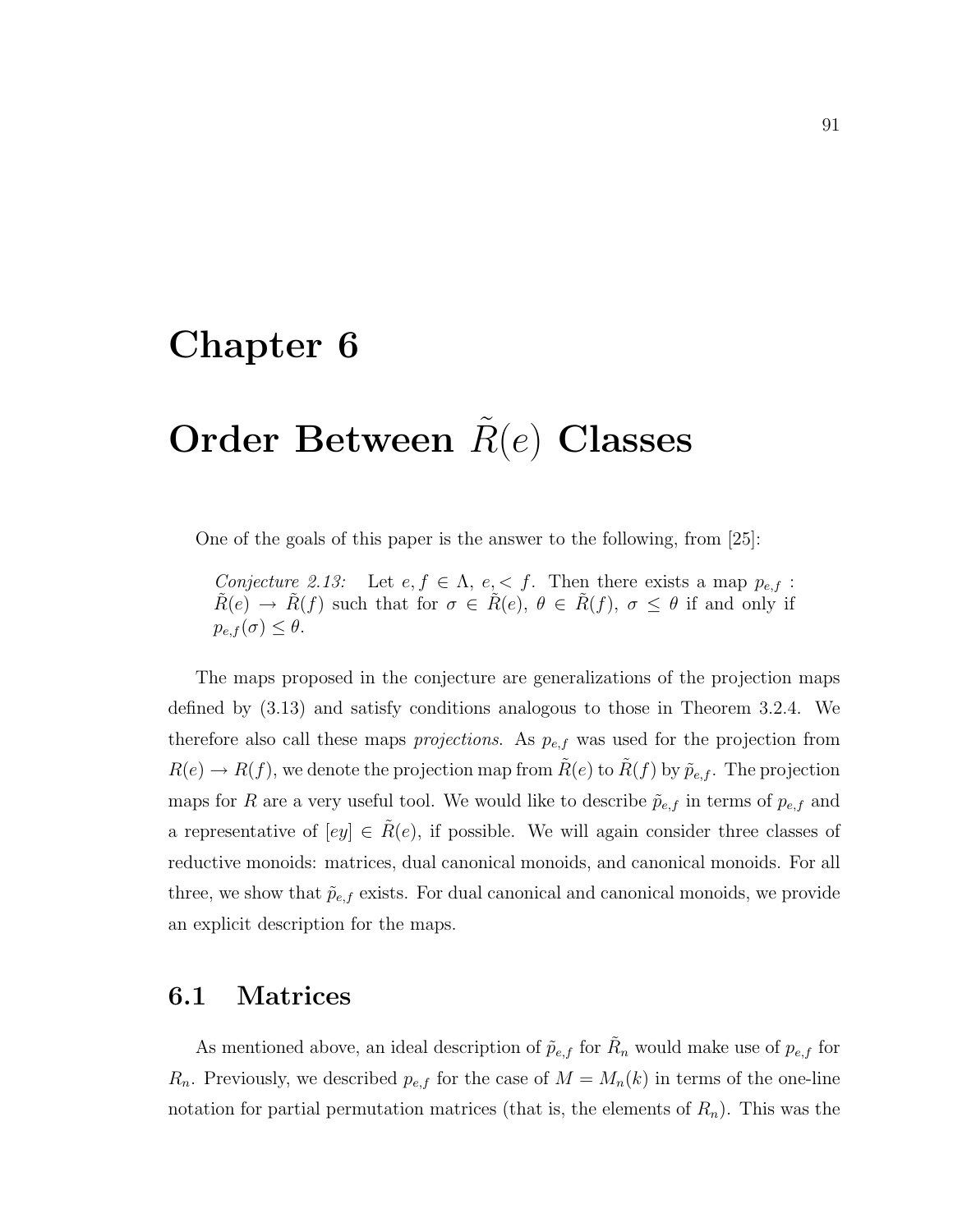k-insertion algorithm, from Section 3.3. Recall that for  $\sigma \in R_n(e_i)$ , the algorithm produces  $\beta(\sigma)$ , which we have shown to equal  $p_{e_i,e_{i+1}}(\sigma)$ . Our hope then is for a description of  $\tilde{p}_{e,f}$  that is similar to  $\beta$ . For  $M = M_n(k)$ , we therefore denote this proposed map by  $\beta$ .

The natural first attempt for a definition of  $\tilde{\beta}$  is  $\tilde{\beta}([\sigma]) = [\beta(\sigma)]$ . Unfortunately, the k-insertion algorithm is not constant on conjugacy classes in  $\mathcal{GI}_n$ , and so this map is not well defined. The following example illustrates. (Note that when using the one-line notation, we will denote  $\beta((a_1 \cdots a_n))$  simply by  $\beta(a_1 \cdots a_n)$ .

**Example 6.1.1.** Let  $M = M_4(k)$  and consider  $[(0\ 1\ 0\ 0)] \in \tilde{R}_4(e_1)$ . We observe that

$$
[(0 1 0 0)] = \{(0 1 0 0), (0 0 1 0), (0 0 0 1)\}
$$

however

$$
\beta(0\ 1\ 0\ 0) = (0\ 1\ 0\ 2)
$$
  

$$
\beta(0\ 0\ 1\ 0) = (0\ 0\ 1\ 2)
$$
  

$$
\beta(0\ 0\ 0\ 1) = (0\ 0\ 1\ 2)
$$

and  $(0 1 0 2) \not\sim (0 0 1 2)$ , hence  $[\beta(0 1 0 0)] \neq [\beta(0 0 0 1)].$ 

In the previous example, it turns out that  $[\beta(0 0 0 1)] = [(0 0 1 2)]$  is the element we want. That is, it is the (unique) least element in  $\tilde{R}_4(e_2)$  such that  $[(0\;1\;0\;0)] \le$  $(0\ 0\ 1\ 2)$ . We note that  $(0\ 0\ 0\ 1)$  is the minimum element in the class and that, by Proposition 4.3.5, such elements always exist. Recall that we denoted the minimum element in  $[\sigma]$  by  $\sigma_m$ . Our next attempt for a definition of  $\tilde{\beta}$  is therefore the class containing  $\sigma_m$  after the k-insertion algorithm. That is,  $\tilde{\beta}([\sigma]) = [\beta(\sigma_m)]$ . This is a reasonable approach (indeed, it works for the dual canonical case) that does not fall prey to the previous problem, since  $\tilde{\beta}([\sigma])$  is well defined. However, it too ultimately fails, as for this definition  $\tilde{\beta}$  is not necessarily order-preserving.

**Example 6.1.2.** Let  $[\sigma], [\theta] \in \tilde{R}_8(e_5)$  with  $sig([\sigma]) = [5, 2, 1, 0, 0, 0, 0, 0]$  and  $sig([\theta]) =$  $[5, 3, 1, 0, 0, 0, 0, 0]$ . So  $[\sigma] \leq [\theta]$ . Using previously described techniques, we observe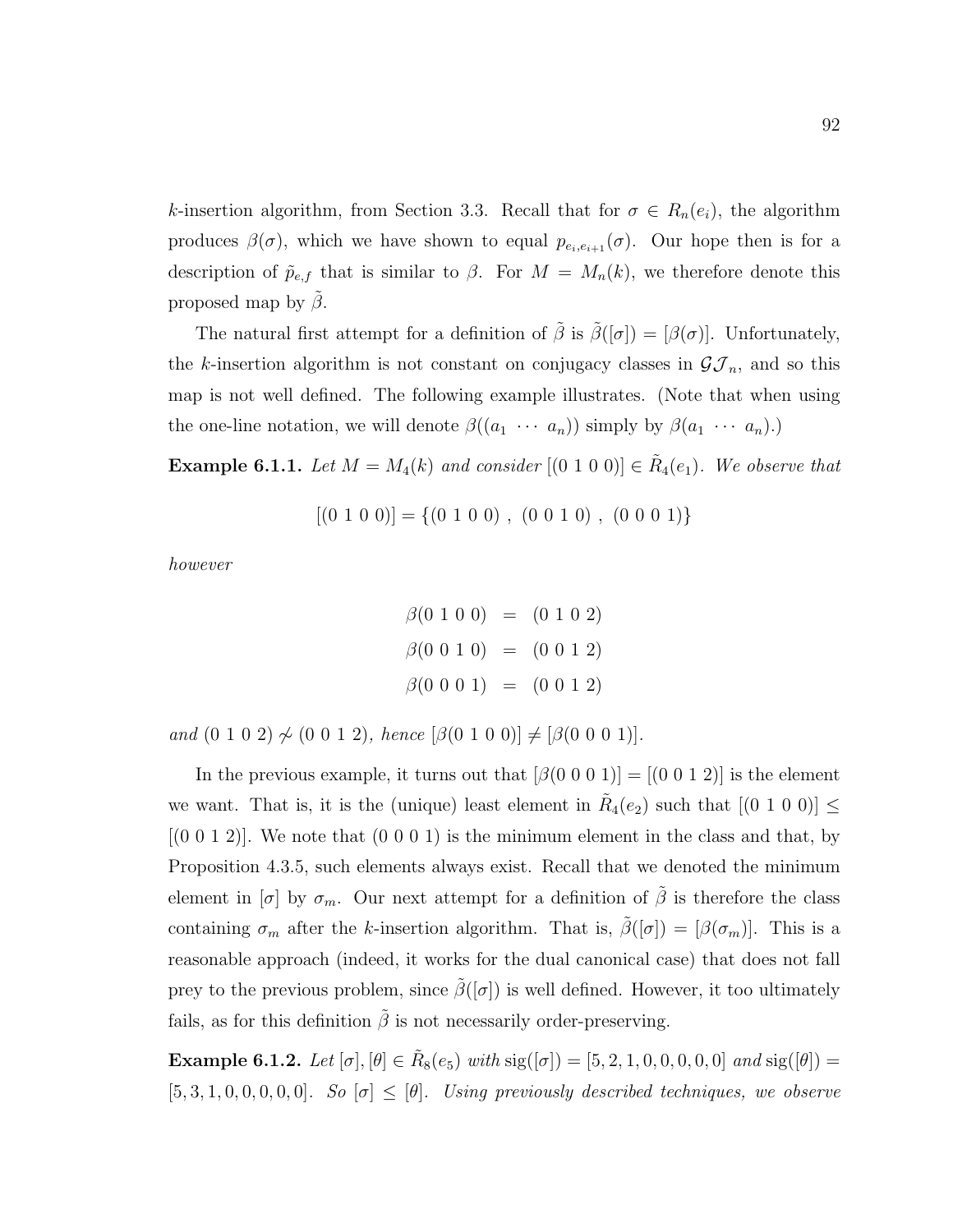that

$$
\sigma_m = (0 \ 1 \ 0 \ 0 \ 2 \ 3 \ 4 \ 5)
$$

$$
\theta_m = (0 \ 0 \ 1 \ 2 \ 3 \ 0 \ 4 \ 5)
$$

and so, using the k-insertion algorithm,

$$
\begin{array}{rcl} \beta(\sigma_m) & = & (0\ 1\ 0\ 2\ 3\ 4\ 5\ 6) \\ \beta(\theta_m) & = & (0\ 0\ 1\ 2\ 3\ 4\ 5\ 6). \end{array}
$$

Thus  $sig(\beta(\sigma_m)) = [6, 4, 2, 1, 0, 0, 0, 0]$  and  $sig(\beta(\theta_m)) = [6, 4, 2, 0, 0, 0, 0, 0]$ , and so  $\tilde{\beta}([\sigma]) = [\beta(\sigma_m)] \nleq [\beta(\theta_m)] = \tilde{\beta}([\theta]), \text{ even though } [\sigma] \leq [\theta].$ 

To describe  $\tilde{\beta}$  :  $\tilde{R}_n(e_i) \to \tilde{R}_n(e_{i+1}),$  it turns out that we need a different decomposition of  $\tilde{R}_n$ .

### A Decomposition of  $\tilde{R_n}$  by Partitions

A natural way to group elements of  $R_n$  is by the rank of a class representative. This gives the decomposition

$$
\tilde{R}_n = \bigsqcup_{e_i \in \Lambda} \tilde{R}_n(e_i). \tag{6.1}
$$

For this decomposition,  $\sigma$  and  $\theta$  are in the same class if they have identical first entries in their corresponding rank signatures. We form an alternate decomposition of  $\tilde{R_n}$  in terms of the Jordan partitions of elements. We do this by grouping together elements that have the same first entry in their corresponding Jordan partitions. Equivalently, two elements will be in the same class if they have identical final entries in their rank signatures. That is, we define

$$
\tilde{R}_n^j = \{ [\sigma] \in \tilde{R}_n \mid [\sigma] \longleftrightarrow (j; \alpha) \}
$$

$$
= \{ [\sigma] \in \tilde{R}_n \mid \text{rk}(\sigma^n) = j \}
$$

and so we have a new decomposition:

$$
\tilde{R}_n = \bigsqcup_{0 \le j \le n} \tilde{R}_n^j. \tag{6.2}
$$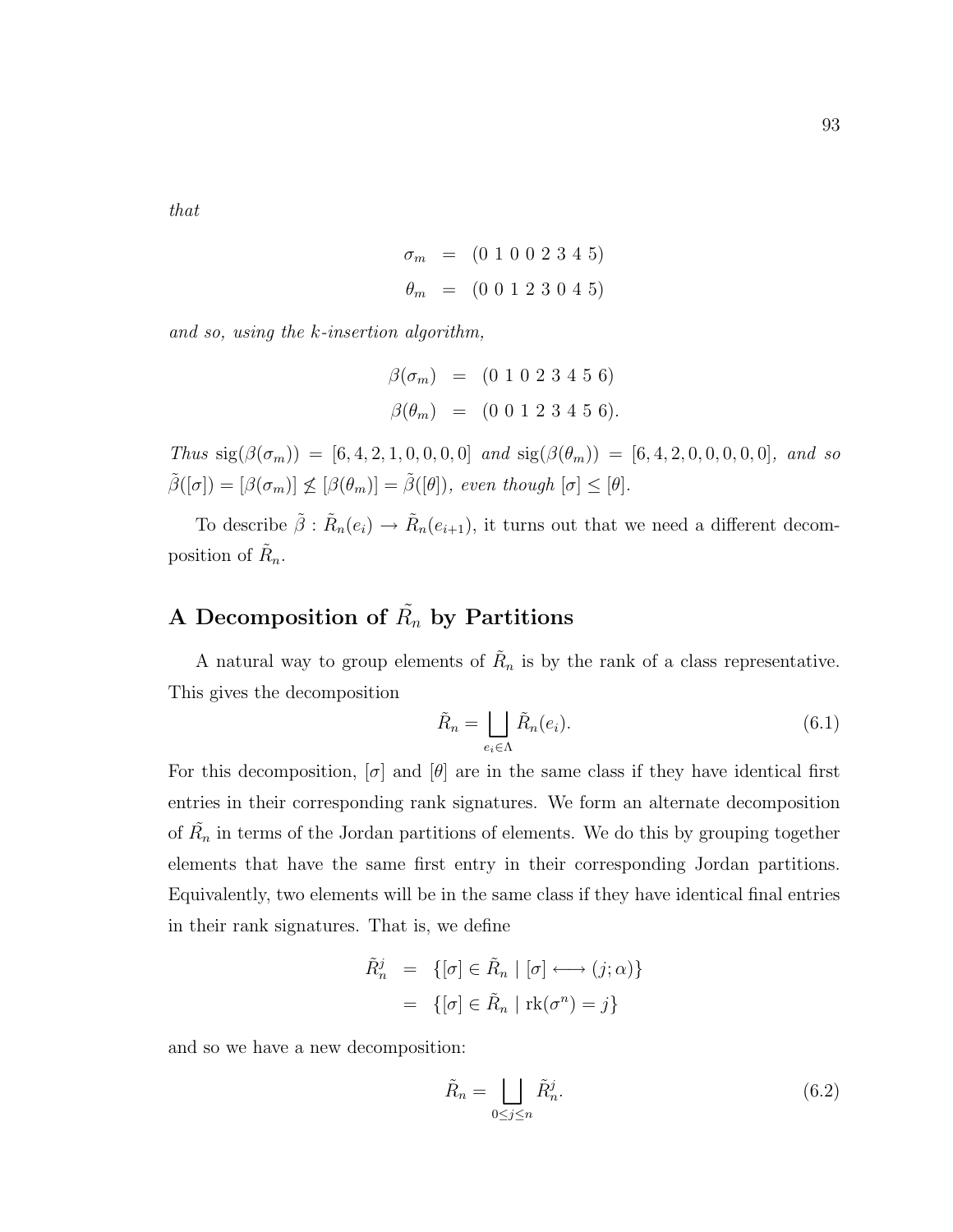Suppose  $[\sigma], [\theta] \in \tilde{R}_n^j$ . Then, by  $(4.10)$ ,

$$
\sigma \sim I_d \oplus J_{\alpha_1}(0) \oplus \cdots \oplus J_{\alpha_k}(0)
$$
  

$$
\theta \sim I_{d'} \oplus J_{\gamma_1}(0) \oplus \cdots \oplus J_{\gamma_{k'}}(0).
$$

Since  $\text{rk}(\sigma^n) = \text{rk}(\theta^n) = j$ , we have  $d = d' = j$ . Hence  $\alpha, \gamma \in Par(n - j)$ . The order given in Section 4.1 is now the usual dominance order on partitions, from Example 2.1.3. That is,  $[\sigma] \leq [\theta]$  if

$$
\alpha_1 \leq \gamma_1
$$
  
\n
$$
\alpha_1 + \alpha_2 \leq \gamma_1 + \gamma_2
$$
  
\n
$$
\alpha_1 + \alpha_2 + \alpha_3 \leq \gamma_1 + \gamma_2 + \gamma_3
$$
  
\n
$$
\vdots
$$

where  $\alpha$  corresponds to the nilpotent blocks of  $\sigma$ , and  $\gamma$  to  $\theta$ , as usual. This observation, along with results in Example 2.1.6, yields the following:

**Proposition 6.1.3.** Let  $\tilde{R}^j_n = \{ [\sigma] \in \tilde{R}_n \mid \text{rk}(\sigma^n) = j \}$  with  $\leq$  the conjugacy order. Then

$$
1. \ (\tilde{R}_n^j, \leq) \cong (Par(n-j), \trianglelefteq).
$$

- 2.  $(\tilde{R}_n^j, \leq)$  is a lattice.
- 3.  $(\tilde{R}_n^j, \leq)$  is self-dual.
- 4.  $(\tilde{R}_n^j, \leq)$  is graded if and only if  $n j \leq 6$ .

$$
5. \left| \tilde{R}_n^j \right| = p(n-j).
$$

The classes in this decomposition are crucial in describing projection maps between  $\tilde{R}_n(e)$  classes. They are, however, also interesting in their own right. Of particular interest is the set of nilpotent elements of  $\tilde{R}_n$ , denoted  $\tilde{R}_{nil}$ , where

$$
\tilde{R}_{nil} = \{ [\sigma] \in \tilde{R} \mid (\sigma)^n = 0 \}.
$$
\n(6.3)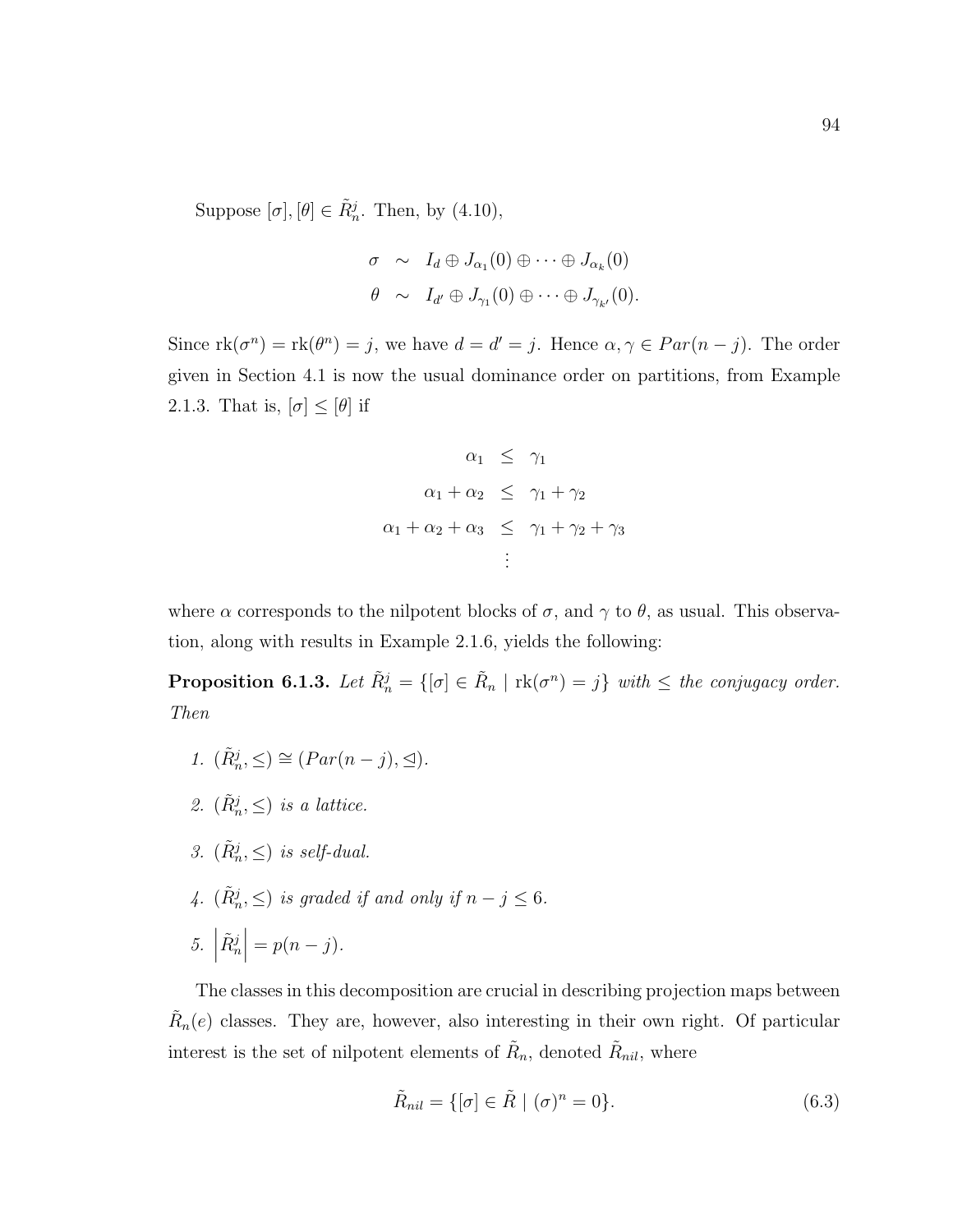For  $R_n$ ,  $\tilde{R}_{nil}$  is just  $\tilde{R}_n^0$  in our notation. Figure 6.1 shows the set of nilpotent elements of  $\tilde{R}_7$  (that is,  $\tilde{R}_7^0$ ), labeled by rank signature. As noted above, this poset is isomorphic to  $(Par(7), \trianglelefteq)$ . Note as well that it is not graded.



Figure 6.1: The conjugacy poset of nilpotent elements in  $R_7$ , labeled by rank signature.

### Projection Maps for  $\tilde{R}_n(e)$

We now show that Conjecture 2.13 from [25] is true for the case of  $M = M_n(k)$ . As noted,  $\tilde{R}^j_n$  holds the key. Our first description is in terms of rank signatures.

Let  $\sigma \in \mathcal{GI}_n(e_i)$  with  $i < n$  and  $sig(\sigma) = [r_1, r_2, \ldots, r_n]$ . Consider  $\theta \in \mathcal{GI}_n$  with  $sig(\theta) = [t_1, t_2, \ldots, t_n]$  defined as

$$
t_1 = r_1 + 1 \tag{6.4}
$$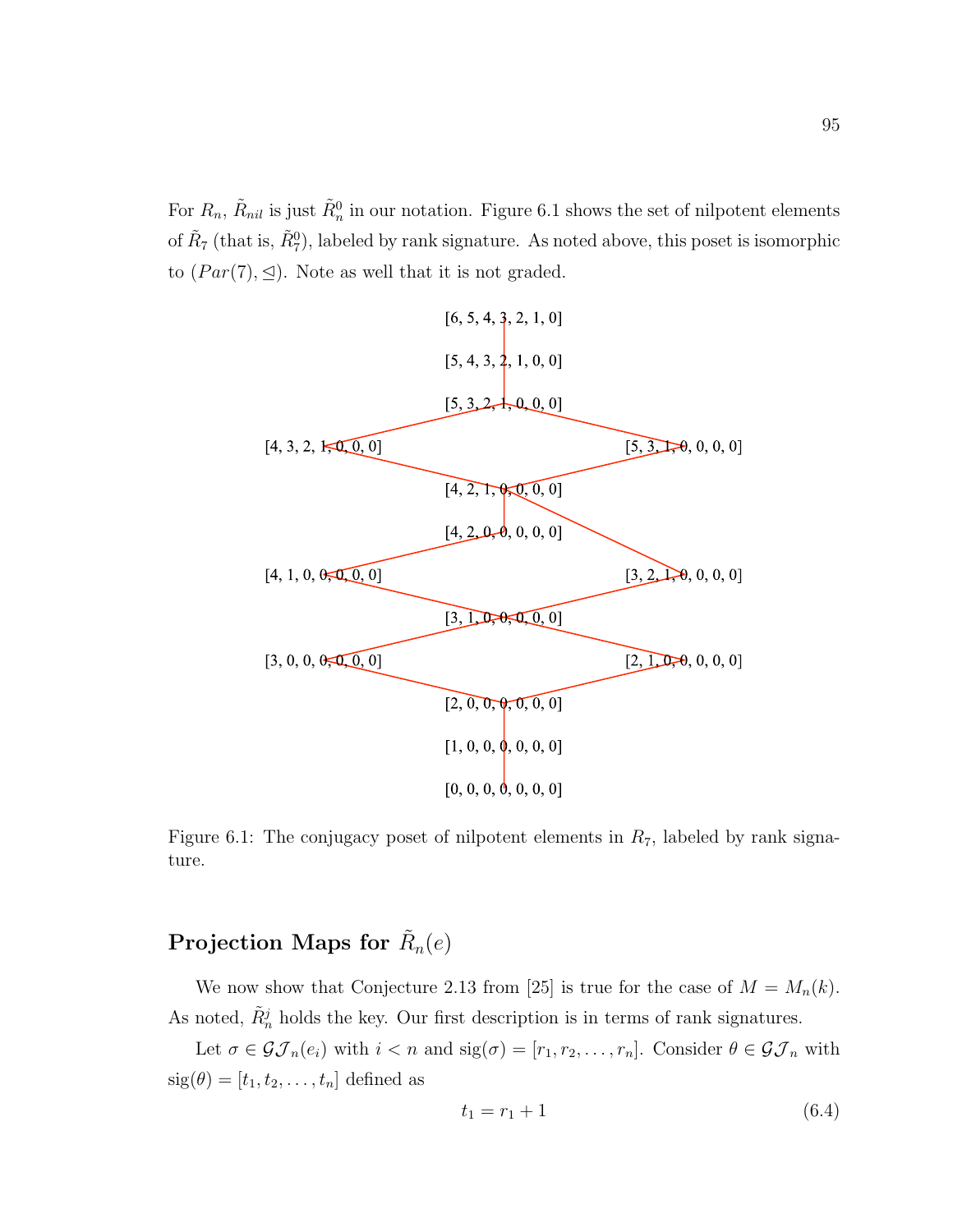and, for  $1 < t \leq n$ ,

$$
t_i = \min\{x \in \mathbb{Z}_{\geq 0} \mid x \geq r_i, t_{i-1} - x \leq t_{i-2} - t_{i-1}\}\tag{6.5}
$$

where we define  $t_0 = n$ .

We observe that (6.4) tells us that  $\theta \in \mathcal{GI}_n(e_{i+1})$  and (6.5) tells us that this nonincreasing sequence is a rank signature. By construction,  $[\theta]$  is the smallest element of  $\tilde{R}_n(e_{i+1})$  with  $[\sigma] < [\theta]$ . That is,  $[\theta]$ , constructed as we have described, is exactly the projection of  $[\sigma]$  from  $\tilde{R}_n(e_i)$  to  $\tilde{R}_n(e_{i+1})$ . We therefore denote this by  $\tilde{\beta}([\sigma])$ .

**Example 6.1.4.** Let  $\sigma \in \mathcal{GI}_7(e_4)$  with  $sig(\sigma) = [4, 1, 0, 0, 0, 0, 0]$ . Then

$$
t_1 = 5
$$
  
\n
$$
t_2 = \min\{x \in \mathbb{Z}_{\geq 0} \mid x \geq 1, 5 - x \leq 7 - 5\}
$$
  
\n
$$
= \min\{x \in \mathbb{Z}_{\geq 0} \mid x \geq 1, 3 \leq x\}
$$
  
\n
$$
= 3
$$
  
\n
$$
t_3 = \min\{x \in \mathbb{Z}_{\geq 0} \mid x \geq 0, 3 - x \leq 5 - 3\}
$$
  
\n
$$
= \min\{x \in \mathbb{Z}_{\geq 0} \mid x \geq 0, 1 \leq x\}
$$
  
\n
$$
= 1
$$
  
\n
$$
t_4 = \min\{x \in \mathbb{Z}_{\geq 0} \mid x \geq 0, 1 - x \leq 3 - 1\}
$$
  
\n
$$
= \min\{x \in \mathbb{Z}_{\geq 0} \mid x \geq 0, -1 \leq x\}
$$
  
\n
$$
= 0
$$

and  $t_5 = t_6 = t_7 = 0$ . Thus  $\tilde{\beta}([\sigma]) = [5, 3, 1, 0, 0, 0, 0]$ .

So, the projection maps exist and we may describe them in terms of rank signatures. We next provide a description in terms of Jordan partitions.

Suppose  $\sigma \in \mathcal{GI}_n(e_i)$ , and  $\sigma$  has exactly one nilpotent Jordan block in its Jordan form. By Lemma 5.1.2, we have  $i = n - 1$  and thus  $\tilde{\beta}([\sigma]) = [I_n]$ . Suppose then that  $\sigma$  has more than one nilpotent Jordan block.

**Proposition 6.1.5.** If  $\sigma \in \mathcal{GI}_n$  and the Jordan form for  $\sigma$  has more than one nilpotent Jordan block, then both  $[\sigma]$  and  $\tilde{\beta}([\sigma])$  are in  $\tilde{R}^j_n$ , for some  $1 \leq j \leq n$ .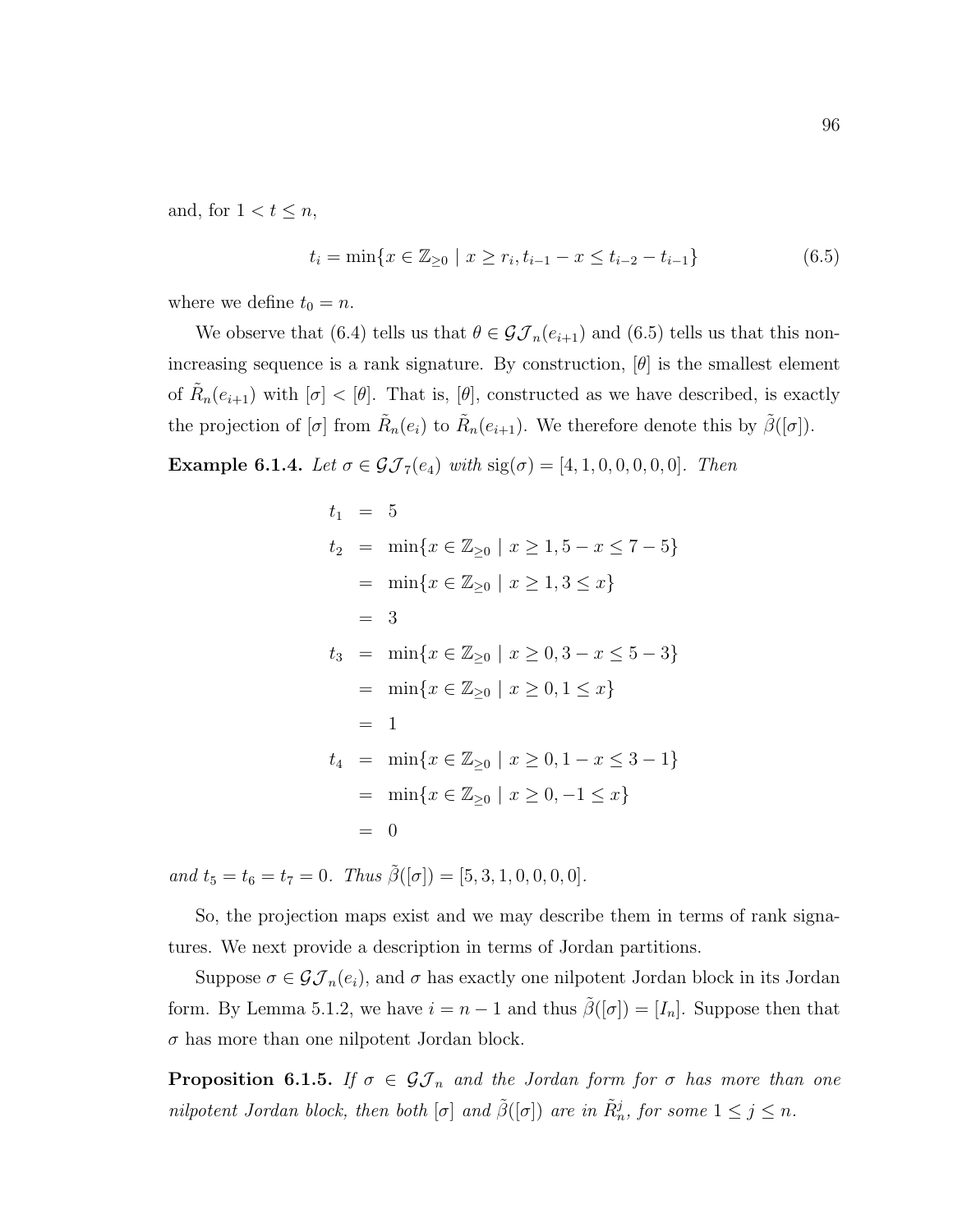*Proof.* Let  $[\sigma]$  and  $\tilde{\beta}([\sigma])$  have rank signatures  $[r_1, r_2, \ldots, r_n]$  and  $[t_1, t_2, \ldots, t_n]$ , respectively, with  $t_i$  defined as in (6.4), (6.5). By definition,  $[\sigma]$  and  $\tilde{\beta}([\sigma])$  are in the same  $\tilde{R}_n^j$ -class if  $r_n = t_n$ .

If  $t_{n-1} \neq t_n$ , then we must have  $sig(\tilde{\beta}([\sigma])) = [n-1, n-2, \ldots, 2, 1, 0]$ . Since  $t_n \geq$  $r_n \geq 0$ , we have  $t_n = r_n$  and the claim follows. Suppose then that  $t_{n-1} = t_n$ . By (6.5),  $t_n$  is the minimum non-negative integer satisfying  $t_n \geq r_n$  and  $t_{n-1} - t_n \leq t_{n-2} - t_{n-1}$ . Since  $t_{n-1} = t_n$ , the latter condition is satisfied. Hence  $t_n$  is the smallest such that  $t_n \geq r_n$ . That is,  $t_n = r_n$ .  $\Box$ 

If  $\sigma$  has rank n, then  $\sigma = I_n$  and  $\tilde{\beta}([I_n]) = [I_n]$ . If  $\sigma$  has rank  $n-1$ , then  $\beta(\tilde{p}) = [I_n]$ , by the remarks preceding the proposition. Otherwise, in studying the projections of elements of  $\tilde{R}_n$  we need only examine  $\tilde{R}^j_n$ , for some j. This amounts to studying the set of partitions of  $n - j$ , under dominance order. We next show how to find  $\beta([\sigma])$  in this lattice.

Let 
$$
\alpha \vdash m \le n
$$
 with  $\alpha = [\alpha_1, \ldots, \alpha_k]$ ,  $k > 1$ . Define  
\n
$$
\alpha' = (\alpha_1, \alpha_2, \ldots, \alpha_j + 1, \ldots, \alpha_{k-1}, \alpha_k - 1) \tag{6.6}
$$

where j is the largest such that  $\alpha_1 \geq \alpha_2 \geq \cdots \geq \alpha_j + 1 \geq \ldots \geq \alpha_{k-1} \geq \alpha_k - 1$ . If  $a_k - 1 > 0$ , then repeat this process, following the same rules. Eventually, we have a 0 in the last entry. We stop the process here and denote our result by  $\beta(\alpha)$ . At each step in the process we have a partition of  $m$ . What's more, each partition corresponds to an element in  $\tilde{R}_n^{(n-m)}$ .

Suppose  $\gamma = (\gamma_1, \gamma_2, \ldots, \gamma_{k-1}) \vdash n$  with  $\alpha \leq \gamma$ . Let j be as in (6.6) and suppose

$$
\alpha_1 + \alpha_2 + \dots + \alpha_j + 1 = \gamma_1 + \gamma_2 + \dots + \gamma_j. \tag{6.7}
$$

Then  $(\alpha_{j+1}, \ldots, \alpha_k), (\gamma_{j+1}, \ldots, \gamma_{k-1}) \vdash$  $\sqrt{ }$  $n-\sum$ j  $i=1$  $\alpha_i$  $\setminus$ and, since  $\alpha \leq \gamma$ ,  $(\alpha_{j+1}, \ldots, \alpha_k) \leq$  $(\gamma_{j+1}, \ldots, \gamma_{k-1})$ . The condition on j forces

$$
\alpha_{j-1} > \alpha_j = \alpha_{j+1} = \dots = \alpha_{k-1} \ge \alpha_k
$$

and so  $(\alpha_{j+1},\ldots,\alpha_k) = (\alpha_{k-1},\ldots,\alpha_{k-1},\alpha_k) \leq (\gamma_{j+1},\ldots,\gamma_{k-1})$ . This forces  $\gamma_{j+1} >$  $\alpha_{j+1} = \alpha_j$ . However,  $\alpha \leq \gamma$  tells us that  $\alpha_1 + \cdots + \alpha_{j-1} \leq \gamma_1 + \cdots + \gamma_{j-1}$  and so  $\gamma_j \leq \alpha_j$ , by (6.7). But now  $\gamma_j < \gamma_{j+1}$ , a contradiction, and so we must have  $\alpha' \leq \gamma$ .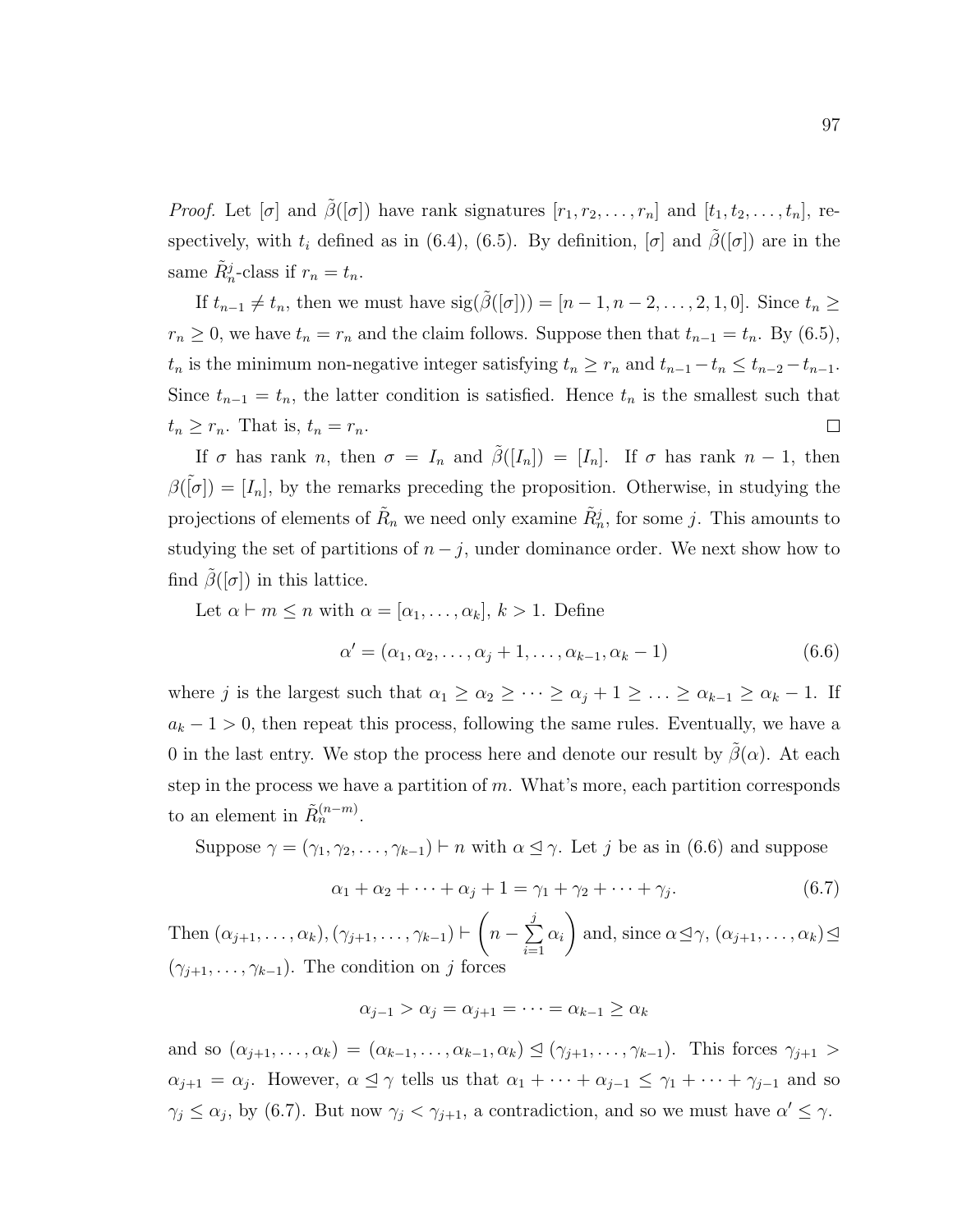We repeat this process, as necessary. Eventually, we arrive at  $\tilde{\beta}(\alpha) \leq \gamma$ . Thus for  $[\sigma] \in \tilde{R}_n$  with corresponding nilpotent block partition  $\alpha$ ,  $\tilde{\beta}(\alpha)$  corresponds to  $\tilde{\beta}([\sigma])$ .

**Example 6.1.6.** Starting with  $(3, 2, 2)$ , the process above leads us to the projection as follows

$$
(3,2,2) \longrightarrow (3,3,1) \longrightarrow (4,3)
$$

Figure 6.2 is the Hasse diagram for  $\tilde{R}_{7}^{0}$ , with vertices labeled by their corresponding nilpotent block partition. By inspection, we see that  $(4,3)$  is indeed the smallest pair greater than the triple  $(3, 2, 2)$ . Figure 6.1, from earlier in the section, is the same poset labeled by rank signature. Comparing the figures, we see that  $(3, 2, 2)$  corresponds to  $[4, 1, 0, 0, 0, 0, 0]$  and  $(4, 3)$  corresponds to  $[5, 3, 1, 0, 0, 0, 0]$ , confirming the conclusion of Example 6.1.4.



Figure 6.2: The conjugacy poset of nilpotent elements in  $R_7$ , labeled by partitions.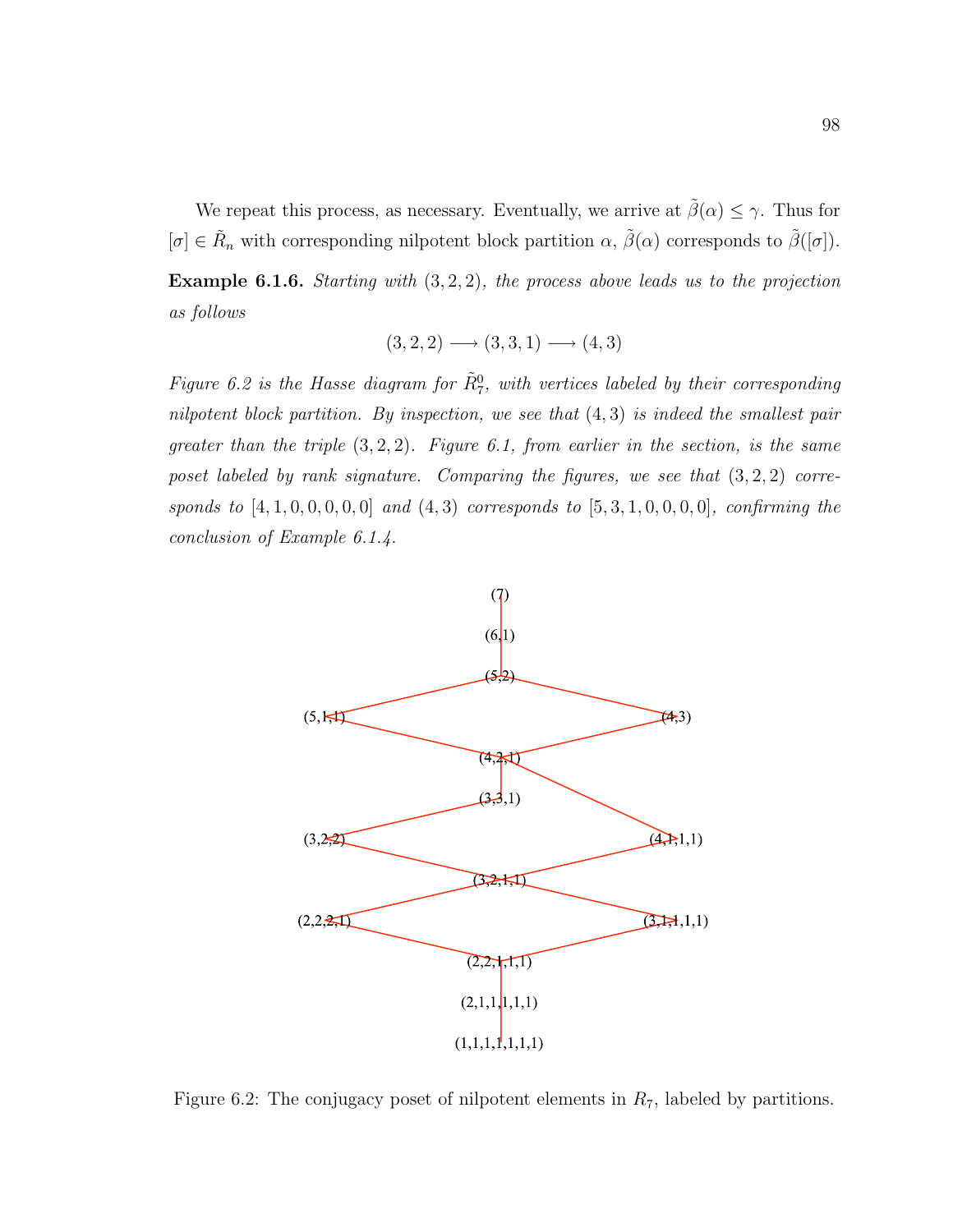#### 6.2 Dual Canonical Monoids

We next examine the order between  $R(e)$  classes for dual canonical monoids. It turns out, as hoped, that  $\tilde{p}_{e,f}$  may be defined in terms of the projection maps for  $W \times W$ -orbits, (3.13). For a dual canonical monoid, recall that if  $e \le f$  for  $e, f \in \Lambda$ , then  $\lambda(f) \subseteq \lambda(e)$ , and so the projection map from  $WeW$  to  $WfW$  is one-to-one, by Theorem 3.2.4. Such maps are therefore not class functions and so in using them to define projections between conjugacy classes, we must be careful in our choice of class representative.

Suppose M is a dual canonical monoid. Then  $W(e) = W_I = W_*(e)$ , by Theorem 3.1.10, and  $D^*(e) = D(e) \cap D^{-1}(e)$ . Suppose  $[\sigma] \in \tilde{R}(e)$  and choose (the unique)  $ey \sim \sigma$  such that  $y \in D^*(e)$ . Let  $W_K = W_I \cap (y^{-1}W_Iy)$  and  $w_I, w_K$  be the longest elements in  $W_I$ ,  $W_K$ , respectively.

Proposition 6.2.1.  $yw_Kw_I \in D(e)^{-1}$ .

*Proof.* By Proposition 2.5.8,  $yw_Kw_I = wy'$  for some  $w \in W(e)$  and  $y' \in D(e)^{-1}$ . Since  $ey \sim ey'$ , we have  $y' = yv$  for some  $v \in W_I$ . Let  $w_K = y^{-1}v_Ky$  and so

$$
yw_Kw_I = wy' = wyv.\t\t(6.8)
$$

Keeping in mind that  $y \in D^*(e) = D(e) \cap D(e)^{-1}$  and  $yv \in D(e)^{-1}$ , we observe the following:

$$
\ell(yw_Kw_I) = \ell(wyv)
$$
  

$$
\ell(y) + \ell(w_Kw_I) = \ell(w) + \ell(yv)
$$
  

$$
\ell(y) + \ell(w_Kw_I) = \ell(w) + \ell(y) + \ell(v)
$$
  

$$
\ell(w_Kw_I) = \ell(w) + \ell(v)
$$

On the other hand, we may rewrite (6.8) as

$$
vw_I = y^{-1}w^{-1}yw_K = y^{-1}w^{-1}yy^{-1}v_Ky = y^{-1}w^{-1}v_Ky.
$$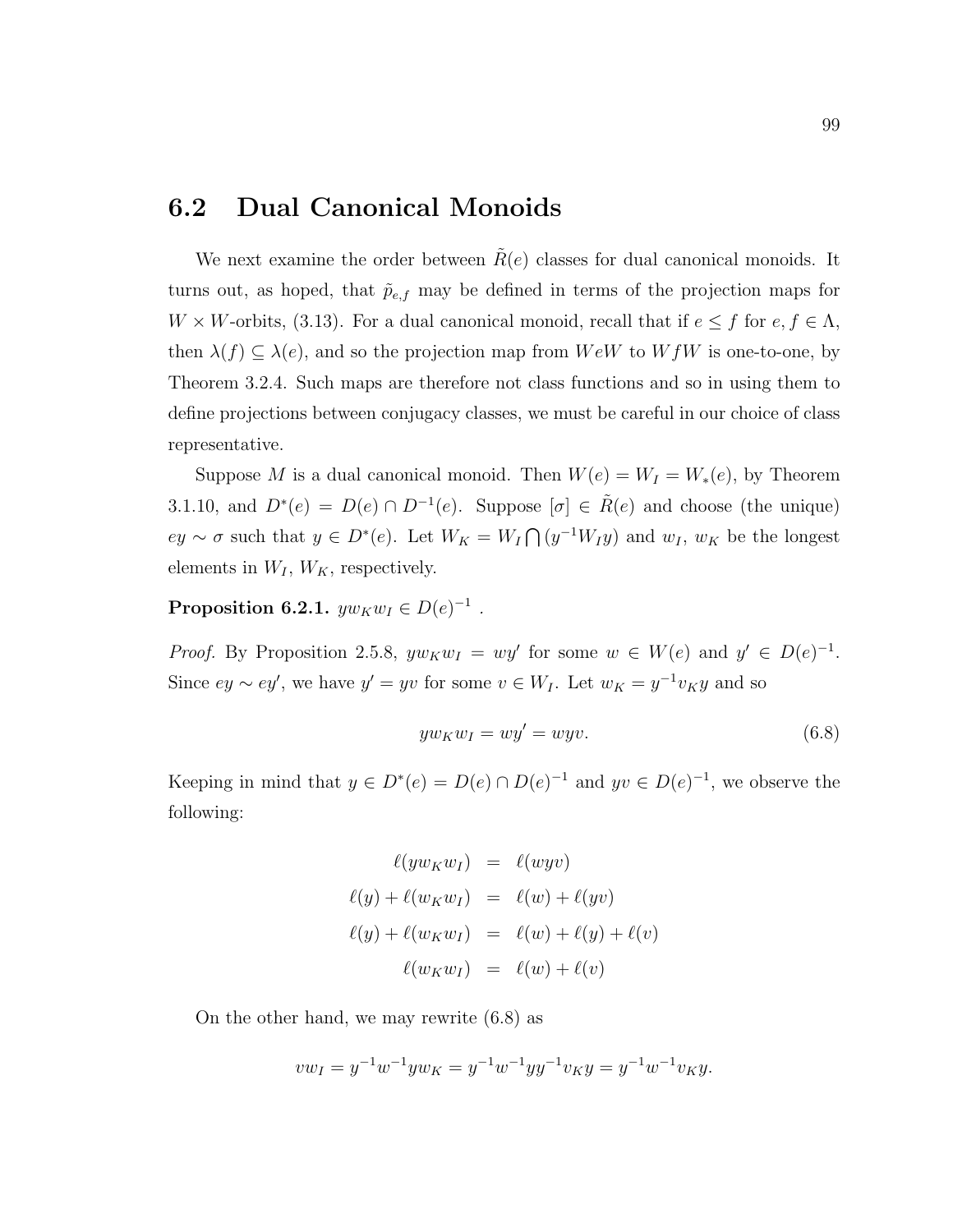Now, since  $y^{-1}w^{-1}v_Ky \in W_K$ , by definition  $y^{-1}w^{-1}v_Ky \le w_K$ . Both elements are in  $W_I$  as well, so  $v = y^{-1}w^{-1}v_K yw_I \ge w_K w_I$ , since multiplication on the right by  $w_I$ is an antiautomorphism.

Putting everything together, we see that  $\ell(w) + \ell(v) = \ell(w_K w_I) \leq \ell(v)$  and hence  $\ell(w) = 0$ . Therefore  $w = 1$  and we have  $yw_Kw_I = wy' \in D(e)^{-1}$ . That is,  $yw_Kw_I \in D(e)^{-1}$ . This completes the proof.  $\Box$ 

This proposition tells us that each conjugacy class has a minimum element. For [ey], we denote this element by  $ey_m$ . For  $e, f \in \Lambda$ ,  $e \leq f$ , we define the projection of [ey] in  $R(f)$  as:

$$
\tilde{p}_{e,f}([ey]) = [p_{e,f}(ey_m)].\tag{6.9}
$$

The following theorem shows that this map does indeed satisfy the conditions of Conjecture 2.13 from [25].

**Theorem 6.2.2.** Let  $e, f \in \Lambda$ ,  $e \leq f$ . Then

- 1.  $\tilde{p}_{e,f} : \tilde{R}(e) \to \tilde{R}(f)$  is order-preserving.
- 2.  $[ey] \leq \tilde{p}_{e,f}([ey]).$
- 3.  $[ey] \leq [fz]$  if and only if  $\tilde{p}_{e,f}([ey]) \leq [fz]$ .
- *Proof.* 1. Let  $[ey] \leq [ey']$ . Then  $w^{-1}ey_mw \leq ey'_m$  for some  $w \in W(e)$ , by Corollary 4.2.8. Hence  $ey_m w \leq ey_m'$  or  $ey_m w = eu_1 y_1 = ey_1 \leq ey_m'$ , where  $u_1 \in W(e)$ ,  $y_1 \in D(e)^{-1}$ . But  $ey_m \sim ey_1$  and so  $ey_m \le ey_1 \le ey'_m$ . Then  $p_{e,f}(ey_m) \le$  $p_{e,f}(ey_m')$  and hence  $[p_{e,f}(ey_m)] \le [p_{e,f}(ey_m')]$  or  $\tilde{p}_{e,f}([ey]) \le \tilde{p}_{e,f}([ey']).$ 
	- 2. Since  $ey_m \leq p_{e,f}(ey_m)$ , by Theorem 3.2.4, we have

$$
[ey] = [ey_m] \le [p_{e,f}(ey_m)] = \tilde{p}_{e,f}([ey]).
$$

3. Suppose  $[ey] \leq [fz]$  and let  $\tilde{p}_{e,f}([ey]) = [fy']$ . Then  $wey_mw^{-1} \leq fz_m$  and  $ey_m \leq fy'_m$ . But  $ey_m \sim wey_mw^{-1} = ey_2$  so  $ey_m \leq ey_2$  and hence  $ey_m \leq fz_m$ . Thus  $p_{e,f}(ey_m) \leq fz_m$  from which it follows that  $\tilde{p}_{e,f}([ey]) \leq [fx]$ .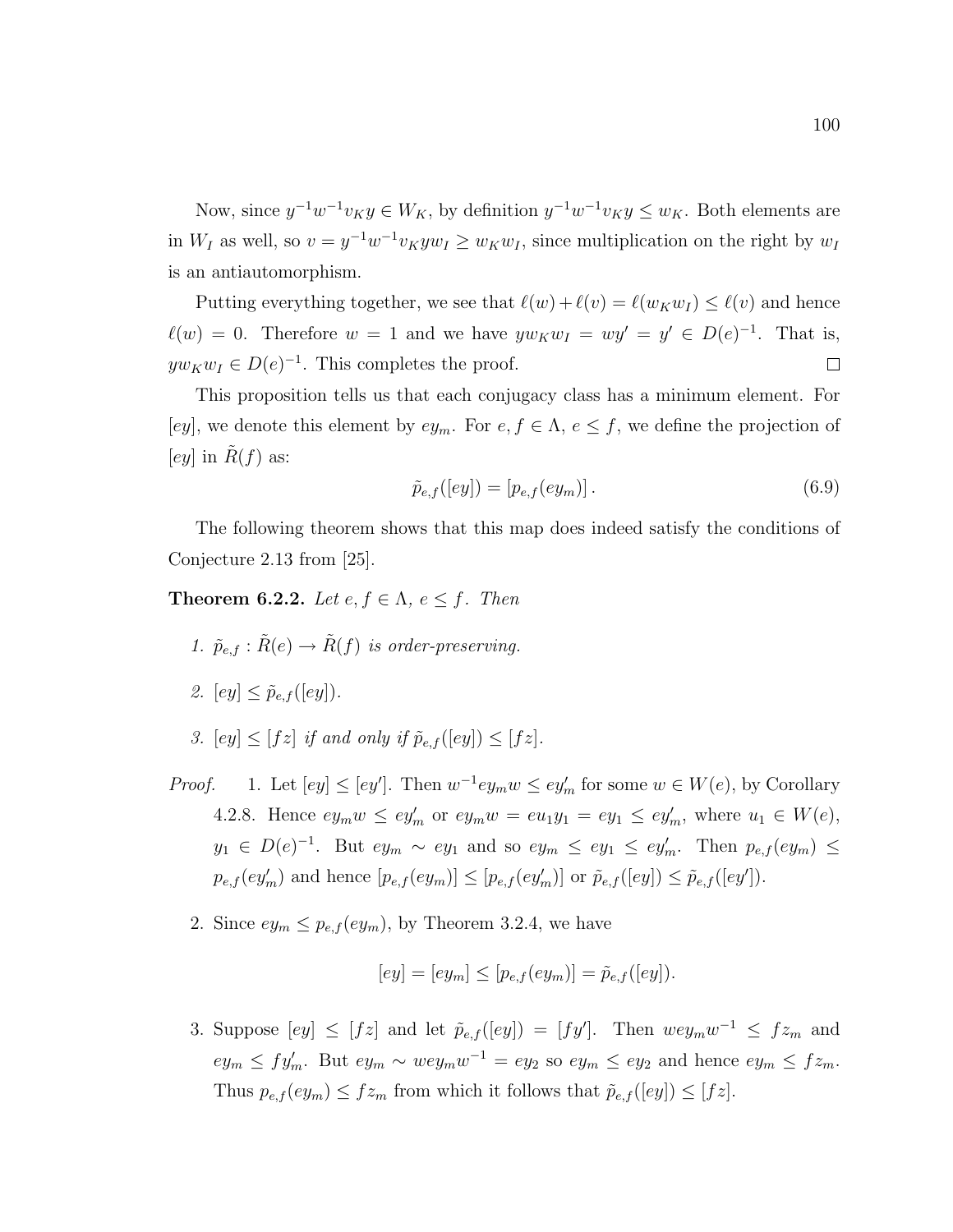The other direction follows from the previous part.

We conclude by noting that although the conjugacy order on  $R(e)$  corresponds to the Bruhat-Chevalley order on  $R^*(e) = \{ey \mid e \in \Lambda, y \in D^*(e)\}\$  for M a dual canonical monoid, this is not the case for all of  $R$ . For example, recall the dual canonical monoid shown in Figure 4.2. Here  $[e_A B] < [e_{\emptyset} A B A]$ , since  $e_A B \sim e_A B A$ and  $p_{e_A,e_\emptyset}(e_A BA) = e_\emptysetABA$ . However,  $e_A B \nleq e_\emptysetABA$ .

#### 6.3 Canonical Monoids

Our focus remains on obtaining a description of the proposed map from Conjecture 2.13 of [25]. Before doing so, we observe a pleasant generalization of Theorem 5.0.5. The proof depends on the fact that for canonical monoids, if  $e, f \in \Lambda$  with  $e \leq f$  then  $W(e) \subseteq W(f)$ . The last case in the proof also uses the following lemmas (the second of which is a generalization of Lemma 5.0.4). An analogous result does not hold for general reductive monoids.

**Lemma 6.3.1.** Let M be a canonical monoid and  $e, f \in \Lambda$  with  $e \leq f$ . If  $x \in W(f)$ and  $x = x_1 x_2$  with  $x_1 \in W(e)$  and  $x_2 \in D(e)^{-1}$ , then  $x_2 y \in D(e)^{-1}$  for all  $y \in D(f)^{-1}$ .

*Proof.* Let  $x \in W(f)$  with  $x = x_1x_2$  for some  $x_1 \in W(e)$  and  $x_2 \in D(e)^{-1}$  and let y be any element in  $D(f)^{-1}$ . We first note that since M is a canonical monoid and  $e \leq f$ , we have  $W(e) \subseteq W(f)$  and thus  $x_1^{-1}x = x_2 \in W(f)$ . Since  $y \in D(f)^{-1}$ , this means that  $\ell(x_2y) = \ell(x_2) + \ell(y)$ . Now, suppose  $u \in W(e)$ . Then  $ux_2 \in W(f)$  and so  $\ell(ux_2y) = \ell(ux_2)+\ell(y)$ . On the other hand,  $x_2 \in D(e)^{-1}$  and so  $\ell(ux_2) = \ell(u)+\ell(x_2)$ . Putting everything together, we observe

$$
\ell(ux_2y) = \ell(ux_2) + \ell(y)
$$

$$
= \ell(u) + \ell(x_2) + \ell(y)
$$

$$
= \ell(u) + \ell(x_2y)
$$

Since  $u \in W(e)$  was arbitrary, this means that  $x_2y \in D(e)^{-1}$ , completing the proof.

 $\Box$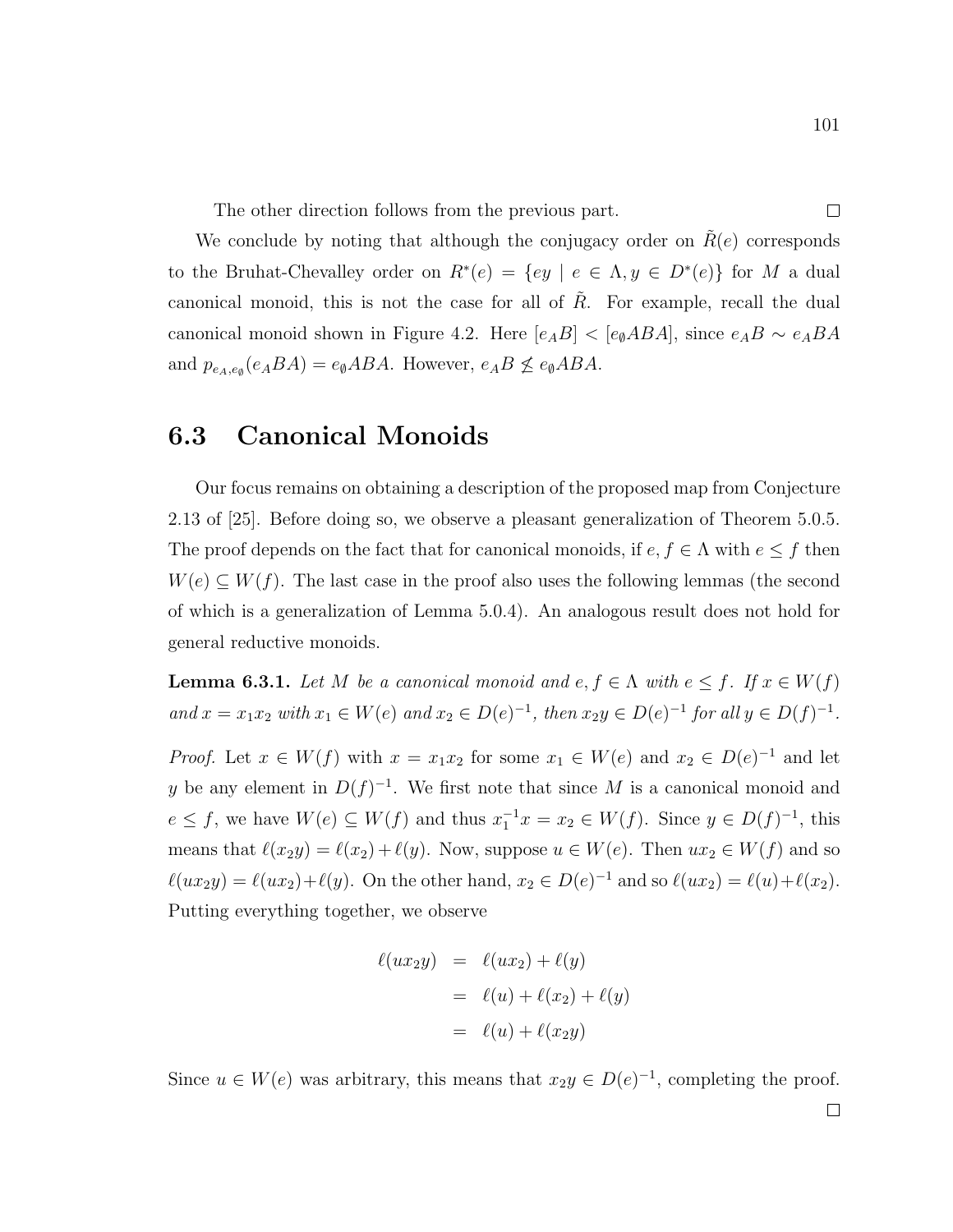**Lemma 6.3.2.** Let  $x, y \in D(e)^{-1}$ ,  $u \in W$ , and  $w \in W(e)$ , such that  $xu = wy$ . Then  $y = xu'$  for some  $u' \leq u$ . If  $xu = x * u$ , then  $y = x * u'$ .

*Proof.* The proof is by induction on the length of w. If  $\ell(w) = 0$  then  $w = 1$  and the result follows. So let  $\ell(w) > 0$  and let  $w = s * w_1, s \in \lambda(e) = I \subseteq S$ . Then  $\ell(sxu) = \ell(w_1y) < \ell(wy) = \ell(xu)$ . By Theorem 2.5.3 and the Exchange Property, either  $sxu = x'u$  for some  $x' < x$  or else  $sxu = xu'$  for some  $u' < u$ . In the first case  $x = s * x'$ ,  $s \in I$ , a contradiction since  $x \in D(e)^{-1}$ . Hence  $w_1y = sxu = xu'$ ,  $\ell(w_1y) = \ell(wy) - 1$ . If  $xu = x * u$ , then  $\ell(xu') = \ell(xu) - 1$  and hence  $xu' = x * u'$ .  $\Box$ This completes the proof.

Finally, before stating the theorem, we recall the following descriptions of  $x \circ y$ , from Lemma 3.2.3:

$$
x \circ y = x_1 * y = x * y_1 \text{ for some } x_1 \le x, y_1 \le y
$$

and

$$
x \circ y = \max\{xy' \mid y' \le y\}
$$
  
= 
$$
\max\{x'y \mid x' \le x\}
$$
  
= 
$$
\max\{x'y' \mid x' \le x, y' \le y\}.
$$

**Theorem 6.3.3.** Let  $e, f \in \Lambda$  with  $e \leq f, y \in D(e)^{-1}$ , and  $z \in D(f)^{-1}$ . If  $W(e) =$  $W^*(e)$  and  $W(f) = W^*(f)$ , then the following conditions are equivalent:

- 1.  $[ey] < [fz]$ .
- 2.  $wz \leq yw$  for some  $w \in W(f)$ .
- 3.  $wzw^{-1} \leq y$  for some  $w \in W(f)$ .

*Proof.*  $(1. \Rightarrow 2.)$  By Corollary 4.2.8,  $w^{-1}eyw \leq fz$  for some  $w \in W(e)W(f) = W(f)$ . Let  $yw = uy_1, u \in W(e)$ , and  $y_1 \in D(e)^{-1}$ . Then  $w^{-1}uey_1 \leq fz$ . By Theorem 3.2.1,  $u^{-1}wz \leq y_1$ . So

$$
wz = u(u^{-1}wz) \le u \circ (u^{-1}wz) \le u \circ y_1 = uy_1 = yw.
$$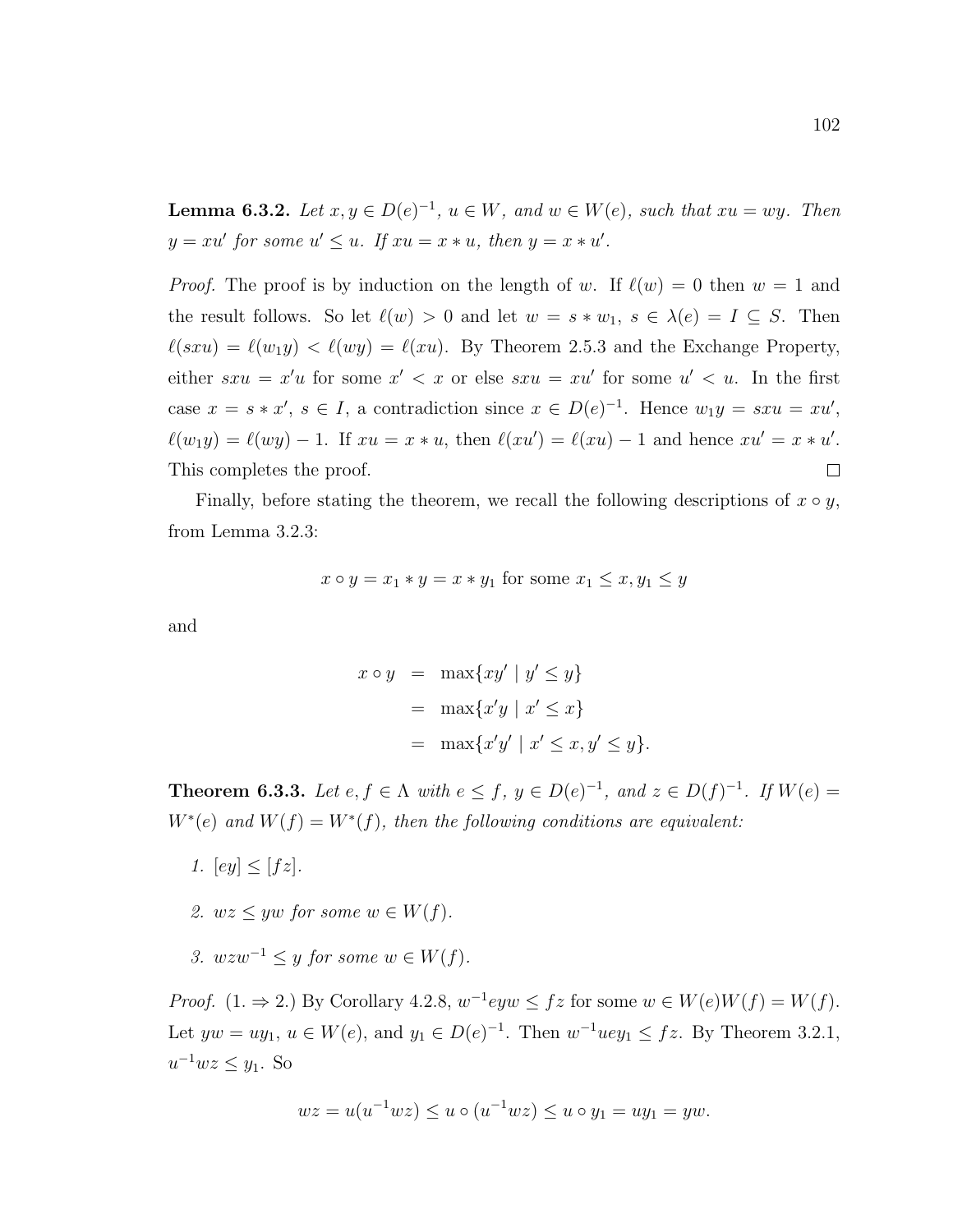$(2. \Rightarrow 3.)$  Let  $wz \leq yw$  with  $w \in W(f)$ . Choose w minimal. Then  $wz = y_1w_1$  for some  $y_1 \leq y$  and  $w_1 \leq w$ . Since  $z \in D(f)^{-1}$ ,

$$
w_1 z \le wz = y_1 w_1 \le y_1 \circ w_1 \le y \circ w_1 = y * w_2
$$

for some  $w_2 \leq w_1$ . So  $w_2z \leq w_1z \leq yw_2$ . By minimality of  $w, w_2 = w$ . So  $w_1 = w$ and  $wz = y_1w$ . So  $wzw^{-1} = y_1 \leq y$ .

 $(3. \Rightarrow 2.)$  Suppose  $wzw^{-1} \leq y$  for some  $w \in W(f)$ . Then

$$
wz = (wzw^{-1})w \le (wzw^{-1}) \circ w \le y \circ w = yw_1
$$

for some  $w_1 \leq w$ . Since  $z \in D(f)^{-1}$ ,  $w_1 z \leq wz \leq yw_1$ .

 $(2. \Rightarrow 1.)$  Suppose  $wz \leq yw$  for some  $w \in W(f)$ . Choose w minimal. Let  $yw = uy_1, y_1 \in D(e)^{-1}$ , and  $u \in W(e)$ . By Lemma 6.3.2,  $y_1 = yv$  for some  $v \leq w$ . Since  $wz \leq yw = uy_1, wz \leq uy_1$ . Let  $w = w_1w_2$  with  $w_1 \in W(e)$  and  $w_2 \in D(e)^{-1}$ . Since  $w_2 \in W(f)$ , we have  $wz = w_1z_1$  where  $w_1 \in W(e)$  and  $z_1 = w_2z \in D(e)^{-1}$ , by Lemma 6.3.1. Then  $w_1z_1 \leq uy_1$  and, by Lemma 5.0.2,  $w_1 = u_1 * v_1$  with  $u_1 \leq u_2$ and  $v_1z_1 \le y_1$ . Thus  $w_1z_1 = u_1v_1z_1 \le u_1y_1$ . Suppose  $u_1 < u$ . Since  $uy_1 = yw$ , if  $u_1 < u$  then  $u_1y_1 = yw_3$  for some  $w_3 < w$ , by Lemma 5.0.3. So  $w_3z < wz = w_1z_1 \le$  $u_1y_1 = yw_3$ , contradicting the minimality of w. Hence  $u = u_1$  and so  $u * (v_1z_1) =$  $uv_1z_1 = w_1z_1 = wz \le uy_1 = u * y_1$ . Now, by Lemma 5.0.2,  $v_1z_1 \le y_1$  and so  $u^{-1}w_1z_1 = u^{-1}wz \leq y_1$ . Hence

$$
w^{-1}eyw = w^{-1}euy_1 = w^{-1}uey_1 \leq fz
$$

and so  $[ey] \leq [fz]$ , completing the proof.

We are close to defining the projection map we desire. We first need two lemmas that will be important in proving that the maps we will define are the projection maps we seek. Both lemmas have to do with a new relation,  $\leq_I$ .

Suppose  $z \in D_I^{-1}$  $I_I^{-1}$  and  $y \in W$ . Define

$$
z \leq_I y
$$
 if  $wzw^{-1} \leq y$  for some  $w \in W_I$ .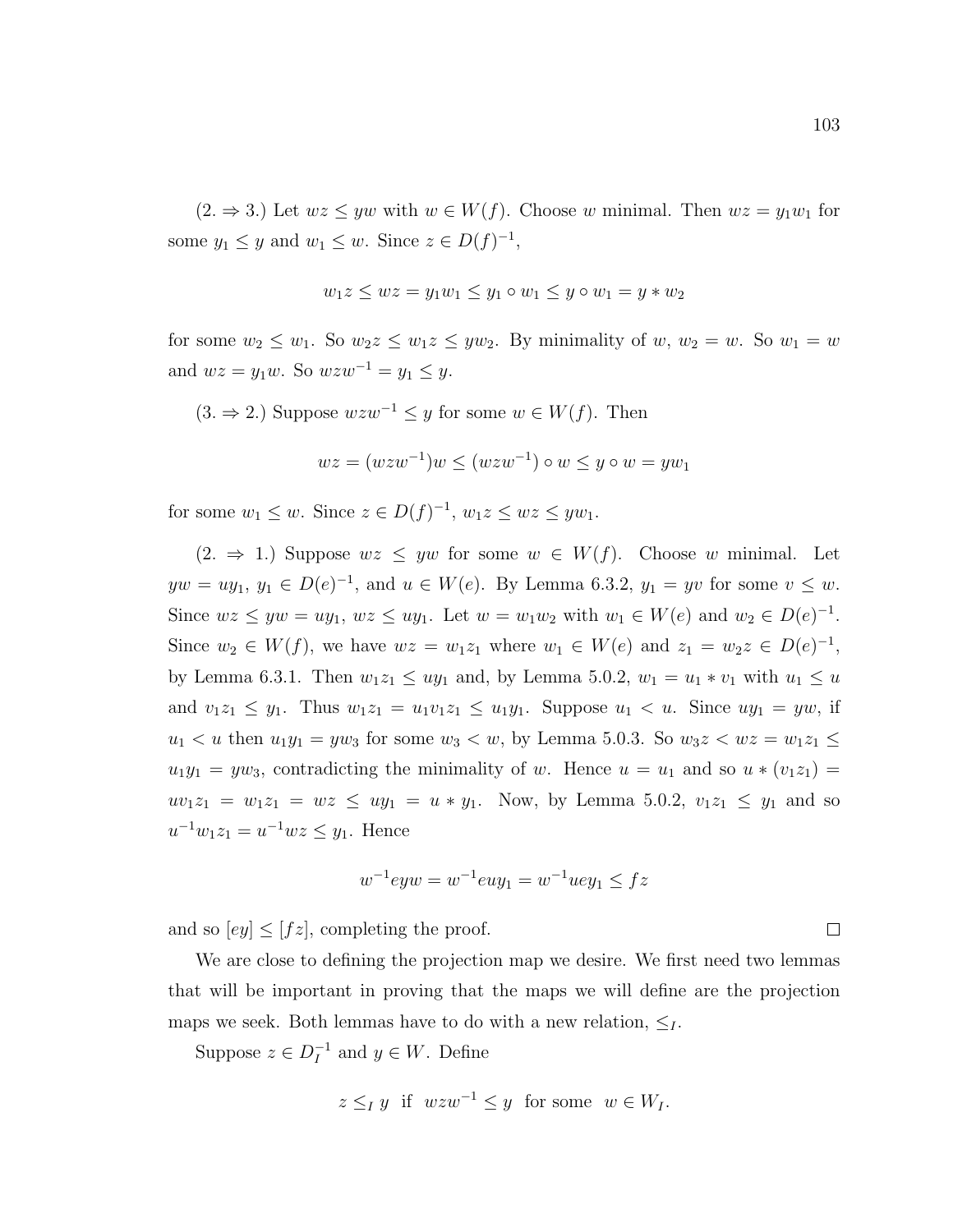Note that by the Theorem 6.3.3,

$$
z \leq_I y \iff [e_\emptyset y] \leq [e_I z] \iff wz \leq yw
$$

for some  $w \in W_I$ , where  $e_{\emptyset}, e_I$  are the (unique) idempotents in  $\Lambda \setminus \{0\}$  such that  $\lambda(e_{\emptyset}) = \emptyset$  and  $\lambda(e_I) = I$ .

Lemma 6.3.4. Let  $y \in D_I^{-1}$  $I_I^{-1}$ ,  $u \in W_I$ , and  $z \in W$ . Then  $z \leq_I uy$  if and only if  $z \leq_I y \circ u$ .

*Proof.* Suppose  $z \leq_I uy$ . Then  $wzw^{-1} \leq uy$  for some  $w \in W_I$ . Choose  $u_1 \leq u$ minimal such that  $wzw^{-1} \leq u_1y$ . Then, since  $u_1$  is minimal,  $wzw^{-1} = u_1y_1$  for some  $y_1 \leq y$ . So  $wz = u_1y_1w$  and thus  $y_1w = w_1z$ , where  $w_1 = u_1^{-1}w \in W_I$ . We now have

$$
wz = u_1y_1w
$$
  
\n
$$
u_1w_1z = u_1y_1u_1w_1
$$
  
\n
$$
w_1z = y_1u_1w_1
$$
  
\n
$$
w_1zw_1^{-1} = y_1u_1
$$
  
\n
$$
\leq y_1 \circ u_1
$$
  
\n
$$
\leq y \circ u.
$$

Hence  $z \leq_I y \circ u$ .

Conversely, suppose  $z \leq_I y \circ u$ . Then  $wzw^{-1} \leq y \circ u$  for some  $w \in W_I$  and so  $wzw^{-1} = y_1u_1$  for some  $y_1 \leq y$  and  $u_1 \leq u$ . Now

$$
(u_1w)z(u_1w)^{-1} = u_1wzw^{-1}u_1^{-1}
$$

$$
= u_1y_1
$$

$$
\leq u_1 \circ y_1
$$

$$
\leq u \circ y
$$

$$
= uy
$$

and since  $u_1w \in W_I$ ,  $z \leq_I uy$ . This completes the proof.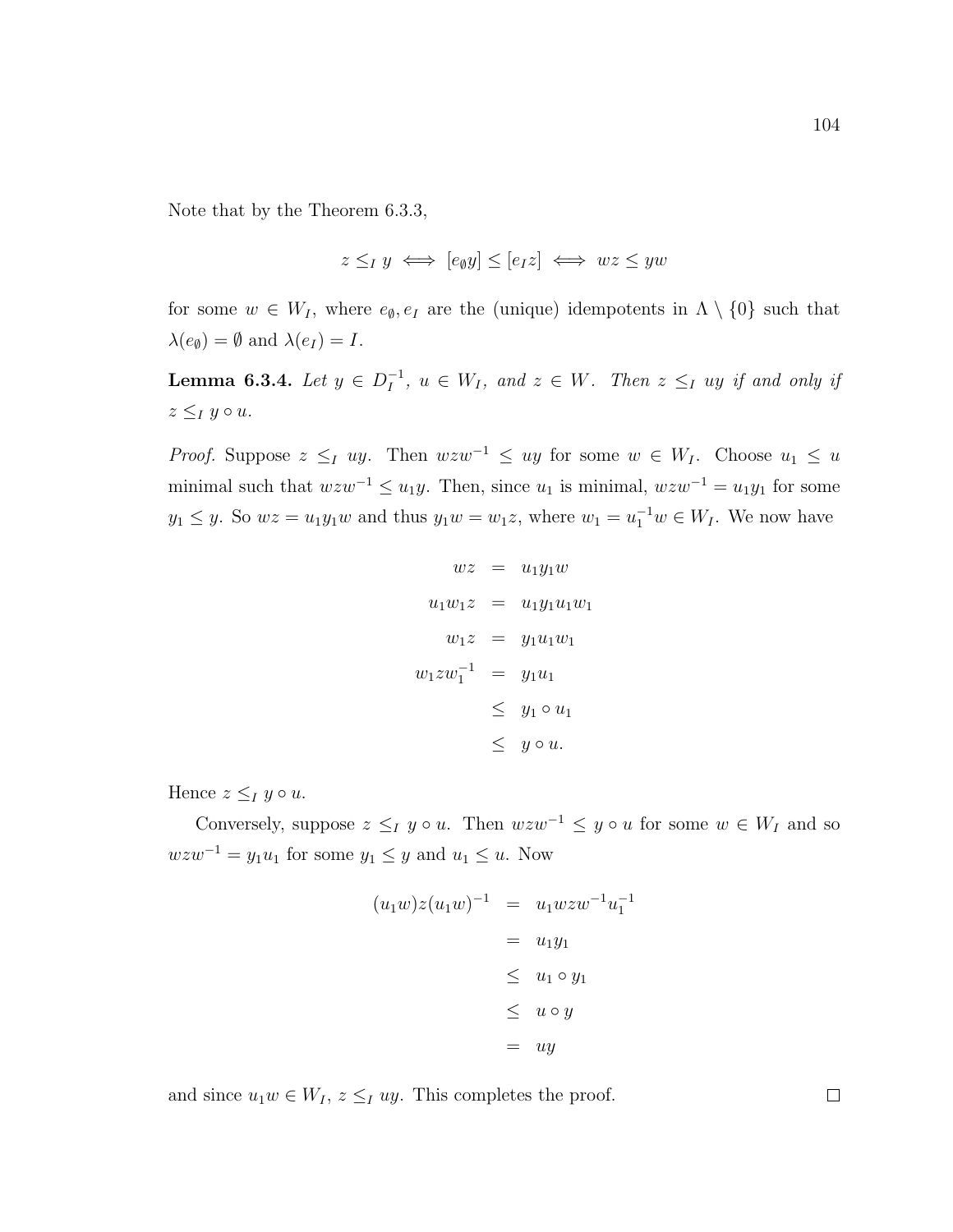Lemma 6.3.5. Let  $W_K = \bigcap$  $i \geq 0$  $(y^{-i}W_Iy^i)$ . Let  $y, z \in D_I^{-1}$  $I_I^{-1}$  and  $u \in W_K$ . Then  $z \leq_I uy$ if and only if  $z \leq_I y$ .

*Proof.* Suppose  $z \leq_I y$ . Then  $wzw^{-1} \leq y$  for some  $w \in W_I$ . Since  $u \in W_k \subseteq W_I$ ,  $y \leq uy$  and so  $wzw^{-1} \leq uy$ . That is,  $z \leq_I uy$ .

Conversely, suppose  $z \leq_I uy$ . So  $wzw^{-1} \leq uy$  for some  $w \in W_I$ . By a previous theorem, this means  $wz \leq uyw$  for some  $w \in W_I$ . Let  $\mathcal{U} \subseteq (W_K, W_I)$  such that  $\mathcal{U} = \{(u, w) \mid wz \leq uyw\}.$  Define  $\ell(u, w) = \ell(u) + \ell(w)$ , where  $\ell(x)$  for  $x \in W$  is the usual length function. Choose  $(u, w) \in \mathcal{U}$  such that  $\ell(u, w)$  is minimal. Now,  $yw \leq y \circ w = yw'$  for some  $w' \leq w$ . Hence  $w'z \leq wz \leq uyw \leq uyw'$ . Hence  $z \leq_I uy$ and since  $\ell(u, w') \leq \ell(u, w)$  and  $w' \leq w$ , we have  $w' = w$ . Thus  $yw = y * w$ . We also have  $uy = u * y$ , since  $u \in W_K \subseteq W_I$ , and so  $uyw = u * y * w$ .

Since  $wz \leq u * y * w$ ,  $wz = u'y_1w'$  for some  $u' \leq u$ ,  $y_1 \leq y$ , and  $w' \leq w$ . But then  $wz \leq u'yw$  and so  $z \leq_l u'y$ . Hence  $\ell(w) + \ell(u') \leq \ell(w) + \ell(u)$  and so  $u' = u$ . So  $wz = uy_1w'$ . However, now we have  $w'z \leq wz \leq uyw'$ . So  $z \leq_l uy$  with  $\ell(w') + \ell(u) \leq \ell(w) + \ell(u)$ , and hence  $w' = w$ . Thus we have  $wz = uy_1w$ , for some  $y_1 \leq y$ .

Let  $w_1 = u^{-1}w \in W_I$ . Then  $w = uw_1$  and  $w_1z = y_1w$ . But  $w = uw_1 \le u \circ w_1 =$  $u_2 * w_1$  for some  $u_2 \leq u$ , and so now we have

$$
wz = uw_1z
$$
  
\n
$$
\leq (u \circ w_1)z
$$
  
\n
$$
= u_2w_1z
$$
  
\n
$$
= u_2y_1w
$$
  
\n
$$
\leq u_2 \circ (y_1w)
$$
  
\n
$$
= u_3 * (y_1w)
$$
  
\n
$$
\leq u_3yw
$$

for some  $u_3 \le u_2$ . So  $z \le u_1 u_3y$  and since  $\ell(w)+\ell(u_3) \le \ell(w)+\ell(u)$  with  $u_3 \le u_2 \le u$ , we have  $u_3 = u_2 = u$ . Since  $w = uw_1 \le u_2 * w_1$ , we also know that  $w = u * w_1$ .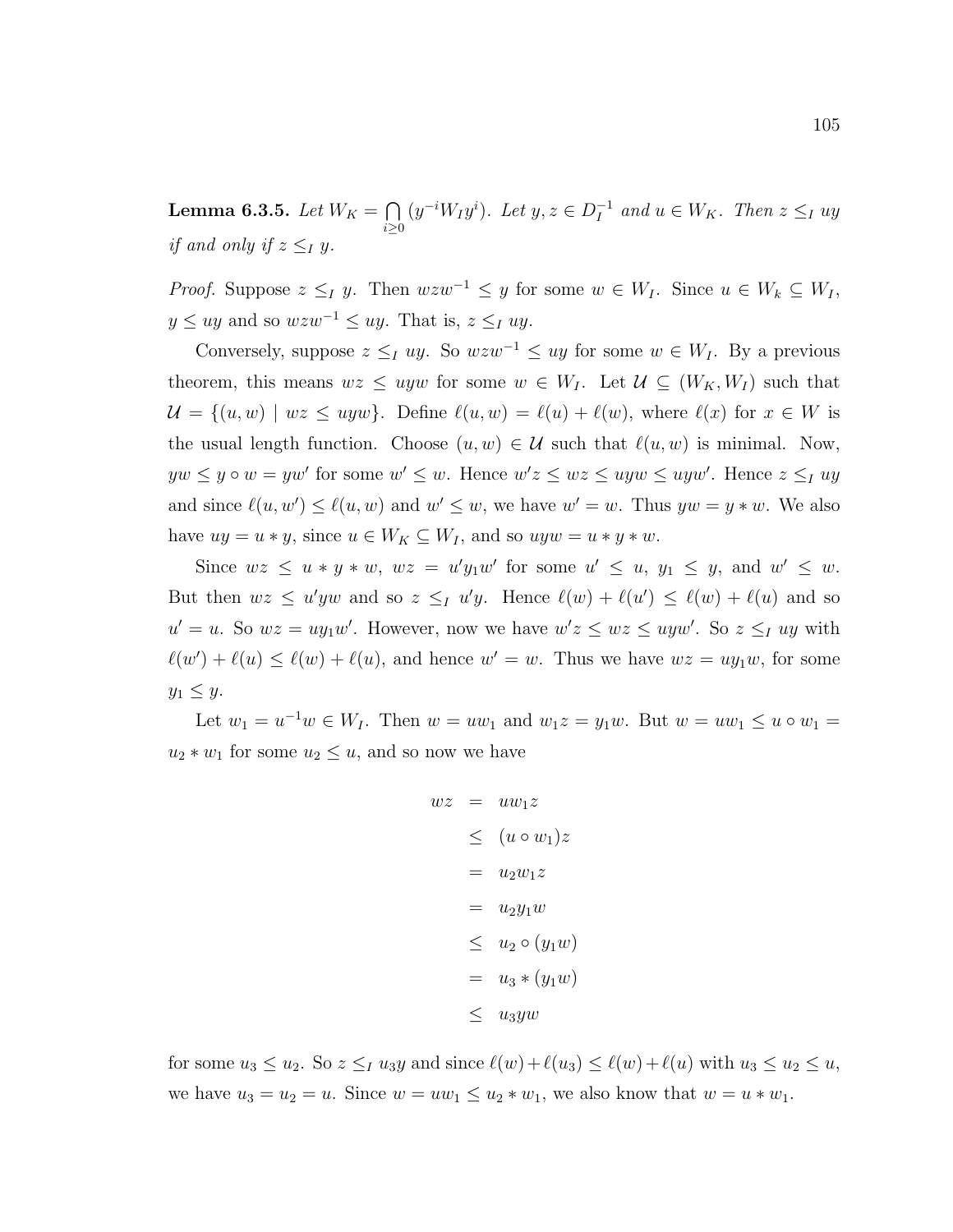Since  $wz = uy_1w$  we have  $u^{-1}wz = y_1w$ , or  $w_1z = y_1uw_1$ . But  $y_1uw_1 \leq y \circ w_1w_1$  $(uw_1) = yu_4w_2$  for some  $u_4 \leq u$  and  $w_2 \leq w_1 \leq w$ . So  $w_2z \leq yu_4w_2$ . Since  $u_4 \in W_K$ ,  $u_4 = y^{-1}u_5y$  for some  $u_5 \in W_I$ . What's more, since for any  $k \ge 2$  we have  $u_4 = y^{-k}u_6y^k$  for some  $w_6 \in W_I$ ,  $u_5 = yu_4y^{-1} = y^{-(k-1)}u_6y^{k-1}$  and so  $u_5 \in W_K$ .

Putting everything together, we have  $w_2z \leq u_5yw_2$  and so  $z \leq_I u_5y$ . Since  $u_5 \in W_K$ , we must have  $\ell(u) + \ell(w) \leq \ell(u_5) + \ell(w_2)$ . But  $u_5y = yu_4$  and  $\ell(u_5y) =$  $\ell(u_5) + \ell(y)$ , since  $u_5 \in W_I$ , so  $\ell(u_5) \leq \ell(u_4) \leq \ell(u)$ . Hence

$$
\ell(u) + \ell(w) \le \ell(u_5) + \ell(w_2) \le \ell(u) + \ell(w_2).
$$

Since  $w_2 \leq w_1 \leq w$ , we conclude that  $w_2 = w_1 = w$ . Since  $w = u * w_1$ , we must have  $u=1$ .

Thus  $wz \leq yw$  and so  $z \leq_I y$ , completing the proof.

Let  $e, f \in \Lambda$  with  $e \leq f$ . Let  $y \in D(e)^{-1}$  and  $y = u_1y_1$  with  $u_1 \in W(f)$ ,  $y_1 \in D(f)^{-1}$ . Consider  $y_1 \circ u_1 = \max\{y_1u'_1 \mid u'_1 \leq u_1\}$ . Then  $y_1 \circ u_1 = y_1 * u'_1$  for some  $u'_1 \leq u_1$  and  $y_1 * u'_1 = u_2 y_2$  for some  $u_2 \in W(f)$ ,  $y_2 \in D(f)^{-1}$ . Furthermore, by Lemma 5.0.4,  $y_2 = y_1 * v_1$  for some  $v_1 \le u'_1$ , and hence  $\ell(u_1) \ge \ell(u'_1) \ge \ell(u_2)$ .

We repeat this process. That is, we next consider  $y_2 \circ u_2 = y_2 * u'_2 = u_3 y_3$  where  $y_3 = y_2 * v_2 = y_1 * v_1 * v_2$ . Hence  $\ell(u_1) \ge \ell(u'_1) \ge \ell(u_2) \ge \ell(u'_2) \ge \ell(u_3) \ge \cdots$ . Continuing, we eventually have  $\ell(u_j) = \ell(u_{j+1})$  for all  $j \in \mathbb{Z}$  greater than m. Thus

$$
y_m \circ u_m = y_m * u'_m = u_{m+1}y_{m+1} = u_{m+1}y_m * v_m
$$

with

$$
\ell(y_m * u_m') = \ell(y_m) + \ell(u_m') = \ell(u_{m+1}) + \ell(y_{m+1})
$$

and so  $\ell(y_m) = \ell(y_{m+1})$ . But now  $\ell(y_m) = \ell(y_m * v_m) = \ell(y_m) + \ell(v_m)$ . So  $\ell(v_m) = 0$ and hence  $v_m = 1$  and thus  $y_{j+1} = y_j$  for all  $j \geq m$ . In the following, by  $y_m$  we mean the element obtained from  $u_1$  and  $y_1$  as described here.

In the above construction, we note that  $y_m \circ u_m = y_m u_m = u_{m+1} y_m$ . Thus  $u_m = u_m$  $y_m^{-1}u_{m+1}y_m$ . Furthermore,  $y_m \circ u_{m+1} = y_m u_{m+1} = u_{m+2}y_m$  and so  $u_{m+1} = y_m^{-1}u_{m+2}y_m$ , from which it follows that  $u_m = y_m^{-2}u_{m+2}y_m^2$ . This continues on, and so we see that  $u_m \in \bigcap$  $i \geq 0$  $(y_m^{-i}W_Iy_m^i)$ .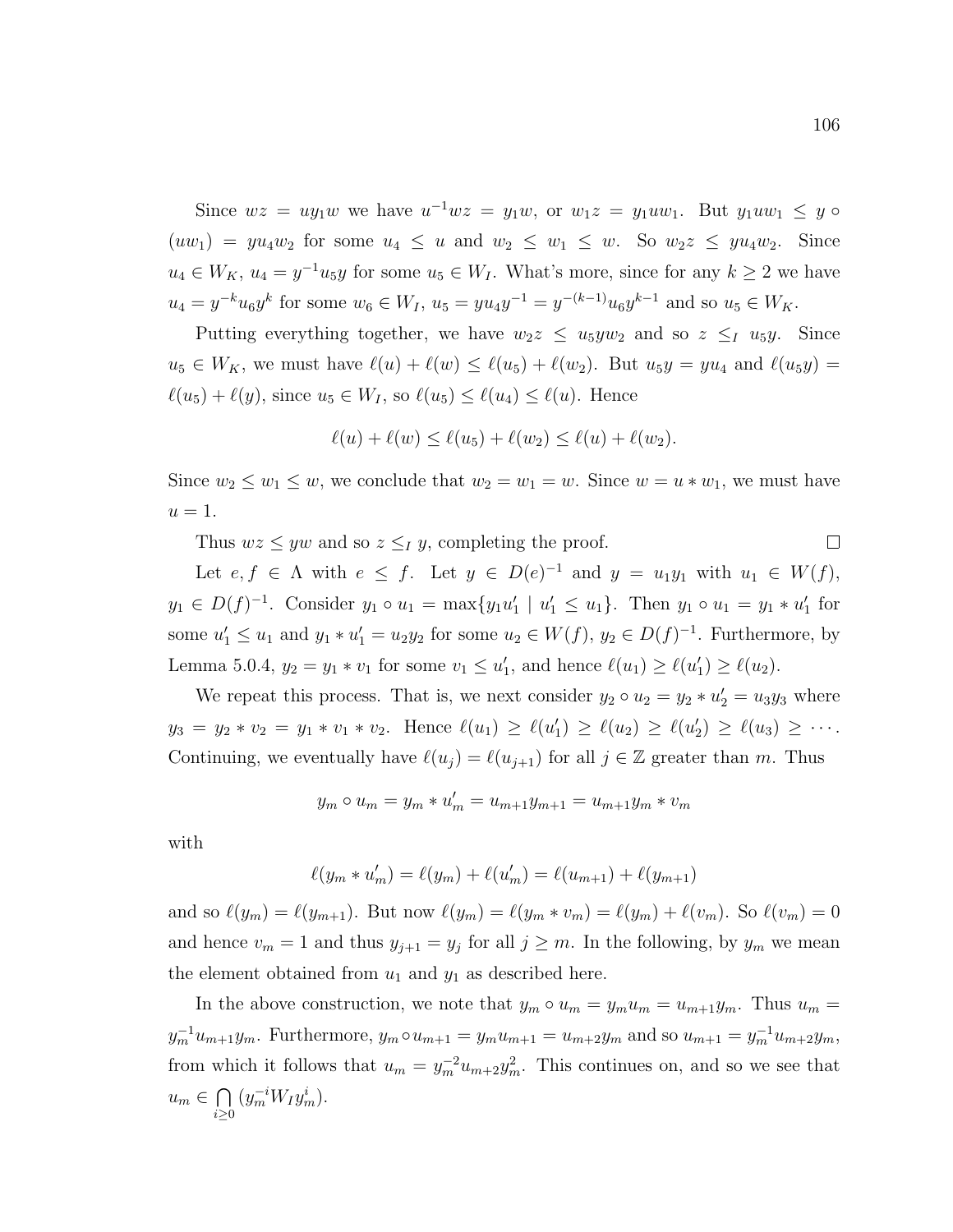For  $e, f \in \Lambda$ ,  $e \leq f$ , we define the projection of  $[ey]$  in  $\tilde{R}(f)$  as:

$$
\tilde{p}_{e,f}([ey]) = [fy_m]
$$

where  $y = u_1y_1$  with  $u_1 \in W(f)$  and  $y_1 \in D(f)^{-1}$  and  $y_m$  is as noted.

**Theorem 6.3.6.** Let  $e, f \in \Lambda$ ,  $e \leq f$ . Then

- 1.  $[ey] \leq \tilde{p}_{e,f}([ey]).$
- 2.  $[ey] \leq [fz]$  if and only if  $\tilde{p}_{e,f}([ey]) \leq [fz]$ .
- 3.  $\tilde{p}_{e,f} : \tilde{R}(e) \to \tilde{R}(f)$  is order-preserving.
- *Proof.* 1. We note that for  $y = u_1y_1$ ,  $y_1 \circ u_1 = u_2y_2$  for some  $u_2 \in W(f)$  and  $y_2 \in D(f)^{-1}$ , and in general  $y_{j-1} \circ u_{j-1} = u_j y_j$ . By Lemma 6.3.5,  $y_m \leq J u_m y_m$ , where  $J = \lambda(f)$ . Now, applying Lemma 6.3.4, we have

$$
y_m \leq_J u_m y_m = y_{m-1} \circ u_{m-1}
$$
  
\n
$$
\iff y_m \leq_J u_{m-1} y_{m-1} = y_{m-2} \circ u_{m-2}
$$
  
\n:  
\n
$$
\iff y_m \leq_J u_2 y_2 = y_1 \circ u_1
$$
  
\n
$$
\iff y_m \leq_J y = u_1 y_1.
$$

Hence  $y_m \leq_J y$ , and so by Theorem 6.3.3,  $[ey] \leq [fy_m] = \tilde{p}_{e,f}([ey]).$ 

2. Suppose  $[ey] \leq [f\overline{z}]$  and let  $\tilde{p}_{e,f}([ey]) = [fy_m]$ . By Theorem 6.3.3,  $wzw^{-1} \leq y$ for some  $w \in W(f)$ . That is,  $z \leq J y$ , where  $J = \lambda(f)$ . Using Lemma 6.3.4, we have

$$
z \leq_J y = u_1y_1
$$
  
\n
$$
\iff z \leq_J y_1 \circ u_1 = u_2y_2
$$
  
\n:  
\n
$$
\iff z \leq_J y_{m-2} \circ u_{m-2} = u_{m-1}y_{m-1}
$$
  
\n
$$
\iff z \leq_J y_{m-1} \circ u_{m-1} = u_my_m
$$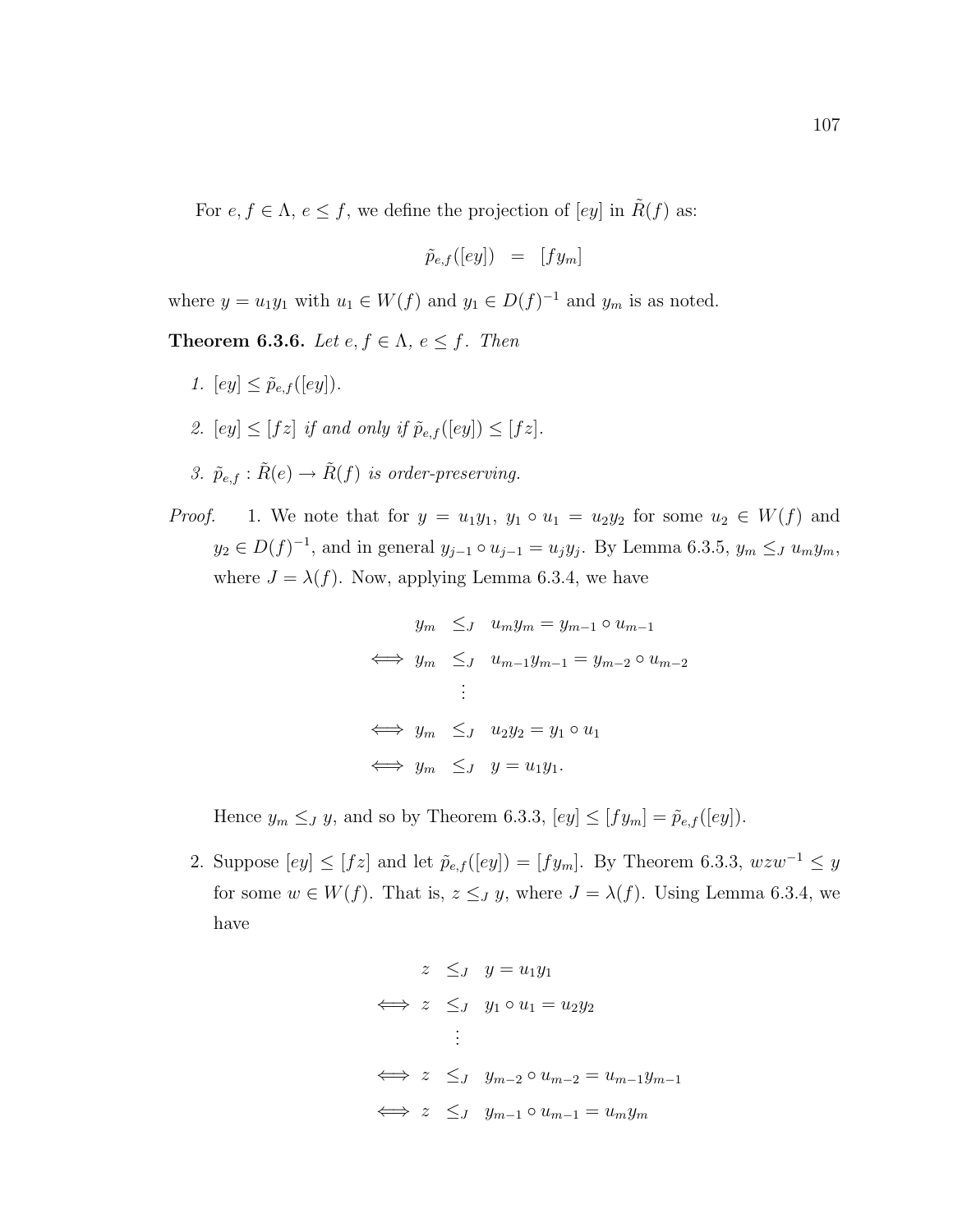and, by Lemma 6.3.5,

 $z \leq_J y_m$ 

Hence  $z \leq_J y_m$ , and so by Theorem 6.3.3,  $[fy_m] = \tilde{p}_{e,f}([ey]) \leq [fz]$ . The other direction follows from the previous part.

3. Suppose  $[ey] \leq [ey']$ . By the first part above,  $[ey'] \leq \tilde{p}_{e,f}([ey'])$  and hence  $[ey] \leq \tilde{p}_{e,f}([ey'])$ . By the second part above,  $\tilde{p}_{e,f}([ey]) \leq \tilde{p}_{e,f}([ey'])$ .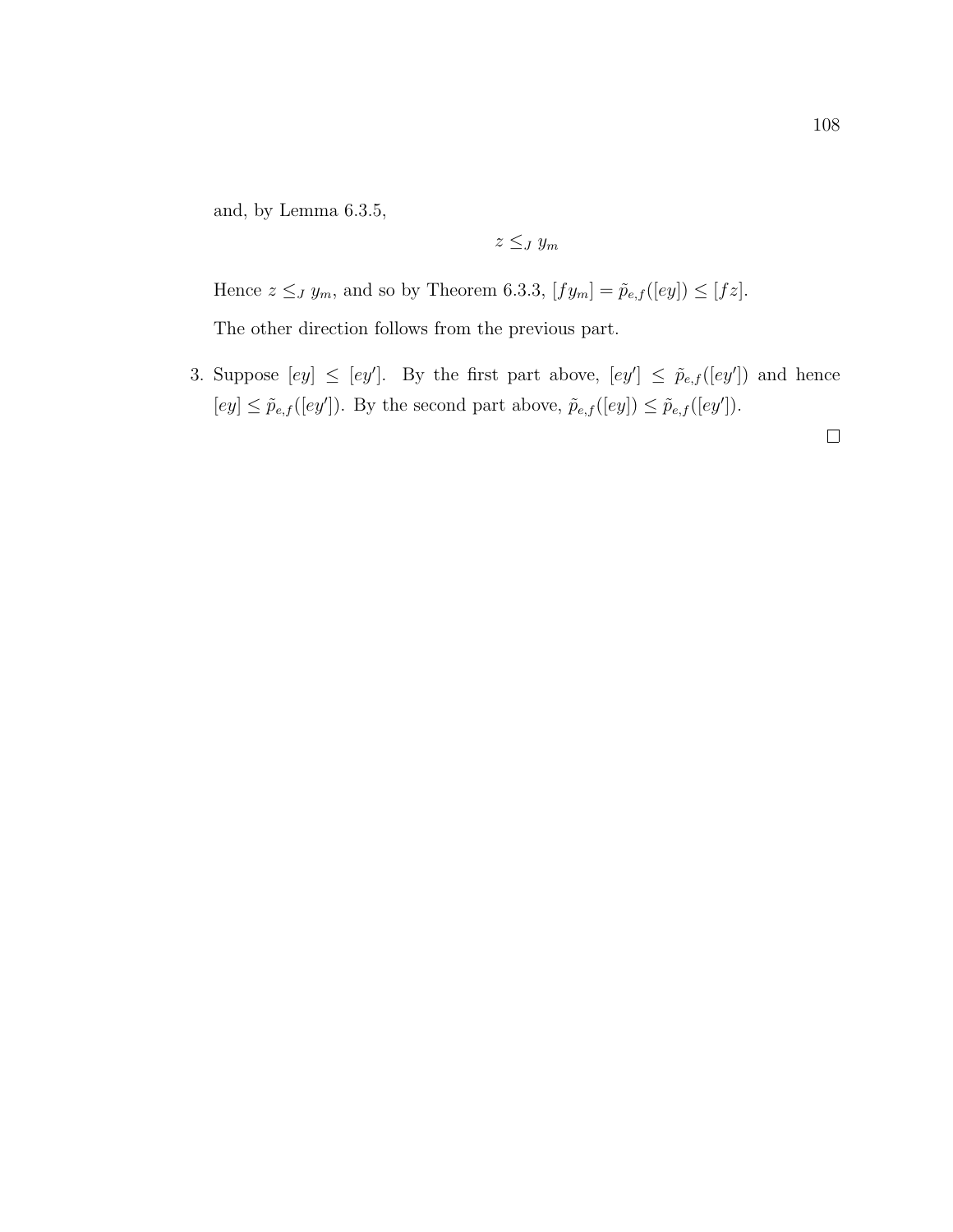# Chapter 7

### Conclusion

The conjugacy poset of a reductive monoid is a relatively new object of study. This dissertation has been an attempt towards a better understanding of this poset. We began our analysis by looking at the classes for a fixed idempotent, denoted  $R(e)$ . Theorem 5.0.5 gave conditions equivalent to the conjugacy order, but strictly in terms of relevant Weyl group elements and the (well known) Bruhat-Chevalley order. In our study of the order between  $R(e)$  classes, we followed an approach similar to that of [24] by finding order-preserving maps between the classes with specific properties. These are the projection maps conjectured in [25]. We found that such maps exist for matrices, dual canonical monoids, and canonical monoids, but were unable to obtain a description for the general case. If such maps exist, such a description seems likely to be a combination of the approaches for dual canonical and canonical monoids. The following is a possible description:

Conjecture 7.0.7. Suppose  $e, f \in \Lambda$  with  $e \leq f$  and choose  $[\sigma] \in \tilde{R}(e)$ . Assume  $[\sigma]$ has a minimal element, call it ey. Factor y as  $u_1y_1$  with  $u_1 \in W(f)$  and  $y_1 \in D(f)^{-1}$ . Next, consider  $y_1 \circ \hat{u}_1$ , where  $u_1 = \hat{u}_1 \check{u}_1$  with  $\hat{u}_1 \in W^*(f)$  and  $\check{u}_1 \in W_*(f)$ , and rewrite this as  $u_2y_2$ . Proceed likewise until eventually obtaining  $u_my_m$ , similar to the procedure described in Section 6.3. Then  $\tilde{p}_{e,f}([ey]) = [fy_m]$ .

This proposed description coincides with the dual canonical and canonical cases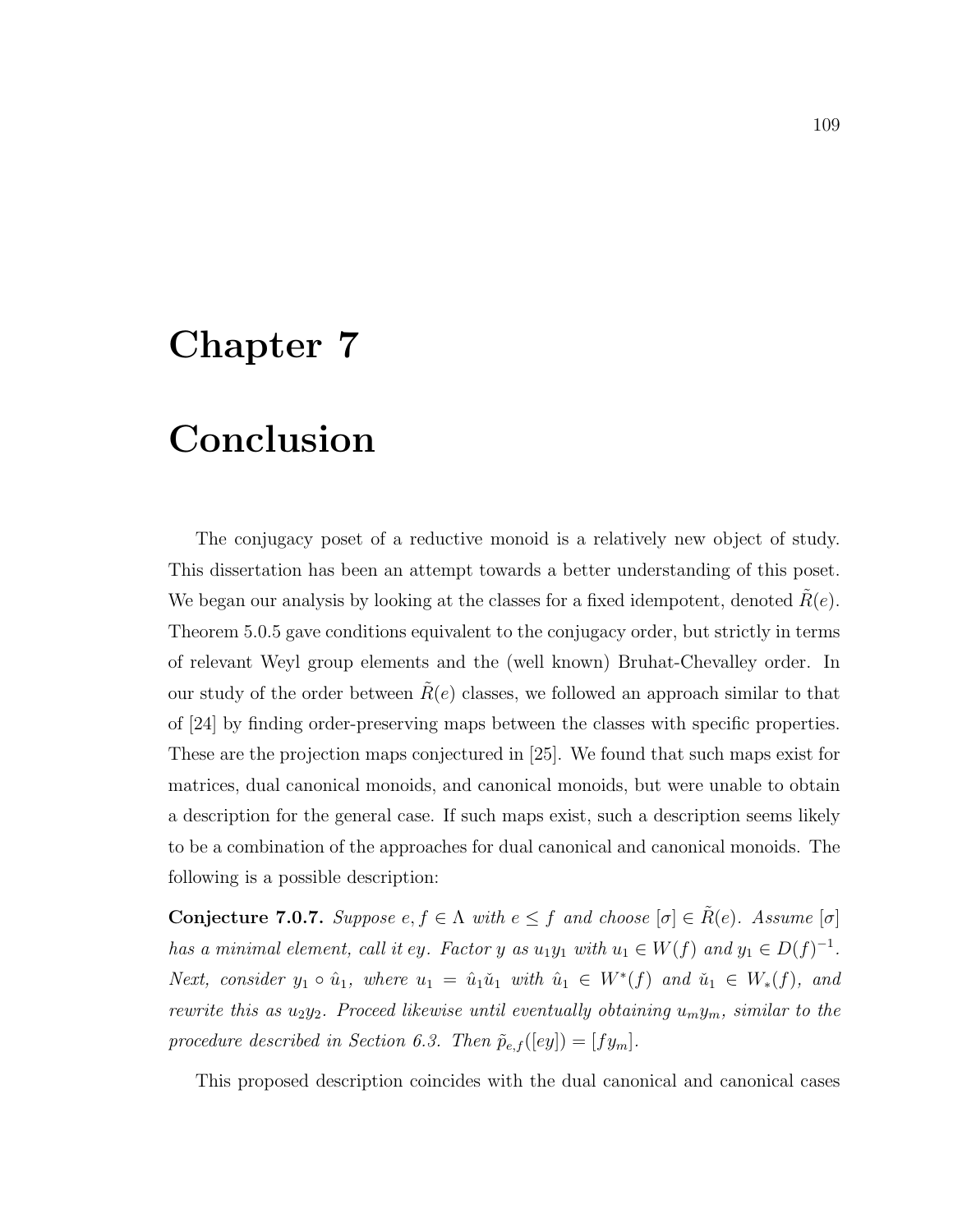presented in Chapter 6. Additionally, it satisfies the desired conditions for matrices for computations completed so far, for small  $n$ .

Regarding matrices, we would also like to obtain an alternate description. Much effort was spent in Chapter 3 establishing the description of the projection maps for  $R_n$  in terms of the one-line notation (this was the "k-insertion algorithm"). We seek a similar description for  $\tilde{R}_n$  in the one-line notation, preferably making use of this algorithm. As noted in the examples from Section 6.1, the difficulty here lies in finding the right element on which to apply the algorithm.

Finally, we plan to continue the general study of these posets, making use of the results presented in this dissertation. For matrices and dual canonical monoids, the conjugacy poset is usually not graded, as we have observed in several examples. The case is not as clear with canonical monoids. The examples of R and  $R(e)$  presented here are both graded and preliminary reports suggest that this is the case in general. In [24], the projection maps are used to show that for a canonical monoid, the poset  $R^* = R \setminus \{0\}$  is Eulerian. We see in Figure 4.3 that  $\tilde{R} \setminus \{0\}$  is not Eulerian (for example, the interval  $[[e_{\emptyset}BA],[e_A]]$  is not balanced), but other poset properties might be uncovered using techniques similar to those from [24].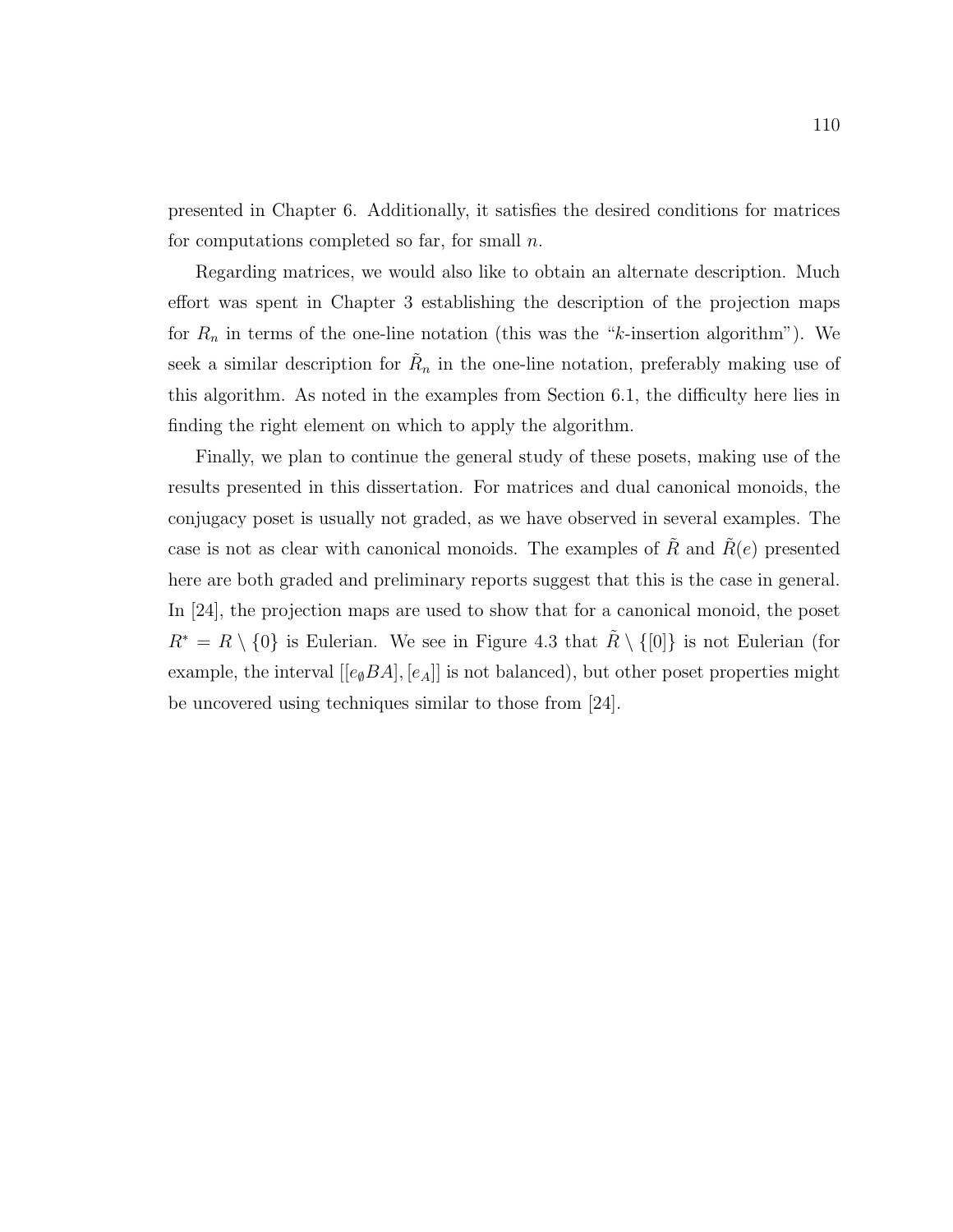## Bibliography

- [1] A. Björner, F. Brenti, *Combinatorics of Coxeter Groups*, Graduate Texts in Mathematics 231, Springer-Verlag, 2005.
- [2] R. W. Carter, Finite Groups of Lie Type: Conjugacy Classes and Complex Characters. Wiley, 1985.
- [3] R. W. Carter, M. Geck (editors), Representations of Reductive Groups. Cambridge University Press, 1998, pp. 1-20.
- [4] R. Carter, G. Segal, I. Macdonald, Lectures on Lie Groups and Lie Algebras, London Math. Soc. Student Texts 32, Cambridge University Press, 1995.
- [5] C. De Concini, C. Procesi, Complete symmetric varieties, Springer Lecture Notes in Mathematics 131 (1983), 1-44.
- [6] M. Geck, An Introduction to Algebraic Geometry and Algebraic Groups, Oxford Graduate Texts in Mathematics 10, Oxford University Press, 2003.
- [7] J. A. Green, On the structure of semigroups, Annals of Mathematics 54 (1951), 163-172.
- [8] J. M. Howie, Fundamentals of Semigroup Theory. Oxford University Press, 1995.
- [9] J. E. Humphreys, Linear Algebraic Groups, 2nd Ed., Graduate Texts in Mathematics 21, Springer-Verlag, 1981.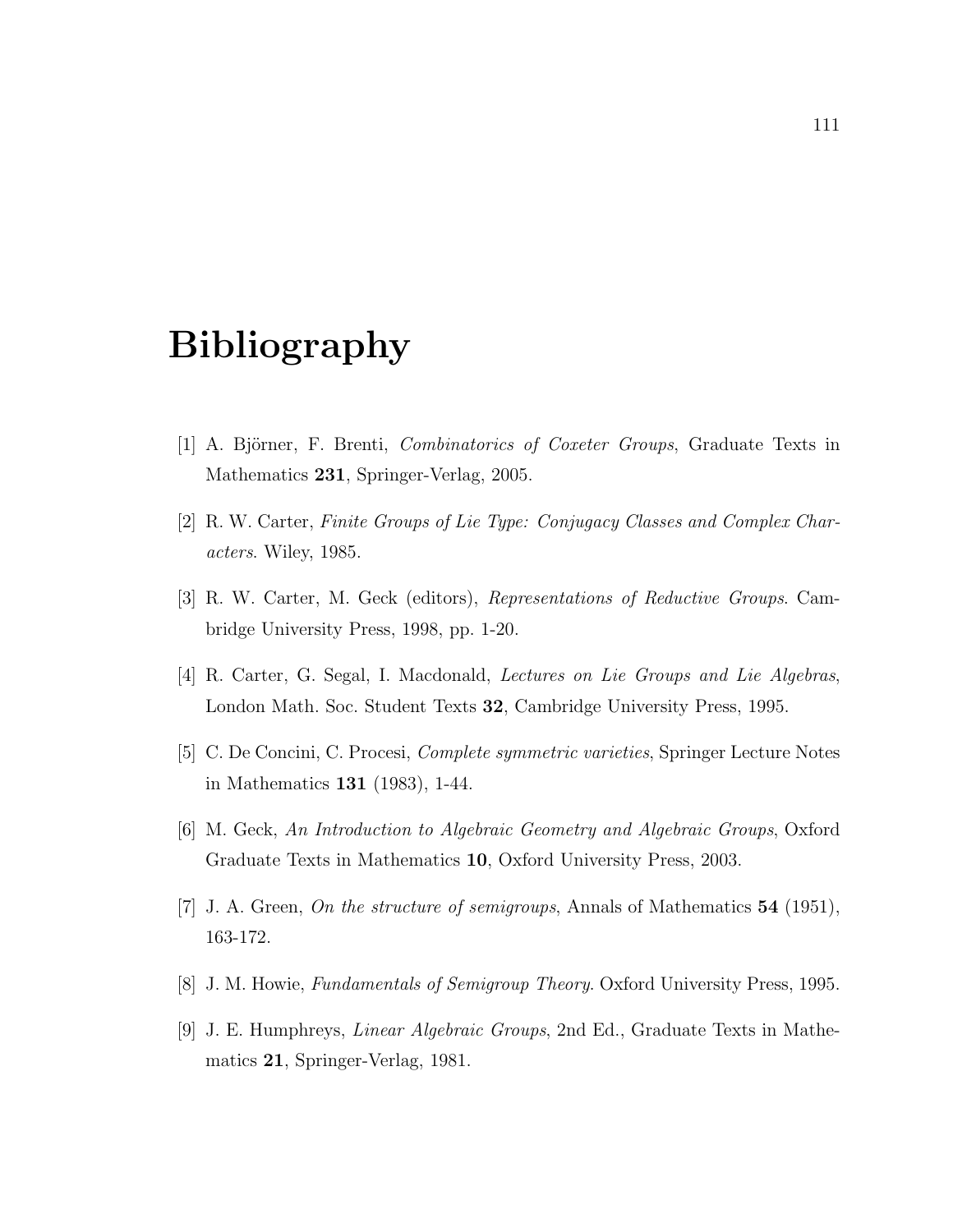- [10] J. E. Humphreys, Reflection Groups and Coxeter Groups, Cambridge University Press, 1990.
- [11] T. W. Hungerford, Algebra, Graduate Texts in Mathematics 73, Springer, 1974.
- [12] M. V. Lawson, Inverse Semigroups. Oxford Science Publications, 1998.
- [13] E. A. Pennell, Generalized Bruhat order on reductive monoids, Ph.D. Thesis, North Carolina State University, Raleigh, 1995.
- [14] E. A. Pennell, M. S. Putcha, L. E. Renner, Analogue of the Bruhat-Chevalley order for reductive monoids, J. Algebra 196 (1997), 339-368.
- [15] M. S. Putcha, A semigroup approach to linear algebraic groups, J. Algebra 80 (1983), 164-185.
- [16] M. S. Putcha, Reductive groups and regular semigroups, Semigroup Forum 26 (1984), 253-261.
- [17] M. S. Putcha, Regular linear algebraic monoids, Trans. Amer. Math. Soc. 290 (1985), 615-626.
- [18] M. S. Putcha, Conjugacy classes in algebraic monoids, Trans. Amer. Math. Soc. 303 (1987), 529-540.
- [19] M. S. Putcha, Linear Algebraic Monoids, London Math. Soc. Lecture Note Series 133, Cambridge University Press, 1988.
- [20] M. S. Putcha, Monoids on groups with BN pair, J. of Algebra 77 (1989), 139-169.
- [21] M. S. Putcha, Conjugacy classes in algebraic monoids II, Can. J. Math. 46 (1994), 648-661.
- [22] M. S. Putcha, Conjugacy classes and nilpotent variety of a reductive monoid, Can. J. Math 50 (1998), 829-844.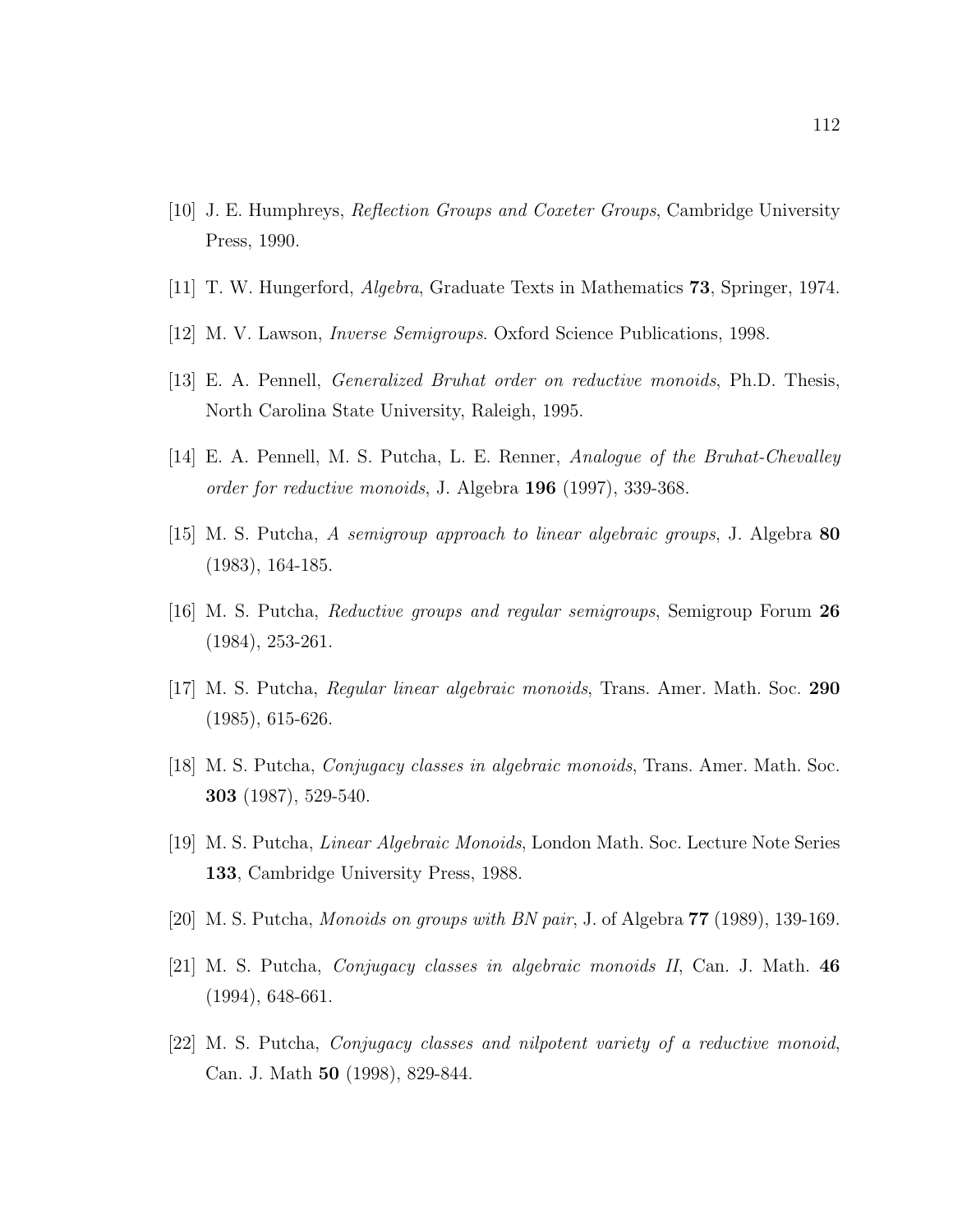- [23] M. S. Putcha, Shellability in reductive monoids, Trans. Amer. Math. Soc. 354 (2002), 413-426.
- [24] M. S. Putcha, Bruhat-Chevalley order in reductive monoids, J. Alg. Comb. 20 (2004), 33-53.
- [25] M. S. Putcha, Conjugacy decomposition of reductive monoids, Math. Z. 250 (2005), 841-853.
- [26] M. S. Putcha, *Nilpotent variety of a reductive monoid*, J. Alg. Comb.  $27$  (2008), 275-292.
- [27] M. S. Putcha and L. E. Renner, The system of idempotents and the lattice of  $J$ -classes of reductive algebraic monoids, J. Algebra 116 (1988), 385-399.
- [28] M. S. Putcha and L. E. Renner, The canonical compactification of a finite group of Lie type, Trans. Amer. Math. Soc. 337 (1993), 305-319.
- [29] M. A. Reid, Undergraduate Commutative Algebra, London Math. Soc. Student Texts 29, Cambridge University Press, 1995.
- [30] L. E. Renner, Reductive monoids are von Neumann regular, J. Algebra 93 (1985), 237-245.
- [31] L. E. Renner, Analogue of the Bruhat decomposition for algebraic monoids, J. Algebra 101 (1986), 303-338.
- [32] L. E. Renner, Linear Algebraic Monoids, Encyclopaedia of Mathematical Sciences 134, Springer-Verlag, 2005.
- [33] R. P. Stanley, Enumerative Combinatorics, Volume 1, Cambridge Studies in Advanced Mathematics 49, Cambridge University Press, 1997.
- [34] R. P. Stanley, Enumerative Combinatorics, Volume 2, Cambridge Studies in Advanced Mathematics 62, Cambridge University Press, 1999.